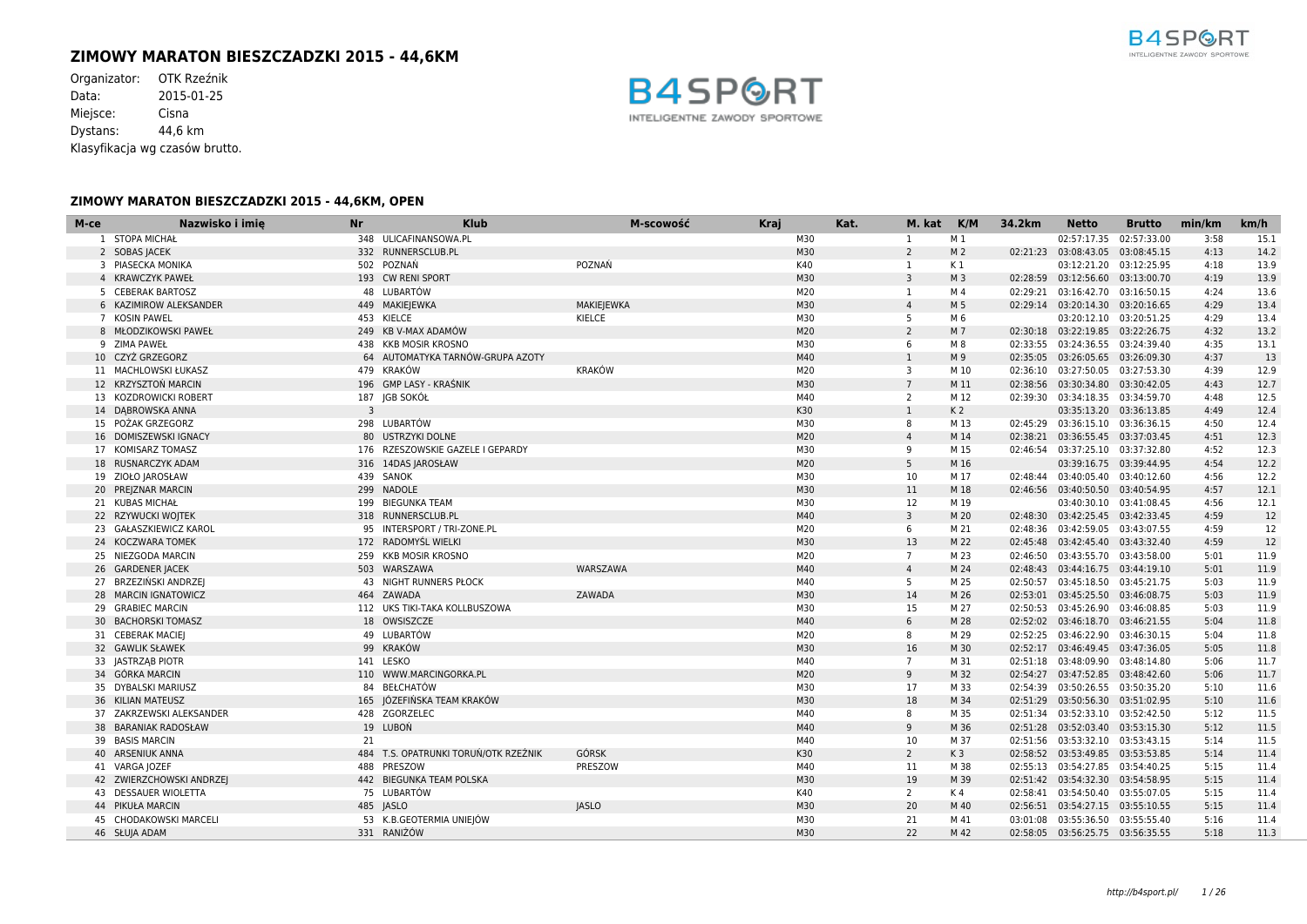| M-ce | Nazwisko i imie           | Nr     | <b>Klub</b>                         | M-scowość         | <b>Kraj</b> | Kat.      | M. kat K/M     |                | 34.2km   | <b>Netto</b>                       | <b>Brutto</b> | min/km | km/h |
|------|---------------------------|--------|-------------------------------------|-------------------|-------------|-----------|----------------|----------------|----------|------------------------------------|---------------|--------|------|
|      | 47 DOROTA ZBIGNIEW        |        | 81 RUN RUN OLESZYCE                 |                   |             | M40       | 12             | M 43           | 02:58:04 | 03:56:15.25                        | 03:56:37.45   | 5:17   | 11.3 |
|      | <b>48 SUJAK MIROSŁAW</b>  |        | 352 MKB DREPTAK                     |                   |             | M50       | $\mathbf{1}$   | M 44           |          | 03:00:31 03:56:59.70 03:57:06.15   |               | 5:18   | 11.3 |
|      | 49 STRONKA DAWID          |        | 350 200YRS                          |                   |             | M20       | 10             | M 45           |          | 02:57:10 03:56:34.70 03:57:11.75   |               | 5:18   | 11.3 |
|      | 50 CZEKAJ MACIEJ          |        | 499 KIELCE                          | KIELCE            |             | M30       | 23             | M 46           |          | 02:59:56 03:56:56.75 03:57:42.35   |               | 5:18   | 11.3 |
|      | 51 WOJCIECHOWSKI WOJCIECH | 414    |                                     |                   |             | M40       | 13             | M 47           |          | 03:00:01 03:57:58.40 03:58:42.40   |               | 5:20   | 11.2 |
|      | 52 BARTOSZ MAREK          |        | 20 KRAKÓW                           |                   |             | M30       | 24             | M 48           |          | 03:04:40 03:59:27.25 03:59:42.90   |               | 5:22   | 11.2 |
|      | 53 GRONO KRZYSZTOF        |        | 119 V-MAX ADAMÓW                    |                   |             | M40       | 14             | M 49           |          | 03:00:52 03:59:38.95 04:00:02.35   |               | 5:22   | 11.2 |
|      | 54 AKSTINAS PETRAS        |        | 472 VILNIUS                         | <b>VILNIUS</b>    |             | M40       | 15             | M 50           |          | 02:58:23  04:00:20.70  04:00:27.75 |               | 5:23   | 11.1 |
|      | 55 ŚWIDEREK JACEK         |        | 459 JÓZEFOSŁAW                      | <b>JÓZEFOSŁAW</b> |             | M30       | 25             | M 51           |          | 03:03:25 04:00:31.15 04:00:42.65   |               | 5:23   | 11.1 |
| 56   | ROGALA MACIEJ             |        | 314 SM "ORŁOWIEC"                   |                   |             | M40       | 16             | M 52           |          | 03:09:21  04:01:01.30  04:01:05.30 |               | 5:24   | 11.1 |
|      | 57 CZYSZCZOŃ ANDRZEJ      |        | 62 SPORTRUN.PL WARSZTATFORMY.PL     |                   |             | M30       | 26             | M 53           |          | 02:58:58 04:01:44.55 04:02:04.95   |               | 5:25   | 11.1 |
|      | 58 SIKORA MICHAŁ          |        | 324 GLIWICE                         |                   |             | M30       | 27             | M 54           |          | 03:02:31  04:02:14.05  04:02:34.25 |               | 5:25   | 11   |
|      | 59 NAWROCIK JAKUB         |        | 255 PAWŁOWICE                       |                   |             | M20       | 11             | M 55           |          | 03:05:43  04:02:25.70  04:02:39.10 |               | 5:26   | 11   |
|      | 60 WIECZOREK MARCIN       |        | 405 MOSINA                          |                   |             | M30       | 28             | M 56           |          | 02:57:55 04:02:58.30 04:03:04.35   |               | 5:26   | 11   |
|      | 61 BAK ADAM               | 8      |                                     |                   |             | M50       | $\overline{2}$ | M 57           |          | 03:03:30  04:02:28.35  04:03:14.15 |               | 5:26   | 11   |
|      | 62 BONDARA SYLWIA         |        | 504 BYDGOSZCZ                       | <b>BYDGOSZCZ</b>  |             | K20       | $\mathbf{1}$   | K <sub>5</sub> |          | 03:03:30  04:04:30.05  04:04:33.55 |               | 5:28   | 10.9 |
| 63   | <b>CZECHOWICZ MATEUSZ</b> |        | 60 NOWA RUDA                        |                   |             | M20       | 12             | M 58           | 02:57:54 | 04:04:49.10 04:04:58.60            |               | 5:29   | 10.9 |
|      | 64 DARSKI RAFAŁ           |        | 68 WIRY                             |                   |             | M40       | 17             | M 59           |          | 03:04:13 04:05:10.85 04:06:23.10   |               | 5:29   | 10.9 |
|      | 65 TYLEK RAFAŁ            | 390    |                                     |                   |             | M40       | 18             | M 60           |          | 03:03:01  04:06:04.35  04:07:12.65 |               | 5:31   | 10.9 |
|      | 66 MACZYŃSKI MATEUSZ      |        | 242 TSA SANDOMIERZ                  |                   |             | M30       | 29             | M 61           |          | 03:11:25  04:07:36.00  04:08:04.25 |               | 5:33   | 10.8 |
|      | 67 TRZCIELIŃSKI ROMAN     |        | 385 PSY WARSZAWA                    |                   |             | MEŻCZYŹNI | 1              | M 62           |          | 03:09:49  04:07:30.85  04:08:11.30 |               | 5:32   | 10.8 |
|      | 68 SIWIECKI TOMASZ        |        | 327 JASIEK MELA TEAM                |                   |             | M40       | 19             | M 63           |          | 03:05:50 04:08:27.35 04:08:35.85   |               | 5:34   | 10.8 |
|      | 69 MAJCHRZAK TYMOTEUSZ    |        | 229 ZAPIERDALACZE                   |                   |             | M30       | 30             | M 64           |          | 03:03:18  04:08:46.45  04:09:00.60 |               | 5:34   | 10.8 |
|      | 70 BARANOWSKI JACEK       |        | 509 WARSZAWA                        | WARSZAWA          |             | M30       | 31             | M 65           |          | 03:02:37  04:09:06.65  04:09:12.30 |               | 5:35   | 10.7 |
|      | 71 ŻABA IGOR              |        | 467 BEDZIN                          | <b>BEDZIN</b>     |             | M20       | 13             | M 66           |          | 03:09:31  04:09:05.35  04:09:18.95 |               | 5:35   | 10.7 |
|      | 72 ZMYSŁOWSKI IGOR        |        | 440 PERFECT RUNNER                  |                   |             | M20       | 14             | M 67           |          | 04:09:46.40 04:10:12.65            |               | 5:36   | 10.7 |
|      | 73 KONOPKA SLAWEK         |        | 486 NOWY SACZ                       | <b>NOWY SACZ</b>  |             | M40       | 20             | M 68           |          | 03:09:43  04:11:09.20  04:11:29.70 |               | 5:37   | 10.7 |
|      | 74 TYBUREK MICHAŁ         |        | 389 LUBLIN                          |                   |             | M30       | 32             | M 69           |          | 03:08:52  04:11:02.50  04:11:39.25 |               | 5:37   | 10.7 |
|      | 75 KRYGIER MARCIN         |        | 478 GDYNIA                          | <b>GDYNIA</b>     |             | M30       | 33             | M 70           |          | 03:12:49  04:11:45.90  04:11:52.20 |               | 5:38   | 10.6 |
|      | 76 WIERNUSZ KRZYSZTOF     |        | 406 FINISZ RYMANÓW                  |                   |             | M30       | 34             | M 71           |          | 03:09:55  04:11:53.30  04:12:07.95 |               | 5:38   | 10.6 |
|      | 77 PIŁATOWSKI ANDRZEJ     |        | 289 STOWARZYSZENIE BIEGÓW GÓRSKICH  |                   |             | M50       | 3              | M 72           |          | 03:09:43  04:10:50.80  04:12:31.50 |               | 5:37   | 10.7 |
|      | 78 BLUMENFELD JACEK       | 33 DŹ  |                                     |                   |             | M20       | 15             | M 73           |          | 03:10:20 04:12:33.80 04:13:01.05   |               | 5:39   | 10.6 |
|      | 79 ZAJKOWSKI JAROSŁAW     |        | 427 PEDZIWIATR.BIAŁYSTOK            |                   |             | M40       | 21             | M 74           |          | 03:07:33  04:12:47.35  04:13:10.70 |               | 5:40   | 10.6 |
|      | 80 KUŹNIAR PAWEŁ          |        | 206 LUKS KROŚNIANKA                 |                   |             | M30       | 35             | M 75           |          | 03:17:02  04:13:18.50  04:13:29.70 |               | 5:40   | 10.6 |
|      | 81 JAKUBCZYK DARIUSZ      |        | 135 BIEGNE, ŻEBY BARTEK MÓGŁ BIEGAĆ |                   |             | M30       | 36             | M 76           | 03:15:11 | 04:12:43.05 04:13:30.90            |               | 5:39   | 10.6 |
|      | 82 CZELEJ RAFAŁ           |        | 61 BIEGAJACY ŚWIDNIK                |                   |             | M30       | 37             | M 77           |          | 03:09:42  04:13:15.45  04:13:50.00 |               | 5:40   | 10.6 |
|      | 83 KACZOREK MARCIN        |        | 146 VW GRUPA KACZOREK               |                   |             | M40       | 22             | M 78           |          | 03:09:06  04:13:33.50  04:13:53.10 |               | 5:41   | 10.6 |
|      | 84 TIMOFIEJUK PAWEŁ       |        | 379 NIGHT RUNNERS ALBATROS          |                   |             | M30       | 38             | M 79           |          | 03:12:35 04:13:50.65 04:14:02.95   |               | 5:41   | 10.5 |
| 85   | <b>BRONCEL SEBASTIAN</b>  |        | 41 TYCHY                            |                   |             | M40       | 23             | M 80           |          | 03:10:09  04:13:50.35  04:14:06.30 |               | 5:41   | 10.5 |
|      | 86 KAMINSKI PAWEŁ         |        | 153 WARSZAWA                        |                   |             | M30       | 39             | M 81           |          | 03:12:38  04:14:00.15  04:14:06.80 |               | 5:41   | 10.5 |
|      | 87 ZIELIŃSKI WOJCIECH     | 437 DŹ |                                     |                   |             | M30       | 40             | M 82           |          | 03:10:29  04:13:58.85  04:14:09.15 |               | 5:41   | 10.5 |
| 88   | <b>KONIARZ MICHAŁ</b>     | 177    |                                     |                   |             | M40       | 24             | M 83           |          | 03:16:41  04:13:30.75  04:14:21.10 |               | 5:41   | 10.6 |
|      | 89 DERLATKA PAWEŁ         |        | 72 NOWA HUTA TEAM                   |                   |             | M30       | 41             | M 84           |          | 03:08:37  04:14:16.00  04:14:31.90 |               | 5:42   | 10.5 |
|      | 90 SŁOMA PAWEŁ            |        | 330 SŁOMIANE BAMBUSY                |                   |             | M30       | 42             | M 85           |          | 03:13:53  04:13:59.20  04:14:45.60 |               | 5:41   | 10.5 |
|      | 91 PASUTO JANUSZ          |        | 466 MIKOLÓW                         | <b>MIKOLÓW</b>    |             | M30       | 43             | M 86           |          | 03:13:50  04:15:21.25  04:15:34.00 |               | 5:43   | 10.5 |
| 92   | KAZIMIERCZAK MICHAŁ       |        | 470 BYTOM                           | <b>BYTOM</b>      |             | M20       | 16             | M 87           |          | 03:13:49  04:15:19.85  04:15:34.15 |               | 5:43   | 10.5 |
|      | 93 STYCZEŃ PIOTR          |        | 351 BIEGNE, ŻEBY BARTEK MÓGŁ BIEGAĆ |                   |             | M30       | 44             | M 88           |          | 03:15:32  04:14:51.95  04:15:38.55 |               | 5:42   | 10.5 |
|      | 94 WILK DAWID             |        | 409 NIGHT RUNNERS ZABRE             |                   |             | M20       | 17             | M 89           |          | 03:09:21  04:16:29.65  04:16:35.15 |               | 5:45   | 10.4 |
|      | 95 SOPEL ARKADIUSZ        |        | 446 OTK RZEŹNIK                     | <b>GLIWICE</b>    |             | M40       | 25             | M 90           |          | 03:11:50  04:16:40.10  04:16:49.15 |               | 5:45   | 10.4 |
|      | 96 SADŁOCHA JACEK         |        | 319 MONTE CASSINO                   |                   |             | M40       | 26             | M 91           |          | 03:16:29  04:16:04.75  04:16:51.75 |               | 5:44   | 10.5 |
|      | 97 KOZŁOWSKA AGNIESZKA    |        | 500 KIELCE                          | KIELCE            |             | K40       | 3              | K 6            |          | 03:16:28  04:16:09.65  04:16:56.05 |               | 5:44   | 10.4 |
|      | 98 LEBIODA ADAM           |        | 211 WUJEK BIEGA KATOWICE            |                   |             | M40       | 27             | M 92           |          | 03:15:02  04:17:01.10  04:17:26.15 |               | 5:45   | 10.4 |
|      | 99 CHMIELOWSKI ANDRZEJ    |        | 51 KRAKÓW                           |                   |             | M30       | 45             | M 93           |          | 03:13:57  04:17:32.70  04:17:40.85 |               | 5:46   | 10.4 |
|      | 100 REJDYCH ALEKSANDER    |        | 312 JACEKBIEGA RUNNING TEAM         |                   |             | M20       | 18             | M 94           |          | 03:12:38  04:17:41.50  04:17:49.20 |               | 5:46   | 10.4 |
|      | 101 KOŻUCH RAFAŁ          |        | 190 REDLINETEAM                     |                   |             | M20       | 19             | M 95           |          | 03:09:23  04:17:06.20  04:17:49.60 |               | 5:45   | 10.4 |
|      | 102 BURDA ANDRZEJ         |        | 46 WIKLINKI RUDNIK NAD SANEM        |                   |             | M30       | 46             | M 96           |          | 03:11:27  04:16:44.70  04:17:55.65 |               | 5:45   | 10.4 |
|      | 103 ŁOPATA GRZEGORZ       |        | 220 BODY4U TEAM                     |                   |             | M30       | 47             | M 97           |          | 03:09:56  04:17:32.30  04:17:55.70 |               | 5:46   | 10.4 |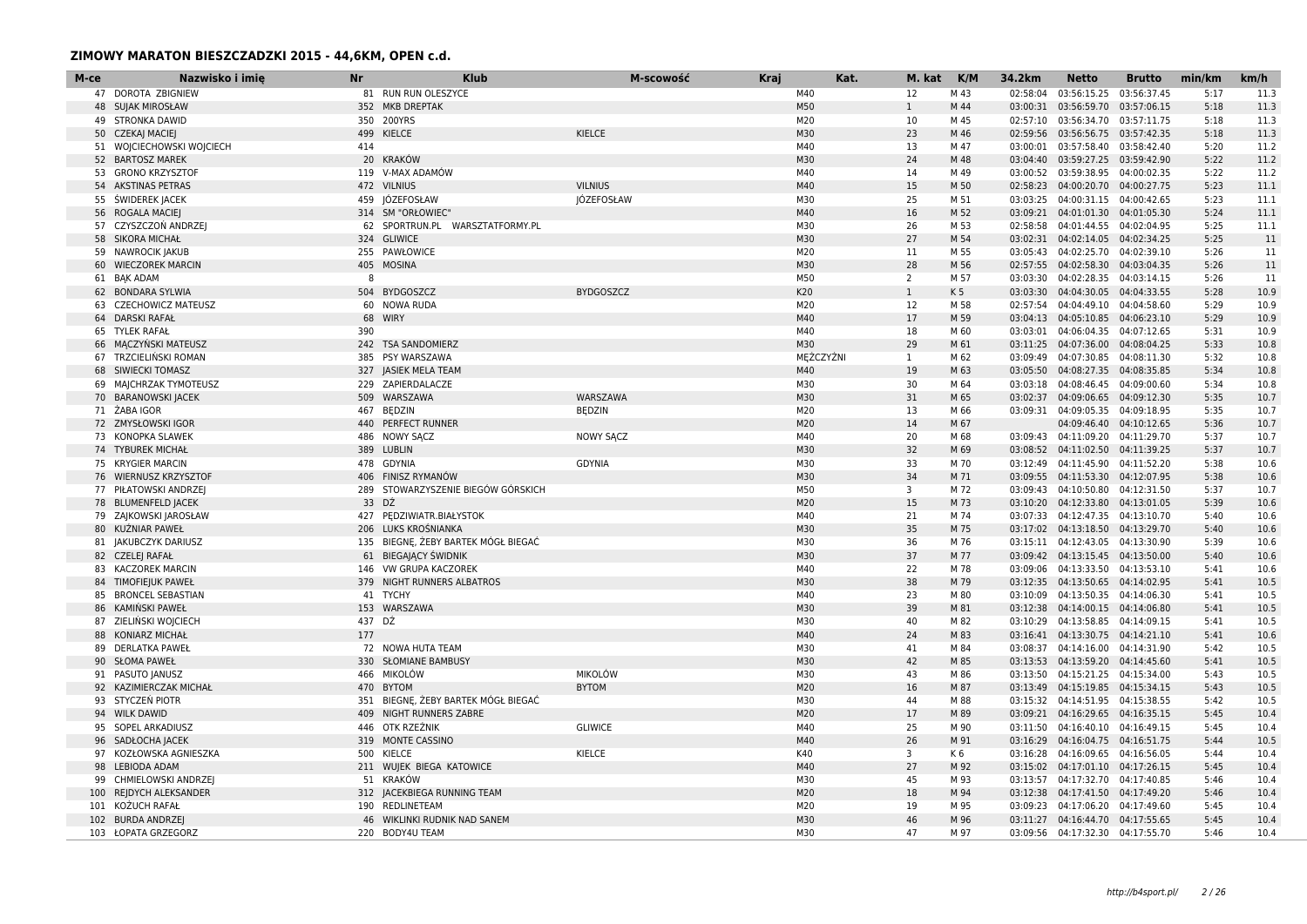| M-ce | Nazwisko i imie                             | <b>Nr</b>      | <b>Klub</b>                                             | M-scowość      | <b>Kraj</b> | Kat. | M. kat         | K/M            | 34.2km   | <b>Netto</b>                                                             | <b>Brutto</b>              | min/km       | km/h         |
|------|---------------------------------------------|----------------|---------------------------------------------------------|----------------|-------------|------|----------------|----------------|----------|--------------------------------------------------------------------------|----------------------------|--------------|--------------|
|      | 104 KUBICKI DAREK                           |                | 200 WÓJTOWO                                             |                | M30         |      | 48             | M 98           | 03:05:32 | 04:17:26.15                                                              | 04:18:03.50                | 5:46         | 10.4         |
|      | 105 MICHALSKI RYSZARD                       |                | 456 WARSZAWA                                            | WARSZAWA       | M30         |      | 49             | M 99           |          | 03:14:52  04:18:19.20  04:18:26.00                                       |                            | 5:47         | 10.4         |
| 106  | <b>WEGRZYN KRZYSZTOR</b>                    |                | 403 RZESZOWSKIE GAZELE I GEPARDY                        |                | M40         |      | 28             | M 100          | 03:10:02 | 04:18:18.55                                                              | 04:18:26.25                | 5:47         | 10.4         |
|      | 107 KAMIŃSKA JOLANTA                        |                | 151 12TRI.PL                                            |                | K20         |      | $\overline{2}$ | K7             |          | 03:15:19  04:16:45.10  04:18:33.90                                       |                            | 5:45         | 10.4         |
|      | 108 JANIUK JAROSŁAW                         |                | 139 BIAŁYSTOK                                           |                | M40         |      | 29             | M 101          |          | 03:15:43  04:18:06.95  04:18:47.30                                       |                            | 5:47         | 10.4         |
|      | 109 WASYLÓW JACEK                           |                | 399 SPARTAKUS PRZEMYŚL                                  |                | M30         |      | 50             | M 102          |          | 03:14:10  04:18:16.95  04:18:50.80                                       |                            | 5:47         | 10.4         |
|      | 110 WÓJCIAK WOJCIECH                        | 420            | OLSZANICA BIESZCZADZKIE WILKI                           |                | M40         |      | 30             | M 103          |          | 03:09:43 04:18:47.80                                                     | 04:18:56.40                | 5:48         | 10.3         |
|      | 111 KAKOL ZBIGNIEW                          |                | 161 WATER TEAM                                          |                | M30         |      | 51             | M 104          |          | 03:17:00  04:18:23.90  04:19:10.35                                       |                            | 5:47         | 10.4         |
|      | 112 TUROSZ IWONA                            |                | 477 AZS PWSZ SANOK                                      | LEŻAJSK        | K20         |      | 3              | K8             |          | 03:15:21  04:18:54.80  04:19:12.10                                       |                            | 5:48         | 10.3         |
| 113  | <b>MURAK ROBERT</b>                         | 253            |                                                         |                | M30         |      | 52             | M 105          |          | 03:14:21  04:18:42.80                                                    | 04:19:16.10                | 5:48         | 10.3         |
|      | 114 WOJCIECHOWSKI DARIUSZ                   | 469            | <b>BOCHNIA</b>                                          | <b>BOCHNIA</b> | M30         |      | 53             | M 106          |          | 03:13:52  04:19:23.75  04:19:39.35                                       |                            | 5:48         | 10.3         |
|      | 115 POREBSKI RAFAŁ                          | 297            |                                                         |                | M30         |      | 54             | M 107          |          | 03:11:04  04:19:25.45  04:19:43.35                                       |                            | 5:49         | 10.3         |
|      | 116 FURMAN TOMASZ                           |                | 91 KLUB MATIEGO                                         |                | M40         |      | 31             | M 108          |          | 03:10:09  04:19:46.55  04:20:03.95                                       |                            | 5:49         | 10.3         |
|      | 117 TUCZAPSKI ARTUR                         | 386            | RZESZÓW                                                 |                | M50         |      | $\overline{4}$ | M 109          |          | 03:20:23  04:21:23.30  04:22:04.95                                       |                            | 5:51         | 10.2         |
|      | 118 STRABEL ŁUKASZ                          | 349            | HARPAGAN KUYAVIA BYDGOSZCZ                              |                | M20         |      | 20             | M 110          |          | 03:24:22  04:21:00.40  04:22:08.75                                       |                            | 5:51         | 10.3         |
|      | 119 KUKIER ANDRZEJ                          | 203            |                                                         |                | M20         |      | 21             | M 111          |          | 03:15:50  04:22:14.55  04:22:44.55                                       |                            | 5:52         | 10.2         |
| 120  | HORACZY KRZYSZTOF                           |                | 126 BIALYSTOK                                           |                | M40         |      | 32             | M 112          |          | 03:14:07 04:23:13.00                                                     | 04:23:36.85                | 5:54         | 10.2         |
|      | 121 MLOST TOMASZ                            |                | 247 ENDORFINY WADOWICE                                  |                | M30         |      | 55             | M 113          |          | 03:20:20  04:23:11.00  04:23:55.55                                       |                            | 5:54         | 10.2         |
|      | 122 KLIMCZEWSKI ANDRZEJ                     |                | 168 FOREVER YOUNG ŁÓDŹ                                  |                | M50         |      | 5              | M 114          |          | 03:20:33  04:23:51.90  04:23:58.30                                       |                            | 5:54         | 10.1         |
|      | 123 MOLL BARTOSZ                            |                | 451 TOROŃ                                               | <b>TORON</b>   | M40<br>M30  |      | 33             | M 115          |          | 03:20:39  04:23:32.55  04:24:00.95                                       |                            | 5:54         | 10.2<br>10.1 |
|      | 124 WOJTOWICZ PAWEŁ<br>125 DZIUBAN ŁUKASZ   |                | 422 BIEGA ZNAMI.PL                                      |                | M30         |      | 56<br>57       | M 116<br>M 117 |          | 03:13:22  04:23:41.90<br>03:20:17 04:23:52.60                            | 04:24:26.35<br>04:24:29.25 | 5:54<br>5:55 |              |
|      | 126 MAZURKIEWICZ TOMASZ                     |                | 86 GAJOWY Z ZAPOROWEGO MARATONU<br>239 ZAPOROWY MARATON |                | M40         |      | 34             | M 118          |          | 03:20:16  04:23:52.85  04:24:29.40                                       |                            | 5:55         | 10.1<br>10.1 |
|      | 127 WNEK PAWEŁ                              |                | 413 WATER TEAM                                          |                | M40         |      | 35             | M 119          |          | 03:16:59  04:24:20.45  04:25:07.35                                       |                            | 5:55         | 10.1         |
|      | 128 DUBAI MICHAŁ                            |                | 82 NAJKOWCY.PL                                          |                | M20         |      | 22             | M 120          |          | 03:09:33  04:25:21.45  04:25:42.90                                       |                            | 5:56         | 10.1         |
| 129  | <b>GRYGO KRZYSZTOF</b>                      |                | 120 KS ŁOMŻANIE                                         |                | M50         |      | 6              | M 121          |          | 03:11:26  04:26:01.10  04:26:06.00                                       |                            | 5:57         | 10.1         |
| 130  | <b>FORGEL PAWEŁ</b>                         | 88             | RONIN CZERWIEŃSK                                        |                | M40         |      | 36             | M 122          |          | 03:16:59  04:25:06.80  04:26:07.25                                       |                            | 5:56         | 10.1         |
|      | 131 USZYŃSKA ALDONA                         |                | 445 GLIWICE                                             | <b>GLIWICE</b> | K40         |      | $\overline{4}$ | K9             |          | 03:23:03  04:26:04.10  04:26:15.35                                       |                            | 5:57         | 10.1         |
|      | 132 GRABOWSKA MARIA                         |                | 462 TRZEMESZNO                                          | TRZEMESZNO     | K40         |      | 5              | K 10           |          | 03:23:05 04:26:07.00                                                     | 04:26:15.60                | 5:58         | 10.1         |
|      | 133 PYRKOSZ DAMIAN                          |                | 306 RZESZOWSKIE GAZELE I GEPARDY                        |                | M40         |      | 37             | M 123          |          | 03:20:30  04:26:09.30  04:26:15.90                                       |                            | 5:58         | 10.1         |
| 134  | KAWALEC KRZYSZTOF                           |                | 159 JABŁONNA LUBELSKA                                   |                | M30         |      | 58             | M 124          |          | 03:24:44  04:26:35.30  04:26:52.40                                       |                            | 5:58         | 10           |
|      | 135 TOMALSKI MARCIN                         |                | 380 KRAKÓW                                              |                | M30         |      | 59             | M 125          |          | 03:21:17  04:26:50.50  04:27:17.00                                       |                            | 5:58         | 10           |
|      | 136 PITAS ANDRZEJ                           |                | 291 ZAPIERDALACZE.PL                                    |                | M30         |      | 60             | M 126          |          | 03:22:09  04:27:21.10  04:27:36.15                                       |                            | 5:59         | 10           |
|      | 137 MICHALSKI ARKADIUSZ                     |                | 245 NOWY STYL RUNNING TEAM                              |                | M30         |      | 61             | M 127          |          | 03:22:37  04:27:40.50  04:27:52.00                                       |                            | 6:00         | 10           |
| 138  | <b>KADZIK MARCIN</b>                        | 148            | ZAKOPANE                                                |                | M20         |      | 23             | M 128          | 03:29:45 | 04:27:09.05                                                              | 04:27:54.05                | 5:59         | 10           |
|      | 139 GAWLIK PIOTR                            | 98             | YEAH BUY ME COSMETICS                                   |                | M30         |      | 62             | M 129          |          | 03:22:31  04:28:07.85  04:28:13.85                                       |                            | 6:00         | 10           |
| 140  | <b>DACHNO MAREK</b>                         | 66             | TOMASZOWICE KOLONIA                                     |                | M30         |      | 63             | M 130          |          | 03:24:26  04:28:04.25  04:28:24.15                                       |                            | 6:00         | 10           |
|      | 141 OLEKSY JAROSŁAW                         |                | 271 KS LIMANOWA FORREST                                 |                | M50         |      | $7^{\circ}$    | M 131          |          | 03:23:25  04:28:33.20  04:28:58.80                                       |                            | 6:01         | 10           |
| 142  | <b>BINIECKI MICHAŁ</b>                      |                | 32 CHORZÓW                                              |                | M40         |      | 38             | M 132          |          | 03:21:46  04:29:16.10  04:29:20.45                                       |                            | 6:02         | 9.9          |
|      | 143 WRONA MATEUSZ                           |                | 468 NOWA WIES                                           | NOWA WIEŚ      | M20         |      | 24             | M 133          |          | 03:20:38  04:29:28.70  04:29:45.95                                       |                            | 6:02         | 9.9          |
| 144  | <b>MAZIARZ JAKUB</b>                        |                | 237 MIELEC                                              |                | M30         |      | 64             | M 134          |          | 03:30:43  04:28:59.05  04:29:58.50                                       |                            | 6:01         | 9.9          |
| 145  | NIŻNIK MARCIN                               |                | 261 NOWY STYL RUNNING TEAM                              |                | M30         |      | 65             | M 135          |          | 03:22:48  04:29:50.05  04:30:01.25                                       |                            | 6:03         | 9.9          |
| 146  | POBŁOCKI JAN                                | 295            | GDAŃSK                                                  |                | M50         |      | 8              | M 136          |          | 03:20:37 04:29:02.55 04:30:01.90                                         |                            | 6:01         | 9.9          |
| 147  | <b>NOWICKI ARTUR</b>                        | 264            | <b>WARSZTAT FORMY TYCHY</b>                             |                | M30         |      | 66             | M 137          |          | 03:22:59 04:29:45.45 04:30:06.50                                         |                            | 6:02         | 9.9          |
| 148  | LIGEZA JOASIA                               | 216            | KRAKÓW                                                  |                | K40         |      | 6              | K 11           |          | 03:28:22  04:29:24.15  04:30:17.30                                       |                            | 6:02         | 9.9          |
| 149  | KORDOWICZ ŁUKASZ                            |                | 182 BIŁGORAJ                                            |                | M30         |      | 67             | M 138          |          | 03:21:40  04:30:14.10  04:30:33.50                                       |                            | 6:03         | 9.9          |
|      | 150 MADEJSKI SŁAWOMIR                       |                | 226 SPELEOKLUB ŚWIĘTOKRZYSKI KIELCE                     |                | M30         |      | 68             | M 139          |          | 03:20:24  04:30:02.30  04:30:39.35                                       |                            | 6:03         | 9.9          |
|      | 151 ŚWIDZIŃSKI TOMASZ                       |                | 377 VEGE RUNNERS                                        |                | M30         |      | 69             | M 140          |          | 03:31:46  04:29:33.75  04:30:41.30                                       |                            | 6:02         | 9.9          |
|      | 152 AKSAMIT JAKUB                           |                | 11 KM AKTYWNI SOCHACZEW                                 |                | M20         |      | 25             | M 141          |          | 03:31:38 04:30:01.50                                                     | 04:30:42.15                | 6:03         | 9.9          |
|      | 153 STEPIEN TOMASZ                          |                | 346 KIELCE BRYGADA ŚW                                   |                | M30         |      | 70             | M 142          |          | 03:26:04  04:30:01.50  04:30:51.55                                       |                            | 6:03         | 9.9          |
|      | 154 WÓJCIK MIROSŁAW                         |                | 421 TIME4RUNNING                                        |                | M40         |      | 39             | M 143          |          | 03:24:26  04:30:36.75  04:31:27.90                                       |                            | 6:04         | 9.9          |
|      | 155 MADEYSKI MICHAŁ                         |                | 227 KRAKÓW                                              |                | M30         |      | 71             | M 144          |          | 03:22:51  04:30:41.65  04:31:39.65                                       |                            | 6:04         | 9.9          |
|      | 156 SOBULSKI KAROL                          |                | 336 KALIŃSKA TEAM                                       |                | M40         |      | 40             | M 145          |          | 03:27:48  04:31:25.55  04:31:49.25                                       |                            | 6:05         | 9.9          |
|      | 157 MAJEWSKI PIOTR<br>158 WISZNIEWSKI KAROL |                | 230 JSC JASŁO<br>411 AKS POLONIA WARSZAWA               |                | M30<br>M30  |      | 72<br>73       | M 146<br>M 147 |          | 03:29:10  04:31:00.55  04:31:50.10<br>03:28:48  04:31:27.70  04:32:22.55 |                            | 6:04<br>6:05 | 9.9<br>9.9   |
|      | 159 FARON AGNIESZKA                         | $\overline{2}$ |                                                         |                | K30         |      | $\overline{3}$ | K 12           |          | 03:24:04  04:32:16.45  04:32:22.90                                       |                            | 6:06         | 9.8          |
|      | 160 GLUCK WITOLD                            | 103 DŹ         |                                                         |                | M50         |      | q              | M 148          |          | 03:27:50  04:32:24.90  04:32:35.15                                       |                            | 6:06         | 9.8          |
|      |                                             |                |                                                         |                |             |      |                |                |          |                                                                          |                            |              |              |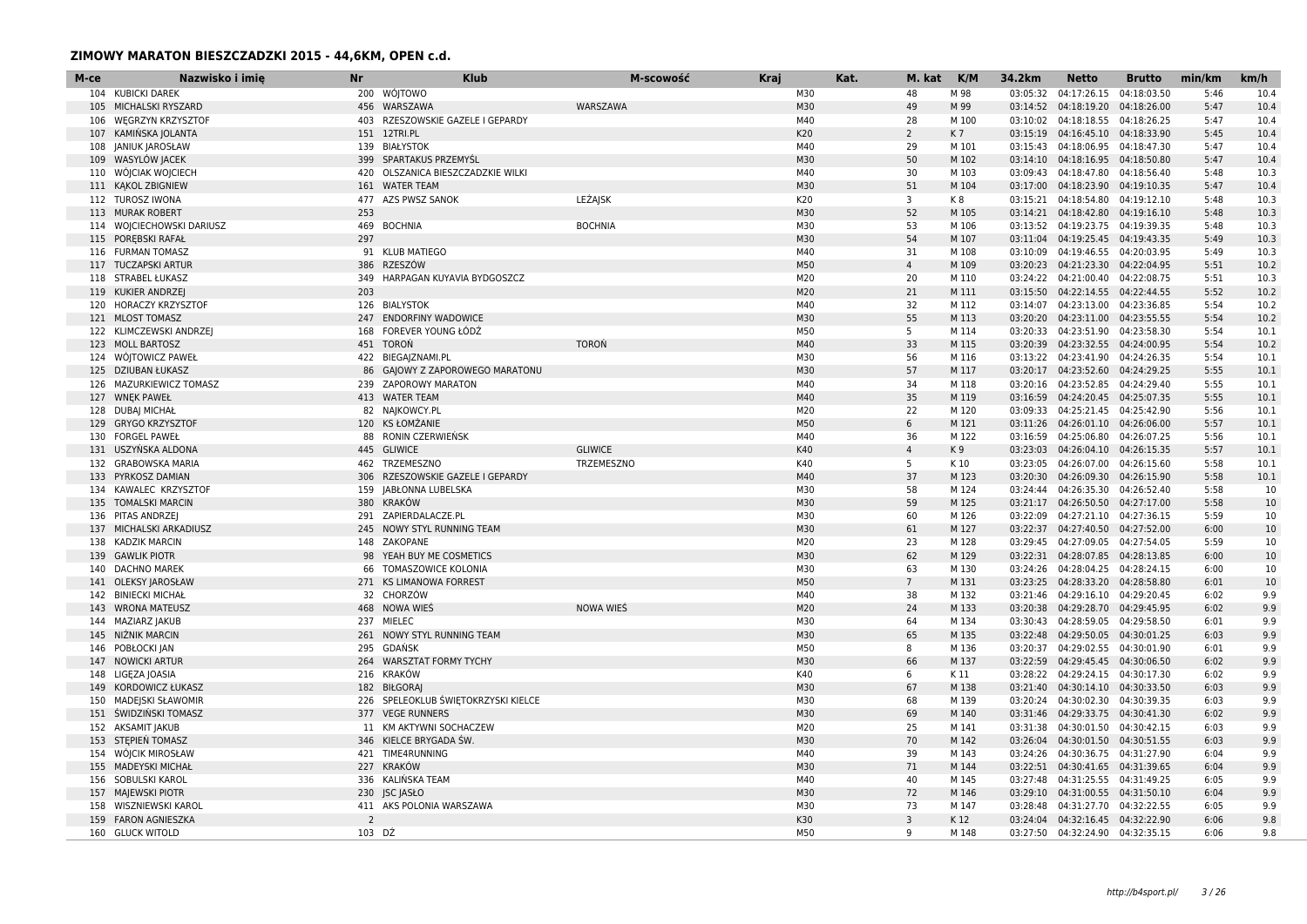| 383 WEGLESZYN-OGRODY<br>M20<br>26<br>M 149<br>04:32:30.15<br>04:33:04.55<br>9.8<br>161 TRETER SEBASTIAN<br>03:19:18<br>6:06<br>123 KRZESZOWICE<br>M30<br>74<br>04:32:08.85 04:33:05.40<br>9.8<br>162 GWIZDAŁA ŁUKASZ<br>M 150<br>03:28:26<br>6:06<br>163 ŁOCHAŃSKI GRZEGORZ<br>219 BRYSIE<br>M30<br>75<br>M 151<br>03:21:22  04:32:58.55  04:33:23.50<br>6:07<br>9.8<br>M30<br>9.8<br>164 GAJOS DANIEL<br>94 KRAKÓW<br>76<br>M 152<br>03:24:27  04:32:29.75  04:33:37.75<br>6:06<br>165 CHOROŚ PIOTR<br>54 VEGE RUNNERS<br>M30<br>03:34:44  04:32:37.70  04:33:38.85<br>9.8<br>77<br>M 153<br>6:06<br>M30<br>PERYKASZA PAWEŁ<br>284 NIGHTRUNNERS KRAKÓW<br>78<br>M 154<br>03:26:40  04:32:51.30  04:33:45.25<br>6:07<br>9.8<br>166<br>M30<br>OPOZDA MICHAL<br>273 KRAKÓW<br>79<br>M 155<br>03:29:44  04:33:00.35  04:33:48.65<br>9.8<br>6:07<br>167<br>67 MM ULTRA<br>M30<br>80<br><b>DANIEL JAREK</b><br>M 156<br>03:28:12  04:33:35.30  04:33:50.25<br>6:08<br>9.8<br>168<br>9.8<br>169 BIENIECKA ANNA<br><sup>1</sup><br>K30<br>$\overline{4}$<br>03:25:56 04:33:45.55 04:33:51.55<br>6:08<br>K 13<br>M30<br>81<br>9.8<br><b>SZPINDA SEBASTIAN</b><br>364 BIŁGORAJ<br>M 157<br>03:32:54 04:33:53.60 04:33:53.60<br>6:08<br>170<br>M50<br>9.8<br>171 WAWRESZUK WIKTOR<br>450 BIAŁA PODLASKA<br><b>BIAŁA PODLASKA</b><br>10<br>M 158<br>03:28:04  04:33:52.40  04:34:00.85<br>6:08<br>M30<br>172 KACZMAREK PAWEL<br>145 KRAKÓW<br>82<br>M 159<br>03:28:14  04:33:10.15  04:34:02.20<br>6:07<br>9.8<br>434 AKTYWNA STRONA ŻYCIA<br>M20<br>27<br>173 ZIELINSKI MARCIN<br>M 160<br>03:28:14  04:33:10.15  04:34:02.35<br>6:07<br>9.8<br>M20<br>28<br>9.8<br>174 KWIATKOWSKI MICHAEL<br>208 BIALI KENIJCZYCY<br>M 161<br>03:28:28  04:33:15.20  04:34:02.70<br>6:07<br>240 AKTYWNA STRONA ŻYCIA<br>M20<br>29<br>03:28:18  04:33:05.70  04:34:02.95<br>9.8<br>175 MAZURKIEWICZ WOJCIECH<br>M 162<br>6:07<br>M40<br>41<br>176 JAREMA MAREK<br>140 KRAKÓW<br>03:27:06  04:33:52.45  04:34:12.95<br>6:08<br>9.8<br>M 163<br>M30<br>177 GRELA MARCIN<br>115 KRAKOW<br>83<br>04:33:40.50 04:34:17.85<br>9.8<br>M 164<br>03:25:30<br>6:08<br>M40<br>42<br>9.8<br>178 KURA TOMASZ<br>455 GLIWICE<br><b>GLIWICE</b><br>M 165<br>03:25:42  04:34:04.85  04:34:24.20<br>6:08<br>M30<br>9.8<br>179 WIACEK MARCIN<br>404 JSC JASŁO<br>84<br>M 166<br>03:31:00 04:34:12.35 04:34:56.05<br>6:08<br>M40<br>43<br>9.7<br><b>FALKOWSKI PIOTR</b><br>$\overline{4}$<br>M 167<br>03:25:08  04:34:38.65  04:35:10.55<br>6:09<br>180<br>181 CIESLAK MAREK<br>58<br>M40<br>44<br>M 168<br>03:27:29  04:35:52.85  04:36:09.65<br>9.7<br>6:11<br>376<br>M40<br>45<br>9.7<br><b>SMIECHOWICZ FILIP</b><br>M 169<br>03:30:08  04:35:52.15  04:36:24.95<br>6:11<br>182<br>374 KOMAŃCZA<br>M50<br>183 ŚLIWIŃSKI ANDRZEJ<br>11<br>M 170<br>03:27:36  04:35:49.00  04:36:35.00<br>6:11<br>9.7<br><b>KRAKÓW</b><br>M40<br>184 UBER MAREK<br>507 KRAKÓW<br>46<br>M 171<br>04:37:15.75   04:37:15.75<br>6:12<br>9.7<br>M40<br>185 BAK MAREK<br>24 M&M ULTRA<br>47<br>M 172<br>03:30:13  04:37:22.80  04:37:36.35<br>6:13<br>9.6<br>M50<br>186 OLESIAK GRZEGORZ<br>272 NIGHT RUNNERS<br>12<br>M 173<br>03:25:24  04:37:39.55  04:37:52.45<br>6:13<br>9.6<br>K30<br>9.6<br>ZIELIŃSKA BEATA<br>433 RUTKOW-SKI SPORTS CLUB<br>5<br>03:29:44  04:37:58.00  04:38:25.05<br>6:13<br>187<br>K 14<br>M30<br>288<br>85<br>9.6<br>PILECKI MACIEJ<br>WROCŁAW<br>M 174<br>03:32:20  04:37:21.95  04:38:27.70<br>6:13<br>188<br>MAKOWSKI ŁUKASZ<br>231<br>M30<br>86<br>03:31:04  04:38:41.25  04:39:03.70<br>9.6<br>189<br>M 175<br>6:14<br>M30<br>190 CISEK PIOTR<br>59 FINISZ RYMANÓW<br>87<br>M 176<br>03:30:09  04:38:53.20  04:39:27.25<br>6:15<br>9.6<br>M40<br><b>BENESZ ROBERT</b><br>28 RZESZOWSKIE GAZELE I GEPARDY<br>48<br>M 177<br>03:31:58  04:39:39.95  04:39:47.65<br>9.6<br>6:16<br>191<br>192 KAMIŃSKI MICHAŁ<br>152 12TRI.PL<br>M30<br>88<br>M 178<br>03:31:59  04:38:04.20  04:39:53.55<br>9.6<br>6:14<br>K30<br>9.6<br>193 WYTYKOWSKA JOANNA<br>425 RYSIE<br>6<br>K 15<br>03:33:46  04:39:14.90  04:40:13.95<br>6:15<br>M30<br>194 ROLLA DORIAN<br>315 WARZYMICE<br>89<br>03:29:48  04:40:07.35  04:40:21.50<br>9.6<br>M 179<br>6:16<br>M50<br>KUSTROŃ ADAM<br>448 KROSNO<br><b>KROSNO</b><br>04:39:58.10 04:40:46.65<br>9.6<br>13<br>M 180<br>03:33:56<br>6:16<br>195<br>K40<br>9.5<br>286 TOMASZÓW MAZOWIECKI<br>$7\overline{ }$<br>03:30:01  04:40:30.65  04:41:14.50<br>6:17<br>196<br>PIETRUSZCZAK AGNIESZKA<br>K 16<br>K30<br>9.5<br>GRODNA-PANTERA ANGELIKA<br>118 KW WARSZAWA<br>$7^{\circ}$<br>K 17<br>03:27:56 04:40:28.55 04:41:33.75<br>6:17<br>197<br>198 SURWIŁO SANDRO<br>355 BRZOZY<br>M30<br>90<br>03:36:03  04:41:23.70  04:41:38.95<br>9.5<br>M 181<br>6:18<br><b>HEC PIOTR</b><br>125 KROSNO<br>M30<br>M 182<br>03:31:52  04:42:12.20  04:42:20.05<br>9.5<br>199<br>91<br>6:19<br>M40<br>9.5<br>KIRKIEWICZ IRENEUSZ<br>166 OŁAWA<br>49<br>M 183<br>03:35:11  04:41:57.75  04:42:23.15<br>6:19<br>200<br>201 KRZYSZTOŃ PIOTR<br>197 GMP LASY - KRAŚNIK<br>M30<br>9.5<br>92<br>M 184<br>03:30:29  04:42:22.40  04:42:38.90<br>6:19<br><b>GMITEREK TOMASZ</b><br>108 LUBLIN<br>M40<br>50<br>M 185<br>03:31:47  04:41:33.45  04:42:41.30<br>9.5<br>6:18<br>202<br>M50<br>388 LEŻAJSK<br>9.5<br><b>TUROSZ ZBIGNIEW</b><br>14<br>M 186<br>03:30:51  04:42:21.95  04:42:42.45<br>6:19<br>203<br>M20<br>204 KOSTYRA PATRYK<br>185<br>30<br>03:31:00  04:42:59.00  04:42:59.00<br>9.5<br>M 187<br>6:20<br>9.5<br>KOZIEŁ SZYMON<br>188 GOLECZEWO<br>M30<br>93<br>M 188<br>03:37:08  04:42:59.00  04:42:59.00<br>6:20<br>205<br>M40<br>51<br>9.5<br>OLBRYS STANISŁAW ADAM<br>270 KB LEGIONOWO<br>M 189<br>03:37:59  04:42:49.75  04:42:59.35<br>6:20<br>206<br>207 SZCZEPAŃSKI GRZEGORZ<br>361 KLUB BIEGACZA RTV EURO AGD<br>M30<br>9.5<br>94<br>M 190<br>03:32:02  04:42:00.25  04:43:19.90<br>6:19<br>M50<br>9.5<br>208 POREBA EUGENIUSZ<br>296 MIECHÓW<br>15<br>M 191<br>03:32:37  04:42:36.05  04:43:22.50<br>6:20<br>209 PUSKARCZYK WOJCIECH<br>304 UKS POGORZE<br>M30<br>95<br>M 192<br>03:42:33  04:44:22.45  04:44:22.45<br>9.4<br>6:22<br>73 POZNAN<br>M40<br>52<br>M 193<br>6:22<br>9.4<br>210 DERSLEY STEPHEN<br>03:32:03  04:43:59.85  04:44:33.10<br>211 WAŁCZYK KRZYSZTOF<br>M30<br>397 OWCE<br>96<br>M 194<br>03:34:41  04:44:21.50  04:44:44.85<br>6:22<br>9.4<br>M40<br>53<br>212 SZWAJKA ROBERT<br>369 STALOWA WOLA<br>M 195<br>03:35:44  04:44:19.80  04:45:03.95<br>6:22<br>9.4<br>368 STALOWA WOLA<br>M20<br>213 SZWAJKA JAKUB<br>31<br>M 196<br>03:36:14  04:44:19.10  04:45:03.95<br>6:22<br>9.4<br>M50<br>214 KONIECZNY MARIUSZ<br>179 ANCUT<br>16<br>M 197<br>03:29:36  04:45:00.50  04:45:07.75<br>6:23<br>9.4<br>215 SZYBIAK WALDEMAR<br>370 PRZEMYŚL<br>M50<br>17<br>M 198<br>03:29:34  04:44:59.95  04:45:07.95<br>6:23<br>9.4<br>216 SIKORSKI WOJCIECH<br>M30<br>97<br>9.4<br>325 RARAMURI KLUCZBORK<br>M 199<br>03:32:14  04:44:36.45  04:45:19.35<br>6:22<br>217 WRÓBEL ŁUKASZ<br>423 KB BIAŁA BIEGA, MIĘDZYRZEC PODLASKI<br>M30<br>98<br>M 200<br>03:32:50  04:45:01.65  04:45:40.35<br>6:23<br>9.4 | M-ce | Nazwisko i imie | <b>Nr</b> | <b>Klub</b> | M-scowość | <b>Kraj</b> | Kat. | M. kat | K/M | 34.2km | <b>Netto</b> | <b>Brutto</b> | min/km | km/h |
|----------------------------------------------------------------------------------------------------------------------------------------------------------------------------------------------------------------------------------------------------------------------------------------------------------------------------------------------------------------------------------------------------------------------------------------------------------------------------------------------------------------------------------------------------------------------------------------------------------------------------------------------------------------------------------------------------------------------------------------------------------------------------------------------------------------------------------------------------------------------------------------------------------------------------------------------------------------------------------------------------------------------------------------------------------------------------------------------------------------------------------------------------------------------------------------------------------------------------------------------------------------------------------------------------------------------------------------------------------------------------------------------------------------------------------------------------------------------------------------------------------------------------------------------------------------------------------------------------------------------------------------------------------------------------------------------------------------------------------------------------------------------------------------------------------------------------------------------------------------------------------------------------------------------------------------------------------------------------------------------------------------------------------------------------------------------------------------------------------------------------------------------------------------------------------------------------------------------------------------------------------------------------------------------------------------------------------------------------------------------------------------------------------------------------------------------------------------------------------------------------------------------------------------------------------------------------------------------------------------------------------------------------------------------------------------------------------------------------------------------------------------------------------------------------------------------------------------------------------------------------------------------------------------------------------------------------------------------------------------------------------------------------------------------------------------------------------------------------------------------------------------------------------------------------------------------------------------------------------------------------------------------------------------------------------------------------------------------------------------------------------------------------------------------------------------------------------------------------------------------------------------------------------------------------------------------------------------------------------------------------------------------------------------------------------------------------------------------------------------------------------------------------------------------------------------------------------------------------------------------------------------------------------------------------------------------------------------------------------------------------------------------------------------------------------------------------------------------------------------------------------------------------------------------------------------------------------------------------------------------------------------------------------------------------------------------------------------------------------------------------------------------------------------------------------------------------------------------------------------------------------------------------------------------------------------------------------------------------------------------------------------------------------------------------------------------------------------------------------------------------------------------------------------------------------------------------------------------------------------------------------------------------------------------------------------------------------------------------------------------------------------------------------------------------------------------------------------------------------------------------------------------------------------------------------------------------------------------------------------------------------------------------------------------------------------------------------------------------------------------------------------------------------------------------------------------------------------------------------------------------------------------------------------------------------------------------------------------------------------------------------------------------------------------------------------------------------------------------------------------------------------------------------------------------------------------------------------------------------------------------------------------------------------------------------------------------------------------------------------------------------------------------------------------------------------------------------------------------------------------------------------------------------------------------------------------------------------------------------------------------------------------------------------------------------------------------------------------------------------------------------------------------------------------------------------------------------------------------------------------------------------------------------------------------------------------------------------------------------------------------------------------------------------------------------------------------------------------------------------------------------------------------------------------------------------------------------------------------------------------------------------------------------------------------------------------------------------------------------------------------------------------------------------------------------------------------------------------------------------|------|-----------------|-----------|-------------|-----------|-------------|------|--------|-----|--------|--------------|---------------|--------|------|
|                                                                                                                                                                                                                                                                                                                                                                                                                                                                                                                                                                                                                                                                                                                                                                                                                                                                                                                                                                                                                                                                                                                                                                                                                                                                                                                                                                                                                                                                                                                                                                                                                                                                                                                                                                                                                                                                                                                                                                                                                                                                                                                                                                                                                                                                                                                                                                                                                                                                                                                                                                                                                                                                                                                                                                                                                                                                                                                                                                                                                                                                                                                                                                                                                                                                                                                                                                                                                                                                                                                                                                                                                                                                                                                                                                                                                                                                                                                                                                                                                                                                                                                                                                                                                                                                                                                                                                                                                                                                                                                                                                                                                                                                                                                                                                                                                                                                                                                                                                                                                                                                                                                                                                                                                                                                                                                                                                                                                                                                                                                                                                                                                                                                                                                                                                                                                                                                                                                                                                                                                                                                                                                                                                                                                                                                                                                                                                                                                                                                                                                                                                                                                                                                                                                                                                                                                                                                                                                                                                                                                                                                                                                |      |                 |           |             |           |             |      |        |     |        |              |               |        |      |
|                                                                                                                                                                                                                                                                                                                                                                                                                                                                                                                                                                                                                                                                                                                                                                                                                                                                                                                                                                                                                                                                                                                                                                                                                                                                                                                                                                                                                                                                                                                                                                                                                                                                                                                                                                                                                                                                                                                                                                                                                                                                                                                                                                                                                                                                                                                                                                                                                                                                                                                                                                                                                                                                                                                                                                                                                                                                                                                                                                                                                                                                                                                                                                                                                                                                                                                                                                                                                                                                                                                                                                                                                                                                                                                                                                                                                                                                                                                                                                                                                                                                                                                                                                                                                                                                                                                                                                                                                                                                                                                                                                                                                                                                                                                                                                                                                                                                                                                                                                                                                                                                                                                                                                                                                                                                                                                                                                                                                                                                                                                                                                                                                                                                                                                                                                                                                                                                                                                                                                                                                                                                                                                                                                                                                                                                                                                                                                                                                                                                                                                                                                                                                                                                                                                                                                                                                                                                                                                                                                                                                                                                                                                |      |                 |           |             |           |             |      |        |     |        |              |               |        |      |
|                                                                                                                                                                                                                                                                                                                                                                                                                                                                                                                                                                                                                                                                                                                                                                                                                                                                                                                                                                                                                                                                                                                                                                                                                                                                                                                                                                                                                                                                                                                                                                                                                                                                                                                                                                                                                                                                                                                                                                                                                                                                                                                                                                                                                                                                                                                                                                                                                                                                                                                                                                                                                                                                                                                                                                                                                                                                                                                                                                                                                                                                                                                                                                                                                                                                                                                                                                                                                                                                                                                                                                                                                                                                                                                                                                                                                                                                                                                                                                                                                                                                                                                                                                                                                                                                                                                                                                                                                                                                                                                                                                                                                                                                                                                                                                                                                                                                                                                                                                                                                                                                                                                                                                                                                                                                                                                                                                                                                                                                                                                                                                                                                                                                                                                                                                                                                                                                                                                                                                                                                                                                                                                                                                                                                                                                                                                                                                                                                                                                                                                                                                                                                                                                                                                                                                                                                                                                                                                                                                                                                                                                                                                |      |                 |           |             |           |             |      |        |     |        |              |               |        |      |
|                                                                                                                                                                                                                                                                                                                                                                                                                                                                                                                                                                                                                                                                                                                                                                                                                                                                                                                                                                                                                                                                                                                                                                                                                                                                                                                                                                                                                                                                                                                                                                                                                                                                                                                                                                                                                                                                                                                                                                                                                                                                                                                                                                                                                                                                                                                                                                                                                                                                                                                                                                                                                                                                                                                                                                                                                                                                                                                                                                                                                                                                                                                                                                                                                                                                                                                                                                                                                                                                                                                                                                                                                                                                                                                                                                                                                                                                                                                                                                                                                                                                                                                                                                                                                                                                                                                                                                                                                                                                                                                                                                                                                                                                                                                                                                                                                                                                                                                                                                                                                                                                                                                                                                                                                                                                                                                                                                                                                                                                                                                                                                                                                                                                                                                                                                                                                                                                                                                                                                                                                                                                                                                                                                                                                                                                                                                                                                                                                                                                                                                                                                                                                                                                                                                                                                                                                                                                                                                                                                                                                                                                                                                |      |                 |           |             |           |             |      |        |     |        |              |               |        |      |
|                                                                                                                                                                                                                                                                                                                                                                                                                                                                                                                                                                                                                                                                                                                                                                                                                                                                                                                                                                                                                                                                                                                                                                                                                                                                                                                                                                                                                                                                                                                                                                                                                                                                                                                                                                                                                                                                                                                                                                                                                                                                                                                                                                                                                                                                                                                                                                                                                                                                                                                                                                                                                                                                                                                                                                                                                                                                                                                                                                                                                                                                                                                                                                                                                                                                                                                                                                                                                                                                                                                                                                                                                                                                                                                                                                                                                                                                                                                                                                                                                                                                                                                                                                                                                                                                                                                                                                                                                                                                                                                                                                                                                                                                                                                                                                                                                                                                                                                                                                                                                                                                                                                                                                                                                                                                                                                                                                                                                                                                                                                                                                                                                                                                                                                                                                                                                                                                                                                                                                                                                                                                                                                                                                                                                                                                                                                                                                                                                                                                                                                                                                                                                                                                                                                                                                                                                                                                                                                                                                                                                                                                                                                |      |                 |           |             |           |             |      |        |     |        |              |               |        |      |
|                                                                                                                                                                                                                                                                                                                                                                                                                                                                                                                                                                                                                                                                                                                                                                                                                                                                                                                                                                                                                                                                                                                                                                                                                                                                                                                                                                                                                                                                                                                                                                                                                                                                                                                                                                                                                                                                                                                                                                                                                                                                                                                                                                                                                                                                                                                                                                                                                                                                                                                                                                                                                                                                                                                                                                                                                                                                                                                                                                                                                                                                                                                                                                                                                                                                                                                                                                                                                                                                                                                                                                                                                                                                                                                                                                                                                                                                                                                                                                                                                                                                                                                                                                                                                                                                                                                                                                                                                                                                                                                                                                                                                                                                                                                                                                                                                                                                                                                                                                                                                                                                                                                                                                                                                                                                                                                                                                                                                                                                                                                                                                                                                                                                                                                                                                                                                                                                                                                                                                                                                                                                                                                                                                                                                                                                                                                                                                                                                                                                                                                                                                                                                                                                                                                                                                                                                                                                                                                                                                                                                                                                                                                |      |                 |           |             |           |             |      |        |     |        |              |               |        |      |
|                                                                                                                                                                                                                                                                                                                                                                                                                                                                                                                                                                                                                                                                                                                                                                                                                                                                                                                                                                                                                                                                                                                                                                                                                                                                                                                                                                                                                                                                                                                                                                                                                                                                                                                                                                                                                                                                                                                                                                                                                                                                                                                                                                                                                                                                                                                                                                                                                                                                                                                                                                                                                                                                                                                                                                                                                                                                                                                                                                                                                                                                                                                                                                                                                                                                                                                                                                                                                                                                                                                                                                                                                                                                                                                                                                                                                                                                                                                                                                                                                                                                                                                                                                                                                                                                                                                                                                                                                                                                                                                                                                                                                                                                                                                                                                                                                                                                                                                                                                                                                                                                                                                                                                                                                                                                                                                                                                                                                                                                                                                                                                                                                                                                                                                                                                                                                                                                                                                                                                                                                                                                                                                                                                                                                                                                                                                                                                                                                                                                                                                                                                                                                                                                                                                                                                                                                                                                                                                                                                                                                                                                                                                |      |                 |           |             |           |             |      |        |     |        |              |               |        |      |
|                                                                                                                                                                                                                                                                                                                                                                                                                                                                                                                                                                                                                                                                                                                                                                                                                                                                                                                                                                                                                                                                                                                                                                                                                                                                                                                                                                                                                                                                                                                                                                                                                                                                                                                                                                                                                                                                                                                                                                                                                                                                                                                                                                                                                                                                                                                                                                                                                                                                                                                                                                                                                                                                                                                                                                                                                                                                                                                                                                                                                                                                                                                                                                                                                                                                                                                                                                                                                                                                                                                                                                                                                                                                                                                                                                                                                                                                                                                                                                                                                                                                                                                                                                                                                                                                                                                                                                                                                                                                                                                                                                                                                                                                                                                                                                                                                                                                                                                                                                                                                                                                                                                                                                                                                                                                                                                                                                                                                                                                                                                                                                                                                                                                                                                                                                                                                                                                                                                                                                                                                                                                                                                                                                                                                                                                                                                                                                                                                                                                                                                                                                                                                                                                                                                                                                                                                                                                                                                                                                                                                                                                                                                |      |                 |           |             |           |             |      |        |     |        |              |               |        |      |
|                                                                                                                                                                                                                                                                                                                                                                                                                                                                                                                                                                                                                                                                                                                                                                                                                                                                                                                                                                                                                                                                                                                                                                                                                                                                                                                                                                                                                                                                                                                                                                                                                                                                                                                                                                                                                                                                                                                                                                                                                                                                                                                                                                                                                                                                                                                                                                                                                                                                                                                                                                                                                                                                                                                                                                                                                                                                                                                                                                                                                                                                                                                                                                                                                                                                                                                                                                                                                                                                                                                                                                                                                                                                                                                                                                                                                                                                                                                                                                                                                                                                                                                                                                                                                                                                                                                                                                                                                                                                                                                                                                                                                                                                                                                                                                                                                                                                                                                                                                                                                                                                                                                                                                                                                                                                                                                                                                                                                                                                                                                                                                                                                                                                                                                                                                                                                                                                                                                                                                                                                                                                                                                                                                                                                                                                                                                                                                                                                                                                                                                                                                                                                                                                                                                                                                                                                                                                                                                                                                                                                                                                                                                |      |                 |           |             |           |             |      |        |     |        |              |               |        |      |
|                                                                                                                                                                                                                                                                                                                                                                                                                                                                                                                                                                                                                                                                                                                                                                                                                                                                                                                                                                                                                                                                                                                                                                                                                                                                                                                                                                                                                                                                                                                                                                                                                                                                                                                                                                                                                                                                                                                                                                                                                                                                                                                                                                                                                                                                                                                                                                                                                                                                                                                                                                                                                                                                                                                                                                                                                                                                                                                                                                                                                                                                                                                                                                                                                                                                                                                                                                                                                                                                                                                                                                                                                                                                                                                                                                                                                                                                                                                                                                                                                                                                                                                                                                                                                                                                                                                                                                                                                                                                                                                                                                                                                                                                                                                                                                                                                                                                                                                                                                                                                                                                                                                                                                                                                                                                                                                                                                                                                                                                                                                                                                                                                                                                                                                                                                                                                                                                                                                                                                                                                                                                                                                                                                                                                                                                                                                                                                                                                                                                                                                                                                                                                                                                                                                                                                                                                                                                                                                                                                                                                                                                                                                |      |                 |           |             |           |             |      |        |     |        |              |               |        |      |
|                                                                                                                                                                                                                                                                                                                                                                                                                                                                                                                                                                                                                                                                                                                                                                                                                                                                                                                                                                                                                                                                                                                                                                                                                                                                                                                                                                                                                                                                                                                                                                                                                                                                                                                                                                                                                                                                                                                                                                                                                                                                                                                                                                                                                                                                                                                                                                                                                                                                                                                                                                                                                                                                                                                                                                                                                                                                                                                                                                                                                                                                                                                                                                                                                                                                                                                                                                                                                                                                                                                                                                                                                                                                                                                                                                                                                                                                                                                                                                                                                                                                                                                                                                                                                                                                                                                                                                                                                                                                                                                                                                                                                                                                                                                                                                                                                                                                                                                                                                                                                                                                                                                                                                                                                                                                                                                                                                                                                                                                                                                                                                                                                                                                                                                                                                                                                                                                                                                                                                                                                                                                                                                                                                                                                                                                                                                                                                                                                                                                                                                                                                                                                                                                                                                                                                                                                                                                                                                                                                                                                                                                                                                |      |                 |           |             |           |             |      |        |     |        |              |               |        |      |
|                                                                                                                                                                                                                                                                                                                                                                                                                                                                                                                                                                                                                                                                                                                                                                                                                                                                                                                                                                                                                                                                                                                                                                                                                                                                                                                                                                                                                                                                                                                                                                                                                                                                                                                                                                                                                                                                                                                                                                                                                                                                                                                                                                                                                                                                                                                                                                                                                                                                                                                                                                                                                                                                                                                                                                                                                                                                                                                                                                                                                                                                                                                                                                                                                                                                                                                                                                                                                                                                                                                                                                                                                                                                                                                                                                                                                                                                                                                                                                                                                                                                                                                                                                                                                                                                                                                                                                                                                                                                                                                                                                                                                                                                                                                                                                                                                                                                                                                                                                                                                                                                                                                                                                                                                                                                                                                                                                                                                                                                                                                                                                                                                                                                                                                                                                                                                                                                                                                                                                                                                                                                                                                                                                                                                                                                                                                                                                                                                                                                                                                                                                                                                                                                                                                                                                                                                                                                                                                                                                                                                                                                                                                |      |                 |           |             |           |             |      |        |     |        |              |               |        |      |
|                                                                                                                                                                                                                                                                                                                                                                                                                                                                                                                                                                                                                                                                                                                                                                                                                                                                                                                                                                                                                                                                                                                                                                                                                                                                                                                                                                                                                                                                                                                                                                                                                                                                                                                                                                                                                                                                                                                                                                                                                                                                                                                                                                                                                                                                                                                                                                                                                                                                                                                                                                                                                                                                                                                                                                                                                                                                                                                                                                                                                                                                                                                                                                                                                                                                                                                                                                                                                                                                                                                                                                                                                                                                                                                                                                                                                                                                                                                                                                                                                                                                                                                                                                                                                                                                                                                                                                                                                                                                                                                                                                                                                                                                                                                                                                                                                                                                                                                                                                                                                                                                                                                                                                                                                                                                                                                                                                                                                                                                                                                                                                                                                                                                                                                                                                                                                                                                                                                                                                                                                                                                                                                                                                                                                                                                                                                                                                                                                                                                                                                                                                                                                                                                                                                                                                                                                                                                                                                                                                                                                                                                                                                |      |                 |           |             |           |             |      |        |     |        |              |               |        |      |
|                                                                                                                                                                                                                                                                                                                                                                                                                                                                                                                                                                                                                                                                                                                                                                                                                                                                                                                                                                                                                                                                                                                                                                                                                                                                                                                                                                                                                                                                                                                                                                                                                                                                                                                                                                                                                                                                                                                                                                                                                                                                                                                                                                                                                                                                                                                                                                                                                                                                                                                                                                                                                                                                                                                                                                                                                                                                                                                                                                                                                                                                                                                                                                                                                                                                                                                                                                                                                                                                                                                                                                                                                                                                                                                                                                                                                                                                                                                                                                                                                                                                                                                                                                                                                                                                                                                                                                                                                                                                                                                                                                                                                                                                                                                                                                                                                                                                                                                                                                                                                                                                                                                                                                                                                                                                                                                                                                                                                                                                                                                                                                                                                                                                                                                                                                                                                                                                                                                                                                                                                                                                                                                                                                                                                                                                                                                                                                                                                                                                                                                                                                                                                                                                                                                                                                                                                                                                                                                                                                                                                                                                                                                |      |                 |           |             |           |             |      |        |     |        |              |               |        |      |
|                                                                                                                                                                                                                                                                                                                                                                                                                                                                                                                                                                                                                                                                                                                                                                                                                                                                                                                                                                                                                                                                                                                                                                                                                                                                                                                                                                                                                                                                                                                                                                                                                                                                                                                                                                                                                                                                                                                                                                                                                                                                                                                                                                                                                                                                                                                                                                                                                                                                                                                                                                                                                                                                                                                                                                                                                                                                                                                                                                                                                                                                                                                                                                                                                                                                                                                                                                                                                                                                                                                                                                                                                                                                                                                                                                                                                                                                                                                                                                                                                                                                                                                                                                                                                                                                                                                                                                                                                                                                                                                                                                                                                                                                                                                                                                                                                                                                                                                                                                                                                                                                                                                                                                                                                                                                                                                                                                                                                                                                                                                                                                                                                                                                                                                                                                                                                                                                                                                                                                                                                                                                                                                                                                                                                                                                                                                                                                                                                                                                                                                                                                                                                                                                                                                                                                                                                                                                                                                                                                                                                                                                                                                |      |                 |           |             |           |             |      |        |     |        |              |               |        |      |
|                                                                                                                                                                                                                                                                                                                                                                                                                                                                                                                                                                                                                                                                                                                                                                                                                                                                                                                                                                                                                                                                                                                                                                                                                                                                                                                                                                                                                                                                                                                                                                                                                                                                                                                                                                                                                                                                                                                                                                                                                                                                                                                                                                                                                                                                                                                                                                                                                                                                                                                                                                                                                                                                                                                                                                                                                                                                                                                                                                                                                                                                                                                                                                                                                                                                                                                                                                                                                                                                                                                                                                                                                                                                                                                                                                                                                                                                                                                                                                                                                                                                                                                                                                                                                                                                                                                                                                                                                                                                                                                                                                                                                                                                                                                                                                                                                                                                                                                                                                                                                                                                                                                                                                                                                                                                                                                                                                                                                                                                                                                                                                                                                                                                                                                                                                                                                                                                                                                                                                                                                                                                                                                                                                                                                                                                                                                                                                                                                                                                                                                                                                                                                                                                                                                                                                                                                                                                                                                                                                                                                                                                                                                |      |                 |           |             |           |             |      |        |     |        |              |               |        |      |
|                                                                                                                                                                                                                                                                                                                                                                                                                                                                                                                                                                                                                                                                                                                                                                                                                                                                                                                                                                                                                                                                                                                                                                                                                                                                                                                                                                                                                                                                                                                                                                                                                                                                                                                                                                                                                                                                                                                                                                                                                                                                                                                                                                                                                                                                                                                                                                                                                                                                                                                                                                                                                                                                                                                                                                                                                                                                                                                                                                                                                                                                                                                                                                                                                                                                                                                                                                                                                                                                                                                                                                                                                                                                                                                                                                                                                                                                                                                                                                                                                                                                                                                                                                                                                                                                                                                                                                                                                                                                                                                                                                                                                                                                                                                                                                                                                                                                                                                                                                                                                                                                                                                                                                                                                                                                                                                                                                                                                                                                                                                                                                                                                                                                                                                                                                                                                                                                                                                                                                                                                                                                                                                                                                                                                                                                                                                                                                                                                                                                                                                                                                                                                                                                                                                                                                                                                                                                                                                                                                                                                                                                                                                |      |                 |           |             |           |             |      |        |     |        |              |               |        |      |
|                                                                                                                                                                                                                                                                                                                                                                                                                                                                                                                                                                                                                                                                                                                                                                                                                                                                                                                                                                                                                                                                                                                                                                                                                                                                                                                                                                                                                                                                                                                                                                                                                                                                                                                                                                                                                                                                                                                                                                                                                                                                                                                                                                                                                                                                                                                                                                                                                                                                                                                                                                                                                                                                                                                                                                                                                                                                                                                                                                                                                                                                                                                                                                                                                                                                                                                                                                                                                                                                                                                                                                                                                                                                                                                                                                                                                                                                                                                                                                                                                                                                                                                                                                                                                                                                                                                                                                                                                                                                                                                                                                                                                                                                                                                                                                                                                                                                                                                                                                                                                                                                                                                                                                                                                                                                                                                                                                                                                                                                                                                                                                                                                                                                                                                                                                                                                                                                                                                                                                                                                                                                                                                                                                                                                                                                                                                                                                                                                                                                                                                                                                                                                                                                                                                                                                                                                                                                                                                                                                                                                                                                                                                |      |                 |           |             |           |             |      |        |     |        |              |               |        |      |
|                                                                                                                                                                                                                                                                                                                                                                                                                                                                                                                                                                                                                                                                                                                                                                                                                                                                                                                                                                                                                                                                                                                                                                                                                                                                                                                                                                                                                                                                                                                                                                                                                                                                                                                                                                                                                                                                                                                                                                                                                                                                                                                                                                                                                                                                                                                                                                                                                                                                                                                                                                                                                                                                                                                                                                                                                                                                                                                                                                                                                                                                                                                                                                                                                                                                                                                                                                                                                                                                                                                                                                                                                                                                                                                                                                                                                                                                                                                                                                                                                                                                                                                                                                                                                                                                                                                                                                                                                                                                                                                                                                                                                                                                                                                                                                                                                                                                                                                                                                                                                                                                                                                                                                                                                                                                                                                                                                                                                                                                                                                                                                                                                                                                                                                                                                                                                                                                                                                                                                                                                                                                                                                                                                                                                                                                                                                                                                                                                                                                                                                                                                                                                                                                                                                                                                                                                                                                                                                                                                                                                                                                                                                |      |                 |           |             |           |             |      |        |     |        |              |               |        |      |
|                                                                                                                                                                                                                                                                                                                                                                                                                                                                                                                                                                                                                                                                                                                                                                                                                                                                                                                                                                                                                                                                                                                                                                                                                                                                                                                                                                                                                                                                                                                                                                                                                                                                                                                                                                                                                                                                                                                                                                                                                                                                                                                                                                                                                                                                                                                                                                                                                                                                                                                                                                                                                                                                                                                                                                                                                                                                                                                                                                                                                                                                                                                                                                                                                                                                                                                                                                                                                                                                                                                                                                                                                                                                                                                                                                                                                                                                                                                                                                                                                                                                                                                                                                                                                                                                                                                                                                                                                                                                                                                                                                                                                                                                                                                                                                                                                                                                                                                                                                                                                                                                                                                                                                                                                                                                                                                                                                                                                                                                                                                                                                                                                                                                                                                                                                                                                                                                                                                                                                                                                                                                                                                                                                                                                                                                                                                                                                                                                                                                                                                                                                                                                                                                                                                                                                                                                                                                                                                                                                                                                                                                                                                |      |                 |           |             |           |             |      |        |     |        |              |               |        |      |
|                                                                                                                                                                                                                                                                                                                                                                                                                                                                                                                                                                                                                                                                                                                                                                                                                                                                                                                                                                                                                                                                                                                                                                                                                                                                                                                                                                                                                                                                                                                                                                                                                                                                                                                                                                                                                                                                                                                                                                                                                                                                                                                                                                                                                                                                                                                                                                                                                                                                                                                                                                                                                                                                                                                                                                                                                                                                                                                                                                                                                                                                                                                                                                                                                                                                                                                                                                                                                                                                                                                                                                                                                                                                                                                                                                                                                                                                                                                                                                                                                                                                                                                                                                                                                                                                                                                                                                                                                                                                                                                                                                                                                                                                                                                                                                                                                                                                                                                                                                                                                                                                                                                                                                                                                                                                                                                                                                                                                                                                                                                                                                                                                                                                                                                                                                                                                                                                                                                                                                                                                                                                                                                                                                                                                                                                                                                                                                                                                                                                                                                                                                                                                                                                                                                                                                                                                                                                                                                                                                                                                                                                                                                |      |                 |           |             |           |             |      |        |     |        |              |               |        |      |
|                                                                                                                                                                                                                                                                                                                                                                                                                                                                                                                                                                                                                                                                                                                                                                                                                                                                                                                                                                                                                                                                                                                                                                                                                                                                                                                                                                                                                                                                                                                                                                                                                                                                                                                                                                                                                                                                                                                                                                                                                                                                                                                                                                                                                                                                                                                                                                                                                                                                                                                                                                                                                                                                                                                                                                                                                                                                                                                                                                                                                                                                                                                                                                                                                                                                                                                                                                                                                                                                                                                                                                                                                                                                                                                                                                                                                                                                                                                                                                                                                                                                                                                                                                                                                                                                                                                                                                                                                                                                                                                                                                                                                                                                                                                                                                                                                                                                                                                                                                                                                                                                                                                                                                                                                                                                                                                                                                                                                                                                                                                                                                                                                                                                                                                                                                                                                                                                                                                                                                                                                                                                                                                                                                                                                                                                                                                                                                                                                                                                                                                                                                                                                                                                                                                                                                                                                                                                                                                                                                                                                                                                                                                |      |                 |           |             |           |             |      |        |     |        |              |               |        |      |
|                                                                                                                                                                                                                                                                                                                                                                                                                                                                                                                                                                                                                                                                                                                                                                                                                                                                                                                                                                                                                                                                                                                                                                                                                                                                                                                                                                                                                                                                                                                                                                                                                                                                                                                                                                                                                                                                                                                                                                                                                                                                                                                                                                                                                                                                                                                                                                                                                                                                                                                                                                                                                                                                                                                                                                                                                                                                                                                                                                                                                                                                                                                                                                                                                                                                                                                                                                                                                                                                                                                                                                                                                                                                                                                                                                                                                                                                                                                                                                                                                                                                                                                                                                                                                                                                                                                                                                                                                                                                                                                                                                                                                                                                                                                                                                                                                                                                                                                                                                                                                                                                                                                                                                                                                                                                                                                                                                                                                                                                                                                                                                                                                                                                                                                                                                                                                                                                                                                                                                                                                                                                                                                                                                                                                                                                                                                                                                                                                                                                                                                                                                                                                                                                                                                                                                                                                                                                                                                                                                                                                                                                                                                |      |                 |           |             |           |             |      |        |     |        |              |               |        |      |
|                                                                                                                                                                                                                                                                                                                                                                                                                                                                                                                                                                                                                                                                                                                                                                                                                                                                                                                                                                                                                                                                                                                                                                                                                                                                                                                                                                                                                                                                                                                                                                                                                                                                                                                                                                                                                                                                                                                                                                                                                                                                                                                                                                                                                                                                                                                                                                                                                                                                                                                                                                                                                                                                                                                                                                                                                                                                                                                                                                                                                                                                                                                                                                                                                                                                                                                                                                                                                                                                                                                                                                                                                                                                                                                                                                                                                                                                                                                                                                                                                                                                                                                                                                                                                                                                                                                                                                                                                                                                                                                                                                                                                                                                                                                                                                                                                                                                                                                                                                                                                                                                                                                                                                                                                                                                                                                                                                                                                                                                                                                                                                                                                                                                                                                                                                                                                                                                                                                                                                                                                                                                                                                                                                                                                                                                                                                                                                                                                                                                                                                                                                                                                                                                                                                                                                                                                                                                                                                                                                                                                                                                                                                |      |                 |           |             |           |             |      |        |     |        |              |               |        |      |
|                                                                                                                                                                                                                                                                                                                                                                                                                                                                                                                                                                                                                                                                                                                                                                                                                                                                                                                                                                                                                                                                                                                                                                                                                                                                                                                                                                                                                                                                                                                                                                                                                                                                                                                                                                                                                                                                                                                                                                                                                                                                                                                                                                                                                                                                                                                                                                                                                                                                                                                                                                                                                                                                                                                                                                                                                                                                                                                                                                                                                                                                                                                                                                                                                                                                                                                                                                                                                                                                                                                                                                                                                                                                                                                                                                                                                                                                                                                                                                                                                                                                                                                                                                                                                                                                                                                                                                                                                                                                                                                                                                                                                                                                                                                                                                                                                                                                                                                                                                                                                                                                                                                                                                                                                                                                                                                                                                                                                                                                                                                                                                                                                                                                                                                                                                                                                                                                                                                                                                                                                                                                                                                                                                                                                                                                                                                                                                                                                                                                                                                                                                                                                                                                                                                                                                                                                                                                                                                                                                                                                                                                                                                |      |                 |           |             |           |             |      |        |     |        |              |               |        |      |
|                                                                                                                                                                                                                                                                                                                                                                                                                                                                                                                                                                                                                                                                                                                                                                                                                                                                                                                                                                                                                                                                                                                                                                                                                                                                                                                                                                                                                                                                                                                                                                                                                                                                                                                                                                                                                                                                                                                                                                                                                                                                                                                                                                                                                                                                                                                                                                                                                                                                                                                                                                                                                                                                                                                                                                                                                                                                                                                                                                                                                                                                                                                                                                                                                                                                                                                                                                                                                                                                                                                                                                                                                                                                                                                                                                                                                                                                                                                                                                                                                                                                                                                                                                                                                                                                                                                                                                                                                                                                                                                                                                                                                                                                                                                                                                                                                                                                                                                                                                                                                                                                                                                                                                                                                                                                                                                                                                                                                                                                                                                                                                                                                                                                                                                                                                                                                                                                                                                                                                                                                                                                                                                                                                                                                                                                                                                                                                                                                                                                                                                                                                                                                                                                                                                                                                                                                                                                                                                                                                                                                                                                                                                |      |                 |           |             |           |             |      |        |     |        |              |               |        |      |
|                                                                                                                                                                                                                                                                                                                                                                                                                                                                                                                                                                                                                                                                                                                                                                                                                                                                                                                                                                                                                                                                                                                                                                                                                                                                                                                                                                                                                                                                                                                                                                                                                                                                                                                                                                                                                                                                                                                                                                                                                                                                                                                                                                                                                                                                                                                                                                                                                                                                                                                                                                                                                                                                                                                                                                                                                                                                                                                                                                                                                                                                                                                                                                                                                                                                                                                                                                                                                                                                                                                                                                                                                                                                                                                                                                                                                                                                                                                                                                                                                                                                                                                                                                                                                                                                                                                                                                                                                                                                                                                                                                                                                                                                                                                                                                                                                                                                                                                                                                                                                                                                                                                                                                                                                                                                                                                                                                                                                                                                                                                                                                                                                                                                                                                                                                                                                                                                                                                                                                                                                                                                                                                                                                                                                                                                                                                                                                                                                                                                                                                                                                                                                                                                                                                                                                                                                                                                                                                                                                                                                                                                                                                |      |                 |           |             |           |             |      |        |     |        |              |               |        |      |
|                                                                                                                                                                                                                                                                                                                                                                                                                                                                                                                                                                                                                                                                                                                                                                                                                                                                                                                                                                                                                                                                                                                                                                                                                                                                                                                                                                                                                                                                                                                                                                                                                                                                                                                                                                                                                                                                                                                                                                                                                                                                                                                                                                                                                                                                                                                                                                                                                                                                                                                                                                                                                                                                                                                                                                                                                                                                                                                                                                                                                                                                                                                                                                                                                                                                                                                                                                                                                                                                                                                                                                                                                                                                                                                                                                                                                                                                                                                                                                                                                                                                                                                                                                                                                                                                                                                                                                                                                                                                                                                                                                                                                                                                                                                                                                                                                                                                                                                                                                                                                                                                                                                                                                                                                                                                                                                                                                                                                                                                                                                                                                                                                                                                                                                                                                                                                                                                                                                                                                                                                                                                                                                                                                                                                                                                                                                                                                                                                                                                                                                                                                                                                                                                                                                                                                                                                                                                                                                                                                                                                                                                                                                |      |                 |           |             |           |             |      |        |     |        |              |               |        |      |
|                                                                                                                                                                                                                                                                                                                                                                                                                                                                                                                                                                                                                                                                                                                                                                                                                                                                                                                                                                                                                                                                                                                                                                                                                                                                                                                                                                                                                                                                                                                                                                                                                                                                                                                                                                                                                                                                                                                                                                                                                                                                                                                                                                                                                                                                                                                                                                                                                                                                                                                                                                                                                                                                                                                                                                                                                                                                                                                                                                                                                                                                                                                                                                                                                                                                                                                                                                                                                                                                                                                                                                                                                                                                                                                                                                                                                                                                                                                                                                                                                                                                                                                                                                                                                                                                                                                                                                                                                                                                                                                                                                                                                                                                                                                                                                                                                                                                                                                                                                                                                                                                                                                                                                                                                                                                                                                                                                                                                                                                                                                                                                                                                                                                                                                                                                                                                                                                                                                                                                                                                                                                                                                                                                                                                                                                                                                                                                                                                                                                                                                                                                                                                                                                                                                                                                                                                                                                                                                                                                                                                                                                                                                |      |                 |           |             |           |             |      |        |     |        |              |               |        |      |
|                                                                                                                                                                                                                                                                                                                                                                                                                                                                                                                                                                                                                                                                                                                                                                                                                                                                                                                                                                                                                                                                                                                                                                                                                                                                                                                                                                                                                                                                                                                                                                                                                                                                                                                                                                                                                                                                                                                                                                                                                                                                                                                                                                                                                                                                                                                                                                                                                                                                                                                                                                                                                                                                                                                                                                                                                                                                                                                                                                                                                                                                                                                                                                                                                                                                                                                                                                                                                                                                                                                                                                                                                                                                                                                                                                                                                                                                                                                                                                                                                                                                                                                                                                                                                                                                                                                                                                                                                                                                                                                                                                                                                                                                                                                                                                                                                                                                                                                                                                                                                                                                                                                                                                                                                                                                                                                                                                                                                                                                                                                                                                                                                                                                                                                                                                                                                                                                                                                                                                                                                                                                                                                                                                                                                                                                                                                                                                                                                                                                                                                                                                                                                                                                                                                                                                                                                                                                                                                                                                                                                                                                                                                |      |                 |           |             |           |             |      |        |     |        |              |               |        |      |
|                                                                                                                                                                                                                                                                                                                                                                                                                                                                                                                                                                                                                                                                                                                                                                                                                                                                                                                                                                                                                                                                                                                                                                                                                                                                                                                                                                                                                                                                                                                                                                                                                                                                                                                                                                                                                                                                                                                                                                                                                                                                                                                                                                                                                                                                                                                                                                                                                                                                                                                                                                                                                                                                                                                                                                                                                                                                                                                                                                                                                                                                                                                                                                                                                                                                                                                                                                                                                                                                                                                                                                                                                                                                                                                                                                                                                                                                                                                                                                                                                                                                                                                                                                                                                                                                                                                                                                                                                                                                                                                                                                                                                                                                                                                                                                                                                                                                                                                                                                                                                                                                                                                                                                                                                                                                                                                                                                                                                                                                                                                                                                                                                                                                                                                                                                                                                                                                                                                                                                                                                                                                                                                                                                                                                                                                                                                                                                                                                                                                                                                                                                                                                                                                                                                                                                                                                                                                                                                                                                                                                                                                                                                |      |                 |           |             |           |             |      |        |     |        |              |               |        |      |
|                                                                                                                                                                                                                                                                                                                                                                                                                                                                                                                                                                                                                                                                                                                                                                                                                                                                                                                                                                                                                                                                                                                                                                                                                                                                                                                                                                                                                                                                                                                                                                                                                                                                                                                                                                                                                                                                                                                                                                                                                                                                                                                                                                                                                                                                                                                                                                                                                                                                                                                                                                                                                                                                                                                                                                                                                                                                                                                                                                                                                                                                                                                                                                                                                                                                                                                                                                                                                                                                                                                                                                                                                                                                                                                                                                                                                                                                                                                                                                                                                                                                                                                                                                                                                                                                                                                                                                                                                                                                                                                                                                                                                                                                                                                                                                                                                                                                                                                                                                                                                                                                                                                                                                                                                                                                                                                                                                                                                                                                                                                                                                                                                                                                                                                                                                                                                                                                                                                                                                                                                                                                                                                                                                                                                                                                                                                                                                                                                                                                                                                                                                                                                                                                                                                                                                                                                                                                                                                                                                                                                                                                                                                |      |                 |           |             |           |             |      |        |     |        |              |               |        |      |
|                                                                                                                                                                                                                                                                                                                                                                                                                                                                                                                                                                                                                                                                                                                                                                                                                                                                                                                                                                                                                                                                                                                                                                                                                                                                                                                                                                                                                                                                                                                                                                                                                                                                                                                                                                                                                                                                                                                                                                                                                                                                                                                                                                                                                                                                                                                                                                                                                                                                                                                                                                                                                                                                                                                                                                                                                                                                                                                                                                                                                                                                                                                                                                                                                                                                                                                                                                                                                                                                                                                                                                                                                                                                                                                                                                                                                                                                                                                                                                                                                                                                                                                                                                                                                                                                                                                                                                                                                                                                                                                                                                                                                                                                                                                                                                                                                                                                                                                                                                                                                                                                                                                                                                                                                                                                                                                                                                                                                                                                                                                                                                                                                                                                                                                                                                                                                                                                                                                                                                                                                                                                                                                                                                                                                                                                                                                                                                                                                                                                                                                                                                                                                                                                                                                                                                                                                                                                                                                                                                                                                                                                                                                |      |                 |           |             |           |             |      |        |     |        |              |               |        |      |
|                                                                                                                                                                                                                                                                                                                                                                                                                                                                                                                                                                                                                                                                                                                                                                                                                                                                                                                                                                                                                                                                                                                                                                                                                                                                                                                                                                                                                                                                                                                                                                                                                                                                                                                                                                                                                                                                                                                                                                                                                                                                                                                                                                                                                                                                                                                                                                                                                                                                                                                                                                                                                                                                                                                                                                                                                                                                                                                                                                                                                                                                                                                                                                                                                                                                                                                                                                                                                                                                                                                                                                                                                                                                                                                                                                                                                                                                                                                                                                                                                                                                                                                                                                                                                                                                                                                                                                                                                                                                                                                                                                                                                                                                                                                                                                                                                                                                                                                                                                                                                                                                                                                                                                                                                                                                                                                                                                                                                                                                                                                                                                                                                                                                                                                                                                                                                                                                                                                                                                                                                                                                                                                                                                                                                                                                                                                                                                                                                                                                                                                                                                                                                                                                                                                                                                                                                                                                                                                                                                                                                                                                                                                |      |                 |           |             |           |             |      |        |     |        |              |               |        |      |
|                                                                                                                                                                                                                                                                                                                                                                                                                                                                                                                                                                                                                                                                                                                                                                                                                                                                                                                                                                                                                                                                                                                                                                                                                                                                                                                                                                                                                                                                                                                                                                                                                                                                                                                                                                                                                                                                                                                                                                                                                                                                                                                                                                                                                                                                                                                                                                                                                                                                                                                                                                                                                                                                                                                                                                                                                                                                                                                                                                                                                                                                                                                                                                                                                                                                                                                                                                                                                                                                                                                                                                                                                                                                                                                                                                                                                                                                                                                                                                                                                                                                                                                                                                                                                                                                                                                                                                                                                                                                                                                                                                                                                                                                                                                                                                                                                                                                                                                                                                                                                                                                                                                                                                                                                                                                                                                                                                                                                                                                                                                                                                                                                                                                                                                                                                                                                                                                                                                                                                                                                                                                                                                                                                                                                                                                                                                                                                                                                                                                                                                                                                                                                                                                                                                                                                                                                                                                                                                                                                                                                                                                                                                |      |                 |           |             |           |             |      |        |     |        |              |               |        |      |
|                                                                                                                                                                                                                                                                                                                                                                                                                                                                                                                                                                                                                                                                                                                                                                                                                                                                                                                                                                                                                                                                                                                                                                                                                                                                                                                                                                                                                                                                                                                                                                                                                                                                                                                                                                                                                                                                                                                                                                                                                                                                                                                                                                                                                                                                                                                                                                                                                                                                                                                                                                                                                                                                                                                                                                                                                                                                                                                                                                                                                                                                                                                                                                                                                                                                                                                                                                                                                                                                                                                                                                                                                                                                                                                                                                                                                                                                                                                                                                                                                                                                                                                                                                                                                                                                                                                                                                                                                                                                                                                                                                                                                                                                                                                                                                                                                                                                                                                                                                                                                                                                                                                                                                                                                                                                                                                                                                                                                                                                                                                                                                                                                                                                                                                                                                                                                                                                                                                                                                                                                                                                                                                                                                                                                                                                                                                                                                                                                                                                                                                                                                                                                                                                                                                                                                                                                                                                                                                                                                                                                                                                                                                |      |                 |           |             |           |             |      |        |     |        |              |               |        |      |
|                                                                                                                                                                                                                                                                                                                                                                                                                                                                                                                                                                                                                                                                                                                                                                                                                                                                                                                                                                                                                                                                                                                                                                                                                                                                                                                                                                                                                                                                                                                                                                                                                                                                                                                                                                                                                                                                                                                                                                                                                                                                                                                                                                                                                                                                                                                                                                                                                                                                                                                                                                                                                                                                                                                                                                                                                                                                                                                                                                                                                                                                                                                                                                                                                                                                                                                                                                                                                                                                                                                                                                                                                                                                                                                                                                                                                                                                                                                                                                                                                                                                                                                                                                                                                                                                                                                                                                                                                                                                                                                                                                                                                                                                                                                                                                                                                                                                                                                                                                                                                                                                                                                                                                                                                                                                                                                                                                                                                                                                                                                                                                                                                                                                                                                                                                                                                                                                                                                                                                                                                                                                                                                                                                                                                                                                                                                                                                                                                                                                                                                                                                                                                                                                                                                                                                                                                                                                                                                                                                                                                                                                                                                |      |                 |           |             |           |             |      |        |     |        |              |               |        |      |
|                                                                                                                                                                                                                                                                                                                                                                                                                                                                                                                                                                                                                                                                                                                                                                                                                                                                                                                                                                                                                                                                                                                                                                                                                                                                                                                                                                                                                                                                                                                                                                                                                                                                                                                                                                                                                                                                                                                                                                                                                                                                                                                                                                                                                                                                                                                                                                                                                                                                                                                                                                                                                                                                                                                                                                                                                                                                                                                                                                                                                                                                                                                                                                                                                                                                                                                                                                                                                                                                                                                                                                                                                                                                                                                                                                                                                                                                                                                                                                                                                                                                                                                                                                                                                                                                                                                                                                                                                                                                                                                                                                                                                                                                                                                                                                                                                                                                                                                                                                                                                                                                                                                                                                                                                                                                                                                                                                                                                                                                                                                                                                                                                                                                                                                                                                                                                                                                                                                                                                                                                                                                                                                                                                                                                                                                                                                                                                                                                                                                                                                                                                                                                                                                                                                                                                                                                                                                                                                                                                                                                                                                                                                |      |                 |           |             |           |             |      |        |     |        |              |               |        |      |
|                                                                                                                                                                                                                                                                                                                                                                                                                                                                                                                                                                                                                                                                                                                                                                                                                                                                                                                                                                                                                                                                                                                                                                                                                                                                                                                                                                                                                                                                                                                                                                                                                                                                                                                                                                                                                                                                                                                                                                                                                                                                                                                                                                                                                                                                                                                                                                                                                                                                                                                                                                                                                                                                                                                                                                                                                                                                                                                                                                                                                                                                                                                                                                                                                                                                                                                                                                                                                                                                                                                                                                                                                                                                                                                                                                                                                                                                                                                                                                                                                                                                                                                                                                                                                                                                                                                                                                                                                                                                                                                                                                                                                                                                                                                                                                                                                                                                                                                                                                                                                                                                                                                                                                                                                                                                                                                                                                                                                                                                                                                                                                                                                                                                                                                                                                                                                                                                                                                                                                                                                                                                                                                                                                                                                                                                                                                                                                                                                                                                                                                                                                                                                                                                                                                                                                                                                                                                                                                                                                                                                                                                                                                |      |                 |           |             |           |             |      |        |     |        |              |               |        |      |
|                                                                                                                                                                                                                                                                                                                                                                                                                                                                                                                                                                                                                                                                                                                                                                                                                                                                                                                                                                                                                                                                                                                                                                                                                                                                                                                                                                                                                                                                                                                                                                                                                                                                                                                                                                                                                                                                                                                                                                                                                                                                                                                                                                                                                                                                                                                                                                                                                                                                                                                                                                                                                                                                                                                                                                                                                                                                                                                                                                                                                                                                                                                                                                                                                                                                                                                                                                                                                                                                                                                                                                                                                                                                                                                                                                                                                                                                                                                                                                                                                                                                                                                                                                                                                                                                                                                                                                                                                                                                                                                                                                                                                                                                                                                                                                                                                                                                                                                                                                                                                                                                                                                                                                                                                                                                                                                                                                                                                                                                                                                                                                                                                                                                                                                                                                                                                                                                                                                                                                                                                                                                                                                                                                                                                                                                                                                                                                                                                                                                                                                                                                                                                                                                                                                                                                                                                                                                                                                                                                                                                                                                                                                |      |                 |           |             |           |             |      |        |     |        |              |               |        |      |
|                                                                                                                                                                                                                                                                                                                                                                                                                                                                                                                                                                                                                                                                                                                                                                                                                                                                                                                                                                                                                                                                                                                                                                                                                                                                                                                                                                                                                                                                                                                                                                                                                                                                                                                                                                                                                                                                                                                                                                                                                                                                                                                                                                                                                                                                                                                                                                                                                                                                                                                                                                                                                                                                                                                                                                                                                                                                                                                                                                                                                                                                                                                                                                                                                                                                                                                                                                                                                                                                                                                                                                                                                                                                                                                                                                                                                                                                                                                                                                                                                                                                                                                                                                                                                                                                                                                                                                                                                                                                                                                                                                                                                                                                                                                                                                                                                                                                                                                                                                                                                                                                                                                                                                                                                                                                                                                                                                                                                                                                                                                                                                                                                                                                                                                                                                                                                                                                                                                                                                                                                                                                                                                                                                                                                                                                                                                                                                                                                                                                                                                                                                                                                                                                                                                                                                                                                                                                                                                                                                                                                                                                                                                |      |                 |           |             |           |             |      |        |     |        |              |               |        |      |
|                                                                                                                                                                                                                                                                                                                                                                                                                                                                                                                                                                                                                                                                                                                                                                                                                                                                                                                                                                                                                                                                                                                                                                                                                                                                                                                                                                                                                                                                                                                                                                                                                                                                                                                                                                                                                                                                                                                                                                                                                                                                                                                                                                                                                                                                                                                                                                                                                                                                                                                                                                                                                                                                                                                                                                                                                                                                                                                                                                                                                                                                                                                                                                                                                                                                                                                                                                                                                                                                                                                                                                                                                                                                                                                                                                                                                                                                                                                                                                                                                                                                                                                                                                                                                                                                                                                                                                                                                                                                                                                                                                                                                                                                                                                                                                                                                                                                                                                                                                                                                                                                                                                                                                                                                                                                                                                                                                                                                                                                                                                                                                                                                                                                                                                                                                                                                                                                                                                                                                                                                                                                                                                                                                                                                                                                                                                                                                                                                                                                                                                                                                                                                                                                                                                                                                                                                                                                                                                                                                                                                                                                                                                |      |                 |           |             |           |             |      |        |     |        |              |               |        |      |
|                                                                                                                                                                                                                                                                                                                                                                                                                                                                                                                                                                                                                                                                                                                                                                                                                                                                                                                                                                                                                                                                                                                                                                                                                                                                                                                                                                                                                                                                                                                                                                                                                                                                                                                                                                                                                                                                                                                                                                                                                                                                                                                                                                                                                                                                                                                                                                                                                                                                                                                                                                                                                                                                                                                                                                                                                                                                                                                                                                                                                                                                                                                                                                                                                                                                                                                                                                                                                                                                                                                                                                                                                                                                                                                                                                                                                                                                                                                                                                                                                                                                                                                                                                                                                                                                                                                                                                                                                                                                                                                                                                                                                                                                                                                                                                                                                                                                                                                                                                                                                                                                                                                                                                                                                                                                                                                                                                                                                                                                                                                                                                                                                                                                                                                                                                                                                                                                                                                                                                                                                                                                                                                                                                                                                                                                                                                                                                                                                                                                                                                                                                                                                                                                                                                                                                                                                                                                                                                                                                                                                                                                                                                |      |                 |           |             |           |             |      |        |     |        |              |               |        |      |
|                                                                                                                                                                                                                                                                                                                                                                                                                                                                                                                                                                                                                                                                                                                                                                                                                                                                                                                                                                                                                                                                                                                                                                                                                                                                                                                                                                                                                                                                                                                                                                                                                                                                                                                                                                                                                                                                                                                                                                                                                                                                                                                                                                                                                                                                                                                                                                                                                                                                                                                                                                                                                                                                                                                                                                                                                                                                                                                                                                                                                                                                                                                                                                                                                                                                                                                                                                                                                                                                                                                                                                                                                                                                                                                                                                                                                                                                                                                                                                                                                                                                                                                                                                                                                                                                                                                                                                                                                                                                                                                                                                                                                                                                                                                                                                                                                                                                                                                                                                                                                                                                                                                                                                                                                                                                                                                                                                                                                                                                                                                                                                                                                                                                                                                                                                                                                                                                                                                                                                                                                                                                                                                                                                                                                                                                                                                                                                                                                                                                                                                                                                                                                                                                                                                                                                                                                                                                                                                                                                                                                                                                                                                |      |                 |           |             |           |             |      |        |     |        |              |               |        |      |
|                                                                                                                                                                                                                                                                                                                                                                                                                                                                                                                                                                                                                                                                                                                                                                                                                                                                                                                                                                                                                                                                                                                                                                                                                                                                                                                                                                                                                                                                                                                                                                                                                                                                                                                                                                                                                                                                                                                                                                                                                                                                                                                                                                                                                                                                                                                                                                                                                                                                                                                                                                                                                                                                                                                                                                                                                                                                                                                                                                                                                                                                                                                                                                                                                                                                                                                                                                                                                                                                                                                                                                                                                                                                                                                                                                                                                                                                                                                                                                                                                                                                                                                                                                                                                                                                                                                                                                                                                                                                                                                                                                                                                                                                                                                                                                                                                                                                                                                                                                                                                                                                                                                                                                                                                                                                                                                                                                                                                                                                                                                                                                                                                                                                                                                                                                                                                                                                                                                                                                                                                                                                                                                                                                                                                                                                                                                                                                                                                                                                                                                                                                                                                                                                                                                                                                                                                                                                                                                                                                                                                                                                                                                |      |                 |           |             |           |             |      |        |     |        |              |               |        |      |
|                                                                                                                                                                                                                                                                                                                                                                                                                                                                                                                                                                                                                                                                                                                                                                                                                                                                                                                                                                                                                                                                                                                                                                                                                                                                                                                                                                                                                                                                                                                                                                                                                                                                                                                                                                                                                                                                                                                                                                                                                                                                                                                                                                                                                                                                                                                                                                                                                                                                                                                                                                                                                                                                                                                                                                                                                                                                                                                                                                                                                                                                                                                                                                                                                                                                                                                                                                                                                                                                                                                                                                                                                                                                                                                                                                                                                                                                                                                                                                                                                                                                                                                                                                                                                                                                                                                                                                                                                                                                                                                                                                                                                                                                                                                                                                                                                                                                                                                                                                                                                                                                                                                                                                                                                                                                                                                                                                                                                                                                                                                                                                                                                                                                                                                                                                                                                                                                                                                                                                                                                                                                                                                                                                                                                                                                                                                                                                                                                                                                                                                                                                                                                                                                                                                                                                                                                                                                                                                                                                                                                                                                                                                |      |                 |           |             |           |             |      |        |     |        |              |               |        |      |
|                                                                                                                                                                                                                                                                                                                                                                                                                                                                                                                                                                                                                                                                                                                                                                                                                                                                                                                                                                                                                                                                                                                                                                                                                                                                                                                                                                                                                                                                                                                                                                                                                                                                                                                                                                                                                                                                                                                                                                                                                                                                                                                                                                                                                                                                                                                                                                                                                                                                                                                                                                                                                                                                                                                                                                                                                                                                                                                                                                                                                                                                                                                                                                                                                                                                                                                                                                                                                                                                                                                                                                                                                                                                                                                                                                                                                                                                                                                                                                                                                                                                                                                                                                                                                                                                                                                                                                                                                                                                                                                                                                                                                                                                                                                                                                                                                                                                                                                                                                                                                                                                                                                                                                                                                                                                                                                                                                                                                                                                                                                                                                                                                                                                                                                                                                                                                                                                                                                                                                                                                                                                                                                                                                                                                                                                                                                                                                                                                                                                                                                                                                                                                                                                                                                                                                                                                                                                                                                                                                                                                                                                                                                |      |                 |           |             |           |             |      |        |     |        |              |               |        |      |
|                                                                                                                                                                                                                                                                                                                                                                                                                                                                                                                                                                                                                                                                                                                                                                                                                                                                                                                                                                                                                                                                                                                                                                                                                                                                                                                                                                                                                                                                                                                                                                                                                                                                                                                                                                                                                                                                                                                                                                                                                                                                                                                                                                                                                                                                                                                                                                                                                                                                                                                                                                                                                                                                                                                                                                                                                                                                                                                                                                                                                                                                                                                                                                                                                                                                                                                                                                                                                                                                                                                                                                                                                                                                                                                                                                                                                                                                                                                                                                                                                                                                                                                                                                                                                                                                                                                                                                                                                                                                                                                                                                                                                                                                                                                                                                                                                                                                                                                                                                                                                                                                                                                                                                                                                                                                                                                                                                                                                                                                                                                                                                                                                                                                                                                                                                                                                                                                                                                                                                                                                                                                                                                                                                                                                                                                                                                                                                                                                                                                                                                                                                                                                                                                                                                                                                                                                                                                                                                                                                                                                                                                                                                |      |                 |           |             |           |             |      |        |     |        |              |               |        |      |
|                                                                                                                                                                                                                                                                                                                                                                                                                                                                                                                                                                                                                                                                                                                                                                                                                                                                                                                                                                                                                                                                                                                                                                                                                                                                                                                                                                                                                                                                                                                                                                                                                                                                                                                                                                                                                                                                                                                                                                                                                                                                                                                                                                                                                                                                                                                                                                                                                                                                                                                                                                                                                                                                                                                                                                                                                                                                                                                                                                                                                                                                                                                                                                                                                                                                                                                                                                                                                                                                                                                                                                                                                                                                                                                                                                                                                                                                                                                                                                                                                                                                                                                                                                                                                                                                                                                                                                                                                                                                                                                                                                                                                                                                                                                                                                                                                                                                                                                                                                                                                                                                                                                                                                                                                                                                                                                                                                                                                                                                                                                                                                                                                                                                                                                                                                                                                                                                                                                                                                                                                                                                                                                                                                                                                                                                                                                                                                                                                                                                                                                                                                                                                                                                                                                                                                                                                                                                                                                                                                                                                                                                                                                |      |                 |           |             |           |             |      |        |     |        |              |               |        |      |
|                                                                                                                                                                                                                                                                                                                                                                                                                                                                                                                                                                                                                                                                                                                                                                                                                                                                                                                                                                                                                                                                                                                                                                                                                                                                                                                                                                                                                                                                                                                                                                                                                                                                                                                                                                                                                                                                                                                                                                                                                                                                                                                                                                                                                                                                                                                                                                                                                                                                                                                                                                                                                                                                                                                                                                                                                                                                                                                                                                                                                                                                                                                                                                                                                                                                                                                                                                                                                                                                                                                                                                                                                                                                                                                                                                                                                                                                                                                                                                                                                                                                                                                                                                                                                                                                                                                                                                                                                                                                                                                                                                                                                                                                                                                                                                                                                                                                                                                                                                                                                                                                                                                                                                                                                                                                                                                                                                                                                                                                                                                                                                                                                                                                                                                                                                                                                                                                                                                                                                                                                                                                                                                                                                                                                                                                                                                                                                                                                                                                                                                                                                                                                                                                                                                                                                                                                                                                                                                                                                                                                                                                                                                |      |                 |           |             |           |             |      |        |     |        |              |               |        |      |
|                                                                                                                                                                                                                                                                                                                                                                                                                                                                                                                                                                                                                                                                                                                                                                                                                                                                                                                                                                                                                                                                                                                                                                                                                                                                                                                                                                                                                                                                                                                                                                                                                                                                                                                                                                                                                                                                                                                                                                                                                                                                                                                                                                                                                                                                                                                                                                                                                                                                                                                                                                                                                                                                                                                                                                                                                                                                                                                                                                                                                                                                                                                                                                                                                                                                                                                                                                                                                                                                                                                                                                                                                                                                                                                                                                                                                                                                                                                                                                                                                                                                                                                                                                                                                                                                                                                                                                                                                                                                                                                                                                                                                                                                                                                                                                                                                                                                                                                                                                                                                                                                                                                                                                                                                                                                                                                                                                                                                                                                                                                                                                                                                                                                                                                                                                                                                                                                                                                                                                                                                                                                                                                                                                                                                                                                                                                                                                                                                                                                                                                                                                                                                                                                                                                                                                                                                                                                                                                                                                                                                                                                                                                |      |                 |           |             |           |             |      |        |     |        |              |               |        |      |
|                                                                                                                                                                                                                                                                                                                                                                                                                                                                                                                                                                                                                                                                                                                                                                                                                                                                                                                                                                                                                                                                                                                                                                                                                                                                                                                                                                                                                                                                                                                                                                                                                                                                                                                                                                                                                                                                                                                                                                                                                                                                                                                                                                                                                                                                                                                                                                                                                                                                                                                                                                                                                                                                                                                                                                                                                                                                                                                                                                                                                                                                                                                                                                                                                                                                                                                                                                                                                                                                                                                                                                                                                                                                                                                                                                                                                                                                                                                                                                                                                                                                                                                                                                                                                                                                                                                                                                                                                                                                                                                                                                                                                                                                                                                                                                                                                                                                                                                                                                                                                                                                                                                                                                                                                                                                                                                                                                                                                                                                                                                                                                                                                                                                                                                                                                                                                                                                                                                                                                                                                                                                                                                                                                                                                                                                                                                                                                                                                                                                                                                                                                                                                                                                                                                                                                                                                                                                                                                                                                                                                                                                                                                |      |                 |           |             |           |             |      |        |     |        |              |               |        |      |
|                                                                                                                                                                                                                                                                                                                                                                                                                                                                                                                                                                                                                                                                                                                                                                                                                                                                                                                                                                                                                                                                                                                                                                                                                                                                                                                                                                                                                                                                                                                                                                                                                                                                                                                                                                                                                                                                                                                                                                                                                                                                                                                                                                                                                                                                                                                                                                                                                                                                                                                                                                                                                                                                                                                                                                                                                                                                                                                                                                                                                                                                                                                                                                                                                                                                                                                                                                                                                                                                                                                                                                                                                                                                                                                                                                                                                                                                                                                                                                                                                                                                                                                                                                                                                                                                                                                                                                                                                                                                                                                                                                                                                                                                                                                                                                                                                                                                                                                                                                                                                                                                                                                                                                                                                                                                                                                                                                                                                                                                                                                                                                                                                                                                                                                                                                                                                                                                                                                                                                                                                                                                                                                                                                                                                                                                                                                                                                                                                                                                                                                                                                                                                                                                                                                                                                                                                                                                                                                                                                                                                                                                                                                |      |                 |           |             |           |             |      |        |     |        |              |               |        |      |
|                                                                                                                                                                                                                                                                                                                                                                                                                                                                                                                                                                                                                                                                                                                                                                                                                                                                                                                                                                                                                                                                                                                                                                                                                                                                                                                                                                                                                                                                                                                                                                                                                                                                                                                                                                                                                                                                                                                                                                                                                                                                                                                                                                                                                                                                                                                                                                                                                                                                                                                                                                                                                                                                                                                                                                                                                                                                                                                                                                                                                                                                                                                                                                                                                                                                                                                                                                                                                                                                                                                                                                                                                                                                                                                                                                                                                                                                                                                                                                                                                                                                                                                                                                                                                                                                                                                                                                                                                                                                                                                                                                                                                                                                                                                                                                                                                                                                                                                                                                                                                                                                                                                                                                                                                                                                                                                                                                                                                                                                                                                                                                                                                                                                                                                                                                                                                                                                                                                                                                                                                                                                                                                                                                                                                                                                                                                                                                                                                                                                                                                                                                                                                                                                                                                                                                                                                                                                                                                                                                                                                                                                                                                |      |                 |           |             |           |             |      |        |     |        |              |               |        |      |
|                                                                                                                                                                                                                                                                                                                                                                                                                                                                                                                                                                                                                                                                                                                                                                                                                                                                                                                                                                                                                                                                                                                                                                                                                                                                                                                                                                                                                                                                                                                                                                                                                                                                                                                                                                                                                                                                                                                                                                                                                                                                                                                                                                                                                                                                                                                                                                                                                                                                                                                                                                                                                                                                                                                                                                                                                                                                                                                                                                                                                                                                                                                                                                                                                                                                                                                                                                                                                                                                                                                                                                                                                                                                                                                                                                                                                                                                                                                                                                                                                                                                                                                                                                                                                                                                                                                                                                                                                                                                                                                                                                                                                                                                                                                                                                                                                                                                                                                                                                                                                                                                                                                                                                                                                                                                                                                                                                                                                                                                                                                                                                                                                                                                                                                                                                                                                                                                                                                                                                                                                                                                                                                                                                                                                                                                                                                                                                                                                                                                                                                                                                                                                                                                                                                                                                                                                                                                                                                                                                                                                                                                                                                |      |                 |           |             |           |             |      |        |     |        |              |               |        |      |
|                                                                                                                                                                                                                                                                                                                                                                                                                                                                                                                                                                                                                                                                                                                                                                                                                                                                                                                                                                                                                                                                                                                                                                                                                                                                                                                                                                                                                                                                                                                                                                                                                                                                                                                                                                                                                                                                                                                                                                                                                                                                                                                                                                                                                                                                                                                                                                                                                                                                                                                                                                                                                                                                                                                                                                                                                                                                                                                                                                                                                                                                                                                                                                                                                                                                                                                                                                                                                                                                                                                                                                                                                                                                                                                                                                                                                                                                                                                                                                                                                                                                                                                                                                                                                                                                                                                                                                                                                                                                                                                                                                                                                                                                                                                                                                                                                                                                                                                                                                                                                                                                                                                                                                                                                                                                                                                                                                                                                                                                                                                                                                                                                                                                                                                                                                                                                                                                                                                                                                                                                                                                                                                                                                                                                                                                                                                                                                                                                                                                                                                                                                                                                                                                                                                                                                                                                                                                                                                                                                                                                                                                                                                |      |                 |           |             |           |             |      |        |     |        |              |               |        |      |
|                                                                                                                                                                                                                                                                                                                                                                                                                                                                                                                                                                                                                                                                                                                                                                                                                                                                                                                                                                                                                                                                                                                                                                                                                                                                                                                                                                                                                                                                                                                                                                                                                                                                                                                                                                                                                                                                                                                                                                                                                                                                                                                                                                                                                                                                                                                                                                                                                                                                                                                                                                                                                                                                                                                                                                                                                                                                                                                                                                                                                                                                                                                                                                                                                                                                                                                                                                                                                                                                                                                                                                                                                                                                                                                                                                                                                                                                                                                                                                                                                                                                                                                                                                                                                                                                                                                                                                                                                                                                                                                                                                                                                                                                                                                                                                                                                                                                                                                                                                                                                                                                                                                                                                                                                                                                                                                                                                                                                                                                                                                                                                                                                                                                                                                                                                                                                                                                                                                                                                                                                                                                                                                                                                                                                                                                                                                                                                                                                                                                                                                                                                                                                                                                                                                                                                                                                                                                                                                                                                                                                                                                                                                |      |                 |           |             |           |             |      |        |     |        |              |               |        |      |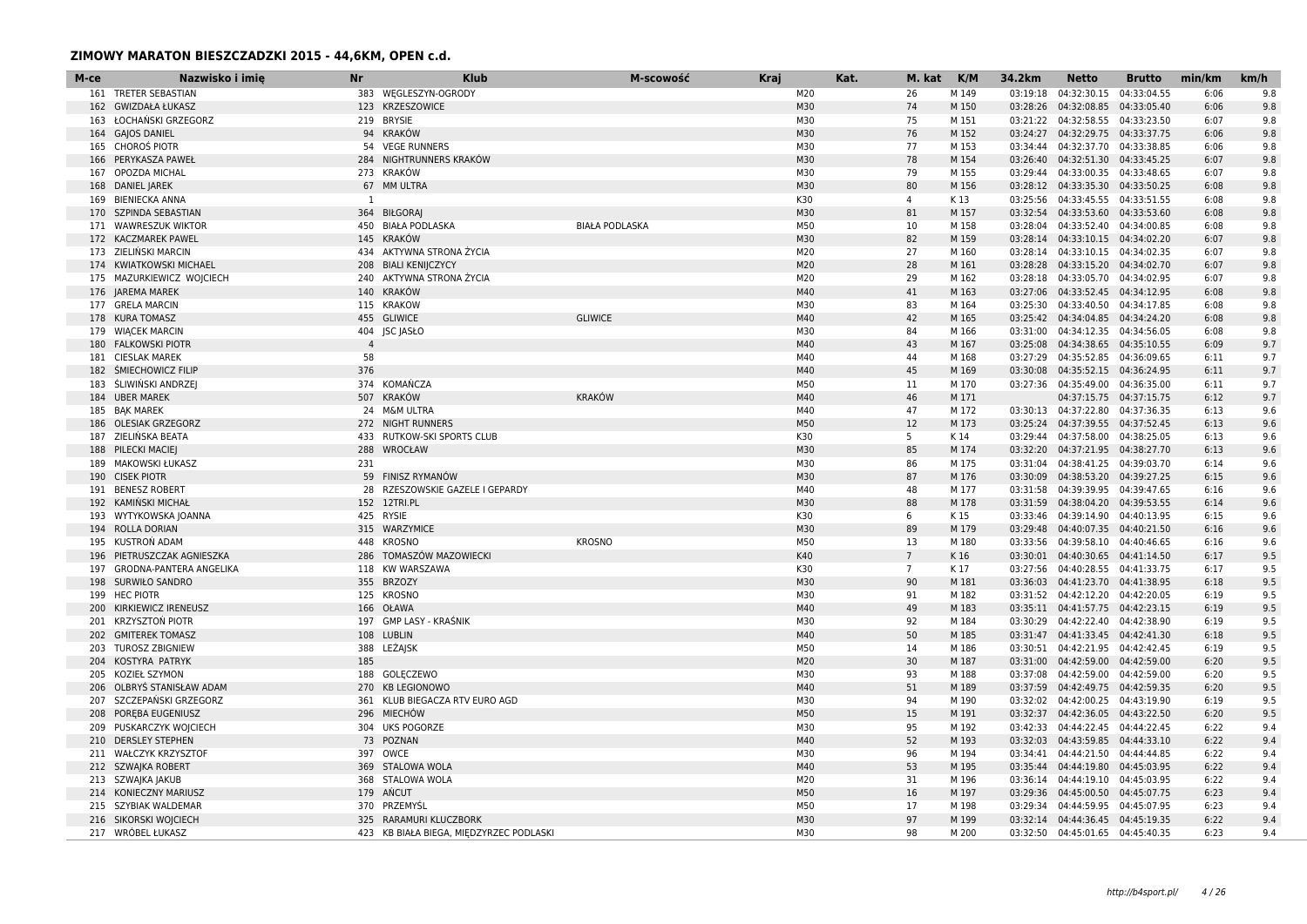| 417 BŁONIE<br>M30<br>99<br>M 201<br>04:45:24.45<br>04:46:09.80<br>9.4<br>218 WORCH PAWEŁ<br>03:37:15<br>6:23<br>136 GAZELE I GEPARDY<br>K40<br>8<br>6:26<br>9.3<br>219 JAKUBOWICZ KATARZYNA<br>K 18<br>03:36:23  04:47:15.35  04:47:20.85<br>220 SZPYT RYSZARD<br>365 BIŁGORAJ<br>M40<br>M 202<br>03:37:14 04:47:04.70 04:47:23.30<br>6:26<br>9.3<br>54<br>M40<br>55<br>9.3<br>221 KANIA MARIAN<br>155 RYBNIK<br>M 203<br>03:32:41  04:47:29.45  04:47:50.45<br>6:26<br>222 MACHNIKOWSKI MAREK<br>M40<br>03:29:05  04:47:08.15  04:47:59.95<br>9.3<br>223<br>56<br>M 204<br>6:26<br>MĘŻCZYŹNI<br>MROŻEK ANDRZEJ<br>252 KKB DYSTANS KRAKÓW<br>$\overline{2}$<br>M 205<br>03:40:44  04:47:19.30  04:48:14.45<br>6:26<br>9.3<br>223<br>RAWŁUSZEWICZ WALDEMAR<br>310 ASTERINA<br>M40<br>57<br>M 206<br>03:32:22  04:47:12.70  04:48:14.75<br>6:26<br>9.3<br>224<br>M30<br>03:37:28  04:47:59.00  04:48:17.95<br>6:27<br>9.3<br>225 PLACZEK PAWEŁ<br>293 WETLINA<br>100<br>M 207<br>M30<br>226 KAMINSKI ROBERT<br>154 12TRI.PL<br>101<br>M 208<br>03:36:16  04:46:29.70  04:48:19.35<br>6:25<br>9.3<br>192 FORMA WODZISŁAW ŚLASKI<br>M40<br>58<br>6:28<br>9.3<br>227<br><b>KRAUSE DARIUSZ</b><br>M 209<br>03:25:31  04:48:26.40  04:48:30.70<br>M30<br>209 LIBERTÓW<br>9.3<br>228 LACHOWICZ PRZEMEK<br>102<br>M 210<br>03:32:25  04:47:18.10  04:48:31.15<br>6:26<br>229 SZCZEPANEK MONIKA<br>360 SPORT.SANEA.PL<br>K40<br>9<br>03:36:26 04:48:08.60 04:48:40.20<br>6:27<br>9.3<br>K 19<br>78 WERTYKAL BIKEBOARD TEAM<br>K30<br>DOMINIAK KLAUDIA<br>8<br>K 20<br>03:43:40  04:47:45.40  04:48:57.60<br>6:27<br>9.3<br>230<br>PRESZOW<br>M50<br>18<br>6:27<br>9.3<br>231 SABANOS GEJZA<br>490 PRESZOW<br>M 211<br>03:35:04  04:47:47.85  04:48:58.90<br>232 MOLTZAN ZBIGNIEW<br>250 TORUŃ<br>M30<br>M 212<br>03:41:20  04:48:14.60  04:49:02.65<br>9.3<br>103<br>6:27<br>251 TORUŃ<br>K40<br>9.3<br>233 MOLTZAN-MAŁKOWSKA MAGDALENA<br>10<br>K 21<br>03:41:33  04:48:14.70  04:49:02.85<br>6:27<br>74 DUKLA<br><b>DERWICH ŁUKASZ</b><br>M40<br>59<br>M 213<br>03:33:45  04:49:08.70  04:49:24.10<br>6:28<br>9.3<br>234<br>K50<br>235 KONDYCIA<br>9.3<br>235 MATUSZEWICZ EWA<br>$\mathbf{1}$<br>K 22<br>03:41:04  04:49:12.25  04:49:38.45<br>6:29<br>M40<br>9.2<br>236 KARUS WALDEMAR<br>157 14 DAS<br>60<br>M 214<br>03:24:56 04:49:21.80 04:49:44.30<br>6:29<br>M40<br>9.2<br>237 CIACH WOJCIECH<br>56 KOPRZYWNICA<br>61<br>M 215<br>03:33:16  04:50:11.00  04:50:14.15<br>6:30<br>238 GREBOWIEC MATEUSZ<br>117 LKS TENCZA SANDOMIERZ<br>M30<br>104<br>M 216<br>03:40:04  04:49:54.10  04:50:20.30<br>6:30<br>9.2<br>M30<br>239 ŁUBIEŃSKI WOJCIECH<br>221 POZNAŃ<br>105<br>M 217<br>03:39:05  04:49:58.60  04:51:05.15<br>6:30<br>9.2<br>M40<br>240 ŚWIERCZEK GRZEGORZ<br>378<br>62<br>M 218<br>03:42:03  04:50:54.90  04:51:08.30<br>6:31<br>9.2<br>189<br>K30<br>241 KOZŁOWSKA MARTA<br>9<br>K 23<br>03:41:55  04:50:55.75  04:51:08.45<br>6:31<br>9.2<br>175<br>M30<br>242 KOŁTUNICKI KRZYSZTOF<br>M 219<br>03:43:35  04:50:12.05  04:51:13.60<br>6:30<br>9.2<br>106<br>M30<br>40 UKA WARSZAWA<br>9.2<br><b>BORKOWSKI JAKUB</b><br>107<br>M 220<br>03:37:12  04:50:01.65  04:51:17.10<br>6:30<br>243<br>181 DŹ<br>M20<br><b>KOPER WIKTOR</b><br>32<br>M 221<br>03:34:12  04:50:13.70  04:51:24.20<br>6:30<br>9.2<br>244<br>M30<br>174 KRAKÓW<br>108<br>M 222<br>6:30<br>9.2<br>245 KOŁODZIEJCZYK DAWID<br>03:42:07  04:50:33.25  04:51:30.50<br>KOSMALA BARTOSZ<br>184 KRAKÓW<br>M40<br>63<br>M 223<br>03:41:51  04:51:05.60  04:51:47.45<br>9.2<br>6:31<br>246<br>173 SPARTANIE DZIECIOM<br>M40<br>247 KOŁKOWSKI ANDRZEJ<br>64<br>M 224<br>03:41:29  04:50:48.15  04:51:48.30<br>6:31<br>9.2<br>384 PRZEMYŚL<br>M30<br>248 TROCHIMCZYK PIOTR<br>109<br>M 225<br>03:42:42  04:51:00.45  04:51:50.15<br>6:31<br>9.2<br>M30<br>249 BEBELSKI RAFAŁ<br>25 KUŹNIA TRIATHLONU<br>110<br>M 226<br>6:31<br>9.2<br>03:40:42  04:51:16.05  04:51:53.35<br>276 CRAZY GUIDES<br>M30<br>M 227<br>250 OSTROWSKI MICHAŁ<br>111<br>03:38:19  04:51:07.50  04:51:53.45<br>6:31<br>9.2<br>M30<br>9.2<br>251 GŁEMBSKI DANIEL<br>104<br>112<br>M 228<br>03:36:26  04:50:59.60  04:52:06.70<br>6:31<br>262 BIESZCZADY<br>M40<br>65<br>M 229<br>9.2<br>252<br>NOWAK PIOTR<br>03:40:18  04:51:58.25  04:52:07.20<br>6:32<br>K40<br>11<br>9.2<br>253 MŁODECKA SYLWIA<br>248 SPARTANIE DZIECIOM<br>K 24<br>03:46:01  04:51:09.75  04:52:12.05<br>6:31<br>M40<br>254 KRYPCZYK MICHAŁ<br>195<br>66<br>M 230<br>03:41:12  04:52:15.55  04:52:40.70<br>6:33<br>9.2<br><b>MAŁYSZA SŁAWOMIR</b><br>232 PZU SPORT TEAM<br>M40<br>67<br>M 231<br>03:35:28  04:51:55.50  04:53:03.05<br>6:32<br>9.2<br>255<br>PRZYBYŁA MARCIN<br>302 NUTREND TEAM / SZCZYRK<br>M30<br>113<br>M 232<br>03:36:54  04:53:04.70  04:53:13.65<br>6:34<br>9.1<br>256<br>K30<br>257 WOJCIESZAK EWA<br>416 BIEGIEM PRZEZ GÓRY - POMOC DLA ALKA<br>10<br>K 25<br>03:35:49  04:52:45.45  04:53:21.05<br>6:33<br>9.1<br>254 BIEGIEM PRZEZ GÓRY - POMOC DLA ALKA<br>M30<br>M 233<br>258 NALEPKA ZDZISŁAW<br>114<br>03:35:50  04:52:44.45  04:53:21.20<br>6:33<br>9.1<br>M30<br><b>MAZUREK MICHAŁ</b><br>238<br><b>ORTOREH TEAM</b><br>115<br>M 234<br>03:42:09  04:53:12.95  04:53:50.45<br>6:34<br>9.1<br>259<br>9<br>M30<br>M 235<br>6:34<br>9.1<br>260 SKRZYPCZAK PIOTR<br>116<br>03:52:08  04:52:57.35  04:53:58.55<br>210 KRAKÓW<br>K30<br>261 LEBDA MAŁGORZATA<br>6:35<br>9.1<br>11<br>K 26<br>03:45:02  04:54:01.25  04:54:18.35<br>M30<br>262 DUDEK BARTŁOMIEJ<br>83 12TRI.PL<br>117<br>M 236<br>03:39:46 04:52:37.85 04:54:26.60<br>6:33<br>9.1<br>M50<br>263 SYSUŁA JANUSZ<br>357 PEDZIWIATR BIAŁYSTOK<br>19<br>M 237<br>03:37:49  04:54:26.30  04:54:49.00<br>6:36<br>9.1<br>264 LEŚNOWOLSKI PIOTR<br>215 KLUB BIEGACZA RTV EURO AGD<br>M40<br>9.1<br>68<br>M 238<br>03:45:08  04:53:32.00  04:54:51.65<br>6:34<br>K30<br>265 GRZEBIELUCH KATARZYNA<br>121 RYBNIK<br>12<br>K 27<br>03:37:53  04:54:37.65  04:54:58.15<br>6:36<br>9.1<br><b>KLAMUT RYSZARD</b><br>447 JABLONICA POLSKA<br><b>JABLONICA POLSKA</b><br>M50<br>20<br>M 239<br>03:39:24  04:54:33.50  04:55:19.10<br>6:36<br>9.1<br>266<br>267 SŁOMIAK MARIAN<br>M50<br>21<br>M 240<br>6:36<br>9.1<br>$\overline{7}$<br>03:40:59  04:54:55.90  04:55:30.05<br>M50<br>268 KOLASINSKI JAROSLAW<br>493 WARSZAWA<br>WARSZAWA<br>22<br>M 241<br>03:47:03  04:54:38.50  04:55:32.65<br>6:36<br>9.1<br>M30<br>118<br>9.1<br>269 SOBCZAK MARCIN<br>334 WARSZAWA<br>M 242<br>03:44:36 04:55:28.75 04:55:42.15<br>6:37<br>160 SOCHACZEW<br>M20<br>KAŻMIERCZAK MARCIN<br>33<br>M 243<br>03:41:59  04:54:44.65  04:55:44.45<br>6:36<br>9.1<br>270<br>MEŻCZYŹNI<br>271 WACH ZDZISŁAW<br>394 AUGUSTÓW<br>$\overline{3}$<br>M 244<br>03:42:04  04:55:45.10  04:55:49.85<br>6:37<br>-9<br>272 GUTKOWSKI TOMEK<br>122 TREND GLASS RUNNING TEAM<br>M30<br>119<br>M 245<br>03:44:55  04:55:25.65  04:55:55.05<br>6:37<br>9.1<br>273 WENTLAND TOMASZ<br>460 KRAKOW<br><b>KRAKOW</b><br>M30<br>120<br>6:36<br>9.1<br>M 246<br>03:40:54  04:54:48.20  04:56:02.10<br>M20<br>274 BEM JAKUB<br>27 NOWA HUTA TEAM<br>34<br>M 247<br>03:40:55  04:54:48.70  04:56:02.25<br>6:36<br>9.1 | M-ce | Nazwisko i imie | <b>Nr</b> | <b>Klub</b> | M-scowość | <b>Kraj</b> | Kat. | M. kat | K/M | 34.2km | <b>Netto</b> | <b>Brutto</b> | min/km | km/h |
|---------------------------------------------------------------------------------------------------------------------------------------------------------------------------------------------------------------------------------------------------------------------------------------------------------------------------------------------------------------------------------------------------------------------------------------------------------------------------------------------------------------------------------------------------------------------------------------------------------------------------------------------------------------------------------------------------------------------------------------------------------------------------------------------------------------------------------------------------------------------------------------------------------------------------------------------------------------------------------------------------------------------------------------------------------------------------------------------------------------------------------------------------------------------------------------------------------------------------------------------------------------------------------------------------------------------------------------------------------------------------------------------------------------------------------------------------------------------------------------------------------------------------------------------------------------------------------------------------------------------------------------------------------------------------------------------------------------------------------------------------------------------------------------------------------------------------------------------------------------------------------------------------------------------------------------------------------------------------------------------------------------------------------------------------------------------------------------------------------------------------------------------------------------------------------------------------------------------------------------------------------------------------------------------------------------------------------------------------------------------------------------------------------------------------------------------------------------------------------------------------------------------------------------------------------------------------------------------------------------------------------------------------------------------------------------------------------------------------------------------------------------------------------------------------------------------------------------------------------------------------------------------------------------------------------------------------------------------------------------------------------------------------------------------------------------------------------------------------------------------------------------------------------------------------------------------------------------------------------------------------------------------------------------------------------------------------------------------------------------------------------------------------------------------------------------------------------------------------------------------------------------------------------------------------------------------------------------------------------------------------------------------------------------------------------------------------------------------------------------------------------------------------------------------------------------------------------------------------------------------------------------------------------------------------------------------------------------------------------------------------------------------------------------------------------------------------------------------------------------------------------------------------------------------------------------------------------------------------------------------------------------------------------------------------------------------------------------------------------------------------------------------------------------------------------------------------------------------------------------------------------------------------------------------------------------------------------------------------------------------------------------------------------------------------------------------------------------------------------------------------------------------------------------------------------------------------------------------------------------------------------------------------------------------------------------------------------------------------------------------------------------------------------------------------------------------------------------------------------------------------------------------------------------------------------------------------------------------------------------------------------------------------------------------------------------------------------------------------------------------------------------------------------------------------------------------------------------------------------------------------------------------------------------------------------------------------------------------------------------------------------------------------------------------------------------------------------------------------------------------------------------------------------------------------------------------------------------------------------------------------------------------------------------------------------------------------------------------------------------------------------------------------------------------------------------------------------------------------------------------------------------------------------------------------------------------------------------------------------------------------------------------------------------------------------------------------------------------------------------------------------------------------------------------------------------------------------------------------------------------------------------------------------------------------------------------------------------------------------------------------------------------------------------------------------------------------------------------------------------------------------------------------------------------------------------------------------------------------------------------------------------------------------------------------------------------------------------------------------------------------------------------------------------------------------------------------------------------------------------------------------------------------------------------|------|-----------------|-----------|-------------|-----------|-------------|------|--------|-----|--------|--------------|---------------|--------|------|
|                                                                                                                                                                                                                                                                                                                                                                                                                                                                                                                                                                                                                                                                                                                                                                                                                                                                                                                                                                                                                                                                                                                                                                                                                                                                                                                                                                                                                                                                                                                                                                                                                                                                                                                                                                                                                                                                                                                                                                                                                                                                                                                                                                                                                                                                                                                                                                                                                                                                                                                                                                                                                                                                                                                                                                                                                                                                                                                                                                                                                                                                                                                                                                                                                                                                                                                                                                                                                                                                                                                                                                                                                                                                                                                                                                                                                                                                                                                                                                                                                                                                                                                                                                                                                                                                                                                                                                                                                                                                                                                                                                                                                                                                                                                                                                                                                                                                                                                                                                                                                                                                                                                                                                                                                                                                                                                                                                                                                                                                                                                                                                                                                                                                                                                                                                                                                                                                                                                                                                                                                                                                                                                                                                                                                                                                                                                                                                                                                                                                                                                                                                                                                                                                                                                                                                                                                                                                                                                                                                                                                                                                                                                                                                     |      |                 |           |             |           |             |      |        |     |        |              |               |        |      |
|                                                                                                                                                                                                                                                                                                                                                                                                                                                                                                                                                                                                                                                                                                                                                                                                                                                                                                                                                                                                                                                                                                                                                                                                                                                                                                                                                                                                                                                                                                                                                                                                                                                                                                                                                                                                                                                                                                                                                                                                                                                                                                                                                                                                                                                                                                                                                                                                                                                                                                                                                                                                                                                                                                                                                                                                                                                                                                                                                                                                                                                                                                                                                                                                                                                                                                                                                                                                                                                                                                                                                                                                                                                                                                                                                                                                                                                                                                                                                                                                                                                                                                                                                                                                                                                                                                                                                                                                                                                                                                                                                                                                                                                                                                                                                                                                                                                                                                                                                                                                                                                                                                                                                                                                                                                                                                                                                                                                                                                                                                                                                                                                                                                                                                                                                                                                                                                                                                                                                                                                                                                                                                                                                                                                                                                                                                                                                                                                                                                                                                                                                                                                                                                                                                                                                                                                                                                                                                                                                                                                                                                                                                                                                                     |      |                 |           |             |           |             |      |        |     |        |              |               |        |      |
|                                                                                                                                                                                                                                                                                                                                                                                                                                                                                                                                                                                                                                                                                                                                                                                                                                                                                                                                                                                                                                                                                                                                                                                                                                                                                                                                                                                                                                                                                                                                                                                                                                                                                                                                                                                                                                                                                                                                                                                                                                                                                                                                                                                                                                                                                                                                                                                                                                                                                                                                                                                                                                                                                                                                                                                                                                                                                                                                                                                                                                                                                                                                                                                                                                                                                                                                                                                                                                                                                                                                                                                                                                                                                                                                                                                                                                                                                                                                                                                                                                                                                                                                                                                                                                                                                                                                                                                                                                                                                                                                                                                                                                                                                                                                                                                                                                                                                                                                                                                                                                                                                                                                                                                                                                                                                                                                                                                                                                                                                                                                                                                                                                                                                                                                                                                                                                                                                                                                                                                                                                                                                                                                                                                                                                                                                                                                                                                                                                                                                                                                                                                                                                                                                                                                                                                                                                                                                                                                                                                                                                                                                                                                                                     |      |                 |           |             |           |             |      |        |     |        |              |               |        |      |
|                                                                                                                                                                                                                                                                                                                                                                                                                                                                                                                                                                                                                                                                                                                                                                                                                                                                                                                                                                                                                                                                                                                                                                                                                                                                                                                                                                                                                                                                                                                                                                                                                                                                                                                                                                                                                                                                                                                                                                                                                                                                                                                                                                                                                                                                                                                                                                                                                                                                                                                                                                                                                                                                                                                                                                                                                                                                                                                                                                                                                                                                                                                                                                                                                                                                                                                                                                                                                                                                                                                                                                                                                                                                                                                                                                                                                                                                                                                                                                                                                                                                                                                                                                                                                                                                                                                                                                                                                                                                                                                                                                                                                                                                                                                                                                                                                                                                                                                                                                                                                                                                                                                                                                                                                                                                                                                                                                                                                                                                                                                                                                                                                                                                                                                                                                                                                                                                                                                                                                                                                                                                                                                                                                                                                                                                                                                                                                                                                                                                                                                                                                                                                                                                                                                                                                                                                                                                                                                                                                                                                                                                                                                                                                     |      |                 |           |             |           |             |      |        |     |        |              |               |        |      |
|                                                                                                                                                                                                                                                                                                                                                                                                                                                                                                                                                                                                                                                                                                                                                                                                                                                                                                                                                                                                                                                                                                                                                                                                                                                                                                                                                                                                                                                                                                                                                                                                                                                                                                                                                                                                                                                                                                                                                                                                                                                                                                                                                                                                                                                                                                                                                                                                                                                                                                                                                                                                                                                                                                                                                                                                                                                                                                                                                                                                                                                                                                                                                                                                                                                                                                                                                                                                                                                                                                                                                                                                                                                                                                                                                                                                                                                                                                                                                                                                                                                                                                                                                                                                                                                                                                                                                                                                                                                                                                                                                                                                                                                                                                                                                                                                                                                                                                                                                                                                                                                                                                                                                                                                                                                                                                                                                                                                                                                                                                                                                                                                                                                                                                                                                                                                                                                                                                                                                                                                                                                                                                                                                                                                                                                                                                                                                                                                                                                                                                                                                                                                                                                                                                                                                                                                                                                                                                                                                                                                                                                                                                                                                                     |      |                 |           |             |           |             |      |        |     |        |              |               |        |      |
|                                                                                                                                                                                                                                                                                                                                                                                                                                                                                                                                                                                                                                                                                                                                                                                                                                                                                                                                                                                                                                                                                                                                                                                                                                                                                                                                                                                                                                                                                                                                                                                                                                                                                                                                                                                                                                                                                                                                                                                                                                                                                                                                                                                                                                                                                                                                                                                                                                                                                                                                                                                                                                                                                                                                                                                                                                                                                                                                                                                                                                                                                                                                                                                                                                                                                                                                                                                                                                                                                                                                                                                                                                                                                                                                                                                                                                                                                                                                                                                                                                                                                                                                                                                                                                                                                                                                                                                                                                                                                                                                                                                                                                                                                                                                                                                                                                                                                                                                                                                                                                                                                                                                                                                                                                                                                                                                                                                                                                                                                                                                                                                                                                                                                                                                                                                                                                                                                                                                                                                                                                                                                                                                                                                                                                                                                                                                                                                                                                                                                                                                                                                                                                                                                                                                                                                                                                                                                                                                                                                                                                                                                                                                                                     |      |                 |           |             |           |             |      |        |     |        |              |               |        |      |
|                                                                                                                                                                                                                                                                                                                                                                                                                                                                                                                                                                                                                                                                                                                                                                                                                                                                                                                                                                                                                                                                                                                                                                                                                                                                                                                                                                                                                                                                                                                                                                                                                                                                                                                                                                                                                                                                                                                                                                                                                                                                                                                                                                                                                                                                                                                                                                                                                                                                                                                                                                                                                                                                                                                                                                                                                                                                                                                                                                                                                                                                                                                                                                                                                                                                                                                                                                                                                                                                                                                                                                                                                                                                                                                                                                                                                                                                                                                                                                                                                                                                                                                                                                                                                                                                                                                                                                                                                                                                                                                                                                                                                                                                                                                                                                                                                                                                                                                                                                                                                                                                                                                                                                                                                                                                                                                                                                                                                                                                                                                                                                                                                                                                                                                                                                                                                                                                                                                                                                                                                                                                                                                                                                                                                                                                                                                                                                                                                                                                                                                                                                                                                                                                                                                                                                                                                                                                                                                                                                                                                                                                                                                                                                     |      |                 |           |             |           |             |      |        |     |        |              |               |        |      |
|                                                                                                                                                                                                                                                                                                                                                                                                                                                                                                                                                                                                                                                                                                                                                                                                                                                                                                                                                                                                                                                                                                                                                                                                                                                                                                                                                                                                                                                                                                                                                                                                                                                                                                                                                                                                                                                                                                                                                                                                                                                                                                                                                                                                                                                                                                                                                                                                                                                                                                                                                                                                                                                                                                                                                                                                                                                                                                                                                                                                                                                                                                                                                                                                                                                                                                                                                                                                                                                                                                                                                                                                                                                                                                                                                                                                                                                                                                                                                                                                                                                                                                                                                                                                                                                                                                                                                                                                                                                                                                                                                                                                                                                                                                                                                                                                                                                                                                                                                                                                                                                                                                                                                                                                                                                                                                                                                                                                                                                                                                                                                                                                                                                                                                                                                                                                                                                                                                                                                                                                                                                                                                                                                                                                                                                                                                                                                                                                                                                                                                                                                                                                                                                                                                                                                                                                                                                                                                                                                                                                                                                                                                                                                                     |      |                 |           |             |           |             |      |        |     |        |              |               |        |      |
|                                                                                                                                                                                                                                                                                                                                                                                                                                                                                                                                                                                                                                                                                                                                                                                                                                                                                                                                                                                                                                                                                                                                                                                                                                                                                                                                                                                                                                                                                                                                                                                                                                                                                                                                                                                                                                                                                                                                                                                                                                                                                                                                                                                                                                                                                                                                                                                                                                                                                                                                                                                                                                                                                                                                                                                                                                                                                                                                                                                                                                                                                                                                                                                                                                                                                                                                                                                                                                                                                                                                                                                                                                                                                                                                                                                                                                                                                                                                                                                                                                                                                                                                                                                                                                                                                                                                                                                                                                                                                                                                                                                                                                                                                                                                                                                                                                                                                                                                                                                                                                                                                                                                                                                                                                                                                                                                                                                                                                                                                                                                                                                                                                                                                                                                                                                                                                                                                                                                                                                                                                                                                                                                                                                                                                                                                                                                                                                                                                                                                                                                                                                                                                                                                                                                                                                                                                                                                                                                                                                                                                                                                                                                                                     |      |                 |           |             |           |             |      |        |     |        |              |               |        |      |
|                                                                                                                                                                                                                                                                                                                                                                                                                                                                                                                                                                                                                                                                                                                                                                                                                                                                                                                                                                                                                                                                                                                                                                                                                                                                                                                                                                                                                                                                                                                                                                                                                                                                                                                                                                                                                                                                                                                                                                                                                                                                                                                                                                                                                                                                                                                                                                                                                                                                                                                                                                                                                                                                                                                                                                                                                                                                                                                                                                                                                                                                                                                                                                                                                                                                                                                                                                                                                                                                                                                                                                                                                                                                                                                                                                                                                                                                                                                                                                                                                                                                                                                                                                                                                                                                                                                                                                                                                                                                                                                                                                                                                                                                                                                                                                                                                                                                                                                                                                                                                                                                                                                                                                                                                                                                                                                                                                                                                                                                                                                                                                                                                                                                                                                                                                                                                                                                                                                                                                                                                                                                                                                                                                                                                                                                                                                                                                                                                                                                                                                                                                                                                                                                                                                                                                                                                                                                                                                                                                                                                                                                                                                                                                     |      |                 |           |             |           |             |      |        |     |        |              |               |        |      |
|                                                                                                                                                                                                                                                                                                                                                                                                                                                                                                                                                                                                                                                                                                                                                                                                                                                                                                                                                                                                                                                                                                                                                                                                                                                                                                                                                                                                                                                                                                                                                                                                                                                                                                                                                                                                                                                                                                                                                                                                                                                                                                                                                                                                                                                                                                                                                                                                                                                                                                                                                                                                                                                                                                                                                                                                                                                                                                                                                                                                                                                                                                                                                                                                                                                                                                                                                                                                                                                                                                                                                                                                                                                                                                                                                                                                                                                                                                                                                                                                                                                                                                                                                                                                                                                                                                                                                                                                                                                                                                                                                                                                                                                                                                                                                                                                                                                                                                                                                                                                                                                                                                                                                                                                                                                                                                                                                                                                                                                                                                                                                                                                                                                                                                                                                                                                                                                                                                                                                                                                                                                                                                                                                                                                                                                                                                                                                                                                                                                                                                                                                                                                                                                                                                                                                                                                                                                                                                                                                                                                                                                                                                                                                                     |      |                 |           |             |           |             |      |        |     |        |              |               |        |      |
|                                                                                                                                                                                                                                                                                                                                                                                                                                                                                                                                                                                                                                                                                                                                                                                                                                                                                                                                                                                                                                                                                                                                                                                                                                                                                                                                                                                                                                                                                                                                                                                                                                                                                                                                                                                                                                                                                                                                                                                                                                                                                                                                                                                                                                                                                                                                                                                                                                                                                                                                                                                                                                                                                                                                                                                                                                                                                                                                                                                                                                                                                                                                                                                                                                                                                                                                                                                                                                                                                                                                                                                                                                                                                                                                                                                                                                                                                                                                                                                                                                                                                                                                                                                                                                                                                                                                                                                                                                                                                                                                                                                                                                                                                                                                                                                                                                                                                                                                                                                                                                                                                                                                                                                                                                                                                                                                                                                                                                                                                                                                                                                                                                                                                                                                                                                                                                                                                                                                                                                                                                                                                                                                                                                                                                                                                                                                                                                                                                                                                                                                                                                                                                                                                                                                                                                                                                                                                                                                                                                                                                                                                                                                                                     |      |                 |           |             |           |             |      |        |     |        |              |               |        |      |
|                                                                                                                                                                                                                                                                                                                                                                                                                                                                                                                                                                                                                                                                                                                                                                                                                                                                                                                                                                                                                                                                                                                                                                                                                                                                                                                                                                                                                                                                                                                                                                                                                                                                                                                                                                                                                                                                                                                                                                                                                                                                                                                                                                                                                                                                                                                                                                                                                                                                                                                                                                                                                                                                                                                                                                                                                                                                                                                                                                                                                                                                                                                                                                                                                                                                                                                                                                                                                                                                                                                                                                                                                                                                                                                                                                                                                                                                                                                                                                                                                                                                                                                                                                                                                                                                                                                                                                                                                                                                                                                                                                                                                                                                                                                                                                                                                                                                                                                                                                                                                                                                                                                                                                                                                                                                                                                                                                                                                                                                                                                                                                                                                                                                                                                                                                                                                                                                                                                                                                                                                                                                                                                                                                                                                                                                                                                                                                                                                                                                                                                                                                                                                                                                                                                                                                                                                                                                                                                                                                                                                                                                                                                                                                     |      |                 |           |             |           |             |      |        |     |        |              |               |        |      |
|                                                                                                                                                                                                                                                                                                                                                                                                                                                                                                                                                                                                                                                                                                                                                                                                                                                                                                                                                                                                                                                                                                                                                                                                                                                                                                                                                                                                                                                                                                                                                                                                                                                                                                                                                                                                                                                                                                                                                                                                                                                                                                                                                                                                                                                                                                                                                                                                                                                                                                                                                                                                                                                                                                                                                                                                                                                                                                                                                                                                                                                                                                                                                                                                                                                                                                                                                                                                                                                                                                                                                                                                                                                                                                                                                                                                                                                                                                                                                                                                                                                                                                                                                                                                                                                                                                                                                                                                                                                                                                                                                                                                                                                                                                                                                                                                                                                                                                                                                                                                                                                                                                                                                                                                                                                                                                                                                                                                                                                                                                                                                                                                                                                                                                                                                                                                                                                                                                                                                                                                                                                                                                                                                                                                                                                                                                                                                                                                                                                                                                                                                                                                                                                                                                                                                                                                                                                                                                                                                                                                                                                                                                                                                                     |      |                 |           |             |           |             |      |        |     |        |              |               |        |      |
|                                                                                                                                                                                                                                                                                                                                                                                                                                                                                                                                                                                                                                                                                                                                                                                                                                                                                                                                                                                                                                                                                                                                                                                                                                                                                                                                                                                                                                                                                                                                                                                                                                                                                                                                                                                                                                                                                                                                                                                                                                                                                                                                                                                                                                                                                                                                                                                                                                                                                                                                                                                                                                                                                                                                                                                                                                                                                                                                                                                                                                                                                                                                                                                                                                                                                                                                                                                                                                                                                                                                                                                                                                                                                                                                                                                                                                                                                                                                                                                                                                                                                                                                                                                                                                                                                                                                                                                                                                                                                                                                                                                                                                                                                                                                                                                                                                                                                                                                                                                                                                                                                                                                                                                                                                                                                                                                                                                                                                                                                                                                                                                                                                                                                                                                                                                                                                                                                                                                                                                                                                                                                                                                                                                                                                                                                                                                                                                                                                                                                                                                                                                                                                                                                                                                                                                                                                                                                                                                                                                                                                                                                                                                                                     |      |                 |           |             |           |             |      |        |     |        |              |               |        |      |
|                                                                                                                                                                                                                                                                                                                                                                                                                                                                                                                                                                                                                                                                                                                                                                                                                                                                                                                                                                                                                                                                                                                                                                                                                                                                                                                                                                                                                                                                                                                                                                                                                                                                                                                                                                                                                                                                                                                                                                                                                                                                                                                                                                                                                                                                                                                                                                                                                                                                                                                                                                                                                                                                                                                                                                                                                                                                                                                                                                                                                                                                                                                                                                                                                                                                                                                                                                                                                                                                                                                                                                                                                                                                                                                                                                                                                                                                                                                                                                                                                                                                                                                                                                                                                                                                                                                                                                                                                                                                                                                                                                                                                                                                                                                                                                                                                                                                                                                                                                                                                                                                                                                                                                                                                                                                                                                                                                                                                                                                                                                                                                                                                                                                                                                                                                                                                                                                                                                                                                                                                                                                                                                                                                                                                                                                                                                                                                                                                                                                                                                                                                                                                                                                                                                                                                                                                                                                                                                                                                                                                                                                                                                                                                     |      |                 |           |             |           |             |      |        |     |        |              |               |        |      |
|                                                                                                                                                                                                                                                                                                                                                                                                                                                                                                                                                                                                                                                                                                                                                                                                                                                                                                                                                                                                                                                                                                                                                                                                                                                                                                                                                                                                                                                                                                                                                                                                                                                                                                                                                                                                                                                                                                                                                                                                                                                                                                                                                                                                                                                                                                                                                                                                                                                                                                                                                                                                                                                                                                                                                                                                                                                                                                                                                                                                                                                                                                                                                                                                                                                                                                                                                                                                                                                                                                                                                                                                                                                                                                                                                                                                                                                                                                                                                                                                                                                                                                                                                                                                                                                                                                                                                                                                                                                                                                                                                                                                                                                                                                                                                                                                                                                                                                                                                                                                                                                                                                                                                                                                                                                                                                                                                                                                                                                                                                                                                                                                                                                                                                                                                                                                                                                                                                                                                                                                                                                                                                                                                                                                                                                                                                                                                                                                                                                                                                                                                                                                                                                                                                                                                                                                                                                                                                                                                                                                                                                                                                                                                                     |      |                 |           |             |           |             |      |        |     |        |              |               |        |      |
|                                                                                                                                                                                                                                                                                                                                                                                                                                                                                                                                                                                                                                                                                                                                                                                                                                                                                                                                                                                                                                                                                                                                                                                                                                                                                                                                                                                                                                                                                                                                                                                                                                                                                                                                                                                                                                                                                                                                                                                                                                                                                                                                                                                                                                                                                                                                                                                                                                                                                                                                                                                                                                                                                                                                                                                                                                                                                                                                                                                                                                                                                                                                                                                                                                                                                                                                                                                                                                                                                                                                                                                                                                                                                                                                                                                                                                                                                                                                                                                                                                                                                                                                                                                                                                                                                                                                                                                                                                                                                                                                                                                                                                                                                                                                                                                                                                                                                                                                                                                                                                                                                                                                                                                                                                                                                                                                                                                                                                                                                                                                                                                                                                                                                                                                                                                                                                                                                                                                                                                                                                                                                                                                                                                                                                                                                                                                                                                                                                                                                                                                                                                                                                                                                                                                                                                                                                                                                                                                                                                                                                                                                                                                                                     |      |                 |           |             |           |             |      |        |     |        |              |               |        |      |
|                                                                                                                                                                                                                                                                                                                                                                                                                                                                                                                                                                                                                                                                                                                                                                                                                                                                                                                                                                                                                                                                                                                                                                                                                                                                                                                                                                                                                                                                                                                                                                                                                                                                                                                                                                                                                                                                                                                                                                                                                                                                                                                                                                                                                                                                                                                                                                                                                                                                                                                                                                                                                                                                                                                                                                                                                                                                                                                                                                                                                                                                                                                                                                                                                                                                                                                                                                                                                                                                                                                                                                                                                                                                                                                                                                                                                                                                                                                                                                                                                                                                                                                                                                                                                                                                                                                                                                                                                                                                                                                                                                                                                                                                                                                                                                                                                                                                                                                                                                                                                                                                                                                                                                                                                                                                                                                                                                                                                                                                                                                                                                                                                                                                                                                                                                                                                                                                                                                                                                                                                                                                                                                                                                                                                                                                                                                                                                                                                                                                                                                                                                                                                                                                                                                                                                                                                                                                                                                                                                                                                                                                                                                                                                     |      |                 |           |             |           |             |      |        |     |        |              |               |        |      |
|                                                                                                                                                                                                                                                                                                                                                                                                                                                                                                                                                                                                                                                                                                                                                                                                                                                                                                                                                                                                                                                                                                                                                                                                                                                                                                                                                                                                                                                                                                                                                                                                                                                                                                                                                                                                                                                                                                                                                                                                                                                                                                                                                                                                                                                                                                                                                                                                                                                                                                                                                                                                                                                                                                                                                                                                                                                                                                                                                                                                                                                                                                                                                                                                                                                                                                                                                                                                                                                                                                                                                                                                                                                                                                                                                                                                                                                                                                                                                                                                                                                                                                                                                                                                                                                                                                                                                                                                                                                                                                                                                                                                                                                                                                                                                                                                                                                                                                                                                                                                                                                                                                                                                                                                                                                                                                                                                                                                                                                                                                                                                                                                                                                                                                                                                                                                                                                                                                                                                                                                                                                                                                                                                                                                                                                                                                                                                                                                                                                                                                                                                                                                                                                                                                                                                                                                                                                                                                                                                                                                                                                                                                                                                                     |      |                 |           |             |           |             |      |        |     |        |              |               |        |      |
|                                                                                                                                                                                                                                                                                                                                                                                                                                                                                                                                                                                                                                                                                                                                                                                                                                                                                                                                                                                                                                                                                                                                                                                                                                                                                                                                                                                                                                                                                                                                                                                                                                                                                                                                                                                                                                                                                                                                                                                                                                                                                                                                                                                                                                                                                                                                                                                                                                                                                                                                                                                                                                                                                                                                                                                                                                                                                                                                                                                                                                                                                                                                                                                                                                                                                                                                                                                                                                                                                                                                                                                                                                                                                                                                                                                                                                                                                                                                                                                                                                                                                                                                                                                                                                                                                                                                                                                                                                                                                                                                                                                                                                                                                                                                                                                                                                                                                                                                                                                                                                                                                                                                                                                                                                                                                                                                                                                                                                                                                                                                                                                                                                                                                                                                                                                                                                                                                                                                                                                                                                                                                                                                                                                                                                                                                                                                                                                                                                                                                                                                                                                                                                                                                                                                                                                                                                                                                                                                                                                                                                                                                                                                                                     |      |                 |           |             |           |             |      |        |     |        |              |               |        |      |
|                                                                                                                                                                                                                                                                                                                                                                                                                                                                                                                                                                                                                                                                                                                                                                                                                                                                                                                                                                                                                                                                                                                                                                                                                                                                                                                                                                                                                                                                                                                                                                                                                                                                                                                                                                                                                                                                                                                                                                                                                                                                                                                                                                                                                                                                                                                                                                                                                                                                                                                                                                                                                                                                                                                                                                                                                                                                                                                                                                                                                                                                                                                                                                                                                                                                                                                                                                                                                                                                                                                                                                                                                                                                                                                                                                                                                                                                                                                                                                                                                                                                                                                                                                                                                                                                                                                                                                                                                                                                                                                                                                                                                                                                                                                                                                                                                                                                                                                                                                                                                                                                                                                                                                                                                                                                                                                                                                                                                                                                                                                                                                                                                                                                                                                                                                                                                                                                                                                                                                                                                                                                                                                                                                                                                                                                                                                                                                                                                                                                                                                                                                                                                                                                                                                                                                                                                                                                                                                                                                                                                                                                                                                                                                     |      |                 |           |             |           |             |      |        |     |        |              |               |        |      |
|                                                                                                                                                                                                                                                                                                                                                                                                                                                                                                                                                                                                                                                                                                                                                                                                                                                                                                                                                                                                                                                                                                                                                                                                                                                                                                                                                                                                                                                                                                                                                                                                                                                                                                                                                                                                                                                                                                                                                                                                                                                                                                                                                                                                                                                                                                                                                                                                                                                                                                                                                                                                                                                                                                                                                                                                                                                                                                                                                                                                                                                                                                                                                                                                                                                                                                                                                                                                                                                                                                                                                                                                                                                                                                                                                                                                                                                                                                                                                                                                                                                                                                                                                                                                                                                                                                                                                                                                                                                                                                                                                                                                                                                                                                                                                                                                                                                                                                                                                                                                                                                                                                                                                                                                                                                                                                                                                                                                                                                                                                                                                                                                                                                                                                                                                                                                                                                                                                                                                                                                                                                                                                                                                                                                                                                                                                                                                                                                                                                                                                                                                                                                                                                                                                                                                                                                                                                                                                                                                                                                                                                                                                                                                                     |      |                 |           |             |           |             |      |        |     |        |              |               |        |      |
|                                                                                                                                                                                                                                                                                                                                                                                                                                                                                                                                                                                                                                                                                                                                                                                                                                                                                                                                                                                                                                                                                                                                                                                                                                                                                                                                                                                                                                                                                                                                                                                                                                                                                                                                                                                                                                                                                                                                                                                                                                                                                                                                                                                                                                                                                                                                                                                                                                                                                                                                                                                                                                                                                                                                                                                                                                                                                                                                                                                                                                                                                                                                                                                                                                                                                                                                                                                                                                                                                                                                                                                                                                                                                                                                                                                                                                                                                                                                                                                                                                                                                                                                                                                                                                                                                                                                                                                                                                                                                                                                                                                                                                                                                                                                                                                                                                                                                                                                                                                                                                                                                                                                                                                                                                                                                                                                                                                                                                                                                                                                                                                                                                                                                                                                                                                                                                                                                                                                                                                                                                                                                                                                                                                                                                                                                                                                                                                                                                                                                                                                                                                                                                                                                                                                                                                                                                                                                                                                                                                                                                                                                                                                                                     |      |                 |           |             |           |             |      |        |     |        |              |               |        |      |
|                                                                                                                                                                                                                                                                                                                                                                                                                                                                                                                                                                                                                                                                                                                                                                                                                                                                                                                                                                                                                                                                                                                                                                                                                                                                                                                                                                                                                                                                                                                                                                                                                                                                                                                                                                                                                                                                                                                                                                                                                                                                                                                                                                                                                                                                                                                                                                                                                                                                                                                                                                                                                                                                                                                                                                                                                                                                                                                                                                                                                                                                                                                                                                                                                                                                                                                                                                                                                                                                                                                                                                                                                                                                                                                                                                                                                                                                                                                                                                                                                                                                                                                                                                                                                                                                                                                                                                                                                                                                                                                                                                                                                                                                                                                                                                                                                                                                                                                                                                                                                                                                                                                                                                                                                                                                                                                                                                                                                                                                                                                                                                                                                                                                                                                                                                                                                                                                                                                                                                                                                                                                                                                                                                                                                                                                                                                                                                                                                                                                                                                                                                                                                                                                                                                                                                                                                                                                                                                                                                                                                                                                                                                                                                     |      |                 |           |             |           |             |      |        |     |        |              |               |        |      |
|                                                                                                                                                                                                                                                                                                                                                                                                                                                                                                                                                                                                                                                                                                                                                                                                                                                                                                                                                                                                                                                                                                                                                                                                                                                                                                                                                                                                                                                                                                                                                                                                                                                                                                                                                                                                                                                                                                                                                                                                                                                                                                                                                                                                                                                                                                                                                                                                                                                                                                                                                                                                                                                                                                                                                                                                                                                                                                                                                                                                                                                                                                                                                                                                                                                                                                                                                                                                                                                                                                                                                                                                                                                                                                                                                                                                                                                                                                                                                                                                                                                                                                                                                                                                                                                                                                                                                                                                                                                                                                                                                                                                                                                                                                                                                                                                                                                                                                                                                                                                                                                                                                                                                                                                                                                                                                                                                                                                                                                                                                                                                                                                                                                                                                                                                                                                                                                                                                                                                                                                                                                                                                                                                                                                                                                                                                                                                                                                                                                                                                                                                                                                                                                                                                                                                                                                                                                                                                                                                                                                                                                                                                                                                                     |      |                 |           |             |           |             |      |        |     |        |              |               |        |      |
|                                                                                                                                                                                                                                                                                                                                                                                                                                                                                                                                                                                                                                                                                                                                                                                                                                                                                                                                                                                                                                                                                                                                                                                                                                                                                                                                                                                                                                                                                                                                                                                                                                                                                                                                                                                                                                                                                                                                                                                                                                                                                                                                                                                                                                                                                                                                                                                                                                                                                                                                                                                                                                                                                                                                                                                                                                                                                                                                                                                                                                                                                                                                                                                                                                                                                                                                                                                                                                                                                                                                                                                                                                                                                                                                                                                                                                                                                                                                                                                                                                                                                                                                                                                                                                                                                                                                                                                                                                                                                                                                                                                                                                                                                                                                                                                                                                                                                                                                                                                                                                                                                                                                                                                                                                                                                                                                                                                                                                                                                                                                                                                                                                                                                                                                                                                                                                                                                                                                                                                                                                                                                                                                                                                                                                                                                                                                                                                                                                                                                                                                                                                                                                                                                                                                                                                                                                                                                                                                                                                                                                                                                                                                                                     |      |                 |           |             |           |             |      |        |     |        |              |               |        |      |
|                                                                                                                                                                                                                                                                                                                                                                                                                                                                                                                                                                                                                                                                                                                                                                                                                                                                                                                                                                                                                                                                                                                                                                                                                                                                                                                                                                                                                                                                                                                                                                                                                                                                                                                                                                                                                                                                                                                                                                                                                                                                                                                                                                                                                                                                                                                                                                                                                                                                                                                                                                                                                                                                                                                                                                                                                                                                                                                                                                                                                                                                                                                                                                                                                                                                                                                                                                                                                                                                                                                                                                                                                                                                                                                                                                                                                                                                                                                                                                                                                                                                                                                                                                                                                                                                                                                                                                                                                                                                                                                                                                                                                                                                                                                                                                                                                                                                                                                                                                                                                                                                                                                                                                                                                                                                                                                                                                                                                                                                                                                                                                                                                                                                                                                                                                                                                                                                                                                                                                                                                                                                                                                                                                                                                                                                                                                                                                                                                                                                                                                                                                                                                                                                                                                                                                                                                                                                                                                                                                                                                                                                                                                                                                     |      |                 |           |             |           |             |      |        |     |        |              |               |        |      |
|                                                                                                                                                                                                                                                                                                                                                                                                                                                                                                                                                                                                                                                                                                                                                                                                                                                                                                                                                                                                                                                                                                                                                                                                                                                                                                                                                                                                                                                                                                                                                                                                                                                                                                                                                                                                                                                                                                                                                                                                                                                                                                                                                                                                                                                                                                                                                                                                                                                                                                                                                                                                                                                                                                                                                                                                                                                                                                                                                                                                                                                                                                                                                                                                                                                                                                                                                                                                                                                                                                                                                                                                                                                                                                                                                                                                                                                                                                                                                                                                                                                                                                                                                                                                                                                                                                                                                                                                                                                                                                                                                                                                                                                                                                                                                                                                                                                                                                                                                                                                                                                                                                                                                                                                                                                                                                                                                                                                                                                                                                                                                                                                                                                                                                                                                                                                                                                                                                                                                                                                                                                                                                                                                                                                                                                                                                                                                                                                                                                                                                                                                                                                                                                                                                                                                                                                                                                                                                                                                                                                                                                                                                                                                                     |      |                 |           |             |           |             |      |        |     |        |              |               |        |      |
|                                                                                                                                                                                                                                                                                                                                                                                                                                                                                                                                                                                                                                                                                                                                                                                                                                                                                                                                                                                                                                                                                                                                                                                                                                                                                                                                                                                                                                                                                                                                                                                                                                                                                                                                                                                                                                                                                                                                                                                                                                                                                                                                                                                                                                                                                                                                                                                                                                                                                                                                                                                                                                                                                                                                                                                                                                                                                                                                                                                                                                                                                                                                                                                                                                                                                                                                                                                                                                                                                                                                                                                                                                                                                                                                                                                                                                                                                                                                                                                                                                                                                                                                                                                                                                                                                                                                                                                                                                                                                                                                                                                                                                                                                                                                                                                                                                                                                                                                                                                                                                                                                                                                                                                                                                                                                                                                                                                                                                                                                                                                                                                                                                                                                                                                                                                                                                                                                                                                                                                                                                                                                                                                                                                                                                                                                                                                                                                                                                                                                                                                                                                                                                                                                                                                                                                                                                                                                                                                                                                                                                                                                                                                                                     |      |                 |           |             |           |             |      |        |     |        |              |               |        |      |
|                                                                                                                                                                                                                                                                                                                                                                                                                                                                                                                                                                                                                                                                                                                                                                                                                                                                                                                                                                                                                                                                                                                                                                                                                                                                                                                                                                                                                                                                                                                                                                                                                                                                                                                                                                                                                                                                                                                                                                                                                                                                                                                                                                                                                                                                                                                                                                                                                                                                                                                                                                                                                                                                                                                                                                                                                                                                                                                                                                                                                                                                                                                                                                                                                                                                                                                                                                                                                                                                                                                                                                                                                                                                                                                                                                                                                                                                                                                                                                                                                                                                                                                                                                                                                                                                                                                                                                                                                                                                                                                                                                                                                                                                                                                                                                                                                                                                                                                                                                                                                                                                                                                                                                                                                                                                                                                                                                                                                                                                                                                                                                                                                                                                                                                                                                                                                                                                                                                                                                                                                                                                                                                                                                                                                                                                                                                                                                                                                                                                                                                                                                                                                                                                                                                                                                                                                                                                                                                                                                                                                                                                                                                                                                     |      |                 |           |             |           |             |      |        |     |        |              |               |        |      |
|                                                                                                                                                                                                                                                                                                                                                                                                                                                                                                                                                                                                                                                                                                                                                                                                                                                                                                                                                                                                                                                                                                                                                                                                                                                                                                                                                                                                                                                                                                                                                                                                                                                                                                                                                                                                                                                                                                                                                                                                                                                                                                                                                                                                                                                                                                                                                                                                                                                                                                                                                                                                                                                                                                                                                                                                                                                                                                                                                                                                                                                                                                                                                                                                                                                                                                                                                                                                                                                                                                                                                                                                                                                                                                                                                                                                                                                                                                                                                                                                                                                                                                                                                                                                                                                                                                                                                                                                                                                                                                                                                                                                                                                                                                                                                                                                                                                                                                                                                                                                                                                                                                                                                                                                                                                                                                                                                                                                                                                                                                                                                                                                                                                                                                                                                                                                                                                                                                                                                                                                                                                                                                                                                                                                                                                                                                                                                                                                                                                                                                                                                                                                                                                                                                                                                                                                                                                                                                                                                                                                                                                                                                                                                                     |      |                 |           |             |           |             |      |        |     |        |              |               |        |      |
|                                                                                                                                                                                                                                                                                                                                                                                                                                                                                                                                                                                                                                                                                                                                                                                                                                                                                                                                                                                                                                                                                                                                                                                                                                                                                                                                                                                                                                                                                                                                                                                                                                                                                                                                                                                                                                                                                                                                                                                                                                                                                                                                                                                                                                                                                                                                                                                                                                                                                                                                                                                                                                                                                                                                                                                                                                                                                                                                                                                                                                                                                                                                                                                                                                                                                                                                                                                                                                                                                                                                                                                                                                                                                                                                                                                                                                                                                                                                                                                                                                                                                                                                                                                                                                                                                                                                                                                                                                                                                                                                                                                                                                                                                                                                                                                                                                                                                                                                                                                                                                                                                                                                                                                                                                                                                                                                                                                                                                                                                                                                                                                                                                                                                                                                                                                                                                                                                                                                                                                                                                                                                                                                                                                                                                                                                                                                                                                                                                                                                                                                                                                                                                                                                                                                                                                                                                                                                                                                                                                                                                                                                                                                                                     |      |                 |           |             |           |             |      |        |     |        |              |               |        |      |
|                                                                                                                                                                                                                                                                                                                                                                                                                                                                                                                                                                                                                                                                                                                                                                                                                                                                                                                                                                                                                                                                                                                                                                                                                                                                                                                                                                                                                                                                                                                                                                                                                                                                                                                                                                                                                                                                                                                                                                                                                                                                                                                                                                                                                                                                                                                                                                                                                                                                                                                                                                                                                                                                                                                                                                                                                                                                                                                                                                                                                                                                                                                                                                                                                                                                                                                                                                                                                                                                                                                                                                                                                                                                                                                                                                                                                                                                                                                                                                                                                                                                                                                                                                                                                                                                                                                                                                                                                                                                                                                                                                                                                                                                                                                                                                                                                                                                                                                                                                                                                                                                                                                                                                                                                                                                                                                                                                                                                                                                                                                                                                                                                                                                                                                                                                                                                                                                                                                                                                                                                                                                                                                                                                                                                                                                                                                                                                                                                                                                                                                                                                                                                                                                                                                                                                                                                                                                                                                                                                                                                                                                                                                                                                     |      |                 |           |             |           |             |      |        |     |        |              |               |        |      |
|                                                                                                                                                                                                                                                                                                                                                                                                                                                                                                                                                                                                                                                                                                                                                                                                                                                                                                                                                                                                                                                                                                                                                                                                                                                                                                                                                                                                                                                                                                                                                                                                                                                                                                                                                                                                                                                                                                                                                                                                                                                                                                                                                                                                                                                                                                                                                                                                                                                                                                                                                                                                                                                                                                                                                                                                                                                                                                                                                                                                                                                                                                                                                                                                                                                                                                                                                                                                                                                                                                                                                                                                                                                                                                                                                                                                                                                                                                                                                                                                                                                                                                                                                                                                                                                                                                                                                                                                                                                                                                                                                                                                                                                                                                                                                                                                                                                                                                                                                                                                                                                                                                                                                                                                                                                                                                                                                                                                                                                                                                                                                                                                                                                                                                                                                                                                                                                                                                                                                                                                                                                                                                                                                                                                                                                                                                                                                                                                                                                                                                                                                                                                                                                                                                                                                                                                                                                                                                                                                                                                                                                                                                                                                                     |      |                 |           |             |           |             |      |        |     |        |              |               |        |      |
|                                                                                                                                                                                                                                                                                                                                                                                                                                                                                                                                                                                                                                                                                                                                                                                                                                                                                                                                                                                                                                                                                                                                                                                                                                                                                                                                                                                                                                                                                                                                                                                                                                                                                                                                                                                                                                                                                                                                                                                                                                                                                                                                                                                                                                                                                                                                                                                                                                                                                                                                                                                                                                                                                                                                                                                                                                                                                                                                                                                                                                                                                                                                                                                                                                                                                                                                                                                                                                                                                                                                                                                                                                                                                                                                                                                                                                                                                                                                                                                                                                                                                                                                                                                                                                                                                                                                                                                                                                                                                                                                                                                                                                                                                                                                                                                                                                                                                                                                                                                                                                                                                                                                                                                                                                                                                                                                                                                                                                                                                                                                                                                                                                                                                                                                                                                                                                                                                                                                                                                                                                                                                                                                                                                                                                                                                                                                                                                                                                                                                                                                                                                                                                                                                                                                                                                                                                                                                                                                                                                                                                                                                                                                                                     |      |                 |           |             |           |             |      |        |     |        |              |               |        |      |
|                                                                                                                                                                                                                                                                                                                                                                                                                                                                                                                                                                                                                                                                                                                                                                                                                                                                                                                                                                                                                                                                                                                                                                                                                                                                                                                                                                                                                                                                                                                                                                                                                                                                                                                                                                                                                                                                                                                                                                                                                                                                                                                                                                                                                                                                                                                                                                                                                                                                                                                                                                                                                                                                                                                                                                                                                                                                                                                                                                                                                                                                                                                                                                                                                                                                                                                                                                                                                                                                                                                                                                                                                                                                                                                                                                                                                                                                                                                                                                                                                                                                                                                                                                                                                                                                                                                                                                                                                                                                                                                                                                                                                                                                                                                                                                                                                                                                                                                                                                                                                                                                                                                                                                                                                                                                                                                                                                                                                                                                                                                                                                                                                                                                                                                                                                                                                                                                                                                                                                                                                                                                                                                                                                                                                                                                                                                                                                                                                                                                                                                                                                                                                                                                                                                                                                                                                                                                                                                                                                                                                                                                                                                                                                     |      |                 |           |             |           |             |      |        |     |        |              |               |        |      |
|                                                                                                                                                                                                                                                                                                                                                                                                                                                                                                                                                                                                                                                                                                                                                                                                                                                                                                                                                                                                                                                                                                                                                                                                                                                                                                                                                                                                                                                                                                                                                                                                                                                                                                                                                                                                                                                                                                                                                                                                                                                                                                                                                                                                                                                                                                                                                                                                                                                                                                                                                                                                                                                                                                                                                                                                                                                                                                                                                                                                                                                                                                                                                                                                                                                                                                                                                                                                                                                                                                                                                                                                                                                                                                                                                                                                                                                                                                                                                                                                                                                                                                                                                                                                                                                                                                                                                                                                                                                                                                                                                                                                                                                                                                                                                                                                                                                                                                                                                                                                                                                                                                                                                                                                                                                                                                                                                                                                                                                                                                                                                                                                                                                                                                                                                                                                                                                                                                                                                                                                                                                                                                                                                                                                                                                                                                                                                                                                                                                                                                                                                                                                                                                                                                                                                                                                                                                                                                                                                                                                                                                                                                                                                                     |      |                 |           |             |           |             |      |        |     |        |              |               |        |      |
|                                                                                                                                                                                                                                                                                                                                                                                                                                                                                                                                                                                                                                                                                                                                                                                                                                                                                                                                                                                                                                                                                                                                                                                                                                                                                                                                                                                                                                                                                                                                                                                                                                                                                                                                                                                                                                                                                                                                                                                                                                                                                                                                                                                                                                                                                                                                                                                                                                                                                                                                                                                                                                                                                                                                                                                                                                                                                                                                                                                                                                                                                                                                                                                                                                                                                                                                                                                                                                                                                                                                                                                                                                                                                                                                                                                                                                                                                                                                                                                                                                                                                                                                                                                                                                                                                                                                                                                                                                                                                                                                                                                                                                                                                                                                                                                                                                                                                                                                                                                                                                                                                                                                                                                                                                                                                                                                                                                                                                                                                                                                                                                                                                                                                                                                                                                                                                                                                                                                                                                                                                                                                                                                                                                                                                                                                                                                                                                                                                                                                                                                                                                                                                                                                                                                                                                                                                                                                                                                                                                                                                                                                                                                                                     |      |                 |           |             |           |             |      |        |     |        |              |               |        |      |
|                                                                                                                                                                                                                                                                                                                                                                                                                                                                                                                                                                                                                                                                                                                                                                                                                                                                                                                                                                                                                                                                                                                                                                                                                                                                                                                                                                                                                                                                                                                                                                                                                                                                                                                                                                                                                                                                                                                                                                                                                                                                                                                                                                                                                                                                                                                                                                                                                                                                                                                                                                                                                                                                                                                                                                                                                                                                                                                                                                                                                                                                                                                                                                                                                                                                                                                                                                                                                                                                                                                                                                                                                                                                                                                                                                                                                                                                                                                                                                                                                                                                                                                                                                                                                                                                                                                                                                                                                                                                                                                                                                                                                                                                                                                                                                                                                                                                                                                                                                                                                                                                                                                                                                                                                                                                                                                                                                                                                                                                                                                                                                                                                                                                                                                                                                                                                                                                                                                                                                                                                                                                                                                                                                                                                                                                                                                                                                                                                                                                                                                                                                                                                                                                                                                                                                                                                                                                                                                                                                                                                                                                                                                                                                     |      |                 |           |             |           |             |      |        |     |        |              |               |        |      |
|                                                                                                                                                                                                                                                                                                                                                                                                                                                                                                                                                                                                                                                                                                                                                                                                                                                                                                                                                                                                                                                                                                                                                                                                                                                                                                                                                                                                                                                                                                                                                                                                                                                                                                                                                                                                                                                                                                                                                                                                                                                                                                                                                                                                                                                                                                                                                                                                                                                                                                                                                                                                                                                                                                                                                                                                                                                                                                                                                                                                                                                                                                                                                                                                                                                                                                                                                                                                                                                                                                                                                                                                                                                                                                                                                                                                                                                                                                                                                                                                                                                                                                                                                                                                                                                                                                                                                                                                                                                                                                                                                                                                                                                                                                                                                                                                                                                                                                                                                                                                                                                                                                                                                                                                                                                                                                                                                                                                                                                                                                                                                                                                                                                                                                                                                                                                                                                                                                                                                                                                                                                                                                                                                                                                                                                                                                                                                                                                                                                                                                                                                                                                                                                                                                                                                                                                                                                                                                                                                                                                                                                                                                                                                                     |      |                 |           |             |           |             |      |        |     |        |              |               |        |      |
|                                                                                                                                                                                                                                                                                                                                                                                                                                                                                                                                                                                                                                                                                                                                                                                                                                                                                                                                                                                                                                                                                                                                                                                                                                                                                                                                                                                                                                                                                                                                                                                                                                                                                                                                                                                                                                                                                                                                                                                                                                                                                                                                                                                                                                                                                                                                                                                                                                                                                                                                                                                                                                                                                                                                                                                                                                                                                                                                                                                                                                                                                                                                                                                                                                                                                                                                                                                                                                                                                                                                                                                                                                                                                                                                                                                                                                                                                                                                                                                                                                                                                                                                                                                                                                                                                                                                                                                                                                                                                                                                                                                                                                                                                                                                                                                                                                                                                                                                                                                                                                                                                                                                                                                                                                                                                                                                                                                                                                                                                                                                                                                                                                                                                                                                                                                                                                                                                                                                                                                                                                                                                                                                                                                                                                                                                                                                                                                                                                                                                                                                                                                                                                                                                                                                                                                                                                                                                                                                                                                                                                                                                                                                                                     |      |                 |           |             |           |             |      |        |     |        |              |               |        |      |
|                                                                                                                                                                                                                                                                                                                                                                                                                                                                                                                                                                                                                                                                                                                                                                                                                                                                                                                                                                                                                                                                                                                                                                                                                                                                                                                                                                                                                                                                                                                                                                                                                                                                                                                                                                                                                                                                                                                                                                                                                                                                                                                                                                                                                                                                                                                                                                                                                                                                                                                                                                                                                                                                                                                                                                                                                                                                                                                                                                                                                                                                                                                                                                                                                                                                                                                                                                                                                                                                                                                                                                                                                                                                                                                                                                                                                                                                                                                                                                                                                                                                                                                                                                                                                                                                                                                                                                                                                                                                                                                                                                                                                                                                                                                                                                                                                                                                                                                                                                                                                                                                                                                                                                                                                                                                                                                                                                                                                                                                                                                                                                                                                                                                                                                                                                                                                                                                                                                                                                                                                                                                                                                                                                                                                                                                                                                                                                                                                                                                                                                                                                                                                                                                                                                                                                                                                                                                                                                                                                                                                                                                                                                                                                     |      |                 |           |             |           |             |      |        |     |        |              |               |        |      |
|                                                                                                                                                                                                                                                                                                                                                                                                                                                                                                                                                                                                                                                                                                                                                                                                                                                                                                                                                                                                                                                                                                                                                                                                                                                                                                                                                                                                                                                                                                                                                                                                                                                                                                                                                                                                                                                                                                                                                                                                                                                                                                                                                                                                                                                                                                                                                                                                                                                                                                                                                                                                                                                                                                                                                                                                                                                                                                                                                                                                                                                                                                                                                                                                                                                                                                                                                                                                                                                                                                                                                                                                                                                                                                                                                                                                                                                                                                                                                                                                                                                                                                                                                                                                                                                                                                                                                                                                                                                                                                                                                                                                                                                                                                                                                                                                                                                                                                                                                                                                                                                                                                                                                                                                                                                                                                                                                                                                                                                                                                                                                                                                                                                                                                                                                                                                                                                                                                                                                                                                                                                                                                                                                                                                                                                                                                                                                                                                                                                                                                                                                                                                                                                                                                                                                                                                                                                                                                                                                                                                                                                                                                                                                                     |      |                 |           |             |           |             |      |        |     |        |              |               |        |      |
|                                                                                                                                                                                                                                                                                                                                                                                                                                                                                                                                                                                                                                                                                                                                                                                                                                                                                                                                                                                                                                                                                                                                                                                                                                                                                                                                                                                                                                                                                                                                                                                                                                                                                                                                                                                                                                                                                                                                                                                                                                                                                                                                                                                                                                                                                                                                                                                                                                                                                                                                                                                                                                                                                                                                                                                                                                                                                                                                                                                                                                                                                                                                                                                                                                                                                                                                                                                                                                                                                                                                                                                                                                                                                                                                                                                                                                                                                                                                                                                                                                                                                                                                                                                                                                                                                                                                                                                                                                                                                                                                                                                                                                                                                                                                                                                                                                                                                                                                                                                                                                                                                                                                                                                                                                                                                                                                                                                                                                                                                                                                                                                                                                                                                                                                                                                                                                                                                                                                                                                                                                                                                                                                                                                                                                                                                                                                                                                                                                                                                                                                                                                                                                                                                                                                                                                                                                                                                                                                                                                                                                                                                                                                                                     |      |                 |           |             |           |             |      |        |     |        |              |               |        |      |
|                                                                                                                                                                                                                                                                                                                                                                                                                                                                                                                                                                                                                                                                                                                                                                                                                                                                                                                                                                                                                                                                                                                                                                                                                                                                                                                                                                                                                                                                                                                                                                                                                                                                                                                                                                                                                                                                                                                                                                                                                                                                                                                                                                                                                                                                                                                                                                                                                                                                                                                                                                                                                                                                                                                                                                                                                                                                                                                                                                                                                                                                                                                                                                                                                                                                                                                                                                                                                                                                                                                                                                                                                                                                                                                                                                                                                                                                                                                                                                                                                                                                                                                                                                                                                                                                                                                                                                                                                                                                                                                                                                                                                                                                                                                                                                                                                                                                                                                                                                                                                                                                                                                                                                                                                                                                                                                                                                                                                                                                                                                                                                                                                                                                                                                                                                                                                                                                                                                                                                                                                                                                                                                                                                                                                                                                                                                                                                                                                                                                                                                                                                                                                                                                                                                                                                                                                                                                                                                                                                                                                                                                                                                                                                     |      |                 |           |             |           |             |      |        |     |        |              |               |        |      |
|                                                                                                                                                                                                                                                                                                                                                                                                                                                                                                                                                                                                                                                                                                                                                                                                                                                                                                                                                                                                                                                                                                                                                                                                                                                                                                                                                                                                                                                                                                                                                                                                                                                                                                                                                                                                                                                                                                                                                                                                                                                                                                                                                                                                                                                                                                                                                                                                                                                                                                                                                                                                                                                                                                                                                                                                                                                                                                                                                                                                                                                                                                                                                                                                                                                                                                                                                                                                                                                                                                                                                                                                                                                                                                                                                                                                                                                                                                                                                                                                                                                                                                                                                                                                                                                                                                                                                                                                                                                                                                                                                                                                                                                                                                                                                                                                                                                                                                                                                                                                                                                                                                                                                                                                                                                                                                                                                                                                                                                                                                                                                                                                                                                                                                                                                                                                                                                                                                                                                                                                                                                                                                                                                                                                                                                                                                                                                                                                                                                                                                                                                                                                                                                                                                                                                                                                                                                                                                                                                                                                                                                                                                                                                                     |      |                 |           |             |           |             |      |        |     |        |              |               |        |      |
|                                                                                                                                                                                                                                                                                                                                                                                                                                                                                                                                                                                                                                                                                                                                                                                                                                                                                                                                                                                                                                                                                                                                                                                                                                                                                                                                                                                                                                                                                                                                                                                                                                                                                                                                                                                                                                                                                                                                                                                                                                                                                                                                                                                                                                                                                                                                                                                                                                                                                                                                                                                                                                                                                                                                                                                                                                                                                                                                                                                                                                                                                                                                                                                                                                                                                                                                                                                                                                                                                                                                                                                                                                                                                                                                                                                                                                                                                                                                                                                                                                                                                                                                                                                                                                                                                                                                                                                                                                                                                                                                                                                                                                                                                                                                                                                                                                                                                                                                                                                                                                                                                                                                                                                                                                                                                                                                                                                                                                                                                                                                                                                                                                                                                                                                                                                                                                                                                                                                                                                                                                                                                                                                                                                                                                                                                                                                                                                                                                                                                                                                                                                                                                                                                                                                                                                                                                                                                                                                                                                                                                                                                                                                                                     |      |                 |           |             |           |             |      |        |     |        |              |               |        |      |
|                                                                                                                                                                                                                                                                                                                                                                                                                                                                                                                                                                                                                                                                                                                                                                                                                                                                                                                                                                                                                                                                                                                                                                                                                                                                                                                                                                                                                                                                                                                                                                                                                                                                                                                                                                                                                                                                                                                                                                                                                                                                                                                                                                                                                                                                                                                                                                                                                                                                                                                                                                                                                                                                                                                                                                                                                                                                                                                                                                                                                                                                                                                                                                                                                                                                                                                                                                                                                                                                                                                                                                                                                                                                                                                                                                                                                                                                                                                                                                                                                                                                                                                                                                                                                                                                                                                                                                                                                                                                                                                                                                                                                                                                                                                                                                                                                                                                                                                                                                                                                                                                                                                                                                                                                                                                                                                                                                                                                                                                                                                                                                                                                                                                                                                                                                                                                                                                                                                                                                                                                                                                                                                                                                                                                                                                                                                                                                                                                                                                                                                                                                                                                                                                                                                                                                                                                                                                                                                                                                                                                                                                                                                                                                     |      |                 |           |             |           |             |      |        |     |        |              |               |        |      |
|                                                                                                                                                                                                                                                                                                                                                                                                                                                                                                                                                                                                                                                                                                                                                                                                                                                                                                                                                                                                                                                                                                                                                                                                                                                                                                                                                                                                                                                                                                                                                                                                                                                                                                                                                                                                                                                                                                                                                                                                                                                                                                                                                                                                                                                                                                                                                                                                                                                                                                                                                                                                                                                                                                                                                                                                                                                                                                                                                                                                                                                                                                                                                                                                                                                                                                                                                                                                                                                                                                                                                                                                                                                                                                                                                                                                                                                                                                                                                                                                                                                                                                                                                                                                                                                                                                                                                                                                                                                                                                                                                                                                                                                                                                                                                                                                                                                                                                                                                                                                                                                                                                                                                                                                                                                                                                                                                                                                                                                                                                                                                                                                                                                                                                                                                                                                                                                                                                                                                                                                                                                                                                                                                                                                                                                                                                                                                                                                                                                                                                                                                                                                                                                                                                                                                                                                                                                                                                                                                                                                                                                                                                                                                                     |      |                 |           |             |           |             |      |        |     |        |              |               |        |      |
|                                                                                                                                                                                                                                                                                                                                                                                                                                                                                                                                                                                                                                                                                                                                                                                                                                                                                                                                                                                                                                                                                                                                                                                                                                                                                                                                                                                                                                                                                                                                                                                                                                                                                                                                                                                                                                                                                                                                                                                                                                                                                                                                                                                                                                                                                                                                                                                                                                                                                                                                                                                                                                                                                                                                                                                                                                                                                                                                                                                                                                                                                                                                                                                                                                                                                                                                                                                                                                                                                                                                                                                                                                                                                                                                                                                                                                                                                                                                                                                                                                                                                                                                                                                                                                                                                                                                                                                                                                                                                                                                                                                                                                                                                                                                                                                                                                                                                                                                                                                                                                                                                                                                                                                                                                                                                                                                                                                                                                                                                                                                                                                                                                                                                                                                                                                                                                                                                                                                                                                                                                                                                                                                                                                                                                                                                                                                                                                                                                                                                                                                                                                                                                                                                                                                                                                                                                                                                                                                                                                                                                                                                                                                                                     |      |                 |           |             |           |             |      |        |     |        |              |               |        |      |
|                                                                                                                                                                                                                                                                                                                                                                                                                                                                                                                                                                                                                                                                                                                                                                                                                                                                                                                                                                                                                                                                                                                                                                                                                                                                                                                                                                                                                                                                                                                                                                                                                                                                                                                                                                                                                                                                                                                                                                                                                                                                                                                                                                                                                                                                                                                                                                                                                                                                                                                                                                                                                                                                                                                                                                                                                                                                                                                                                                                                                                                                                                                                                                                                                                                                                                                                                                                                                                                                                                                                                                                                                                                                                                                                                                                                                                                                                                                                                                                                                                                                                                                                                                                                                                                                                                                                                                                                                                                                                                                                                                                                                                                                                                                                                                                                                                                                                                                                                                                                                                                                                                                                                                                                                                                                                                                                                                                                                                                                                                                                                                                                                                                                                                                                                                                                                                                                                                                                                                                                                                                                                                                                                                                                                                                                                                                                                                                                                                                                                                                                                                                                                                                                                                                                                                                                                                                                                                                                                                                                                                                                                                                                                                     |      |                 |           |             |           |             |      |        |     |        |              |               |        |      |
|                                                                                                                                                                                                                                                                                                                                                                                                                                                                                                                                                                                                                                                                                                                                                                                                                                                                                                                                                                                                                                                                                                                                                                                                                                                                                                                                                                                                                                                                                                                                                                                                                                                                                                                                                                                                                                                                                                                                                                                                                                                                                                                                                                                                                                                                                                                                                                                                                                                                                                                                                                                                                                                                                                                                                                                                                                                                                                                                                                                                                                                                                                                                                                                                                                                                                                                                                                                                                                                                                                                                                                                                                                                                                                                                                                                                                                                                                                                                                                                                                                                                                                                                                                                                                                                                                                                                                                                                                                                                                                                                                                                                                                                                                                                                                                                                                                                                                                                                                                                                                                                                                                                                                                                                                                                                                                                                                                                                                                                                                                                                                                                                                                                                                                                                                                                                                                                                                                                                                                                                                                                                                                                                                                                                                                                                                                                                                                                                                                                                                                                                                                                                                                                                                                                                                                                                                                                                                                                                                                                                                                                                                                                                                                     |      |                 |           |             |           |             |      |        |     |        |              |               |        |      |
|                                                                                                                                                                                                                                                                                                                                                                                                                                                                                                                                                                                                                                                                                                                                                                                                                                                                                                                                                                                                                                                                                                                                                                                                                                                                                                                                                                                                                                                                                                                                                                                                                                                                                                                                                                                                                                                                                                                                                                                                                                                                                                                                                                                                                                                                                                                                                                                                                                                                                                                                                                                                                                                                                                                                                                                                                                                                                                                                                                                                                                                                                                                                                                                                                                                                                                                                                                                                                                                                                                                                                                                                                                                                                                                                                                                                                                                                                                                                                                                                                                                                                                                                                                                                                                                                                                                                                                                                                                                                                                                                                                                                                                                                                                                                                                                                                                                                                                                                                                                                                                                                                                                                                                                                                                                                                                                                                                                                                                                                                                                                                                                                                                                                                                                                                                                                                                                                                                                                                                                                                                                                                                                                                                                                                                                                                                                                                                                                                                                                                                                                                                                                                                                                                                                                                                                                                                                                                                                                                                                                                                                                                                                                                                     |      |                 |           |             |           |             |      |        |     |        |              |               |        |      |
|                                                                                                                                                                                                                                                                                                                                                                                                                                                                                                                                                                                                                                                                                                                                                                                                                                                                                                                                                                                                                                                                                                                                                                                                                                                                                                                                                                                                                                                                                                                                                                                                                                                                                                                                                                                                                                                                                                                                                                                                                                                                                                                                                                                                                                                                                                                                                                                                                                                                                                                                                                                                                                                                                                                                                                                                                                                                                                                                                                                                                                                                                                                                                                                                                                                                                                                                                                                                                                                                                                                                                                                                                                                                                                                                                                                                                                                                                                                                                                                                                                                                                                                                                                                                                                                                                                                                                                                                                                                                                                                                                                                                                                                                                                                                                                                                                                                                                                                                                                                                                                                                                                                                                                                                                                                                                                                                                                                                                                                                                                                                                                                                                                                                                                                                                                                                                                                                                                                                                                                                                                                                                                                                                                                                                                                                                                                                                                                                                                                                                                                                                                                                                                                                                                                                                                                                                                                                                                                                                                                                                                                                                                                                                                     |      |                 |           |             |           |             |      |        |     |        |              |               |        |      |
|                                                                                                                                                                                                                                                                                                                                                                                                                                                                                                                                                                                                                                                                                                                                                                                                                                                                                                                                                                                                                                                                                                                                                                                                                                                                                                                                                                                                                                                                                                                                                                                                                                                                                                                                                                                                                                                                                                                                                                                                                                                                                                                                                                                                                                                                                                                                                                                                                                                                                                                                                                                                                                                                                                                                                                                                                                                                                                                                                                                                                                                                                                                                                                                                                                                                                                                                                                                                                                                                                                                                                                                                                                                                                                                                                                                                                                                                                                                                                                                                                                                                                                                                                                                                                                                                                                                                                                                                                                                                                                                                                                                                                                                                                                                                                                                                                                                                                                                                                                                                                                                                                                                                                                                                                                                                                                                                                                                                                                                                                                                                                                                                                                                                                                                                                                                                                                                                                                                                                                                                                                                                                                                                                                                                                                                                                                                                                                                                                                                                                                                                                                                                                                                                                                                                                                                                                                                                                                                                                                                                                                                                                                                                                                     |      |                 |           |             |           |             |      |        |     |        |              |               |        |      |
|                                                                                                                                                                                                                                                                                                                                                                                                                                                                                                                                                                                                                                                                                                                                                                                                                                                                                                                                                                                                                                                                                                                                                                                                                                                                                                                                                                                                                                                                                                                                                                                                                                                                                                                                                                                                                                                                                                                                                                                                                                                                                                                                                                                                                                                                                                                                                                                                                                                                                                                                                                                                                                                                                                                                                                                                                                                                                                                                                                                                                                                                                                                                                                                                                                                                                                                                                                                                                                                                                                                                                                                                                                                                                                                                                                                                                                                                                                                                                                                                                                                                                                                                                                                                                                                                                                                                                                                                                                                                                                                                                                                                                                                                                                                                                                                                                                                                                                                                                                                                                                                                                                                                                                                                                                                                                                                                                                                                                                                                                                                                                                                                                                                                                                                                                                                                                                                                                                                                                                                                                                                                                                                                                                                                                                                                                                                                                                                                                                                                                                                                                                                                                                                                                                                                                                                                                                                                                                                                                                                                                                                                                                                                                                     |      |                 |           |             |           |             |      |        |     |        |              |               |        |      |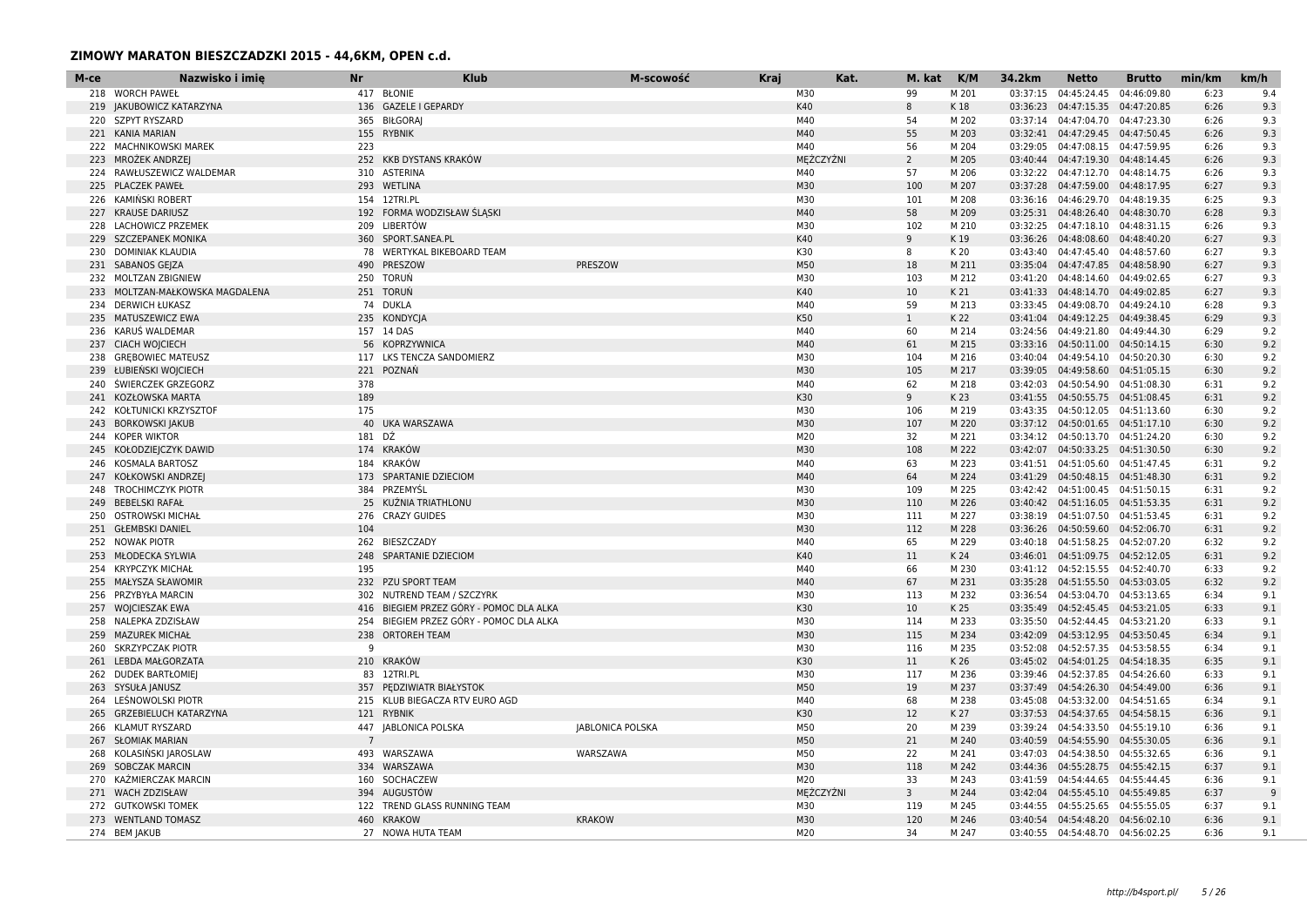| M-ce | Nazwisko i imie          | <b>Nr</b> | <b>Klub</b>                    | M-scowość            | <b>Kraj</b> |                | Kat. | M. kat         | K/M   | 34.2km   | <b>Netto</b>                       | <b>Brutto</b> | min/km | km/h |
|------|--------------------------|-----------|--------------------------------|----------------------|-------------|----------------|------|----------------|-------|----------|------------------------------------|---------------|--------|------|
|      | 275 CHMIELEWSKI TOMASZ   |           | 50 WARSZAWA                    |                      |             | M30            |      | 121            | M 248 | 03:42:32 | 04:55:39.05                        | 04:56:03.15   | 6:37   | 9.1  |
|      | 276 LIS MAREK            |           | 217 POZNAN                     |                      |             | M20            |      | 35             | M 249 |          | 03:40:06  04:55:06.05  04:56:04.35 |               | 6:36   | 9.1  |
|      | 277 MARCZAK ALBERT       | 234       |                                |                      |             | M20            |      | 36             | M 250 |          | 03:41:55  04:55:44.35  04:56:44.95 |               | 6:37   | q    |
|      | 278 SIWIEC TOMASZ        | 326       | <b>RZESZÓW</b>                 |                      |             | M30            |      | 122            | M 251 |          | 03:37:57  04:56:58.65  04:57:44.30 |               | 6:39   | 9    |
|      | 279 KULAKOWSKI PIOTR     |           | 204 CZŁAPACZE                  |                      |             | M50            |      | 23             | M 252 |          | 03:45:37  04:57:17.70  04:57:53.55 |               | 6:39   | q    |
| 280  | <b>GAŁECKI TOMASZ</b>    |           | 96 KLUB BIEGACZA EURO          |                      |             | M40            |      | 69             | M 253 |          | 03:41:38  04:56:55.75  04:58:17.10 |               | 6:39   | 9    |
|      | 281 PENAR JAROSŁAW       |           | 283 FESTINA LENTE              |                      |             | M50            |      | 24             | M 254 |          | 03:44:56  04:58:46.25  04:58:50.40 |               | 6:41   | q    |
|      | 282 SZULC SEBASTIAN      | 366       |                                |                      |             | M40            |      | 70             | M 255 |          | 03:40:13  04:58:29.45  04:58:50.55 |               | 6:41   | 9    |
| 283  | <b>MACIEJEWSKI PIOTR</b> |           | 224 LUBLIN                     |                      |             | M30            |      | 123            | M 256 |          | 03:34:51  04:57:59.60  04:59:02.10 |               | 6:40   | 9    |
|      | 284 BŁĄKAŁA MATEUSZ      |           | 35 WARSZAWA                    |                      |             | M20            |      | 37             | M 257 |          | 03:44:26 04:58:33.90 04:59:14.45   |               | 6:41   | 9    |
|      | 285 CHOCHOL PAWEŁ        |           | 52 KRZESZOWICE                 |                      |             | M40            |      | 71             | M 258 |          | 03:44:07  04:57:47.75  04:59:21.15 |               | 6:40   | q    |
|      | 286 REMLEIN KATARZYNA    |           | 313 KUŹNIA TRIATHLONU          |                      |             | K30            |      | 13             | K 28  |          | 03:44:28  04:59:16.85  04:59:28.65 |               | 6:42   | 8.9  |
| 287  | JEŻYNA MARCIN            |           | 143 GŁEBOKIE TALERZE           |                      |             | M30            |      | 124            | M 259 |          | 03:48:50  04:59:24.80  04:59:35.05 |               | 6:42   | 8.9  |
|      | 288 KUPCZAK DAWID        |           | 463 CZERWIONKA-LESZCZYNY       | CZERWIONKA-LESZCZYNY |             | M20            |      | 38             | M 260 |          | 03:55:16  04:58:40.00  04:59:38.45 |               | 6:41   | 9    |
|      | 289 JABŁONKA BARTOSZ     |           | 130 DEBIEŃSKO                  |                      |             | M30            |      | 125            | M 261 |          | 03:55:19  04:58:41.30  04:59:38.55 |               | 6:41   | -9   |
|      | 290 SZWAJKA ANETA        |           | 367 STALOWA WOLA               |                      |             | K40            |      | 12             | K 29  |          | 03:44:16  04:59:05.55  04:59:44.90 |               | 6:42   | 8.9  |
|      | 291 MICHALIK ADAM        |           | 244 KRAKÓW                     |                      |             | M40            |      | 72             | M 262 |          | 03:52:47  04:59:17.95  05:00:06.40 |               | 6:42   | 8.9  |
|      |                          |           |                                |                      |             | M30            |      |                | M 263 |          |                                    |               | 6:43   | 8.9  |
|      | 292 ANDRUSZEWSKI TOMASZ  |           | 13 KB GEOTERMIA UNIEJÓW        |                      |             |                |      | 126            |       |          | 03:43:56 04:59:56.80 05:00:26.60   |               |        |      |
|      | 293 STARZYŃSKI PIOTR     | 344       |                                |                      |             | M40            |      | 73             | M 264 |          | 03:48:37  05:00:14.50  05:00:29.65 |               | 6:43   | 8.9  |
|      | 294 SUPRON PIOTR         |           | 354 ARCADIS RUNNING TEAM       |                      |             | M30            |      | 127            | M 265 |          | 03:44:59  04:59:47.55  05:00:51.55 |               | 6:43   | 8.9  |
| 295  | KACZOROWSKI PRZEMYSŁAW   |           | 147 SZCZECIN                   |                      |             | M40            |      | 74             | M 266 |          | 03:45:03  04:59:47.95  05:00:51.85 |               | 6:43   | 8.9  |
|      | 296 ZEMŁA MAŁGORZATA     | 432       |                                |                      |             | K30            |      | 14             | K 30  |          | 03:51:41  05:00:44.50  05:00:56.95 |               | 6:44   | 8.9  |
|      | 297 ZAPŁATA WOJCIECH     |           | 430 GORLICE                    |                      |             | M30            |      | 128            | M 267 |          | 03:41:03  05:00:48.15  05:01:10.55 |               | 6:44   | 8.9  |
| 298  | SZACHNA KRZYSZTOF        |           | 358 RUNNINGCOUPLE              |                      |             | M40            |      | 75             | M 268 |          | 03:45:45  05:00:41.35  05:01:20.70 |               | 6:44   | 8.9  |
| 299  | <b>GRANDA PAWEŁ</b>      |           | 114 21 DAPLOT JAROSŁAW         |                      |             | M30            |      | 129            | M 269 |          | 03:46:25 05:00:33.75 05:01:27.25   |               | 6:44   | 8.9  |
| 300  | PRONCZUK ADAM            |           | 300 CA AKTYWNI                 |                      |             | M40            |      | 76             | M 270 |          | 03:51:09  05:01:56.60  05:02:50.95 |               | 6:46   | 8.9  |
| 301  | <b>GASZCZYK GRZEGORZ</b> |           | 100 NOWA HUTA TEAM             |                      |             | M40            |      | 77             | M 271 |          | 03:35:17 05:02:50.55 05:03:10.80   |               | 6:47   | 8.8  |
| 302  | <b>WINIECKI MATEUSZ</b>  |           | 410 DŹ RUNNING TEAM            |                      |             | M20            |      | 39             | M 272 |          | 03:46:39  05:03:09.90  05:03:38.35 |               | 6:47   | 8.8  |
| 303  | SOWIŃSKA AGATA           |           | 343 #JANADALTYMZYJE            |                      |             | K30            |      | 15             | K 31  |          | 03:42:06 05:03:21.40 05:03:56.05   |               | 6:48   | 8.8  |
|      | 304 SOLECKI TOMASZ       |           | 339 BIERUŃ GOMOLA TRANS AIRCO  |                      |             | M30            |      | 130            | M 273 |          | 03:42:06 05:03:21.05 05:03:56.30   |               | 6:48   | 8.8  |
| 305  | SOBCZAK MACIEJ           |           | 333 NIGHT RUNNERS              |                      |             | M30            |      | 131            | M 274 |          | 03:47:47 05:03:23.55 05:03:57.50   |               | 6:48   | 8.8  |
|      | 306 PIWOWARCZYK PIOTR    |           | 292 KRAKÓW                     |                      |             | M30            |      | 132            | M 275 |          | 03:46:03 05:03:41.65 05:04:08.70   |               | 6:48   | 8.8  |
|      | 307 KOTLARSKI MARCIN     |           | 186 LEŚNE CYMBAŁY              |                      |             | M30            |      | 133            | M 276 |          | 03:50:02  05:05:04.70  05:05:36.30 |               | 6:50   | 8.8  |
|      | 308 TOMCZYK MICHAŁ       |           | 381 INOWROCŁAW                 |                      |             | M30            |      | 134            | M 277 |          | 03:49:53  05:04:27.95  05:06:11.15 |               | 6:49   | 8.8  |
| 309  | STEPIEŃ WOJCIECH         |           | 347 NIGHT RUNNERS GLIWICE      |                      |             | M40            |      | 78             | M 278 |          | 03:52:52 05:04:55.40               | 05:06:14.10   | 6:50   | 8.8  |
|      | 310 BUSZ JACEK           |           | 47 DRUŻYNA KORMORANA           |                      |             | M30            |      | 135            | M 279 |          | 03:43:23  05:05:52.35  05:06:17.10 |               | 6:51   | 8.7  |
|      | 311 REDŁOWSKA BOŻENA     |           | 311 WARSZAWA                   |                      |             | K30            |      | 16             | K 32  |          | 03:55:40  05:06:10.35  05:06:35.65 |               | 6:51   | 8.7  |
|      | 312 KECIK JANUSZ         |           | 162 SPARTANIE DZIECIOM         |                      |             | MEŻCZYŹNI      |      | $\overline{4}$ | M 280 |          | 03:52:22 05:05:39.55 05:06:39.60   |               | 6:51   | 8.8  |
|      | 313 DEMBY MICHAŁ         |           | 71 MUD GOATS                   |                      |             | M20            |      | 40             | M 281 |          | 03:42:40  05:05:54.50  05:06:45.45 |               | 6:51   | 8.7  |
|      | 314 OGORZAŁEK MATEUSZ    |           | 268 REDLINETEAM                |                      |             | M20            |      | 41             | M 282 |          | 03:49:36 05:06:15.30 05:07:00.15   |               | 6:52   | 8.7  |
|      | 315 KOBELUK DAMIAN       |           | 171 BIŁGORAJ                   |                      |             | M30            |      | 136            | M 283 |          | 03:39:52  05:06:59.55  05:07:23.25 |               | 6:53   | 8.7  |
|      | 316 GEZELA MARIUSZ       |           | 101 BBL POZNAŃ, RODZINA GEZELA |                      |             | M30            |      | 137            | M 284 |          | 03:52:03  05:07:42.70  05:08:24.35 |               | 6:53   | 8.7  |
|      |                          |           |                                |                      |             | M30            |      |                |       |          |                                    |               |        |      |
|      | 317 GEZELA ROBERT        |           | 102 RODZNA GEZELA              |                      |             |                |      | 138            | M 285 |          | 03:52:02 05:07:43.70 05:08:26.30   |               | 6:53   | 8.7  |
|      | 318 MADEJ PAWEŁ          |           | 225 KRAKÓW                     |                      |             | M30            |      | 139            | M 286 |          | 03:52:48  05:07:32.60  05:08:43.65 |               | 6:53   | 8.7  |
| 319  | ZAGDAŃSKI ROBERT         |           | 426 MACHNÓWKA                  |                      |             | M30            |      | 140            | M 287 |          | 03:56:15 05:09:29.15 05:10:10.10   |               | 6:56   | 8.6  |
|      | 320 SLACZKA AREK         |           | 372 FINISZ RYMANÓW             |                      |             | M30            |      | 141            | M 288 |          | 03:56:10 05:09:27.20 05:10:10.35   |               | 6:56   | 8.6  |
|      | 321 WASIAK MICHAŁ        |           | 508 RADOM                      | <b>RADOM</b>         |             | M30            |      | 142            | M 289 |          | 03:50:26 05:09:52.00 05:10:20.15   |               | 6:56   | 8.6  |
|      | 322 GASIENICA-GRON JAN   |           | 465 ZAKOPANE                   | ZAKOPANE             |             | M20            |      | 42             | M 290 |          | 04:01:48  05:10:22.95  05:11:06.95 |               | 6:57   | 8.6  |
| 323  | KMIEĆ MARCIN             |           | 170 BIŁGORAJ                   |                      |             | M30            |      | 143            | M 291 |          | 03:53:07  05:11:03.05  05:11:23.75 |               | 6:58   | 8.6  |
|      | 324 SYPNIEWSKA HANNA     |           | 356 GDYNIA                     |                      |             | <b>KOBIETY</b> |      | $\mathbf{1}$   | K 33  |          | 03:50:04  05:10:50.00  05:11:47.45 |               | 6:58   | 8.6  |
|      | 325 SIELICKI KRZYSZTOF   | 323       |                                |                      |             | M30            |      | 144            | M 292 |          | 03:52:20 05:10:45.15 05:11:51.80   |               | 6:58   | 8.6  |
|      | 326 MAŁŻ DANIEL          |           | 233 JAKTORÓW                   |                      |             | M20            |      | 43             | M 293 |          | 03:54:47  05:12:31.80  05:12:58.20 |               | 7:00   | 8.6  |
|      | 327 GAJEWSKA JUSTYNA     |           | 92 KRAKÓW                      |                      |             | K30            |      | 17             | K 34  |          | 03:57:41  05:12:22.75  05:13:35.55 |               | 7:00   | 8.6  |
|      | 328 DABEK PAWEŁ          |           | 70 WIKLINKI RUDNIK NAD SANEM   |                      |             | M40            |      | 79             | M 294 |          | 03:51:31  05:12:25.10  05:13:36.70 |               | 7:00   | 8.6  |
|      | 329 JAWORSKI DANIEL      |           | 142 TOMASZÓW MAZOWIECKI        |                      |             | M30            |      | 145            | M 295 |          | 03:53:42  05:13:26.70  05:13:52.50 |               | 7:01   | 8.5  |
|      | 330 KOZA JAN             |           | 494 MAIDAN                     | <b>MAJDAN</b>        |             | M20            |      | 44             | M 296 |          | 03:53:42  05:13:37.75  05:13:52.65 |               | 7:01   | 8.5  |
|      | 331 PUZIO WALDEMAR       |           | 305 KB MARATOŃCZYK DĘBICA      |                      |             | M50            |      | 25             | M 297 |          | 03:57:12  05:13:34.95  05:14:20.85 |               | 7:01   | 8.5  |
|      |                          |           |                                |                      |             |                |      |                |       |          |                                    |               |        |      |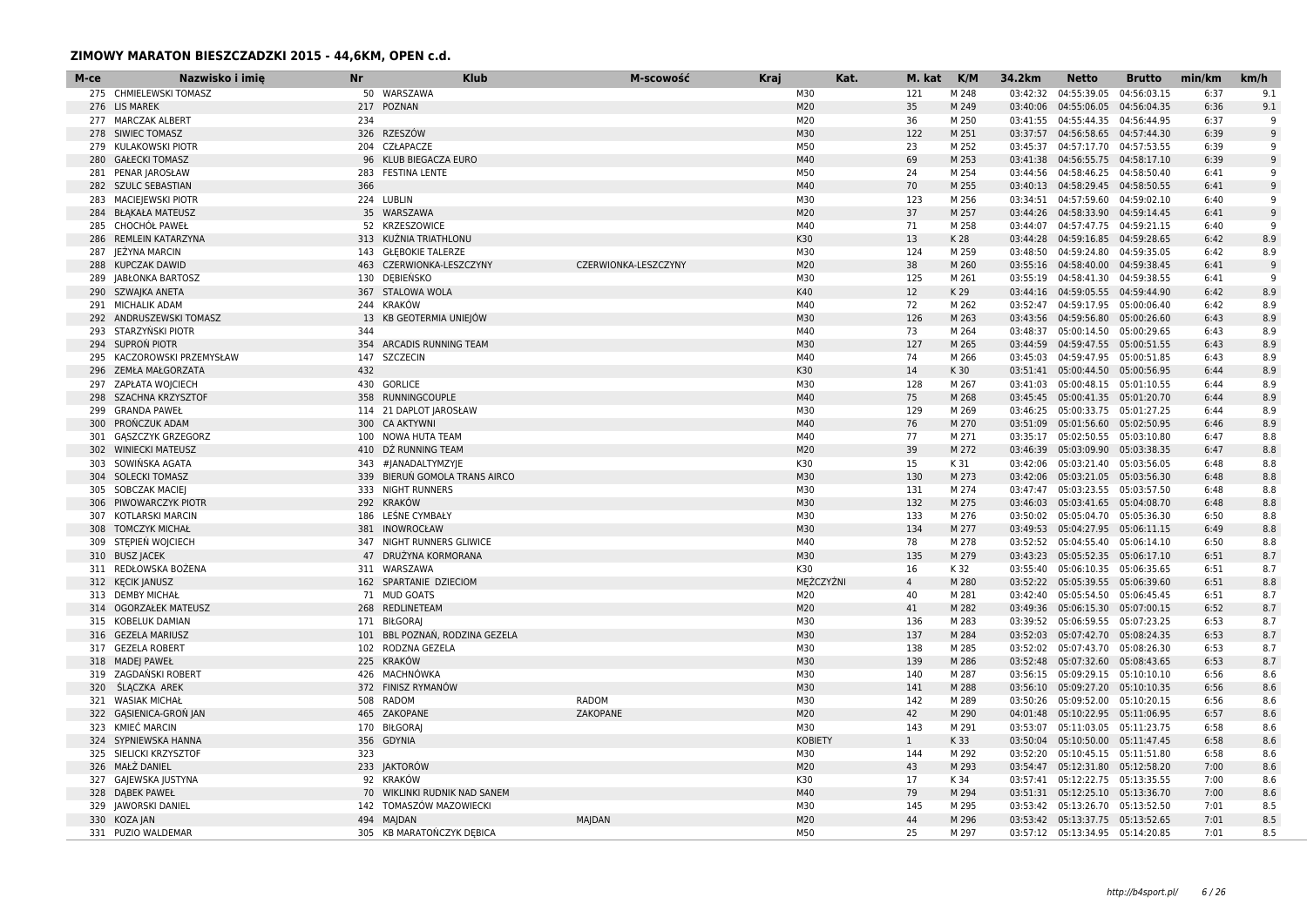| M-ce | Nazwisko i imie                         | <b>Nr</b> | <b>Klub</b>                           | M-scowość            | <b>Kraj</b> | Kat.      | M. kat          | K/M   | 34.2km   | <b>Netto</b>                       | <b>Brutto</b> | min/km | km/h         |
|------|-----------------------------------------|-----------|---------------------------------------|----------------------|-------------|-----------|-----------------|-------|----------|------------------------------------|---------------|--------|--------------|
|      | 332 GÓRSKI MARIUSZ                      |           | 111 TYCHY                             |                      |             | M30       | 146             | M 298 | 03:54:19 | 05:14:15.00                        | 05:14:31.50   | 7:02   | 8.5          |
|      | 333 SOKÓŁ SYLWIA                        |           | 338 ZYRARDÓW                          |                      |             | K30       | 18              | K 35  | 04:11:06 | 05:14:09.65 05:14:59.40            |               | 7:02   | 8.5          |
|      | 334 SZCZERBA RAFAŁ                      | 362 DŻ    |                                       |                      |             | M30       | 147             | M 299 | 04:01:47 | 05:13:56.45 05:15:13.75            |               | 7:02   | 8.5          |
|      | 335 SARAT EWA                           |           | 321 TARNÓW                            |                      |             | K40       | 13              | K 36  |          | 04:03:04  05:14:40.10  05:15:32.70 |               | 7:03   | 8.5          |
|      | 336 ORACZ SYLWIA                        |           | 274 ROZBUJANY GRUBAS Z TARNOWA        |                      |             | K40       | 14              | K 37  |          | 04:03:03  05:14:49.00  05:15:42.25 |               | 7:03   | 8.5          |
| 337  | <b>GAŁUSZKA BOGDAN</b>                  |           | 97 JGB "SOKÓŁ"                        |                      |             | M40       | 80              | M 300 |          | 04:01:56 05:15:23.55 05:16:10.15   |               | 7:04   | 8.5          |
|      | 338 PAŁASZYŃSKI JACEK                   |           | 277 87-600 LIPNO                      |                      |             | M30       | 148             | M 301 |          | 03:52:59 05:15:36.25 05:16:28.30   |               | 7:04   | 8.5          |
|      | 339 ARKUSZYŃSKA BEATA                   |           | 16 TIME4RUNNING                       |                      |             | K40       | 15              | K 38  |          | 03:54:27  05:16:07.95  05:16:58.35 |               | 7:05   | 8.5          |
| 340  | ARKUSZYŃSKI PAWEŁ                       |           | 17 TIME4RUNNING                       |                      |             | M40       | 81              | M 302 |          | 03:54:25  05:16:06.50  05:16:58.45 |               | 7:05   | 8.5          |
|      | 341 PAŁASZYŃSKI TOMASZ                  |           | 278 CZERNIKOWO                        |                      |             | M40       | 82              | M 303 |          | 03:52:59  05:16:10.55  05:17:02.80 |               | 7:05   | 8.5          |
|      | 342 APANASIEWICZ BARTOSZ                |           | 14 CENTRUM BYDGOSZCZ                  |                      |             | M30       | 149             | M 304 |          | 03:59:27  05:16:05.90  05:17:14.50 |               | 7:05   | 8.5          |
|      | 343 PASELA BARTOSZ                      |           | 282 SMASHING PAPKINS                  |                      |             | M30       | 150             | M 305 |          | 04:00:44  05:16:10.20  05:17:14.75 |               | 7:05   | 8.5          |
|      | 344 MICHALCZYK ARTUR                    |           | 243 BOCHNIA                           |                      |             | M50       | 26              | M 306 |          | 04:01:48  05:17:04.85  05:17:23.65 |               | 7:06   | 8.4          |
|      | 345 FIEGA RYSZARD                       |           | 87 MARATON GORLICE - FESTIWAL BIEGOWY |                      |             | M50       | 27              | M 307 |          | 04:02:40  05:17:10.55  05:17:38.15 |               | 7:06   | 8.4          |
|      |                                         |           | <b>KRYNICA</b>                        |                      |             |           |                 |       |          |                                    |               |        |              |
|      | 346 CHUDYBA MICHAŁ                      |           | 55 LEŚNE CYMBAŁY                      |                      |             | M30       | 151             | M 308 |          | 03:57:46 05:17:49.25 05:18:23.30   |               | 7:07   | 8.4          |
| 347  | LESZCZYŃSKI MACIEK                      |           | 213 M&M ULTRA BIELSKO-BAŁA            |                      |             | M40       | 83              | M 309 |          | 03:53:40  05:18:18.65  05:18:32.65 |               | 7:08   | 8.4          |
|      | 348 BIERC JAREK                         |           | 31 PEDZIWIATR BIAŁYSTOK               |                      |             | M40       | 84              | M 310 |          | 03:54:50  05:18:05.30  05:18:32.65 |               | 7:07   | 8.4          |
|      | 349 GÓRALCZYK ANDRZEJ                   |           | 109 KW KRAKÓW                         |                      |             | M30       | 152             | M 311 |          | 04:00:34  05:17:27.15  05:18:43.15 |               | 7:07   | 8.4          |
|      |                                         |           | 44 RZESZÓW                            |                      |             | M30       | 153             | M 312 |          | 04:07:42  05:17:50.10  05:19:02.10 |               | 7:07   | 8.4          |
| 350  | BRZOZOWSKI JERZY<br>351 DAWGIERT DANIEL |           | 69 BRYGADA ŚW.                        |                      |             | M30       | 154             | M 313 |          | 03:54:28  05:18:44.50  05:19:34.60 |               | 7:08   | 8.4          |
|      |                                         |           |                                       |                      |             |           |                 |       |          |                                    |               |        |              |
|      | 352 ZALEWSKI PIOTR                      |           | 429 PMKW                              |                      |             | M20       | 45              | M 314 |          | 03:57:03  05:19:39.85  05:19:51.75 |               | 7:10   | 8.4          |
|      | 353 ĆWIEK DARIUSZ                       |           | 65 DARIUS                             |                      |             | M40       | 85              | M 315 |          | 04:01:00  05:19:06.35  05:19:55.25 |               | 7:09   | 8.4          |
|      | 354 HYZIAK JAKUB                        |           | 127 JJ.RUNNERS GORLICE                |                      |             | M40       | 86              | M 316 |          | 04:06:12  05:19:49.15  05:20:00.95 |               | 7:10   | 8.4          |
|      | 355 BORKOWSKA ANETA                     |           | 39 STOCZEK                            |                      |             | K20       | $\overline{4}$  | K 39  |          | 04:01:53  05:19:00.40  05:20:15.75 |               | 7:09   | 8.4          |
|      | 356 KUCA ROMAN                          |           | 201 PIENIEŻNO                         |                      |             | M50       | 28              | M 317 |          | 03:52:46 05:19:25.55 05:20:30.30   |               | 7:09   | 8.4          |
|      | 357 BRONISZEWSKI JAKUB                  |           | 42 ZABKI                              |                      |             | M40       | 87              | M 318 |          | 04:07:17  05:21:32.70  05:21:50.70 |               | 7:12   | 8.3          |
|      | 358 MIKSA SŁAWOMIR                      | 246 DŹ    |                                       |                      |             | M40       | 88              | M 319 |          | 04:04:47  05:21:01.10  05:22:11.90 |               | 7:11   | 8.3          |
|      | 359 BIŃKOWSKI LEON                      |           | 501 RADOM                             | <b>RADOM</b>         |             | M50       | 29              | M 320 |          | 04:03:28  05:22:53.25  05:22:59.30 |               | 7:14   | 8.3          |
|      | 360 IGNASZAK MAREK                      |           | 128 JÓZEFIŃSK TEAM KRAKÓW             |                      |             | MĘŻCZYŹNI | -5              | M 321 |          | 04:04:35  05:23:37.30  05:24:31.00 |               | 7:15   | 8.3          |
| 361  | <b>DOMIAN MARTA</b>                     |           | 77 WARSZAWA                           |                      |             | K30       | 19              | K 40  |          | 04:11:16  05:24:30.40  05:24:44.10 |               | 7:16   | 8.2          |
|      | 362 PARTYKA ANDRZEJ                     | 458       | RZESZÓW                               | RZESZÓW              |             | M30       | 155             | M 322 |          | 03:59:53  05:24:45.00  05:24:50.50 |               | 7:16   | 8.2          |
|      | 363 SZEWCZYK KATARZYNA                  | 363       |                                       |                      |             | K20       | 5               | K 41  |          | 04:03:31  05:25:16.50  05:25:37.95 |               | 7:17   | 8.2          |
|      | 364 OLESIEJUK MICHAL                    |           | 498 LUBARTÓW                          | LUBARTÓW             |             | M20       | 46              | M 323 |          | 04:05:10 05:25:20.50 05:25:44.65   |               | 7:17   | 8.2          |
| 365  | LESZCZYŃSKA KATARZYNA                   |           | 212 MOSINA BIEGA                      |                      |             | K30       | 20              | K 42  |          | 04:13:01  05:25:41.65  05:25:48.70 |               | 7:18   | 8.2          |
|      | 366 KONIECZNY JACEK                     |           | 178 MOSINA                            |                      |             | M40       | 89              | M 324 |          | 04:13:00 05:25:39.25 05:25:49.50   |               | 7:18   | 8.2          |
|      | 367 DOMISZEWSKI WOJCIECH                |           | 79 USTRZYKI DOLNE                     |                      |             | M50       | 30              | M 325 |          | 04:07:54 05:26:34.15 05:27:30.25   |               | 7:19   | 8.2          |
| 368  | ZYGMAŃSKA MONIKA                        |           | 443 TREND GLASS RUNNING TEAM          |                      |             | K30       | 21              | K 43  |          | 04:06:04  05:27:02.30  05:27:32.65 |               | 7:19   | 8.2          |
| 369  | <b>JUCHA JACEK</b>                      |           | 144 CA AKTYWNI/CA BROKER              |                      |             | M40       | 90              | M 326 |          | 03:57:30  05:26:41.15  05:27:35.20 |               | 7:19   | 8.2          |
|      | 370 TRZECIAK RAFAŁ                      |           | 491 WARZYCE                           | WARZYCE              |             | M30       | 156             | M 327 |          | 04:04:25 05:26:49.95 05:27:55.70   |               | 7:19   | 8.2          |
|      | 371 OKARMA WOJTEK                       |           | 269 SPOREST                           |                      |             | M30       | 157             | M 328 |          | 04:04:31  05:26:50.95  05:27:55.90 |               | 7:19   | 8.2          |
| 372  | SZANECKI JAKUB                          |           | 359 RZESZÓW                           |                      |             | M30       | 158             | M 329 |          | 04:09:47  05:27:02.40  05:27:58.00 |               | 7:19   | 8.2          |
|      | 373 PARŚNIAK MICHAŁ                     |           | 280 WARSZAWA - SZLACHETNA PACZKA      |                      |             | M20       | 47              | M 330 |          | 04:11:55  05:28:30.95  05:29:10.75 |               | 7:21   | 8.1          |
|      | 374 DUJKA DARIUSZ                       |           | 471 WOLA GUTOWSKA                     | WOLA GUTOWSKA        |             | M40       | 91              | M 331 |          | 04:11:42  05:28:13.30  05:29:31.30 |               | 7:21   | 8.2          |
|      | 375 LEŚNIAK ARKADIUSZ                   |           | 505 WARSZAWA                          | WARSZAWA             |             | M30       | 159             | M 332 |          | 04:11:53  05:29:37.40  05:29:42.60 |               | 7:23   | 8.1          |
|      | 376 RZESZÓTKO MARZENA                   |           | 496 BIELSKO BIAŁA                     | <b>BIELSKO BIAŁA</b> |             | K50       | 2               | K 44  |          | 04:05:55  05:29:29.25  05:29:53.50 |               | 7:23   | 8.1          |
|      | 377 RZESZÓTKO LESZEK                    |           | 497 BIELSKO BIAŁA                     | <b>BIELSKO BIAŁA</b> |             | M50       | 31              | M 333 |          | 04:06:38  05:29:30.25  05:29:53.50 |               | 7:23   | 8.1          |
|      | 378 PLASZCZYK TOMASZ                    |           | 294 SPORT-EVO GDAŃSK                  |                      |             | M30       | 160             | M 334 |          | 04:07:55 05:28:37.75 05:29:55.65   |               | 7:22   | 8.1          |
| 379  | KRUDYSZ PRZEMYSŁAW                      | 194       |                                       |                      |             | M20       | 48              | M 335 |          | 04:06:49  05:29:11.30  05:30:02.00 |               | 7:22   | 8.1          |
| 380  | <b>GRANDA MARCIN</b>                    |           | 113 ZARZECZE                          |                      |             | M30       | 161             | M 336 |          | 03:56:49  05:29:50.55  05:30:41.20 |               | 7:23   | 8.1          |
|      | 381 MAZUR-RUDNICKA MARLENA              |           | 241 WARSZAWA                          |                      |             | K20       | 6               | K 45  |          | 04:12:24  05:30:03.90  05:30:43.85 |               | 7:24   | 8.1          |
|      | 382 SMURA RAFAŁ                         |           | 476 TUREK                             | <b>TUREK</b>         |             | M20       | 49              | M 337 |          | 04:17:05 05:30:16.95 05:31:27.10   |               | 7:24   | 8.1          |
| 383  | PIEKARSKI ANDRZEJ                       |           | 285 GRODZISK MAZOWIECKI               |                      |             | M30       | 162             | M 338 |          | 03:55:52  05:31:13.45  05:31:35.85 |               | 7:25   | 8.1          |
|      | 384 TYROWICZ AGATA                      |           | 391 WARSZAWA                          |                      |             | K30       | 22              | K 46  |          | 05:31:14.10  05:31:36.00           |               | 7:25   | 8.1          |
|      | 385 WOŻNIACKA JOANNA                    |           | 418 KRAKÓW                            |                      |             | K20       | $7\overline{ }$ | K 47  |          | 04:15:27  05:30:49.50  05:31:43.65 |               | 7:25   | 8.1          |
|      | 386 ZMYSŁOWSKI ŁUKASZ                   |           | 441 MOTYCZ                            |                      |             | M30       | 163             | M 339 |          | 04:07:07 05:32:03.70 05:32:31.25   |               | 7:26   | 8.1          |
|      | 387 DZIEDZIC ARTUR                      |           | 85 LEŚNE CYMBAŁY                      |                      |             | M30       | 164             | M 340 |          | 04:06:11  05:32:30.90  05:33:08.75 |               | 7:27   | $\mathsf{R}$ |
|      |                                         |           |                                       |                      |             |           |                 |       |          |                                    |               |        |              |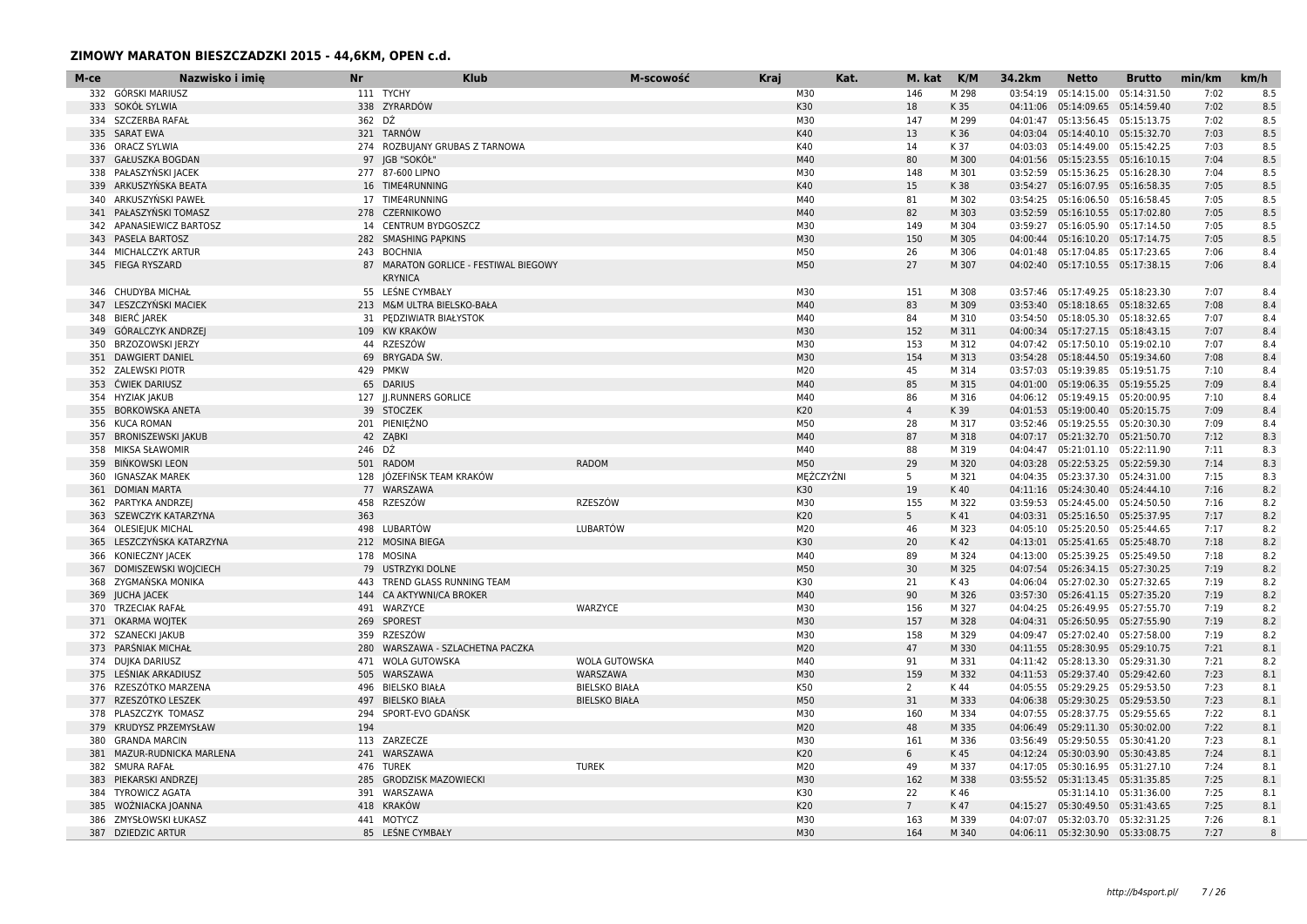| M-ce | Nazwisko i imie<br><b>Nr</b> |         | <b>Klub</b>                     | M-scowość              | <b>Kraj</b> |                | Kat. | M. kat               | K/M           | 34.2km   | <b>Netto</b>                                                           | <b>Brutto</b> | min/km       | km/h           |
|------|------------------------------|---------|---------------------------------|------------------------|-------------|----------------|------|----------------------|---------------|----------|------------------------------------------------------------------------|---------------|--------------|----------------|
|      | 388 MARAS LADISLAV           |         | 487 PRESZOW                     | PRESZOW                |             | M50            |      | 32                   | M 341         | 04:15:55 | 05:32:55.40                                                            | 05:34:08.60   | 7:27         | 8              |
| 389  | <b>WŁODARCZYK TERESA</b>     |         | 412 BBL TORUN                   |                        |             | K40            |      | 16                   | K 48          | 04:17:33 | 05:34:09.95                                                            | 05:34:59.50   | 7:29         | 8              |
| 390  | PYSIEWICZ KRZYSZTOF          |         | 308 NIEZRZESZONY                |                        |             | M50            |      | 33                   | M 342         | 04:18:43 | 05:34:54.35                                                            | 05:36:00.85   | 7:30         | 8              |
|      | 391 URBAŃSKI JÓZEF           |         | 393 KKB MOSIR KROSNO            |                        |             | M50            |      | 34                   | M 343         |          | 04:18:51 05:35:03.80                                                   | 05:36:00.85   | 7:30         | 8              |
|      | 392 SOKOL TOMASZ             |         | 337 YRARDÓW                     |                        |             | M30            |      | 165                  | M 344         |          | 04:11:07  05:35:31.95  05:36:21.10                                     |               | 7:31         | 8              |
| 393  | JACHACZ-ŁOPATA MAŁGORZATA    |         | 131 MIKOŁÓW                     |                        |             | K20            |      | 8                    | K 49          | 04:18:45 | 05:36:08.80                                                            | 05:36:31.20   | 7:32         | 8              |
| 394  | SOSZYŃSKA GOSIA              |         | 342 CZŁAPACZE                   |                        |             | K50            |      | 3                    | K 50          |          | 04:18:32  05:36:32.85                                                  | 05:37:09.30   | 7:32         | 8              |
| 395  | <b>OBRZUT BARTEK</b>         |         | 267 REMSKA GRUPA NIEUSTANNYCH   |                        |             | M20            |      | 50                   | M 345         |          | 04:15:03  05:36:55.80  05:38:10.00                                     |               | 7:33         | 7.9            |
|      |                              |         | OPTYMISTÓW KRÓWKA MAŁA          |                        |             |                |      |                      |               |          |                                                                        |               |              |                |
|      | 396 GAJEWSKA MONIKA          |         | 93 TORUŃ                        |                        |             | K30            |      | 23                   | K 51          | 04:19:10 | 05:37:36.45                                                            | 05:38:37.60   | 7:34         | 7.9            |
|      | 397 ARGALSKI GRZEGORZ        |         | 15 KW TRÓJMIASTO                |                        |             | M40            |      | 92                   | M 346         |          | 04:19:13  05:37:36.30                                                  | 05:38:37.60   | 7:34         | 7.9            |
|      | 398 PYRZEWSKI DARIUSZ        |         | 307 TORUN                       |                        |             | M40            |      | 93                   | M 347         |          | 04:19:11  05:37:35.70  05:38:38.00                                     |               | 7:34         | 7.9            |
| 399  | MATUSZEWSKA NINA             |         | 236 ALBATROSY                   |                        |             | K20            |      | $\overline{9}$       | K 52          |          | 04:21:37  05:39:04.75  05:39:21.25                                     |               | 7:36         | 7.9            |
| 400  | <b>BODNIAK TOMASZ</b>        |         | 36 WOP                          |                        |             | M30            |      | 166                  | M 348         | 04:15:58 | 05:39:07.25                                                            | 05:39:48.20   | 7:36         | 7.9            |
| 401  | <b>OBARSKI NORBERT</b>       | 266     |                                 |                        |             | M50            |      | 35                   | M 349         |          | 04:17:13  05:39:18.70  05:39:56.15                                     |               | 7:36         | 7.9            |
| 402  | KASZYCKA RENATA              | 158 WOP |                                 |                        |             | K40            |      | 17                   | K 53          |          | 04:15:57 05:39:25.90 05:40:06.95                                       |               | 7:36         | 7.9            |
| 403  | KALINOWSKI SŁAWOMIR          |         | 149 HUSKY TEAM                  |                        |             | M30            |      | 167                  | M 350         | 04:12:46 | 05:39:04.05                                                            | 05:40:07.90   | 7:36         | 7.9            |
| 404  | KOSANOVIĆ NIKOLA             |         | 495 RAKOVICA                    | RAKOVICA               |             | M30            |      | 168                  | M 351         |          | 04:15:03 05:39:51.85                                                   | 05:40:19.65   | 7:37         | 7.9            |
| 405  | SZYSZKOWSKI WŁODZIMIERZ      |         | 371 DUKE NUKEM PRINCE OF WARSAW |                        |             | M40            |      | 94                   | M 352         |          | 04:10:15 05:40:37.05                                                   | 05:40:49.75   | 7:38         | 7.9            |
| 406  | <b>FRESZEL KRZYSZTOF</b>     | 89      | <b>BOERNEROWO BIEGA</b>         |                        |             | M30            |      | 169                  | M 353         | 04:17:05 | 05:40:58.95 05:41:58.55                                                |               | 7:38         | 7.8            |
| 407  | <b>LORINCOVA STEFANIA</b>    | 489     | PRESZOW                         | PRESZOW                |             | K30            |      | 24                   | K 54          |          | 04:16:02 05:41:02.30                                                   | 05:42:14.60   | 7:38         | 7.8            |
| 408  | <b>KHAN DAVID</b>            |         | 164 LESZNO                      |                        |             | M30            |      | 170                  | M 354         |          | 04:17:04 05:41:22.85                                                   | 05:42:22.35   | 7:39         | 7.8            |
| 409  | NIEDŻWIECKI MAREK            |         | 256 SKIPARK WYSOWA-ZDRÓJ        |                        |             | M50            |      | 36                   | M 355         |          | 04:17:25  05:42:08.50  05:42:36.35                                     |               | 7:40         | 7.8            |
| 410  | ZBIJOWSKA EWELINA            |         | 431 BIELSKO-BIALA               |                        |             | K30            |      | 25                   | K 55          |          | 04:14:15 05:42:33.00                                                   | 05:43:11.35   | 7:40         | 7.8            |
|      | 411 WYSOCKI ARKADIUSZ        |         | 424 BB RUNNERAS                 |                        |             | M30            |      | 171                  | M 356         |          | 04:11:02  05:42:33.75  05:43:11.50                                     |               | 7:40         | 7.8            |
|      | 412 DUDEK JAN                |         | 481 TARNOWSKIE GÓRY             | <b>TARNOWSKIE GÓRY</b> |             | MEŻCZYŹNI      |      | 6                    | M 357         | 04:17:59 | 05:45:25.60                                                            | 05:46:27.95   | 7:44         | 7.7            |
|      | 413 RUTKOWSKA MAŁGORZATA     |         | 317 GOLUB-DOBRZYN               |                        |             | K40            |      | 18                   | K 56          |          | 04:17:34 05:46:17.35 05:47:06.80                                       |               | 7:45         | 7.7            |
| 414  | <b>KAIM TOMASZ</b>           |         | 473 KRAKOW                      | <b>KRAKOW</b>          |             | M30            |      | 172                  | M 358         | 04:27:37 | 05:46:49.60                                                            | 05:47:54.35   | 7:46         | 7.7            |
|      | 415 PIATEK ROMAN             |         | 474 KRAKÓW                      | <b>KRAKÓW</b>          |             | M40            |      | 95                   | M 359         | 04:27:38 | 05:46:50.95 05:47:54.35                                                |               | 7:46         | 7.7            |
|      | 416 JAKUBOWSKI WOJCIECH      |         | 137 KB GEOTERMIA UNIEJÓW        |                        |             | M40            |      | 96                   | M 360         |          | 04:18:20 05:47:38.30 05:48:10.70                                       |               | 7:47         | 7.7            |
| 417  | NIEMCZYK KATARZYNA           |         | 258 KRAKÓW                      |                        |             | K30            |      | 26                   | K 57          |          | 04:19:52  05:47:15.25  05:48:11.00                                     |               | 7:47         | 7.7            |
| 418  | <b>BUCKO ARTUR</b>           | 45      | JELENIA GÓRA                    |                        |             | M50            |      | 37                   | M 361         | 04:25:40 | 05:47:28.10 05:48:46.10                                                |               | 7:47         | 7.7            |
| 419  | <b>TWARDY STANISLAW</b>      |         | 461 RZESZÓW                     | <b>RZESZÓW</b>         |             | M30            |      | 173                  | M 362         |          |                                                                        |               | 7:50         | 7.7            |
|      | <b>BATOR MAREK</b>           |         | 22 WARSZAWA                     |                        |             | M40            |      | 97                   | M 363         |          | 04:24:39  05:49:41.80  05:49:55.05<br>04:26:46 05:52:09.45 05:52:39.35 |               | 7:53         |                |
| 420  |                              |         |                                 |                        |             | K50            |      |                      |               |          | 05:52:08.70                                                            | 05:52:56.25   |              | 7.6            |
| 421  | <b>KITA EWA</b>              | 167     | 402 KALIŃSKA TEAM - PIASECZNO   |                        |             | K40            |      | $\overline{4}$       | K 58          | 04:27:29 |                                                                        |               | 7:53<br>7:54 | 7.6            |
|      | 422 WASOWSKA JAGODA          |         | <b>MARAS TEAM</b>               |                        |             | MEŻCZYŹNI      |      | 19<br>$\overline{7}$ | K 59<br>M 364 |          | 04:34:09 05:52:39.05 05:53:14.15                                       |               | 7:54         | 7.6            |
|      | 423 TOMECKO JÓZEF            | 382     |                                 |                        |             |                |      |                      |               | 04:17:47 | 05:52:30.85 05:53:21.30                                                |               |              | 7.6            |
| 424  | SAKOWSKA ANETA               | 320     | MARATONKA GRAJEWO               |                        |             | K40            |      | 20                   | K 60          | 04:30:55 | 05:53:37.70 05:54:19.65                                                |               | 7:55         | 7.6            |
| 425  | ŚRODA JANUSZ                 |         | 482 TARNOWSKIE GÓRY             | TARNOWSKIE GÓRY        |             | M50            |      | 38                   | M 365         |          | 04:30:46 05:53:58.10 05:55:00.10                                       |               | 7:56         | 7.6            |
| 426  | <b>ADAMSKI MICHAŁ</b>        |         | 10 WOP                          |                        |             | M30            |      | 174                  | M 366         |          | 04:25:42 05:55:49.75 05:56:29.25                                       |               | 7:58         | 7.5            |
| 427  | <b>KWARTA TOMASZ</b>         | 207 WOP |                                 |                        |             | M30            |      | 175                  | M 367         |          | 04:25:47 05:55:50.05 05:56:29.35                                       |               | 7:58         | 7.5            |
| 428  | <b>KOPER JACEK</b>           | 180 DŹ  |                                 |                        |             | M40            |      | 98                   | M 368         | 04:20:33 | 05:56:18.55 05:57:28.50                                                |               | 7:59         | 7.5            |
| 429  | WAŚKIEWICZ ZBIGNIEW          |         | 400 AWF KATOWICE                |                        |             | M40            |      | 99                   | M 369         |          | 04:27:58 05:56:27.95 05:57:42.85                                       |               | 7:59         | 7.5            |
|      | 430 ŁUKASIK ANDRZEJ          |         | 222 LUBLIN                      |                        |             | M50            |      | 39                   | M 370         |          | 04:26:47 06:01:43.15 06:02:53.15                                       |               | 8:06         | 7.4            |
|      | 431 KUCHARSKI DAREK          |         | 202 SPARTANIE DZIECIOM          |                        |             | M30            |      | 176                  | M 371         |          | 04:35:43 06:04:07.70 06:05:05.10                                       |               | 8:09         | 7.3            |
| 432  | DOBAJ KATARZYNA              | 76      | SPARTANIE DZIECIOM              |                        |             | K30            |      | 27                   | K 61          | 04:35:44 | 06:04:10.20                                                            | 06:05:05.30   | 8:09         | 7.3            |
|      | 433 LEŚNIEWSKI MICHAŁ        |         | 214 SPARTANIE DZIECIOM          |                        |             | M40            |      | 100                  | M 372         |          | 04:35:46 06:04:07.95 06:05:05.35                                       |               | 8:09         | 7.3            |
| 434  | ALEKSANDROWICZ ŁUKASZ        |         | 12 SPARTANIE DZIECIOM           |                        |             | M30            |      | 177                  | M 373         |          | 04:38:24 06:08:11.15 06:08:55.60                                       |               | 8:15         | 7.3            |
| 435  | <b>PLATA TOMASZ</b>          |         | 492 KRAKÓW                      | <b>KRAKÓW</b>          |             | M40            |      | 101                  | M 374         |          | 04:36:21 06:08:12.60 06:09:22.45                                       |               | 8:15         | 7.3            |
| 436  | PATRYK BAŁAZY                |         | 475 KRAKOW                      | <b>KRAKOW</b>          |             | M30            |      | 178                  | M 375         |          | 04:42:39 06:12:52.40                                                   | 06:13:55.50   | 8:21         | 7.2            |
| 437  | PRZYBYLAK PAWEŁ              |         | 301 MOSINA BIEGA                |                        |             | M30            |      | 179                  | M 376         |          | 04:49:04  06:14:57.10  06:15:06.30                                     |               | 8:24         | 7.1            |
|      | 438 SEPKA DARIA              |         | 322 SPARTANIE DZIECIOM          |                        |             | K40            |      | 21                   | K 62          |          | 04:45:10 06:17:03.85 06:17:59.35                                       |               | 8:27         | 7.1            |
|      | 439 ZIELIŃSKI MICHAŁ         |         | 436 SPARTANIE DZIECIOM          |                        |             | M40            |      | 102                  | M 377         |          | 04:45:12 06:17:03.20 06:17:59.85                                       |               | 8:27         | 7.1            |
| 440  | WARDZALA ANNA                |         | 398 JACEK BIEGA                 |                        |             | <b>KOBIETY</b> |      | $\overline{2}$       | K 63          |          | 04:50:05 06:18:59.60                                                   | 06:19:23.85   | 8:29         | 7.1            |
|      | 441 TURKO KATARZYNA          | 387     | PKO BANK POLSKI                 |                        |             | K40            |      | 22                   | K 64          |          | 04:42:15 06:19:26.95 06:20:18.10                                       |               | 8:30         | 7.1            |
| 442  | <b>UCHMAN NATALIA</b>        |         | 392 TOUR DE RUN                 |                        |             | K30            |      | 28                   | K 65          |          | 04:48:20 06:20:46.60                                                   | 06:20:46.60   | 8:32         | $\overline{7}$ |
|      | 443 GAJEK JAROSŁAW           |         | 480 NIEPOŁOMICE                 | NIEPOŁOMICE            |             | M40            |      | 103                  | M 378         |          | 04:42:36 06:21:17.35 06:22:24.50                                       |               | 8:32         | $\overline{7}$ |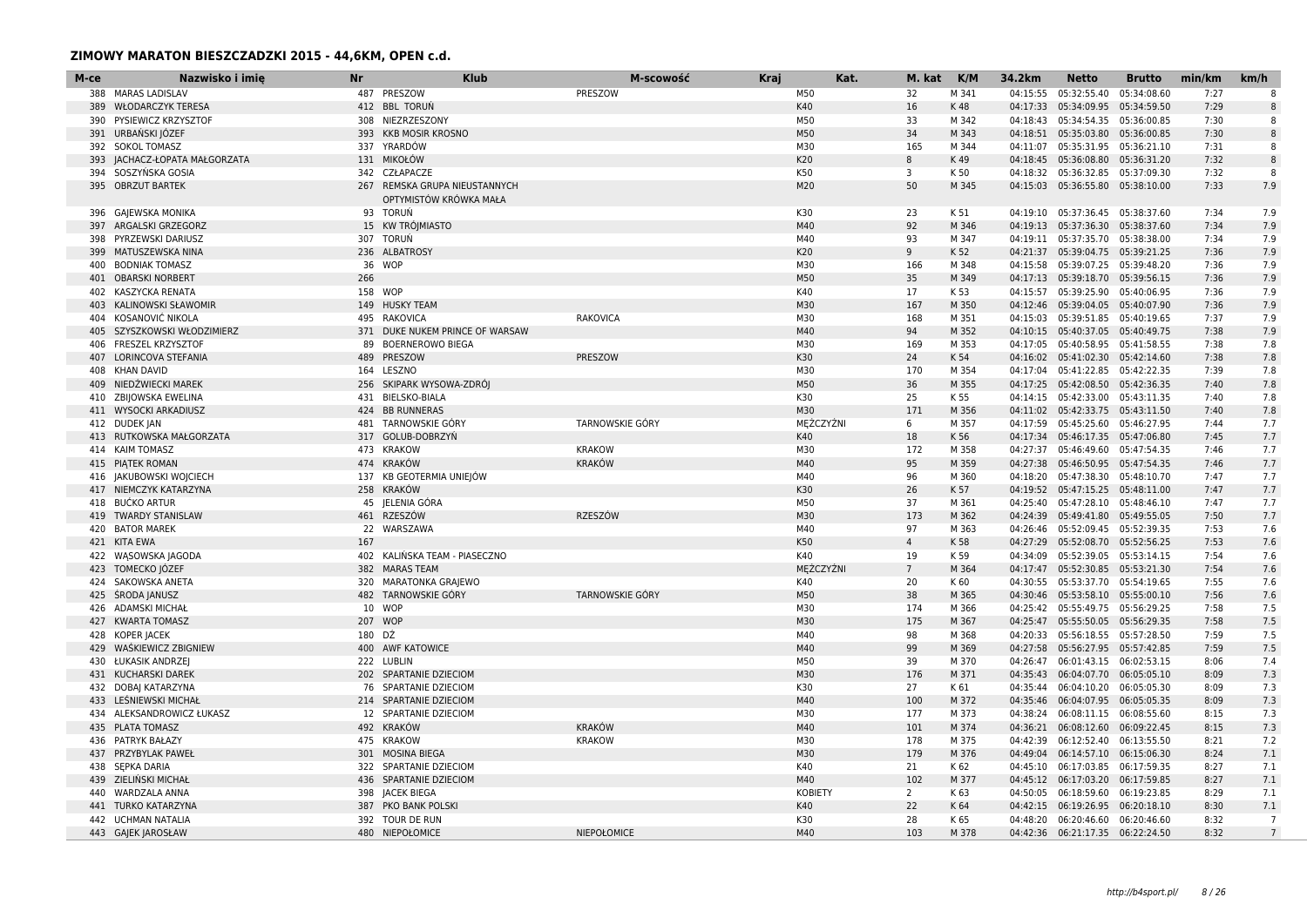| M-ce | Nazwisko i imie          | <b>Nr</b> | <b>Klub</b>                   | M-scowość      | Kraj |     | Kat. | M. kat | K/M   | 34.2km     | Netto                              | <b>Brutto</b> | min/km                   | km/h |
|------|--------------------------|-----------|-------------------------------|----------------|------|-----|------|--------|-------|------------|------------------------------------|---------------|--------------------------|------|
|      | 444 ZATORSKI ANDRZEJ     |           | 457 STARACHOWICE              | STARACHOWICE   |      | M50 |      | 40     | M 379 |            | 04:43:38  06:23:05.65  06:24:03.15 |               | 8:35                     |      |
|      | 445 BOGUCKA MARTYNA      |           | 37 JACEKBIEGA RUNNING TEAM    |                |      | K40 |      | 23     | K 66  |            | 04:50:06 06:27:40.70 06:28:04.95   |               | 8:41                     | 6.9  |
|      | 446 WILGA EWA            |           | 408 JÓZEFIŃSKA TEAM KRAKÓW    |                |      | K20 |      | 10     | K 67  |            | 04:49:52 06:27:37.80 06:28:30.95   |               | 8:41                     | 6.9  |
|      | 447 BŁAŻEJEWSKI MARCIN   |           | 34 14 DAS JAROSŁAW            |                |      | M30 |      | 180    | M 380 |            | 04:45:09  06:28:36.40  06:29:28.35 |               | 8:42                     | 6.9  |
|      | 448 NOWOSIELSKI PIOTR    |           | 265 14DAS JAROSŁAW            |                |      | M40 |      | 104    | M 381 |            | 04:45:08 06:28:35.85 06:29:28.40   |               | 8:42                     | 6.9  |
|      | 449 RACHOWSKI MICHAŁ     |           | 309 SZCZECIN BIEGA            |                |      | M30 |      | 181    | M 382 |            | 04:54:27 06:34:51.50 06:35:06.45   |               | 8:51                     | 6.8  |
|      | 450 ŚMIECHOWICZ GERARD   |           | 375 WARSZAWA                  |                |      | M40 |      | 105    | M 383 |            | 05:15:16 06:42:39.10 06:43:48.25   |               | 9:01                     | 6.6  |
|      | 451 GŁUSZCZAK JERZY      | 107 DŹ    |                               |                |      | M50 |      | 41     | M 384 |            | 04:54:40 06:45:13.15 06:45:44.35   |               | 9:05                     | 6.6  |
|      | 452 HUZIOR ELŻBIETA      |           | 483 ORZESZE                   | ORZESZE        |      | K40 |      | 24     | K 68  |            | 05:15:06  06:50:17.45  06:51:35.75 |               | 9:11                     | 6.5  |
|      | 453 SKUBIS BARBARA       |           | 452 GLIWICE                   | <b>GLIWICE</b> |      | K30 |      | 29     | K 69  |            | 05:15:02  06:50:17.45  06:51:37.70 |               | 9:11                     | 6.5  |
|      | 454 SMYK ROBERT          |           | 454 GLIWICE                   | GLIWICE        |      | M40 |      | 106    | M 385 |            | 05:15:03  06:50:17.35  06:51:37.80 |               | 9:11                     | 6.5  |
|      | 455 SKALSKI MACIEJ JAKUB |           | 328 BIAŁYSTOK                 |                |      | M30 |      | 182    | M 386 |            | 05:15:22  06:55:50.65  06:56:58.55 |               | 9:19                     | 6.4  |
|      | 456 BICZYK ADAM          |           | 29 KLUB BIEGACZA RTV EURO AGD |                |      | M30 |      | 183    | M 387 |            | 05:15:08  06:57:02.45  06:58:23.00 |               | 9:21                     | 6.4  |
|      | PIKOR JACEK              |           | 287 BIEGUSIEM.PL              |                |      | M40 |      |        |       | 03:25:54   | <b>DNF</b>                         | <b>DNF</b>    | $\overline{\phantom{a}}$ |      |
|      |                          |           |                               |                |      |     |      |        |       | <b>DNF</b> |                                    |               |                          |      |
|      | KRZYŚKO BARBARA          |           | 198 MITUTOYO DEMA PWR         |                |      | K20 |      |        |       | 05:41:07   | <b>DNF</b>                         | <b>DNF</b>    |                          |      |
|      |                          |           |                               |                |      |     |      |        |       | <b>DNF</b> |                                    |               |                          |      |

## **ZIMOWY MARATON BIESZCZADZKI 2015 - 44,6KM, Kobiety**

| M-ce | Nazwisko i imie<br>Nr          |                | Klub                                    |                  | M-scowość | Kraj | Kat.           | M. kat          | K/M            | 34.2km   | <b>Netto</b>                       | <b>Brutto</b> | min/km | km/h |
|------|--------------------------------|----------------|-----------------------------------------|------------------|-----------|------|----------------|-----------------|----------------|----------|------------------------------------|---------------|--------|------|
|      | PIASECKA MONIKA                |                | 502 POZNAŃ                              | POZNAŃ           |           | K40  |                |                 | K1             |          | 03:12:21.20                        | 03:12:25.95   | 4:18   | 13.9 |
|      | 2 DABROWSKA ANNA               | 3              |                                         |                  |           |      | K30            | $\mathbf{1}$    | K <sub>2</sub> |          | 03:35:13.20 03:36:13.85            |               | 4:49   | 12.4 |
|      | 3 ARSENIUK ANNA                |                | 484 T.S. OPATRUNKI TORUŃ/OTK RZEŹNIK    | GÓRSK            |           |      | K30            | $\overline{2}$  | K 3            |          | 02:58:52 03:53:49.85 03:53:53.85   |               | 5:14   | 11.4 |
|      | 4 DESSAUER WIOLETTA            |                | 75 LUBARTÓW                             |                  |           |      | K40            | $\overline{2}$  | K <sub>4</sub> |          | 02:58:41 03:54:50.40 03:55:07.05   |               | 5:15   | 11.4 |
|      | 5 BONDARA SYLWIA               |                | 504 BYDGOSZCZ                           | <b>BYDGOSZCZ</b> |           |      | K20            | 1               | K 5            |          | 03:03:30 04:04:30.05 04:04:33.55   |               | 5:28   | 10.9 |
|      | 6 KOZŁOWSKA AGNIESZKA          |                | 500 KIELCE                              | KIELCE           |           |      | K40            | $\overline{3}$  | K6             |          | 03:16:28  04:16:09.65  04:16:56.05 |               | 5:44   | 10.4 |
|      | 7 KAMIŃSKA JOLANTA             |                | 151 12TRI.PL                            |                  |           |      | K20            | 2               | K7             |          | 03:15:19  04:16:45.10  04:18:33.90 |               | 5:45   | 10.4 |
|      | 8 TUROSZ IWONA                 |                | 477 AZS PWSZ SANOK                      | <b>LEŻAJSK</b>   |           |      | K20            | $\overline{3}$  | K8             |          | 03:15:21  04:18:54.80  04:19:12.10 |               | 5:48   | 10.3 |
|      | 9 USZYŃSKA ALDONA              |                | 445 GLIWICE                             | <b>GLIWICE</b>   |           |      | K40            | 4               | K 9            |          | 03:23:03  04:26:04.10  04:26:15.35 |               | 5:57   | 10.1 |
|      | 10 GRABOWSKA MARIA             |                | 462 TRZEMESZNO                          | TRZEMESZNO       |           |      | K40            | 5               | K 10           |          | 03:23:05  04:26:07.00  04:26:15.60 |               | 5:58   | 10.1 |
|      | 11 LIGEZA JOASIA               |                | 216 KRAKÓW                              |                  |           |      | K40            | 6               | K 11           | 03:28:22 | 04:29:24.15 04:30:17.30            |               | 6:02   | 9.9  |
|      | 12 FARON AGNIESZKA             | $\overline{2}$ |                                         |                  |           |      | K30            | 3               | K 12           |          | 03:24:04  04:32:16.45  04:32:22.90 |               | 6:06   | 9.8  |
|      | 13 BIENIECKA ANNA              | -1             |                                         |                  |           |      | K30            |                 | K13            |          | 03:25:56 04:33:45.55 04:33:51.55   |               | 6:08   | 9.8  |
|      | 14 ZIELIŃSKA BEATA             |                | 433 RUTKOW-SKI SPORTS CLUB              |                  |           |      | K30            | 5               | K 14           |          | 03:29:44  04:37:58.00  04:38:25.05 |               | 6:13   | 9.6  |
|      | 15 WYTYKOWSKA JOANNA           |                | 425 RYSIE                               |                  |           |      | K30            | 6               | K15            |          | 03:33:46  04:39:14.90  04:40:13.95 |               | 6:15   | 9.6  |
|      | 16 PIETRUSZCZAK AGNIESZKA      |                | 286 TOMASZÓW MAZOWIECKI                 |                  |           |      | K40            | $7\overline{ }$ | K 16           |          | 03:30:01  04:40:30.65  04:41:14.50 |               | 6:17   | 9.5  |
|      | 17 GRODNA-PANTERA ANGELIKA     |                | 118 KW WARSZAWA                         |                  |           | K30  |                | $\overline{7}$  | K17            |          | 03:27:56 04:40:28.55 04:41:33.75   |               | 6:17   | 9.5  |
|      | 18 JAKUBOWICZ KATARZYNA        |                | 136 GAZELE I GEPARDY                    |                  |           | K40  |                | 8               | K 18           |          | 03:36:23  04:47:15.35  04:47:20.85 |               | 6:26   | 9.3  |
|      | 19 SZCZEPANEK MONIKA           |                | 360 SPORT.SANEA.PL                      |                  |           | K40  |                | 9               | K19            |          | 03:36:26 04:48:08.60 04:48:40.20   |               | 6:27   | 9.3  |
|      | 20 DOMINIAK KLAUDIA            |                | 78 WERTYKAL BIKEBOARD TEAM              |                  |           | K30  |                | 8               | K 20           |          | 03:43:40  04:47:45.40  04:48:57.60 |               | 6:27   | 9.3  |
|      | 21 MOLTZAN-MAŁKOWSKA MAGDALENA |                | 251 TORUŃ                               |                  |           |      | K40            | 10              | K 21           |          | 03:41:33  04:48:14.70  04:49:02.85 |               | 6:27   | 9.3  |
|      | 22 MATUSZEWICZ EWA             |                | 235 KONDYCJA                            |                  |           |      | K50            | $\mathbf{1}$    | K 22           |          | 03:41:04  04:49:12.25  04:49:38.45 |               | 6:29   | 9.3  |
|      | 23 KOZŁOWSKA MARTA             | 189            |                                         |                  |           |      | K30            | 9               | K 23           |          | 03:41:55 04:50:55.75 04:51:08.45   |               | 6:31   | 9.2  |
|      | 24 MŁODECKA SYLWIA             |                | 248 SPARTANIE DZIECIOM                  |                  |           |      | K40            | 11              | K 24           |          | 03:46:01  04:51:09.75  04:52:12.05 |               | 6:31   | 9.2  |
|      | 25 WOJCIESZAK EWA              |                | 416 BIEGIEM PRZEZ GÓRY - POMOC DLA ALKA |                  |           |      | K30            | 10              | K 25           |          | 03:35:49  04:52:45.45  04:53:21.05 |               | 6:33   | 9.1  |
|      | 26 LEBDA MAŁGORZATA            |                | 210 KRAKÓW                              |                  |           |      | K30            | 11              | K 26           |          | 03:45:02  04:54:01.25  04:54:18.35 |               | 6:35   | 9.1  |
|      | 27 GRZEBIELUCH KATARZYNA       |                | 121 RYBNIK                              |                  |           |      | K30            | 12              | K 27           |          | 03:37:53 04:54:37.65 04:54:58.15   |               | 6:36   | 9.1  |
|      | 28 REMLEIN KATARZYNA           |                | 313 KUŹNIA TRIATHLONU                   |                  |           |      | K30            | 13              | K 28           |          | 03:44:28  04:59:16.85  04:59:28.65 |               | 6:42   | 8.9  |
|      | 29 SZWAJKA ANETA               |                | 367 STALOWA WOLA                        |                  |           |      | K40            | 12              | K 29           |          | 03:44:16 04:59:05.55 04:59:44.90   |               | 6:42   | 8.9  |
|      | 30 ZEMŁA MAŁGORZATA            | 432            |                                         |                  |           |      | K30            | 14              | K 30           |          | 03:51:41  05:00:44.50  05:00:56.95 |               | 6:44   | 8.9  |
|      | 31 SOWIŃSKA AGATA              |                | 343 #JANADALTYMZYJE                     |                  |           |      | K30            | 15              | K 31           |          | 03:42:06 05:03:21.40 05:03:56.05   |               | 6:48   | 8.8  |
|      | 32 REDŁOWSKA BOŻENA            |                | 311 WARSZAWA                            |                  |           |      | K30            | 16              | K 32           |          | 03:55:40  05:06:10.35  05:06:35.65 |               | 6:51   | 8.7  |
|      | 33 SYPNIEWSKA HANNA            |                | 356 GDYNIA                              |                  |           |      | <b>KOBIETY</b> | 1               | K 33           |          | 03:50:04  05:10:50.00  05:11:47.45 |               | 6:58   | 8.6  |
|      | 34 GAJEWSKA JUSTYNA            |                | 92 KRAKÓW                               |                  |           |      | K30            | 17              | K 34           |          | 03:57:41 05:12:22.75 05:13:35.55   |               | 7:00   | 8.6  |
|      | 35 SOKÓŁ SYLWIA                |                | 338 ZYRARDÓW                            |                  |           |      | K30            | 18              | K 35           |          | 04:11:06 05:14:09.65 05:14:59.40   |               | 7:02   | 8.5  |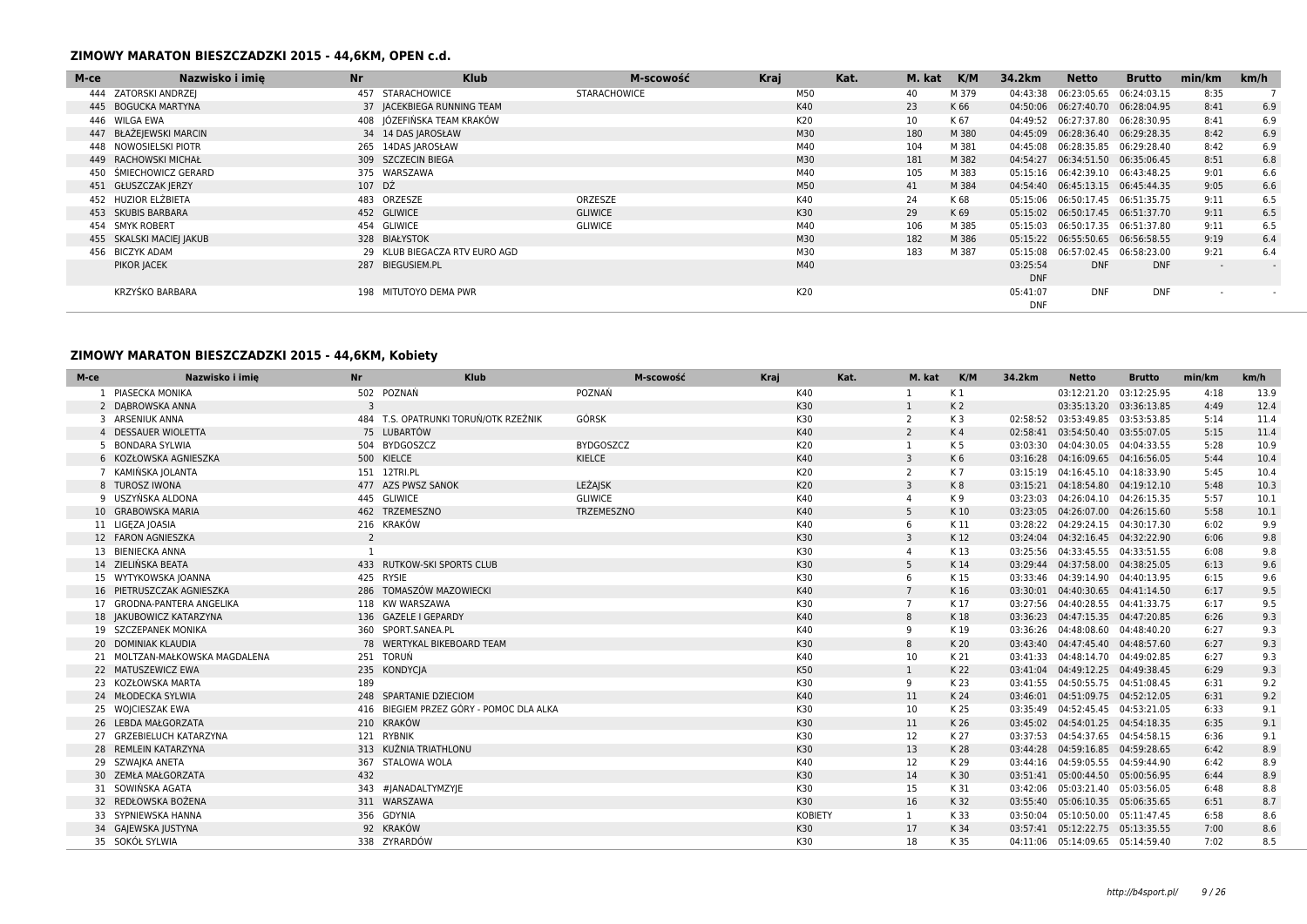### **ZIMOWY MARATON BIESZCZADZKI 2015 - 44,6KM, Kobiety c.d.**

| M-ce | Nazwisko i imie<br><b>Nr</b>  |         | Klub                           | M-scowość            | Kraj |                | Kat. | M. kat         | K/M  | 34.2km                 | <b>Netto</b>                       | <b>Brutto</b> | min/km | km/h |
|------|-------------------------------|---------|--------------------------------|----------------------|------|----------------|------|----------------|------|------------------------|------------------------------------|---------------|--------|------|
|      | 36 SARAT EWA                  |         | 321 TARNÓW                     |                      |      | K40            |      | 13             | K 36 | 04:03:04               | 05:14:40.10                        | 05:15:32.70   | 7:03   | 8.5  |
|      | 37 ORACZ SYLWIA               |         | 274 ROZBUJANY GRUBAS Z TARNOWA |                      |      | K40            |      | 14             | K 37 |                        | 04:03:03  05:14:49.00  05:15:42.25 |               | 7:03   | 8.5  |
|      | 38 ARKUSZYŃSKA BEATA          |         | 16 TIME4RUNNING                |                      |      | K40            |      | 15             | K 38 |                        | 03:54:27 05:16:07.95 05:16:58.35   |               | 7:05   | 8.5  |
|      | 39 BORKOWSKA ANETA            |         | 39 STOCZEK                     |                      |      | K20            |      | $\overline{4}$ | K 39 |                        | 04:01:53  05:19:00.40  05:20:15.75 |               | 7:09   | 8.4  |
|      | 40 DOMIAN MARTA               |         | 77 WARSZAWA                    |                      |      | K30            |      | 19             | K 40 |                        | 04:11:16 05:24:30.40 05:24:44.10   |               | 7:16   | 8.2  |
|      | 41 SZEWCZYK KATARZYNA         | 363     |                                |                      |      | K20            |      | 5              | K 41 |                        | 04:03:31  05:25:16.50  05:25:37.95 |               | 7:17   | 8.2  |
|      | 42 LESZCZYŃSKA KATARZYNA      |         | 212 MOSINA BIEGA               |                      |      | K30            |      | 20             | K 42 |                        | 04:13:01 05:25:41.65 05:25:48.70   |               | 7:18   | 8.2  |
|      | 43 ZYGMAŃSKA MONIKA           |         | 443 TREND GLASS RUNNING TEAM   |                      |      | K30            |      | 21             | K43  |                        | 04:06:04  05:27:02.30  05:27:32.65 |               | 7:19   | 8.2  |
|      | 44 RZESZÓTKO MARZENA          |         | 496 BIELSKO BIAŁA              | <b>BIELSKO BIAŁA</b> |      | K50            |      | 2              | K 44 |                        | 04:05:55 05:29:29.25 05:29:53.50   |               | 7:23   | 8.1  |
|      | 45 MAZUR-RUDNICKA MARLENA     |         | 241 WARSZAWA                   |                      |      | K20            |      | 6              | K45  |                        | 04:12:24 05:30:03.90 05:30:43.85   |               | 7:24   | 8.1  |
|      | 46 TYROWICZ AGATA             |         | 391 WARSZAWA                   |                      |      | K30            |      | 22             | K 46 |                        | 05:31:14.10 05:31:36.00            |               | 7:25   | 8.1  |
|      | 47 WOŹNIACKA JOANNA           |         | 418 KRAKÓW                     |                      |      | K20            |      | $7^{\circ}$    | K 47 |                        | 04:15:27 05:30:49.50 05:31:43.65   |               | 7:25   | 8.1  |
|      | 48 WŁODARCZYK TERESA          |         | 412 BBL TORUŃ                  |                      |      | K40            |      | 16             | K 48 |                        | 04:17:33 05:34:09.95 05:34:59.50   |               | 7:29   | 8    |
|      | 49   ACHACZ-ŁOPATA MAŁGORZATA |         | 131 MIKOŁÓW                    |                      |      | K20            |      | 8              | K 49 |                        | 04:18:45  05:36:08.80  05:36:31.20 |               | 7:32   | 8    |
|      | 50 SOSZYŃSKA GOSIA            |         | 342 CZŁAPACZE                  |                      |      | K50            |      | 3              | K 50 |                        | 04:18:32 05:36:32.85 05:37:09.30   |               | 7:32   | 8    |
|      | 51 GAJEWSKA MONIKA            |         | 93 TORUŃ                       |                      |      | K30            |      | 23             | K 51 |                        | 04:19:10 05:37:36.45 05:38:37.60   |               | 7:34   | 7.9  |
|      | 52 MATUSZEWSKA NINA           |         | 236 ALBATROSY                  |                      |      | K20            |      | 9              | K 52 |                        | 04:21:37 05:39:04.75 05:39:21.25   |               | 7:36   | 7.9  |
|      | 53 KASZYCKA RENATA            | 158 WOP |                                |                      |      | K40            |      | 17             | K 53 |                        | 04:15:57 05:39:25.90 05:40:06.95   |               | 7:36   | 7.9  |
|      | 54 LORINCOVA STEFANIA         |         | 489 PRESZOW                    | PRESZOW              |      | K30            |      | 24             | K 54 |                        | 04:16:02 05:41:02.30 05:42:14.60   |               | 7:38   | 7.8  |
|      | 55 ZBIJOWSKA EWELINA          |         | 431 BIELSKO-BIALA              |                      |      | K30            |      | 25             | K 55 |                        | 04:14:15 05:42:33.00 05:43:11.35   |               | 7:40   | 7.8  |
|      | 56 RUTKOWSKA MAŁGORZATA       |         | 317 GOLUB-DOBRZYŃ              |                      |      | K40            |      | 18             | K 56 |                        | 04:17:34 05:46:17.35 05:47:06.80   |               | 7:45   | 7.7  |
|      | 57 NIEMCZYK KATARZYNA         |         | 258 KRAKÓW                     |                      |      | K30            |      | 26             | K 57 |                        | 04:19:52  05:47:15.25  05:48:11.00 |               | 7:47   | 7.7  |
|      | 58 KITA EWA                   | 167     |                                |                      |      | K50            |      | $\overline{4}$ | K 58 |                        | 04:27:29 05:52:08.70 05:52:56.25   |               | 7:53   | 7.6  |
|      | 59 WASOWSKA JAGODA            |         | 402 KALIŃSKA TEAM - PIASECZNO  |                      |      | K40            |      | 19             | K 59 |                        | 04:34:09 05:52:39.05 05:53:14.15   |               | 7:54   | 7.6  |
|      | 60 SAKOWSKA ANETA             |         | 320 MARATONKA GRAJEWO          |                      |      | K40            |      | 20             | K 60 |                        | 04:30:55 05:53:37.70 05:54:19.65   |               | 7:55   | 7.6  |
|      | 61 DOBAJ KATARZYNA            |         | 76 SPARTANIE DZIECIOM          |                      |      | K30            |      | 27             | K 61 |                        | 04:35:44 06:04:10.20 06:05:05.30   |               | 8:09   | 7.3  |
|      | 62 SEPKA DARIA                |         | 322 SPARTANIE DZIECIOM         |                      |      | K40            |      | 21             | K 62 |                        | 04:45:10 06:17:03.85 06:17:59.35   |               | 8:27   | 7.1  |
|      | 63 WARDZALA ANNA              |         | 398 JACEK BIEGA                |                      |      | <b>KOBIETY</b> |      | $\overline{2}$ | K 63 |                        | 04:50:05  06:18:59.60  06:19:23.85 |               | 8:29   | 7.1  |
|      | 64 TURKO KATARZYNA            |         | 387 PKO BANK POLSKI            |                      |      | K40            |      | 22             | K 64 |                        | 04:42:15 06:19:26.95 06:20:18.10   |               | 8:30   | 7.1  |
|      | 65 UCHMAN NATALIA             |         | 392 TOUR DE RUN                |                      |      | K30            |      | 28             | K 65 |                        | 04:48:20 06:20:46.60 06:20:46.60   |               | 8:32   | 7    |
|      | 66 BOGUCKA MARTYNA            |         | 37 JACEKBIEGA RUNNING TEAM     |                      |      | K40            |      | 23             | K 66 |                        | 04:50:06 06:27:40.70 06:28:04.95   |               | 8:41   | 6.9  |
|      | 67 WILGA EWA                  |         | 408 JÓZEFIŃSKA TEAM KRAKÓW     |                      |      | K20            |      | 10             | K 67 |                        | 04:49:52 06:27:37.80 06:28:30.95   |               | 8:41   | 6.9  |
|      | 68 HUZIOR ELŻBIETA            |         | 483 ORZESZE                    | ORZESZE              |      | K40            |      | 24             | K 68 |                        | 05:15:06  06:50:17.45  06:51:35.75 |               | 9:11   | 6.5  |
|      | 69 SKUBIS BARBARA             |         | 452 GLIWICE                    | <b>GLIWICE</b>       |      | K30            |      | 29             | K 69 |                        | 05:15:02  06:50:17.45  06:51:37.70 |               | 9:11   | 6.5  |
|      | KRZYŚKO BARBARA               |         | 198 MITUTOYO DEMA PWR          |                      |      | K20            |      |                |      | 05:41:07<br><b>DNF</b> | <b>DNF</b>                         | <b>DNF</b>    |        |      |

| M-ce | Nr<br>Nazwisko i imie  | <b>Klub</b>                      | M-scowość  | Kraj | Kat. | M. kat | K/M            | 34.2km | <b>Netto</b>                     | <b>Brutto</b> | min/km | km/h |
|------|------------------------|----------------------------------|------------|------|------|--------|----------------|--------|----------------------------------|---------------|--------|------|
|      | <b>STOPA MICHAŁ</b>    | 348 ULICAFINANSOWA.PL            |            | M30  |      |        | M 1            |        | 02:57:17.35 02:57:33.00          |               | 3:58   | 15.1 |
|      | 2 SOBAS JACEK          | 332 RUNNERSCLUB.PL               |            | M30  |      |        | M <sub>2</sub> |        | 02:21:23 03:08:43.05 03:08:45.15 |               | 4:13   | 14.2 |
|      | 3 KRAWCZYK PAWEŁ       | 193 CW RENI SPORT                |            | M30  |      |        | M 3            |        | 02:28:59 03:12:56.60 03:13:00.70 |               | 4:19   | 13.9 |
|      | 4 CEBERAK BARTOSZ      | 48 LUBARTÓW                      |            | M20  |      |        | M 4            |        | 02:29:21 03:16:42.70 03:16:50.15 |               | 4:24   | 13.6 |
|      | 5 KAZIMIROW ALEKSANDER | 449 MAKIEJEWKA                   | MAKIEIEWKA | M30  |      |        | M 5            |        | 02:29:14 03:20:14.30 03:20:16.65 |               | 4:29   | 13.4 |
|      | 6 KOSIN PAWEL          | 453 KIELCE                       | KIELCE     | M30  |      |        | M 6            |        | 03:20:12.10 03:20:51.25          |               | 4:29   | 13.4 |
|      | MŁODZIKOWSKI PAWEŁ     | 249 KB V-MAX ADAMÓW              |            | M20  |      |        | M 7            |        | 02:30:18 03:22:19.85 03:22:26.75 |               | 4:32   | 13.2 |
|      | 8 ZIMA PAWEŁ           | 438 KKB MOSIR KROSNO             |            | M30  |      |        | M8             |        | 02:33:55 03:24:36.55 03:24:39.40 |               | 4:35   | 13.1 |
|      | 9 CZYŻ GRZEGORZ        | 64 AUTOMATYKA TARNÓW-GRUPA AZOTY |            | M40  |      |        | M 9            |        | 02:35:05 03:26:05.65 03:26:09.30 |               | 4:37   | 13   |
|      | 10 MACHLOWSKI ŁUKASZ   | 479 KRAKÓW                       | KRAKÓW     | M20  |      | 3      | M 10           |        | 02:36:10 03:27:50.05 03:27:53.30 |               | 4:39   | 12.9 |
|      | 11 KRZYSZTOŃ MARCIN    | 196 GMP LASY - KRAŚNIK           |            | M30  |      |        | M 11           |        | 02:38:56 03:30:34.80 03:30:42.05 |               | 4:43   | 12.7 |
|      | 12 KOZDROWICKI ROBERT  | 187 IGB SOKÓŁ                    |            | M40  |      |        | M 12           |        | 02:39:30 03:34:18.35 03:34:59.70 |               | 4:48   | 12.5 |
|      | 13 POŻAK GRZEGORZ      | 298 LUBARTÓW                     |            | M30  |      | 8      | M 13           |        | 02:45:29 03:36:15.10 03:36:36.15 |               | 4:50   | 12.4 |
|      | 14 DOMISZEWSKI IGNACY  | 80 USTRZYKI DOLNE                |            | M20  |      |        | M 14           |        | 02:38:21 03:36:55.45 03:37:03.45 |               | 4:51   | 12.3 |
|      | 15 KOMISARZ TOMASZ     | 176 RZESZOWSKIE GAZELE I GEPARDY |            | M30  |      |        | M 15           |        | 02:46:54 03:37:25.10 03:37:32.80 |               | 4:52   | 12.3 |
|      | 16 RUSNARCZYK ADAM     | 316 14DAS JAROSŁAW               |            | M20  |      |        | M 16           |        | 03:39:16.75 03:39:44.95          |               | 4:54   | 12.2 |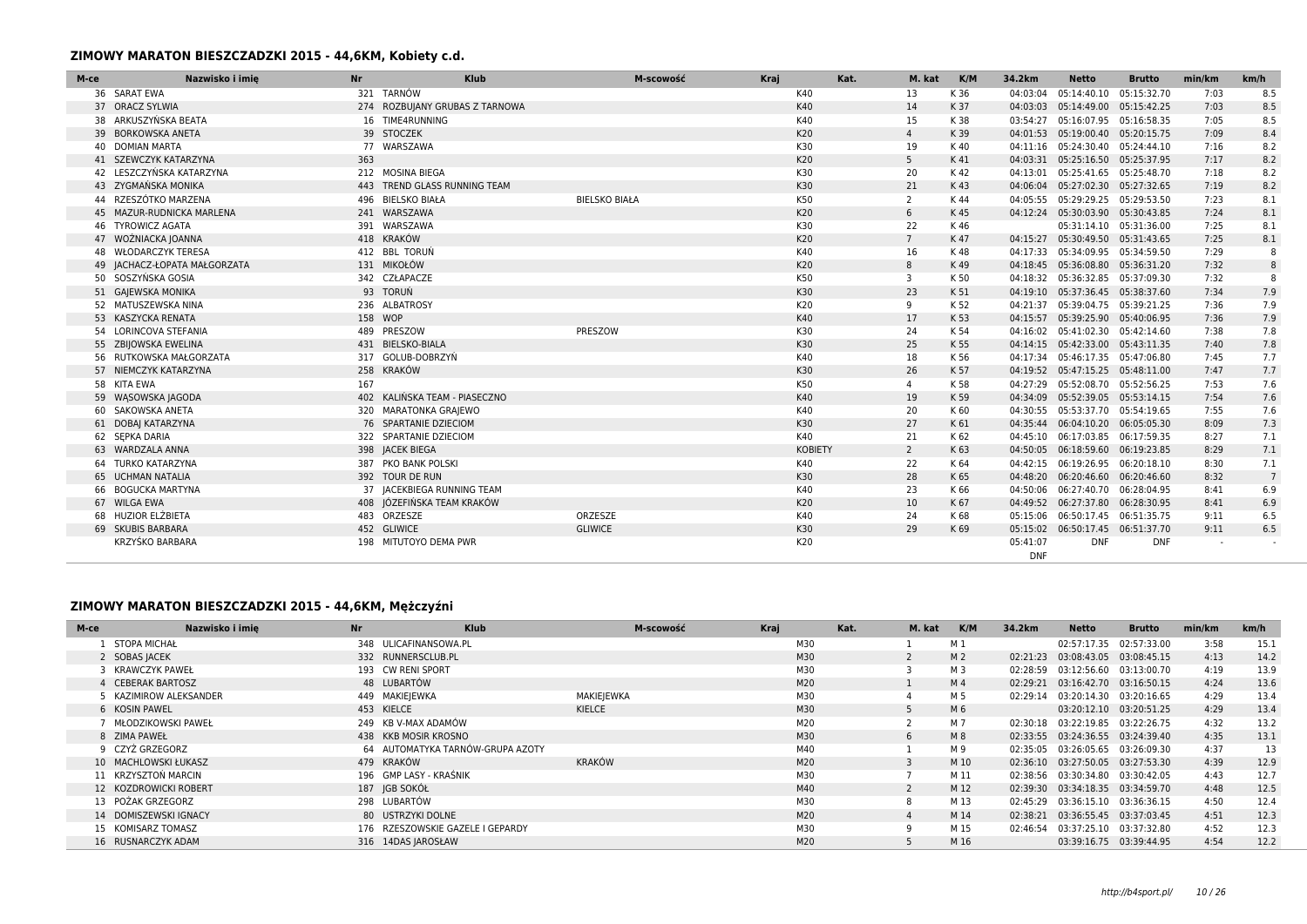| M-ce | Nazwisko i imie           | Nr    | <b>Klub</b>                        | M-scowość        | Kraj | Kat.      | M. kat          | K/M  | 34.2km   | <b>Netto</b>                       | <b>Brutto</b> | min/km | km/h |
|------|---------------------------|-------|------------------------------------|------------------|------|-----------|-----------------|------|----------|------------------------------------|---------------|--------|------|
|      | 17 ZIOŁO JAROSŁAW         |       | 439 SANOK                          |                  |      | M30       | 10              | M 17 | 02:48:44 | 03:40:05.40                        | 03:40:12.60   | 4:56   | 12.2 |
|      | 18 PREJZNAR MARCIN        |       | 299 NADOLE                         |                  |      | M30       | 11              | M 18 |          | 02:46:56 03:40:50.50               | 03:40:54.95   | 4:57   | 12.1 |
|      | 19 KUBAS MICHAŁ           |       | 199 BIEGUNKA TEAM                  |                  |      | M30       | 12              | M 19 |          | 03:40:30.10 03:41:08.45            |               | 4:56   | 12.1 |
|      | 20 RZYWUCKI WOJTEK        |       | 318 RUNNERSCLUB.PL                 |                  |      | M40       | $\overline{3}$  | M 20 |          | 02:48:30 03:42:25.45 03:42:33.45   |               | 4:59   | 12   |
|      | 21 GAŁASZKIEWICZ KAROL    |       | 95 INTERSPORT / TRI-ZONE.PL        |                  |      | M20       | 6               | M 21 |          | 02:48:36 03:42:59.05 03:43:07.55   |               | 4:59   | 12   |
|      | 22 KOCZWARA TOMEK         |       | 172 RADOMYŚL WIELKI                |                  |      | M30       | 13              | M 22 |          | 02:45:48 03:42:45.40               | 03:43:32.40   | 4:59   | 12   |
|      | 23 NIEZGODA MARCIN        |       | 259 KKB MOSIR KROSNO               |                  |      | M20       | $7^{\circ}$     | M 23 |          | 02:46:50 03:43:55.70 03:43:58.00   |               | 5:01   | 11.9 |
|      | 24 GARDENER JACEK         |       | 503 WARSZAWA                       | WARSZAWA         |      | M40       | $\overline{4}$  | M 24 |          | 02:48:43 03:44:16.75 03:44:19.10   |               | 5:01   | 11.9 |
|      | 25 BRZEZIŃSKI ANDRZEJ     |       | 43 NIGHT RUNNERS PŁOCK             |                  |      | M40       | 5               | M 25 |          | 02:50:57 03:45:18.50 03:45:21.75   |               | 5:03   | 11.9 |
|      | 26 MARCIN IGNATOWICZ      |       | 464 ZAWADA                         | ZAWADA           |      | M30       | 14              | M 26 |          | 02:53:01 03:45:25.50 03:46:08.75   |               | 5:03   | 11.9 |
|      | 27 GRABIEC MARCIN         |       | 112 UKS TIKI-TAKA KOLLBUSZOWA      |                  |      | M30       | 15              | M 27 |          | 02:50:53 03:45:26.90 03:46:08.85   |               | 5:03   | 11.9 |
|      | 28 BACHORSKI TOMASZ       |       | 18 OWSISZCZE                       |                  |      | M40       | 6               | M 28 |          | 02:52:02 03:46:18.70 03:46:21.55   |               | 5:04   | 11.8 |
|      | 29 CEBERAK MACIEJ         |       | 49 LUBARTÓW                        |                  |      | M20       | 8               | M 29 |          | 02:52:25 03:46:22.90               | 03:46:30.15   | 5:04   | 11.8 |
|      | 30 GAWLIK SŁAWEK          |       | 99 KRAKÓW                          |                  |      | M30       | 16              | M 30 |          | 02:52:17 03:46:49.45 03:47:36.05   |               | 5:05   | 11.8 |
|      | 31 JASTRZĄB PIOTR         |       | 141 LESKO                          |                  |      | M40       | $7\overline{ }$ | M 31 |          | 02:51:18 03:48:09.90 03:48:14.80   |               | 5:06   | 11.7 |
|      | 32 GÓRKA MARCIN           |       | 110 WWW.MARCINGORKA.PL             |                  |      | M20       | 9               | M 32 |          | 02:54:27 03:47:52.85 03:48:42.60   |               | 5:06   | 11.7 |
| 33   | DYBALSKI MARIUSZ          | 84    | BEŁCHATÓW                          |                  |      | M30       | 17              | M 33 | 02:54:39 | 03:50:26.55                        | 03:50:35.20   | 5:10   | 11.6 |
|      | 34 KILIAN MATEUSZ         |       | 165 JÓZEFIŃSKA TEAM KRAKÓW         |                  |      | M30       | 18              | M 34 |          | 02:51:29 03:50:56.30 03:51:02.95   |               | 5:10   | 11.6 |
|      | 35 ZAKRZEWSKI ALEKSANDER  |       | 428 ZGORZELEC                      |                  |      | M40       | 8               | M 35 |          | 02:51:34 03:52:33.10 03:52:42.50   |               | 5:12   | 11.5 |
|      | 36 BARANIAK RADOSŁAW      |       | 19 LUBON                           |                  |      | M40       | 9               | M 36 |          | 02:51:28 03:52:03.40 03:53:15.30   |               | 5:12   | 11.5 |
| 37   | <b>BASIS MARCIN</b>       | 21    |                                    |                  |      | M40       | 10              | M 37 |          | 02:51:56 03:53:32.10 03:53:43.15   |               | 5:14   | 11.5 |
|      | 38 VARGA JOZEF            |       | 488 PRESZOW                        | PRESZOW          |      | M40       | 11              | M 38 |          | 02:55:13 03:54:27.85 03:54:40.25   |               | 5:15   | 11.4 |
|      | 39 ZWIERZCHOWSKI ANDRZEJ  |       | 442 BIEGUNKA TEAM POLSKA           |                  |      | M30       | 19              | M 39 |          | 02:51:42 03:54:32.30 03:54:58.95   |               | 5:15   | 11.4 |
| 40   | PIKUŁA MARCIN             |       | 485   ASLO                         | <b>JASLO</b>     |      | M30       | 20              | M 40 |          | 02:56:51 03:54:27.15 03:55:10.55   |               | 5:15   | 11.4 |
|      | 41 CHODAKOWSKI MARCELI    |       | 53 K.B. GEOTERMIA UNIEJÓW          |                  |      | M30       | 21              | M 41 |          | 03:01:08 03:55:36.50 03:55:55.40   |               | 5:16   | 11.4 |
|      | 42 SŁUJA ADAM             |       | 331 RANIŻÓW                        |                  |      | M30       | 22              | M 42 |          | 02:58:05 03:56:25.75 03:56:35.55   |               | 5:18   | 11.3 |
|      | 43 DOROTA ZBIGNIEW        |       | 81 RUN RUN OLESZYCE                |                  |      | M40       | 12              | M 43 | 02:58:04 | 03:56:15.25 03:56:37.45            |               | 5:17   | 11.3 |
|      | 44 SUJAK MIROSŁAW         |       | 352 MKB DREPTAK                    |                  |      | M50       | $\mathbf{1}$    | M 44 |          | 03:00:31 03:56:59.70 03:57:06.15   |               | 5:18   | 11.3 |
|      | 45 STRONKA DAWID          |       | 350 200YRS                         |                  |      | M20       | 10              | M 45 |          | 02:57:10 03:56:34.70 03:57:11.75   |               | 5:18   | 11.3 |
|      | 46 CZEKAJ MACIEJ          |       | 499 KIELCE                         | <b>KIELCE</b>    |      | M30       | 23              | M 46 |          | 02:59:56 03:56:56.75 03:57:42.35   |               | 5:18   | 11.3 |
|      | 47 WOJCIECHOWSKI WOJCIECH | 414   |                                    |                  |      | M40       | 13              | M 47 |          | 03:00:01 03:57:58.40 03:58:42.40   |               | 5:20   | 11.2 |
|      | 48 BARTOSZ MAREK          |       | 20 KRAKÓW                          |                  |      | M30       | 24              | M 48 |          | 03:04:40 03:59:27.25 03:59:42.90   |               | 5:22   | 11.2 |
|      | 49 GRONO KRZYSZTOF        |       | 119 V-MAX ADAMÓW                   |                  |      | M40       | 14              | M 49 |          | 03:00:52 03:59:38.95 04:00:02.35   |               | 5:22   | 11.2 |
|      | 50 AKSTINAS PETRAS        |       | 472 VILNIUS                        | <b>VILNIUS</b>   |      | M40       | 15              | M 50 |          | 02:58:23  04:00:20.70  04:00:27.75 |               | 5:23   | 11.1 |
|      | 51 ŚWIDEREK JACEK         |       | 459 JÓZEFOSŁAW                     | JÓZEFOSŁAW       |      | M30       | 25              | M 51 | 03:03:25 | 04:00:31.15 04:00:42.65            |               | 5:23   | 11.1 |
|      | 52 ROGALA MACIEJ          |       | 314 SM "ORŁOWIEC"                  |                  |      | M40       | 16              | M 52 |          | 03:09:21  04:01:01.30  04:01:05.30 |               | 5:24   | 11.1 |
|      | 53 CZYSZCZOŃ ANDRZEJ      |       | 62 SPORTRUN.PL WARSZTATFORMY.PL    |                  |      | M30       | 26              | M 53 |          | 02:58:58  04:01:44.55  04:02:04.95 |               | 5:25   | 11.1 |
|      | 54 SIKORA MICHAŁ          |       | 324 GLIWICE                        |                  |      | M30       | 27              | M 54 |          | 03:02:31  04:02:14.05  04:02:34.25 |               | 5:25   | 11   |
|      | 55 NAWROCIK JAKUB         |       | 255 PAWŁOWICE                      |                  |      | M20       | 11              | M 55 |          | 03:05:43  04:02:25.70  04:02:39.10 |               | 5:26   | 11   |
|      | 56 WIECZOREK MARCIN       |       | 405 MOSINA                         |                  |      | M30       | 28              | M 56 |          | 02:57:55 04:02:58.30 04:03:04.35   |               | 5:26   | 11   |
|      | 57 BAK ADAM               | 8     |                                    |                  |      | M50       | 2               | M 57 |          | 03:03:30  04:02:28.35  04:03:14.15 |               | 5:26   | 11   |
|      | 58 CZECHOWICZ MATEUSZ     |       | 60 NOWA RUDA                       |                  |      | M20       | 12              | M 58 |          | 02:57:54 04:04:49.10 04:04:58.60   |               | 5:29   | 10.9 |
|      | 59 DARSKI RAFAŁ           |       | 68 WIRY                            |                  |      | M40       | 17              | M 59 |          | 03:04:13  04:05:10.85  04:06:23.10 |               | 5:29   | 10.9 |
|      | 60 TYLEK RAFAŁ            | 390   |                                    |                  |      | M40       | 18              | M 60 |          | 03:03:01  04:06:04.35  04:07:12.65 |               | 5:31   | 10.9 |
|      | 61 MACZYŃSKI MATEUSZ      |       | 242 TSA SANDOMIERZ                 |                  |      | M30       | 29              | M 61 |          | 03:11:25 04:07:36.00               | 04:08:04.25   | 5:33   | 10.8 |
| 62   | TRZCIELIŃSKI ROMAN        |       | 385 PSY WARSZAWA                   |                  |      | MEŻCZYŹNI | $\mathbf{1}$    | M 62 |          | 03:09:49  04:07:30.85  04:08:11.30 |               | 5:32   | 10.8 |
|      | 63 SIWIECKI TOMASZ        |       | 327 JASIEK MELA TEAM               |                  |      | M40       | 19              | M 63 |          | 03:05:50 04:08:27.35 04:08:35.85   |               | 5:34   | 10.8 |
|      | 64 MAJCHRZAK TYMOTEUSZ    |       | 229 ZAPIERDALACZE                  |                  |      | M30       | 30              | M 64 |          | 03:03:18  04:08:46.45  04:09:00.60 |               | 5:34   | 10.8 |
|      | 65 BARANOWSKI JACEK       |       | 509 WARSZAWA                       | WARSZAWA         |      | M30       | 31              | M 65 |          | 03:02:37  04:09:06.65  04:09:12.30 |               | 5:35   | 10.7 |
|      | 66 ŻABA IGOR              |       | 467 BEDZIN                         | <b>BEDZIN</b>    |      | M20       | 13              | M 66 |          | 03:09:31  04:09:05.35  04:09:18.95 |               | 5:35   | 10.7 |
|      | 67 ZMYSŁOWSKI IGOR        |       | 440 PERFECT RUNNER                 |                  |      | M20       | 14              | M 67 |          | 04:09:46.40 04:10:12.65            |               | 5:36   | 10.7 |
| 68   | KONOPKA SLAWEK            |       | 486 NOWY SACZ                      | <b>NOWY SACZ</b> |      | M40       | 20              | M 68 |          | 03:09:43  04:11:09.20  04:11:29.70 |               | 5:37   | 10.7 |
| 69   | <b>TYBUREK MICHAŁ</b>     |       | 389 LUBLIN                         |                  |      | M30       | 32              | M 69 |          | 03:08:52  04:11:02.50  04:11:39.25 |               | 5:37   | 10.7 |
|      | 70 KRYGIER MARCIN         |       | 478 GDYNIA                         | <b>GDYNIA</b>    |      | M30       | 33              | M 70 |          | 03:12:49  04:11:45.90  04:11:52.20 |               | 5:38   | 10.6 |
|      | 71 WIERNUSZ KRZYSZTOF     |       | 406 FINISZ RYMANÓW                 |                  |      | M30       | 34              | M 71 |          | 03:09:55  04:11:53.30  04:12:07.95 |               | 5:38   | 10.6 |
|      | 72 PIŁATOWSKI ANDRZEJ     |       | 289 STOWARZYSZENIE BIEGÓW GÓRSKICH |                  |      | M50       | $\overline{3}$  | M 72 |          | 03:09:43  04:10:50.80  04:12:31.50 |               | 5:37   | 10.7 |
|      | 73 BLUMENFELD JACEK       | 33 DŹ |                                    |                  |      | M20       | 15              | M 73 |          | 03:10:20  04:12:33.80  04:13:01.05 |               | 5:39   | 10.6 |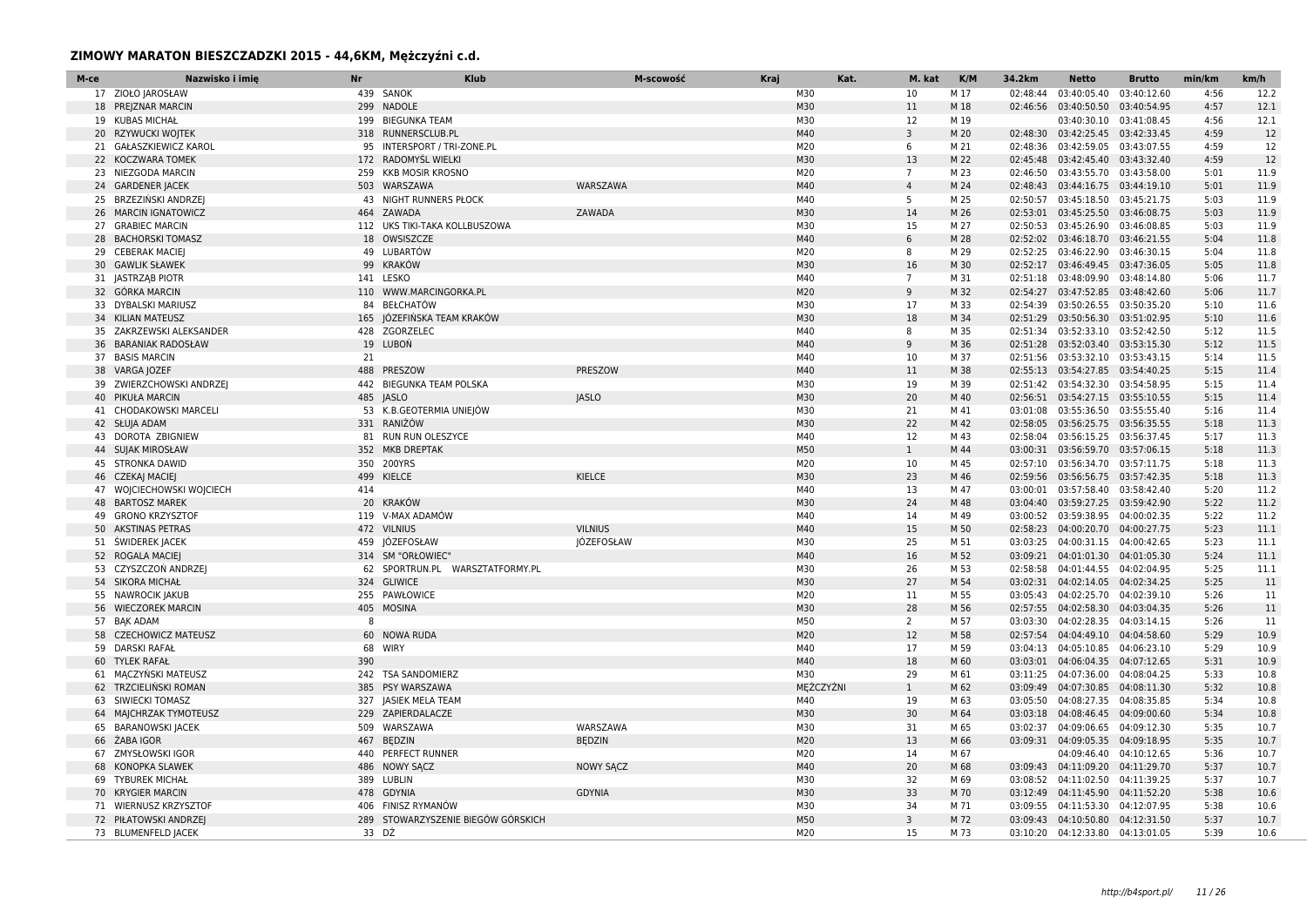| M-ce | Nazwisko i imie                              | <b>Nr</b> | <b>Klub</b>                               | M-scowość      | Kraj       | Kat. | M. kat         | K/M            | 34.2km   | <b>Netto</b>                                                             | <b>Brutto</b> | min/km       | km/h         |
|------|----------------------------------------------|-----------|-------------------------------------------|----------------|------------|------|----------------|----------------|----------|--------------------------------------------------------------------------|---------------|--------------|--------------|
|      | 74 ZAJKOWSKI JAROSŁAW                        |           | 427 PEDZIWIATR.BIAŁYSTOK                  |                | M40        |      | 21             | M 74           |          | 03:07:33  04:12:47.35  04:13:10.70                                       |               | 5:40         | 10.6         |
|      | 75 KUŹNIAR PAWEŁ                             |           | 206 LUKS KROŚNIANKA                       |                | M30        |      | 35             | M 75           |          | 03:17:02  04:13:18.50  04:13:29.70                                       |               | 5:40         | 10.6         |
|      | 76 JAKUBCZYK DARIUSZ                         |           | 135 BIEGNE, ŻEBY BARTEK MÓGŁ BIEGAĆ       |                | M30        |      | 36             | M 76           |          | 03:15:11  04:12:43.05  04:13:30.90                                       |               | 5:39         | 10.6         |
|      | 77 CZELEJ RAFAŁ                              |           | 61 BIEGAJĄCY ŚWIDNIK                      |                | M30        |      | 37             | M 77           |          | 03:09:42  04:13:15.45  04:13:50.00                                       |               | 5:40         | 10.6         |
|      | 78 KACZOREK MARCIN                           |           | 146 VW GRUPA KACZOREK                     |                | M40        |      | 22             | M 78           |          | 03:09:06  04:13:33.50  04:13:53.10                                       |               | 5:41         | 10.6         |
| 79   | <b>TIMOFIEJUK PAWEŁ</b>                      |           | 379 NIGHT RUNNERS ALBATROS                |                | M30        |      | 38             | M 79           |          | 03:12:35  04:13:50.65  04:14:02.95                                       |               | 5:41         | 10.5         |
| 80   | <b>BRONCEL SEBASTIAN</b>                     |           | 41 TYCHY                                  |                | M40        |      | 23             | M 80           |          | 03:10:09  04:13:50.35  04:14:06.30                                       |               | 5:41         | 10.5         |
|      | 81 KAMIŃSKI PAWEŁ                            |           | 153 WARSZAWA                              |                | M30        |      | 39             | M 81           |          | 03:12:38  04:14:00.15  04:14:06.80                                       |               | 5:41         | 10.5         |
|      | 82 ZIELINSKI WOJCIECH                        | 437 DŹ    |                                           |                | M30        |      | 40             | M 82           |          | 03:10:29  04:13:58.85  04:14:09.15                                       |               | 5:41         | 10.5         |
| 83   | <b>KONIARZ MICHAŁ</b>                        | 177       |                                           |                | M40        |      | 24             | M 83           |          | 03:16:41  04:13:30.75  04:14:21.10                                       |               | 5:41         | 10.6         |
|      | 84 DERLATKA PAWEŁ                            |           | 72 NOWA HUTA TEAM                         |                | M30        |      | 41             | M 84           |          | 03:08:37  04:14:16.00  04:14:31.90                                       |               | 5:42         | 10.5         |
|      | 85 SŁOMA PAWEŁ                               |           | 330 SŁOMIANE BAMBUSY                      |                | M30        |      | 42             | M 85           |          | 03:13:53  04:13:59.20  04:14:45.60                                       |               | 5:41         | 10.5         |
| 86   | PASUTO JANUSZ                                | 466       | MIKOLÓW                                   | <b>MIKOLÓW</b> | M30        |      | 43             | M 86           |          | 03:13:50  04:15:21.25  04:15:34.00                                       |               | 5:43         | 10.5         |
|      | 87 KAZIMIERCZAK MICHAŁ                       |           | 470 BYTOM                                 | <b>BYTOM</b>   | M20        |      | 16             | M 87           |          | 03:13:49  04:15:19.85  04:15:34.15                                       |               | 5:43         | 10.5         |
| 88   | STYCZEŃ PIOTR                                |           | 351 BIEGNE, ŻEBY BARTEK MÓGŁ BIEGAĆ       |                | M30        |      | 44             | M 88           |          | 03:15:32  04:14:51.95  04:15:38.55                                       |               | 5:42         | 10.5         |
| 89   | <b>WILK DAWID</b>                            |           | 409 NIGHT RUNNERS ZABRE                   |                | M20        |      | 17             | M 89           |          | 03:09:21  04:16:29.65  04:16:35.15                                       |               | 5:45         | 10.4         |
|      | 90 SOPEL ARKADIUSZ                           |           | 446 OTK RZEŻNIK                           | <b>GLIWICE</b> | M40        |      | 25             | M 90           | 03:11:50 | 04:16:40.10 04:16:49.15                                                  |               | 5:45         | 10.4         |
|      | 91 SADŁOCHA JACEK                            |           | 319 MONTE CASSINO                         |                | M40        |      | 26             | M 91           |          | 03:16:29  04:16:04.75  04:16:51.75                                       |               | 5:44         | 10.5         |
|      | 92 LEBIODA ADAM                              |           | 211 WUJEK BIEGA KATOWICE                  |                | M40        |      | 27             | M 92           |          | 03:15:02  04:17:01.10  04:17:26.15                                       |               | 5:45         | 10.4         |
| 93   | CHMIELOWSKI ANDRZEJ                          |           | 51 KRAKÓW                                 |                | M30        |      | 45             | M 93           |          | 03:13:57  04:17:32.70  04:17:40.85                                       |               | 5:46         | 10.4         |
|      | 94 REJDYCH ALEKSANDER                        |           | 312 JACEKBIEGA RUNNING TEAM               |                | M20        |      | 18             | M 94           |          | 03:12:38  04:17:41.50  04:17:49.20                                       |               | 5:46         | 10.4         |
| 95   | KOŻUCH RAFAŁ                                 |           | 190 REDLINETEAM                           |                | M20        |      | 19             | M 95           |          | 03:09:23  04:17:06.20  04:17:49.60                                       |               | 5:45         | 10.4         |
|      | 96 BURDA ANDRZEJ                             |           | 46 WIKLINKI RUDNIK NAD SANEM              |                | M30        |      | 46             | M 96           |          | 03:11:27  04:16:44.70  04:17:55.65                                       |               | 5:45         | 10.4         |
|      | 97 ŁOPATA GRZEGORZ                           | 220       | <b>BODY4U TEAM</b>                        |                | M30        |      | 47             | M 97           |          | 03:09:56  04:17:32.30  04:17:55.70                                       |               | 5:46         | 10.4         |
|      | 98 KUBICKI DAREK                             |           | 200 WÓJTOWO                               |                | M30        |      | 48             | M 98           |          | 03:05:32  04:17:26.15  04:18:03.50                                       |               | 5:46         | 10.4         |
| 99   | MICHALSKI RYSZARD                            |           | 456 WARSZAWA                              | WARSZAWA       | M30        |      | 49             | M 99           |          | 03:14:52  04:18:19.20  04:18:26.00                                       |               | 5:47         | 10.4         |
| 100  | <b>WEGRZYN KRZYSZTOF</b>                     |           | 403 RZESZOWSKIE GAZELE I GEPARDY          |                | M40<br>M40 |      | 28             | M 100          |          | 03:10:02  04:18:18.55  04:18:26.25                                       |               | 5:47         | 10.4         |
|      | 101 JANIUK JAROSŁAW                          |           | 139 BIAŁYSTOK                             |                |            |      | 29             | M 101          |          | 03:15:43  04:18:06.95  04:18:47.30                                       |               | 5:47         | 10.4         |
|      | 102 WASYLÓW JACEK                            |           | 399 SPARTAKUS PRZEMYŚL                    |                | M30<br>M40 |      | 50             | M 102          |          | 03:14:10  04:18:16.95  04:18:50.80                                       |               | 5:47         | 10.4         |
|      | 103 WÓJCIAK WOJCIECH                         | 420       | OLSZANICA BIESZCZADZKIE WILKI             |                |            |      | 30             | M 103          |          | 03:09:43  04:18:47.80  04:18:56.40                                       |               | 5:48         | 10.3         |
|      | 104 KAKOL ZBIGNIEW                           | 161       | <b>WATER TEAM</b>                         |                | M30        |      | 51             | M 104          |          | 03:17:00  04:18:23.90  04:19:10.35                                       |               | 5:47         | 10.4         |
|      | 105 MURAK ROBERT                             | 253       |                                           |                | M30        |      | 52             | M 105          |          | 03:14:21  04:18:42.80  04:19:16.10                                       |               | 5:48         | 10.3         |
|      | 106 WOJCIECHOWSKI DARIUSZ                    |           | 469 BOCHNIA                               | <b>BOCHNIA</b> | M30        |      | 53             | M 106          |          | 03:13:52  04:19:23.75  04:19:39.35                                       |               | 5:48         | 10.3         |
|      | 107 POREBSKI RAFAŁ                           | 297       |                                           |                | M30<br>M40 |      | 54             | M 107          |          | 03:11:04  04:19:25.45  04:19:43.35                                       |               | 5:49         | 10.3         |
| 108  | <b>FURMAN TOMASZ</b>                         |           | 91 KLUB MATIEGO                           |                | M50        |      | 31             | M 108          | 03:10:09 | 04:19:46.55 04:20:03.95                                                  |               | 5:49         | 10.3         |
| 109  | <b>TUCZAPSKI ARTUR</b><br>110 STRABEL ŁUKASZ | 386       | RZESZÓW<br>349 HARPAGAN KUYAVIA BYDGOSZCZ |                | M20        |      | $\overline{4}$ | M 109          |          | 03:20:23  04:21:23.30  04:22:04.95                                       |               | 5:51         | 10.2<br>10.3 |
|      |                                              |           |                                           |                | M20        |      | 20             | M 110          |          | 03:24:22  04:21:00.40  04:22:08.75                                       |               | 5:51         |              |
|      | 111 KUKIER ANDRZEJ<br>112 HORACZY KRZYSZTOF  | 203       | 126 BIALYSTOK                             |                | M40        |      | 21<br>32       | M 111<br>M 112 |          | 03:15:50  04:22:14.55  04:22:44.55<br>03:14:07  04:23:13.00  04:23:36.85 |               | 5:52<br>5:54 | 10.2<br>10.2 |
|      | 113 MLOST TOMASZ                             | 247       | <b>ENDORFINY WADOWICE</b>                 |                | M30        |      | 55             | M 113          |          | 03:20:20  04:23:11.00  04:23:55.55                                       |               | 5:54         | 10.2         |
|      | 114 KLIMCZEWSKI ANDRZEJ                      |           | 168 FOREVER YOUNG ŁÓDŹ                    |                | M50        |      | 5              | M 114          |          | 03:20:33  04:23:51.90  04:23:58.30                                       |               | 5:54         | 10.1         |
|      | 115 MOLL BARTOSZ                             |           | 451 TOROŃ                                 | <b>TOROŃ</b>   | M40        |      | 33             | M 115          |          | 03:20:39  04:23:32.55  04:24:00.95                                       |               | 5:54         | 10.2         |
|      | 116 WOJTOWICZ PAWEŁ                          |           | 422 BIEGA ZNAMI.PL                        |                | M30        |      | 56             | M 116          |          | 03:13:22  04:23:41.90  04:24:26.35                                       |               | 5:54         | 10.1         |
|      | 117 DZIUBAN ŁUKASZ                           |           | 86 GAJOWY Z ZAPOROWEGO MARATONU           |                | M30        |      | 57             | M 117          |          | 03:20:17  04:23:52.60  04:24:29.25                                       |               | 5:55         | 10.1         |
| 118  | MAZURKIEWICZ TOMASZ                          |           | 239 ZAPOROWY MARATON                      |                | M40        |      | 34             | M 118          |          | 03:20:16  04:23:52.85  04:24:29.40                                       |               | 5:55         | 10.1         |
|      | 119 WNEK PAWEŁ                               |           | 413 WATER TEAM                            |                | M40        |      | 35             | M 119          |          | 03:16:59  04:24:20.45  04:25:07.35                                       |               | 5:55         | 10.1         |
|      | 120 DUBAJ MICHAŁ                             |           | 82 NAJKOWCY.PL                            |                | M20        |      | 22             | M 120          |          | 03:09:33  04:25:21.45  04:25:42.90                                       |               | 5:56         | 10.1         |
|      |                                              |           | 120 KS ŁOMŻANIE                           |                | M50        |      | 6              | M 121          |          | 03:11:26  04:26:01.10  04:26:06.00                                       |               | 5:57         | 10.1         |
| 122  | 121 GRYGO KRZYSZTOF<br><b>FORGEL PAWEŁ</b>   | 88        | RONIN CZERWIEŃSK                          |                | M40        |      | 36             | M 122          | 03:16:59 | 04:25:06.80                                                              | 04:26:07.25   | 5:56         | 10.1         |
|      | 123 PYRKOSZ DAMIAN                           | 306       | RZESZOWSKIE GAZELE I GEPARDY              |                | M40        |      | 37             | M 123          |          | 03:20:30  04:26:09.30  04:26:15.90                                       |               | 5:58         | 10.1         |
|      | 124 KAWALEC KRZYSZTOF                        |           | 159 IABŁONNA LUBELSKA                     |                | M30        |      | 58             | M 124          |          | 03:24:44 04:26:35.30 04:26:52.40                                         |               | 5:58         | 10           |
| 125  | <b>TOMALSKI MARCIN</b>                       | 380       | KRAKÓW                                    |                | M30        |      | 59             | M 125          |          | 03:21:17  04:26:50.50  04:27:17.00                                       |               | 5:58         | 10           |
|      | 126 PITAS ANDRZEJ                            |           | 291 ZAPIERDALACZE.PL                      |                | M30        |      | 60             | M 126          |          | 03:22:09  04:27:21.10  04:27:36.15                                       |               | 5:59         | 10           |
|      | 127 MICHALSKI ARKADIUSZ                      |           | 245 NOWY STYL RUNNING TEAM                |                | M30        |      | 61             | M 127          |          | 03:22:37  04:27:40.50  04:27:52.00                                       |               | 6:00         | 10           |
|      | 128 KADZIK MARCIN                            |           | 148 ZAKOPANE                              |                | M20        |      | 23             | M 128          |          | 03:29:45 04:27:09.05 04:27:54.05                                         |               | 5:59         | 10           |
| 129  | <b>GAWLIK PIOTR</b>                          |           | 98 YEAH BUY ME COSMETICS                  |                | M30        |      | 62             | M 129          |          | 03:22:31  04:28:07.85  04:28:13.85                                       |               | 6:00         | 10           |
|      | 130 DACHNO MAREK                             |           | 66 TOMASZOWICE KOLONIA                    |                | M30        |      | 63             | M 130          |          | 03:24:26 04:28:04.25 04:28:24.15                                         |               | 6:00         | 10           |
|      |                                              |           |                                           |                |            |      |                |                |          |                                                                          |               |              |              |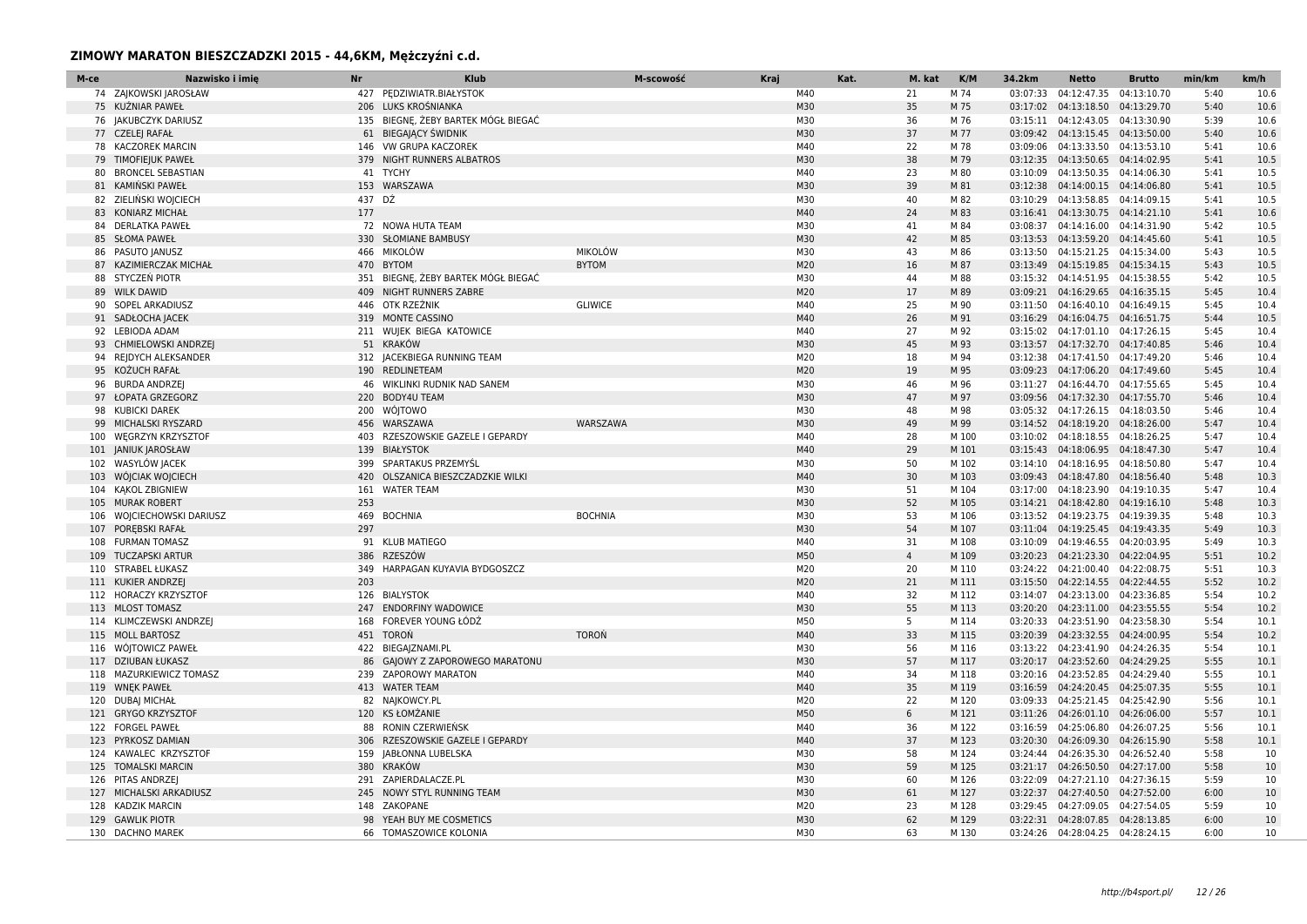| M-ce | Nazwisko i imie<br>Nr                      |                | <b>Klub</b>                         | M-scowość             | <b>Kraj</b> |            | Kat.        | M. kat   | K/M            | 34.2km   | <b>Netto</b>                                                           | <b>Brutto</b> | min/km       | km/h       |
|------|--------------------------------------------|----------------|-------------------------------------|-----------------------|-------------|------------|-------------|----------|----------------|----------|------------------------------------------------------------------------|---------------|--------------|------------|
|      | 131 OLEKSY JAROSŁAW                        |                | 271 KS LIMANOWA FORREST             |                       |             | M50        | $7^{\circ}$ |          | M 131          | 03:23:25 | 04:28:33.20 04:28:58.80                                                |               | 6:01         | 10         |
|      | 132 BINIECKI MICHAŁ                        |                | 32 CHORZÓW                          |                       |             | M40        |             | 38       | M 132          | 03:21:46 | 04:29:16.10 04:29:20.45                                                |               | 6:02         | 9.9        |
|      | 133 WRONA MATEUSZ                          |                | 468 NOWA WIEŚ                       | NOWA WIEŚ             |             | M20        |             | 24       | M 133          | 03:20:38 | 04:29:28.70 04:29:45.95                                                |               | 6:02         | 9.9        |
|      | 134 MAZIARZ JAKUB                          |                | 237 MIELEC                          |                       |             | M30        |             | 64       | M 134          |          | 03:30:43  04:28:59.05  04:29:58.50                                     |               | 6:01         | 9.9        |
|      | 135 NIŻNIK MARCIN                          |                | 261 NOWY STYL RUNNING TEAM          |                       |             | M30        |             | 65       | M 135          |          | 03:22:48 04:29:50.05 04:30:01.25                                       |               | 6:03         | 9.9        |
|      | 136 POBŁOCKI JAN                           |                | 295 GDAŃSK                          |                       |             | M50        | 8           |          | M 136          |          | 03:20:37  04:29:02.55  04:30:01.90                                     |               | 6:01         | 9.9        |
|      | 137 NOWICKI ARTUR                          |                | 264 WARSZTAT FORMY TYCHY            |                       |             | M30        |             | 66       | M 137          |          | 03:22:59 04:29:45.45 04:30:06.50                                       |               | 6:02         | 9.9        |
|      | 138 KORDOWICZ ŁUKASZ                       |                | 182 BIŁGORAI                        |                       |             | M30        |             | 67       | M 138          |          | 03:21:40  04:30:14.10  04:30:33.50                                     |               | 6:03         | 9.9        |
|      | 139 MADEJSKI SŁAWOMIR                      |                | 226 SPELEOKLUB ŚWIĘTOKRZYSKI KIELCE |                       |             | M30        |             | 68       | M 139          |          | 03:20:24 04:30:02.30 04:30:39.35                                       |               | 6:03         | 9.9        |
|      | 140 ŚWIDZIŃSKI TOMASZ                      |                | 377 VEGE RUNNERS                    |                       |             | M30        |             | 69       | M 140          |          | 03:31:46 04:29:33.75 04:30:41.30                                       |               | 6:02         | 9.9        |
|      | 141 AKSAMIT JAKUB                          |                | 11 KM AKTYWNI SOCHACZEW             |                       |             | M20        |             | 25       | M 141          |          | 03:31:38  04:30:01.50  04:30:42.15                                     |               | 6:03         | 9.9        |
|      | 142 STEPIEŃ TOMASZ                         |                | 346 KIELCE BRYGADA ŚW.              |                       |             | M30        |             | 70       | M 142          |          | 03:26:04  04:30:01.50  04:30:51.55                                     |               | 6:03         | 9.9        |
| 143  | WÓJCIK MIROSŁAW                            |                | 421 TIME4RUNNING                    |                       |             | M40        |             | 39       | M 143          |          | 03:24:26 04:30:36.75 04:31:27.90                                       |               | 6:04         | 9.9        |
|      | 144 MADEYSKI MICHAŁ                        |                | 227 KRAKÓW                          |                       |             | M30        |             | 71       | M 144          |          | 03:22:51  04:30:41.65  04:31:39.65                                     |               | 6:04         | 9.9        |
|      | 145 SOBULSKI KAROL                         |                | 336 KALIŃSKA TEAM                   |                       |             | M40        |             | 40       | M 145          |          | 03:27:48 04:31:25.55 04:31:49.25                                       |               | 6:05         | 9.9        |
|      | 146 MAJEWSKI PIOTR                         |                | 230 JSC JASŁO                       |                       |             | M30        |             | 72       | M 146          |          | 03:29:10 04:31:00.55 04:31:50.10                                       |               | 6:04         | 9.9        |
|      | 147 WISZNIEWSKI KAROL                      |                | 411 AKS POLONIA WARSZAWA            |                       |             | M30        |             | 73       | M 147          | 03:28:48 | 04:31:27.70 04:32:22.55                                                |               | 6:05         | 9.9        |
|      | 148 GLUCK WITOLD                           | 103 DŹ         |                                     |                       |             | M50        | 9           |          | M 148          |          | 03:27:50 04:32:24.90 04:32:35.15                                       |               | 6:06         | 9.8        |
|      | 149 TRETER SEBASTIAN                       |                | 383 WEGLESZYN-OGRODY                |                       |             | M20        |             | 26       | M 149          |          | 03:19:18  04:32:30.15  04:33:04.55                                     |               | 6:06         | 9.8        |
| 150  | <b>GWIZDAŁA ŁUKASZ</b>                     |                | 123 KRZESZOWICE                     |                       |             | M30        |             | 74       | M 150          |          | 03:28:26 04:32:08.85 04:33:05.40                                       |               | 6:06         | 9.8        |
|      | 151 ŁOCHAŃSKI GRZEGORZ                     |                | 219 BRYSIE                          |                       |             | M30        |             | 75       | M 151          |          | 03:21:22  04:32:58.55  04:33:23.50                                     |               | 6:07         | 9.8        |
|      | 152 GAJOS DANIEL                           |                | 94 KRAKÓW                           |                       |             | M30        |             | 76       | M 152          |          | 03:24:27  04:32:29.75  04:33:37.75                                     |               | 6:06         | 9.8        |
|      | 153 CHOROŚ PIOTR                           |                | 54 VEGE RUNNERS                     |                       |             | M30        | 77          |          | M 153          |          | 03:34:44 04:32:37.70 04:33:38.85                                       |               | 6:06         | 9.8        |
|      | 154 PERYKASZA PAWEŁ                        |                | 284 NIGHTRUNNERS KRAKÓW             |                       |             | M30        |             | 78       | M 154          |          | 03:26:40  04:32:51.30  04:33:45.25                                     |               | 6:07         | 9.8        |
| 155  | OPOZDA MICHAL                              |                | 273 KRAKÓW                          |                       |             | M30        |             | 79       | M 155          |          | 03:29:44 04:33:00.35 04:33:48.65                                       |               | 6:07         | 9.8        |
|      | 156 DANIEL JAREK                           |                | 67 MM ULTRA                         |                       |             | M30        |             | 80       | M 156          |          | 03:28:12 04:33:35.30 04:33:50.25                                       |               | 6:08         | 9.8        |
| 157  | SZPINDA SEBASTIAN                          |                | 364 BIŁGORAI                        |                       |             | M30        |             | 81       | M 157          |          | 03:32:54 04:33:53.60 04:33:53.60                                       |               | 6:08         | 9.8        |
|      | 158 WAWRESZUK WIKTOR                       |                | 450 BIAŁA PODLASKA                  | <b>BIAŁA PODLASKA</b> |             | M50        |             | 10       | M 158          |          | 03:28:04  04:33:52.40  04:34:00.85                                     |               | 6:08         | 9.8        |
|      | 159 KACZMAREK PAWEL                        |                | 145 KRAKÓW                          |                       |             | M30        |             | 82       | M 159          |          | 03:28:14 04:33:10.15 04:34:02.20                                       |               | 6:07         | 9.8        |
|      | 160 ZIELIŃSKI MARCIN                       |                | 434 AKTYWNA STRONA ŻYCIA            |                       |             | M20        |             | 27       | M 160          |          | 03:28:14  04:33:10.15  04:34:02.35                                     |               | 6:07         | 9.8        |
|      | 161 KWIATKOWSKI MICHAEL                    |                | 208 BIALI KENIJCZYCY                |                       |             | M20        |             | 28       | M 161          |          | 03:28:28  04:33:15.20  04:34:02.70                                     |               | 6:07         | 9.8        |
|      | 162 MAZURKIEWICZ WOJCIECH                  |                | 240 AKTYWNA STRONA ŻYCIA            |                       |             | M20        |             | 29       | M 162          |          | 03:28:18  04:33:05.70  04:34:02.95                                     |               | 6:07         | 9.8        |
|      | 163 JAREMA MAREK                           |                | 140 KRAKÓW                          |                       |             | M40        |             | 41       | M 163          |          | 03:27:06 04:33:52.45 04:34:12.95                                       |               | 6:08         | 9.8        |
|      | 164 GRELA MARCIN                           |                | 115 KRAKOW                          |                       |             | M30        |             | 83       | M 164          |          | 03:25:30  04:33:40.50  04:34:17.85                                     |               | 6:08         | 9.8        |
|      | 165 KURA TOMASZ                            |                | 455 GLIWICE                         | <b>GLIWICE</b>        |             | M40        |             | 42       | M 165          |          | 03:25:42 04:34:04.85 04:34:24.20                                       |               | 6:08         | 9.8        |
| 166  | <b>WIĄCEK MARCIN</b>                       |                | 404 JSC JASŁO                       |                       |             | M30        |             | 84       | M 166          |          | 03:31:00 04:34:12.35 04:34:56.05                                       |               | 6:08         | 9.8        |
|      | 167 FALKOWSKI PIOTR                        | $\overline{4}$ |                                     |                       |             | M40        |             | 43       | M 167          |          | 03:25:08  04:34:38.65  04:35:10.55                                     |               | 6:09         | 9.7        |
| 168  | <b>CIESLAK MAREK</b>                       | 58             |                                     |                       |             | M40        |             | 44       | M 168          |          | 03:27:29 04:35:52.85 04:36:09.65                                       |               | 6:11         | 9.7        |
| 169  | <b>SMIECHOWICZ FILIP</b>                   | 376            |                                     |                       |             | M40        |             | 45       | M 169          |          | 03:30:08  04:35:52.15  04:36:24.95                                     |               | 6:11         | 9.7        |
|      | 170 ŚLIWIŃSKI ANDRZEJ                      |                | 374 KOMAŃCZA                        |                       |             | M50        |             | 11       | M 170          |          | 03:27:36 04:35:49.00 04:36:35.00                                       |               | 6:11         | 9.7        |
|      | 171 UBER MAREK                             |                | 507 KRAKÓW                          | <b>KRAKÓW</b>         |             | M40        |             | 46       | M 171          |          | 04:37:15.75 04:37:15.75                                                |               | 6:12         | 9.7        |
|      | 172 BAK MAREK                              |                | 24 M&M ULTRA                        |                       |             | M40        |             | 47       | M 172          |          | 03:30:13  04:37:22.80  04:37:36.35                                     |               | 6:13         | 9.6        |
|      | 173 OLESIAK GRZEGORZ                       |                | 272 NIGHT RUNNERS                   |                       |             | M50        |             | 12       | M 173          |          | 03:25:24  04:37:39.55  04:37:52.45                                     |               | 6:13         | 9.6        |
|      | 174 PILECKI MACIEJ                         |                | 288 WROCŁAW                         |                       |             | M30        |             | 85       | M 174          |          | 03:32:20 04:37:21.95 04:38:27.70                                       |               | 6:13         | 9.6        |
|      | 175 MAKOWSKI ŁUKASZ                        | 231            |                                     |                       |             | M30        |             | 86       | M 175          |          | 03:31:04  04:38:41.25  04:39:03.70                                     |               | 6:14         | 9.6        |
|      | 176 CISEK PIOTR                            |                | 59 FINISZ RYMANÓW                   |                       |             | M30        |             | 87       | M 176          |          | 03:30:09  04:38:53.20  04:39:27.25                                     |               | 6:15         | 9.6        |
|      | 177 BENESZ ROBERT                          |                | 28 RZESZOWSKIE GAZELE I GEPARDY     |                       |             | M40        |             | 48       | M 177          |          | 03:31:58  04:39:39.95  04:39:47.65                                     |               | 6:16         | 9.6        |
|      | 178 KAMIŃSKI MICHAŁ                        |                | 152 12TRI.PL                        |                       |             | M30        |             | 88       | M 178          |          | 03:31:59  04:38:04.20  04:39:53.55                                     |               | 6:14         | 9.6        |
|      | 179 ROLLA DORIAN                           |                | 315 WARZYMICE                       |                       |             | M30        |             | 89       | M 179          | 03:29:48 | 04:40:07.35 04:40:21.50                                                |               | 6:16         | 9.6        |
|      | 180 KUSTRON ADAM                           |                | 448 KROSNO                          | <b>KROSNO</b>         |             | M50        |             | 13       | M 180          |          | 03:33:56 04:39:58.10 04:40:46.65                                       |               | 6:16         | 9.6        |
|      | 181 SURWIŁO SANDRO                         |                | 355 BRZOZY                          |                       |             | M30        |             | 90       | M 181          | 03:36:03 | 04:41:23.70 04:41:38.95                                                |               | 6:18         | 9.5        |
|      | 182 HEC PIOTR                              |                | 125 KROSNO                          |                       |             | M30        |             | 91       | M 182          |          | 03:31:52  04:42:12.20  04:42:20.05                                     |               | 6:19         | 9.5        |
|      | 183 KIRKIEWICZ IRENEUSZ                    |                | 166 OŁAWA<br>197 GMP LASY - KRAŚNIK |                       |             | M40<br>M30 |             | 49       | M 183          |          | 03:35:11 04:41:57.75 04:42:23.15                                       |               | 6:19         | 9.5        |
|      | 184 KRZYSZTOŃ PIOTR<br>185 GMITEREK TOMASZ |                |                                     |                       |             | M40        |             | 92<br>50 | M 184<br>M 185 |          | 03:30:29  04:42:22.40  04:42:38.90<br>03:31:47 04:41:33.45 04:42:41.30 |               | 6:19<br>6:18 | 9.5<br>9.5 |
|      |                                            |                | 108 LUBLIN                          |                       |             | M50        |             | 14       | M 186          |          |                                                                        |               | 6:19         |            |
|      | 186 TUROSZ ZBIGNIEW                        |                | 388 LEŻAJSK                         |                       |             | M20        |             | 30       |                |          | 03:30:51  04:42:21.95  04:42:42.45                                     |               | 6:20         | 9.5<br>9.5 |
|      | 187 KOSTYRA PATRYK                         | 185            |                                     |                       |             |            |             |          | M 187          |          | 03:31:00 04:42:59.00 04:42:59.00                                       |               |              |            |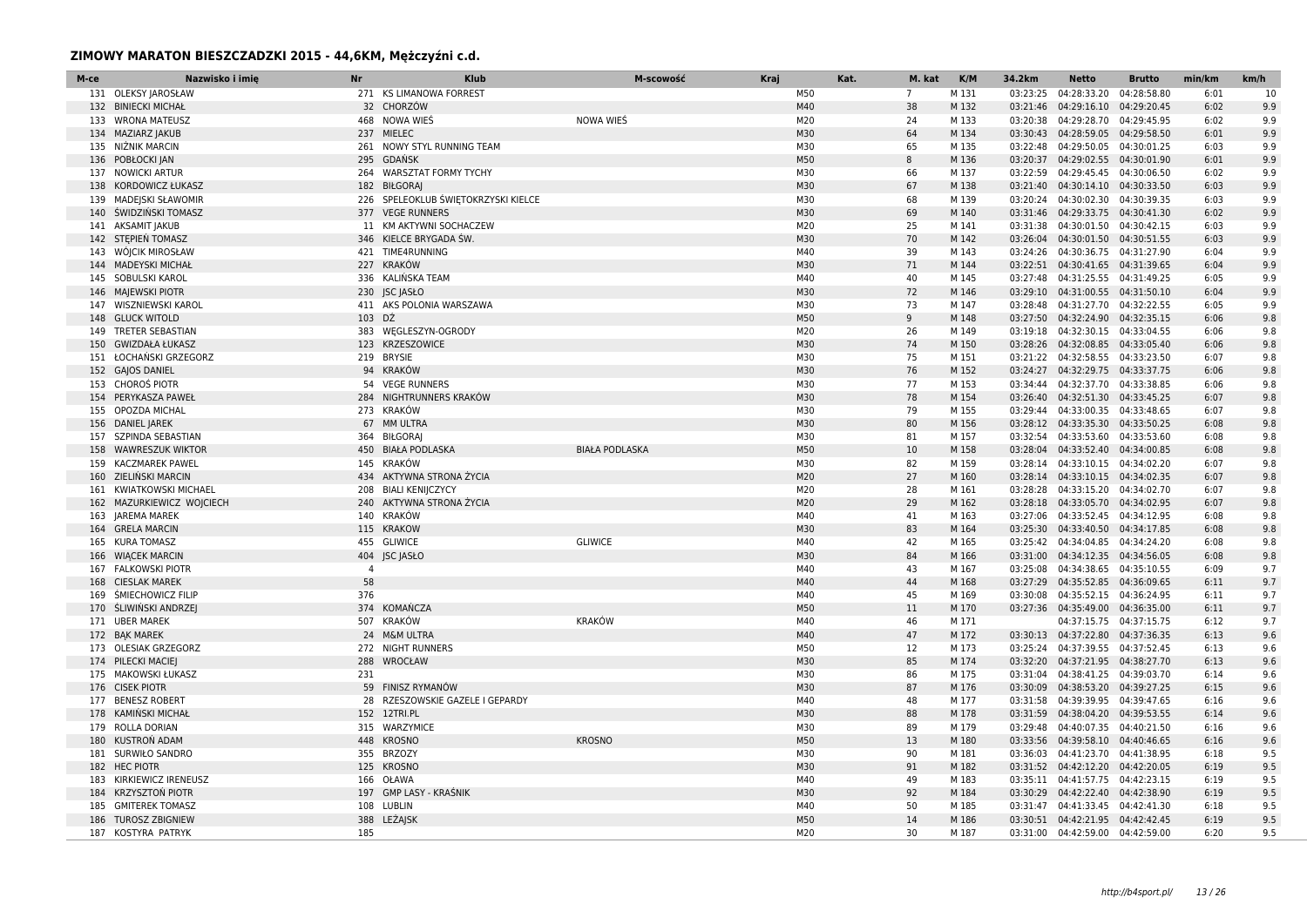| M-ce | Nazwisko i imie                                   | Nr             | <b>Klub</b>                             | M-scowość               | Kraj | Kat.             | M. kat         | K/M            | 34.2km   | Netto                                                                  | <b>Brutto</b> | min/km       | km/h       |
|------|---------------------------------------------------|----------------|-----------------------------------------|-------------------------|------|------------------|----------------|----------------|----------|------------------------------------------------------------------------|---------------|--------------|------------|
| 188  | <b>KOZIEŁ SZYMON</b>                              |                | 188 GOLECZEWO                           |                         |      | M30              | 93             | M 188          | 03:37:08 | 04:42:59.00 04:42:59.00                                                |               | 6:20         | 9.5        |
| 189  | OLBRYS STANISŁAW ADAM                             |                | 270 KB LEGIONOWO                        |                         |      | M40              | 51             | M 189          | 03:37:59 | 04:42:49.75 04:42:59.35                                                |               | 6:20         | 9.5        |
| 190  | SZCZEPAŃSKI GRZEGORZ                              |                | 361 KLUB BIEGACZA RTV EURO AGD          |                         |      | M30              | 94             | M 190          | 03:32:02 | 04:42:00.25 04:43:19.90                                                |               | 6:19         | 9.5        |
|      | 191 POREBA EUGENIUSZ                              |                | 296 MIECHÓW                             |                         |      | M50              | 15             | M 191          |          | 03:32:37  04:42:36.05  04:43:22.50                                     |               | 6:20         | 9.5        |
|      | 192 PUSKARCZYK WOJCIECH                           |                | 304 UKS POGORZE                         |                         |      | M30              | 95             | M 192          |          | 03:42:33 04:44:22.45 04:44:22.45                                       |               | 6:22         | 9.4        |
| 193  | <b>DERSLEY STEPHEN</b>                            |                | 73 POZNAN                               |                         |      | M40              | 52             | M 193          |          | 03:32:03  04:43:59.85  04:44:33.10                                     |               | 6:22         | 9.4        |
| 194  | <b>WAŁCZYK KRZYSZTOF</b>                          |                | 397 OWCE                                |                         |      | M30              | 96             | M 194          |          | 03:34:41  04:44:21.50  04:44:44.85                                     |               | 6:22         | 9.4        |
| 195  | SZWAJKA ROBERT                                    |                | 369 STALOWA WOLA                        |                         |      | M40              | 53             | M 195          |          | 03:35:44  04:44:19.80  04:45:03.95                                     |               | 6:22         | 9.4        |
|      | 196 SZWAJKA JAKUB                                 |                | 368 STALOWA WOLA                        |                         |      | M20              | 31             | M 196          |          | 03:36:14  04:44:19.10  04:45:03.95                                     |               | 6:22         | 9.4        |
| 197  | <b>KONIECZNY MARIUSZ</b>                          |                | 179 ANCUT                               |                         |      | M50              | 16             | M 197          |          | 03:29:36 04:45:00.50 04:45:07.75                                       |               | 6:23         | 9.4        |
| 198  | <b>SZYBIAK WALDEMAR</b>                           |                | 370 PRZEMYŚL                            |                         |      | M50              | 17             | M 198          |          | 03:29:34 04:44:59.95 04:45:07.95                                       |               | 6:23         | 9.4        |
| 199  | SIKORSKI WOJCIECH                                 |                | 325 RARAMURI KLUCZBORK                  |                         |      | M30              | 97             | M 199          |          | 03:32:14 04:44:36.45 04:45:19.35                                       |               | 6:22         | 9.4        |
| 200  | WRÓBEL ŁUKASZ                                     |                | 423 KB BIAŁA BIEGA, MIĘDZYRZEC PODLASKI |                         |      | M30              | 98             | M 200          |          | 03:32:50 04:45:01.65 04:45:40.35                                       |               | 6:23         | 9.4        |
|      | 201 WORCH PAWEŁ                                   |                | 417 BŁONIE                              |                         |      | M30              | 99             | M 201          |          | 03:37:15 04:45:24.45 04:46:09.80                                       |               | 6:23         | 9.4        |
|      | 202 SZPYT RYSZARD                                 |                | 365 BIŁGORAJ                            |                         |      | M40              | 54             | M 202          |          | 03:37:14 04:47:04.70 04:47:23.30                                       |               | 6:26         | 9.3        |
|      | 203 KANIA MARIAN                                  |                | 155 RYBNIK                              |                         |      | M40              | 55             | M 203          |          | 03:32:41 04:47:29.45 04:47:50.45                                       |               | 6:26         | 9.3        |
| 204  | <b>MACHNIKOWSKI MAREK</b>                         | 223            |                                         |                         |      | M40              | 56             | M 204          | 03:29:05 | 04:47:08.15 04:47:59.95                                                |               | 6:26         | 9.3        |
| 205  | MROŻEK ANDRZEJ                                    |                | 252 KKB DYSTANS KRAKÓW                  |                         |      | MEŻCZYŹNI<br>M40 | $\overline{2}$ | M 205          |          | 03:40:44  04:47:19.30  04:48:14.45                                     |               | 6:26         | 9.3<br>9.3 |
| 207  | 206 RAWŁUSZEWICZ WALDEMAR<br><b>PLACZEK PAWEŁ</b> |                | 310 ASTERINA<br>293 WETLINA             |                         |      | M30              | 57<br>100      | M 206<br>M 207 |          | 03:32:22 04:47:12.70 04:48:14.75<br>03:37:28  04:47:59.00  04:48:17.95 |               | 6:26<br>6:27 | 9.3        |
| 208  | KAMIŃSKI ROBERT                                   |                | 154 12TRI.PL                            |                         |      | M30              | 101            | M 208          |          | 03:36:16 04:46:29.70 04:48:19.35                                       |               | 6:25         | 9.3        |
| 209  | <b>KRAUSE DARIUSZ</b>                             |                | 192 FORMA WODZISŁAW ŚLĄSKI              |                         |      | M40              | 58             | M 209          |          | 03:25:31  04:48:26.40  04:48:30.70                                     |               | 6:28         | 9.3        |
|      | 210 LACHOWICZ PRZEMEK                             |                | 209 LIBERTÓW                            |                         |      | M30              | 102            | M 210          |          | 03:32:25  04:47:18.10  04:48:31.15                                     |               | 6:26         | 9.3        |
|      | 211 SABANOS GEJZA                                 | 490            | PRESZOW                                 | PRESZOW                 |      | M50              | 18             | M 211          |          | 03:35:04  04:47:47.85  04:48:58.90                                     |               | 6:27         | 9.3        |
|      | 212 MOLTZAN ZBIGNIEW                              |                | 250 TORUŃ                               |                         |      | M30              | 103            | M 212          |          | 03:41:20 04:48:14.60 04:49:02.65                                       |               | 6:27         | 9.3        |
| 213  | <b>DERWICH ŁUKASZ</b>                             |                | 74 DUKLA                                |                         |      | M40              | 59             | M 213          |          | 03:33:45  04:49:08.70  04:49:24.10                                     |               | 6:28         | 9.3        |
| 214  | KARUŚ WALDEMAR                                    |                | 157 14 DAS                              |                         |      | M40              | 60             | M 214          |          | 03:24:56 04:49:21.80 04:49:44.30                                       |               | 6:29         | 9.2        |
|      | 215 CIACH WOICIECH                                |                | 56 KOPRZYWNICA                          |                         |      | M40              | 61             | M 215          |          | 03:33:16  04:50:11.00  04:50:14.15                                     |               | 6:30         | 9.2        |
| 216  | <b>GREBOWIEC MATEUSZ</b>                          |                | 117 LKS TENCZA SANDOMIERZ               |                         |      | M30              | 104            | M 216          |          | 03:40:04  04:49:54.10  04:50:20.30                                     |               | 6:30         | 9.2        |
|      | 217 ŁUBIEŃSKI WOJCIECH                            |                | 221 POZNAŃ                              |                         |      | M30              | 105            | M 217          |          | 03:39:05  04:49:58.60  04:51:05.15                                     |               | 6:30         | 9.2        |
| 218  | <b>SWIERCZEK GRZEGORZ</b>                         | 378            |                                         |                         |      | M40              | 62             | M 218          |          | 03:42:03 04:50:54.90 04:51:08.30                                       |               | 6:31         | 9.2        |
| 219  | KOŁTUNICKI KRZYSZTOF                              | 175            |                                         |                         |      | M30              | 106            | M 219          |          | 03:43:35  04:50:12.05  04:51:13.60                                     |               | 6:30         | 9.2        |
| 220  | <b>BORKOWSKI JAKUB</b>                            |                | 40 UKA WARSZAWA                         |                         |      | M30              | 107            | M 220          |          | 03:37:12 04:50:01.65 04:51:17.10                                       |               | 6:30         | 9.2        |
|      | 221 KOPER WIKTOR                                  | 181 DŹ         |                                         |                         |      | M20              | 32             | M 221          |          | 03:34:12  04:50:13.70  04:51:24.20                                     |               | 6:30         | 9.2        |
|      | 222 KOŁODZIEJCZYK DAWID                           |                | 174 KRAKÓW                              |                         |      | M30              | 108            | M 222          | 03:42:07 | 04:50:33.25 04:51:30.50                                                |               | 6:30         | 9.2        |
| 223  | <b>KOSMALA BARTOSZ</b>                            |                | 184 KRAKÓW                              |                         |      | M40              | 63             | M 223          |          | 03:41:51  04:51:05.60  04:51:47.45                                     |               | 6:31         | 9.2        |
|      | 224 KOŁKOWSKI ANDRZEJ                             |                | 173 SPARTANIE DZIECIOM                  |                         |      | M40              | 64             | M 224          |          | 03:41:29  04:50:48.15  04:51:48.30                                     |               | 6:31         | 9.2        |
| 225  | <b>TROCHIMCZYK PIOTR</b>                          |                | 384 PRZEMYŚL                            |                         |      | M30              | 109            | M 225          |          | 03:42:42  04:51:00.45  04:51:50.15                                     |               | 6:31         | 9.2        |
| 226  | <b>BEBELSKI RAFAŁ</b>                             |                | 25 KUŹNIA TRIATHLONU                    |                         |      | M30              | 110            | M 226          |          | 03:40:42  04:51:16.05  04:51:53.35                                     |               | 6:31         | 9.2        |
| 227  | <b>OSTROWSKI MICHAŁ</b>                           |                | 276 CRAZY GUIDES                        |                         |      | M30              | 111            | M 227          |          | 03:38:19  04:51:07.50  04:51:53.45                                     |               | 6:31         | 9.2        |
| 228  | <b>GŁEMBSKI DANIEL</b>                            | 104            |                                         |                         |      | M30              | 112            | M 228          |          | 03:36:26 04:50:59.60 04:52:06.70                                       |               | 6:31         | 9.2        |
| 229  | <b>NOWAK PIOTR</b>                                |                | 262 BIESZCZADY                          |                         |      | M40              | 65             | M 229          |          | 03:40:18  04:51:58.25  04:52:07.20                                     |               | 6:32         | 9.2        |
| 230  | <b>KRYPCZYK MICHAŁ</b>                            | 195            |                                         |                         |      | M40              | 66             | M 230          |          | 03:41:12  04:52:15.55  04:52:40.70                                     |               | 6:33         | 9.2        |
|      | 231 MAŁYSZA SŁAWOMIR                              |                | 232 PZU SPORT TEAM                      |                         |      | M40              | 67             | M 231          |          | 03:35:28  04:51:55.50  04:53:03.05                                     |               | 6:32         | 9.2        |
|      | 232 PRZYBYŁA MARCIN                               |                | 302 NUTREND TEAM / SZCZYRK              |                         |      | M30              | 113            | M 232          |          | 03:36:54 04:53:04.70 04:53:13.65                                       |               | 6:34         | 9.1        |
| 233  | NALEPKA ZDZISŁAW                                  |                | 254 BIEGIEM PRZEZ GÓRY - POMOC DLA ALKA |                         |      | M30              | 114            | M 233          |          | 03:35:50  04:52:44.45  04:53:21.20                                     |               | 6:33         | 9.1        |
|      | 234 MAZUREK MICHAŁ                                |                | 238 ORTOREH TEAM                        |                         |      | M30              | 115            | M 234          |          | 03:42:09 04:53:12.95 04:53:50.45                                       |               | 6:34         | 9.1        |
|      | 235 SKRZYPCZAK PIOTR                              | 9              |                                         |                         |      | M30              | 116            | M 235          |          | 03:52:08  04:52:57.35  04:53:58.55                                     |               | 6:34         | 9.1        |
| 236  | <b>DUDEK BARTŁOMIEJ</b>                           |                | 83 12TRI.PL                             |                         |      | M30              | 117            | M 236          |          | 03:39:46  04:52:37.85  04:54:26.60                                     |               | 6:33         | 9.1        |
|      | 237 SYSUŁA JANUSZ                                 |                | 357 PEDZIWIATR BIAŁYSTOK                |                         |      | M50              | 19             | M 237          |          | 03:37:49  04:54:26.30  04:54:49.00                                     |               | 6:36         | 9.1        |
| 238  | LEŚNOWOLSKI PIOTR                                 |                | 215 KLUB BIEGACZA RTV EURO AGD          |                         |      | M40              | 68             | M 238          |          | 03:45:08  04:53:32.00  04:54:51.65                                     |               | 6:34         | 9.1        |
|      | 239 KLAMUT RYSZARD                                |                | 447 JABLONICA POLSKA                    | <b>JABLONICA POLSKA</b> |      | M50              | 20             | M 239          |          | 03:39:24  04:54:33.50  04:55:19.10                                     |               | 6:36         | 9.1        |
| 240  | <b>SŁOMIAK MARIAN</b>                             | $\overline{7}$ |                                         |                         |      | M50              | 21             | M 240          |          | 03:40:59 04:54:55.90 04:55:30.05                                       |               | 6:36         | 9.1        |
|      | 241 KOLASINSKI JAROSLAW                           |                | 493 WARSZAWA                            | WARSZAWA                |      | M50              | 22             | M 241          |          | 03:47:03 04:54:38.50 04:55:32.65                                       |               | 6:36         | 9.1        |
|      | 242 SOBCZAK MARCIN                                |                | 334 WARSZAWA                            |                         |      | M30              | 118            | M 242          |          | 03:44:36 04:55:28.75 04:55:42.15                                       |               | 6:37         | 9.1        |
|      | 243 KAŹMIERCZAK MARCIN                            |                | 160 SOCHACZEW                           |                         |      | M20              | 33             | M 243          |          | 03:41:59  04:54:44.65  04:55:44.45                                     |               | 6:36         | 9.1        |
|      | 244 WACH ZDZISŁAW                                 |                | 394 AUGUSTÓW                            |                         |      | MĘŻCZYŹNI        | 3              | M 244          |          | 03:42:04  04:55:45.10  04:55:49.85                                     |               | 6:37         | q          |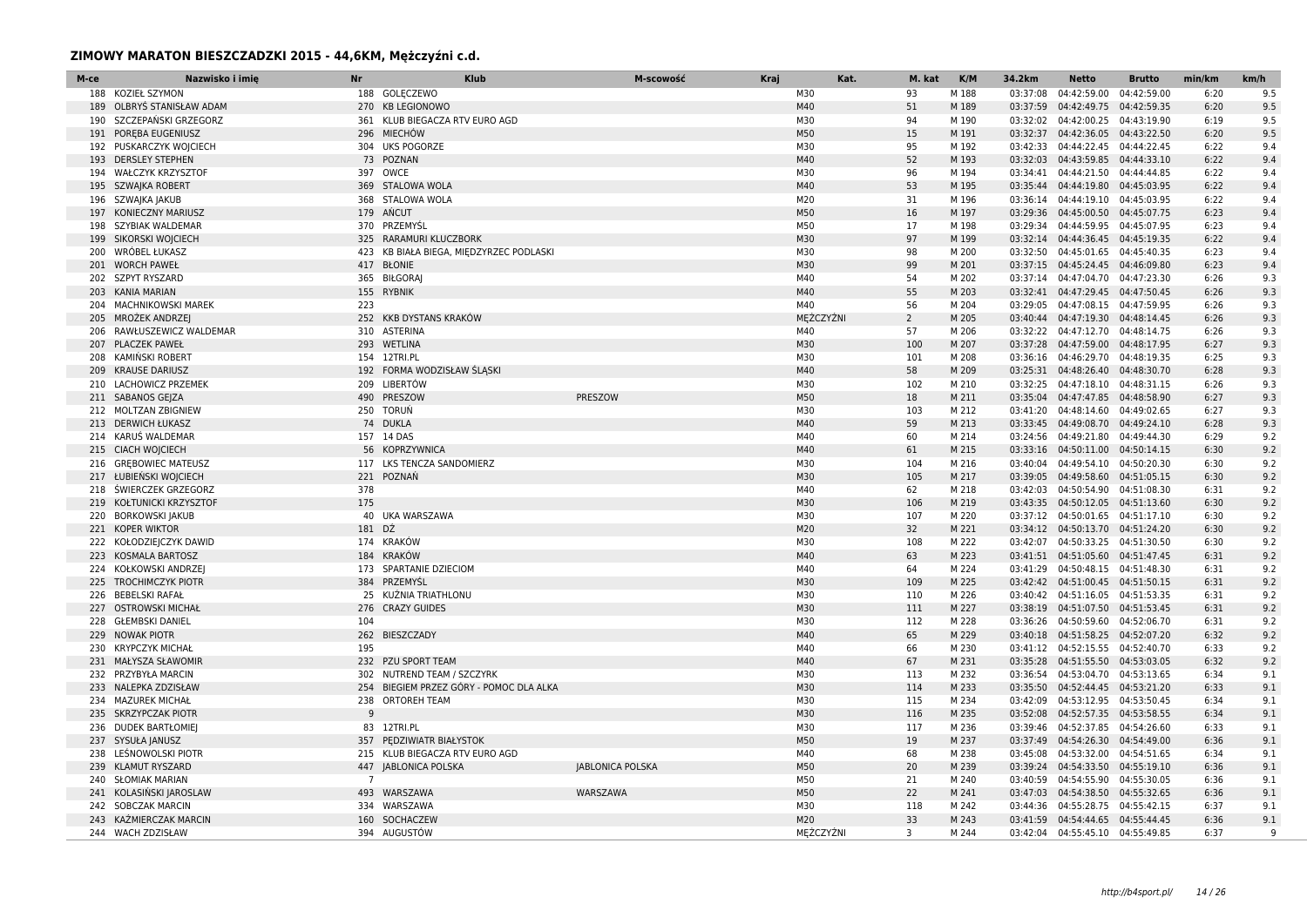| M-ce | Nazwisko i imie           | Nr     | Klub                           | M-scowość            | Kraj | Kat.       | M. kat         | K/M            | 34.2km   | <b>Netto</b>                       | <b>Brutto</b> | min/km       | km/h       |
|------|---------------------------|--------|--------------------------------|----------------------|------|------------|----------------|----------------|----------|------------------------------------|---------------|--------------|------------|
|      | 245 GUTKOWSKI TOMEK       |        | 122 TREND GLASS RUNNING TEAM   |                      |      | M30        | 119            | M 245          |          | 03:44:55 04:55:25.65               | 04:55:55.05   | 6:37         | 9.1        |
|      | 246 WENTLAND TOMASZ       |        | 460 KRAKOW                     | <b>KRAKOW</b>        |      | M30        | 120            | M 246          |          | 03:40:54  04:54:48.20  04:56:02.10 |               | 6:36         | 9.1        |
|      | 247 BEM JAKUB             |        | 27 NOWA HUTA TEAM              |                      |      | M20        | 34             | M 247          |          | 03:40:55  04:54:48.70  04:56:02.25 |               | 6:36         | 9.1        |
| 248  | <b>CHMIELEWSKI TOMASZ</b> |        | 50 WARSZAWA                    |                      |      | M30        | 121            | M 248          |          | 03:42:32  04:55:39.05  04:56:03.15 |               | 6:37         | 9.1        |
|      | 249 LIS MAREK             |        | 217 POZNAN                     |                      |      | M20        | 35             | M 249          |          | 03:40:06 04:55:06.05 04:56:04.35   |               | 6:36         | 9.1        |
| 250  | <b>MARCZAK ALBERT</b>     | 234    |                                |                      |      | M20        | 36             | M 250          |          | 03:41:55  04:55:44.35  04:56:44.95 |               | 6:37         | 9          |
|      | 251 SIWIEC TOMASZ         |        | 326 RZESZÓW                    |                      |      | M30        | 122            | M 251          |          | 03:37:57  04:56:58.65  04:57:44.30 |               | 6:39         | q          |
|      | 252 KULAKOWSKI PIOTR      |        | 204 CZŁAPACZE                  |                      |      | M50        | 23             | M 252          |          | 03:45:37  04:57:17.70  04:57:53.55 |               | 6:39         | 9          |
| 253  | <b>GAŁECKI TOMASZ</b>     |        | 96 KLUB BIEGACZA EURO          |                      |      | M40        | 69             | M 253          |          | 03:41:38  04:56:55.75  04:58:17.10 |               | 6:39         | 9          |
|      | 254 PENAR JAROSŁAW        |        | 283 FESTINA LENTE              |                      |      | M50        | 24             | M 254          |          | 03:44:56 04:58:46.25 04:58:50.40   |               | 6:41         | q          |
|      | 255 SZULC SEBASTIAN       | 366    |                                |                      |      | M40        | 70             | M 255          |          | 03:40:13 04:58:29.45 04:58:50.55   |               | 6:41         | q          |
|      | 256 MACIEJEWSKI PIOTR     |        | 224 LUBLIN                     |                      |      | M30        | 123            | M 256          |          | 03:34:51  04:57:59.60  04:59:02.10 |               | 6:40         | 9          |
| 257  | <b>BŁĄKAŁA MATEUSZ</b>    |        | 35 WARSZAWA                    |                      |      | M20        | 37             | M 257          |          | 03:44:26 04:58:33.90 04:59:14.45   |               | 6:41         | q          |
|      | 258 CHOCHOL PAWEL         |        | 52 KRZESZOWICE                 |                      |      | M40        | 71             | M 258          |          | 03:44:07  04:57:47.75  04:59:21.15 |               | 6:40         |            |
|      | 259 JEŻYNA MARCIN         |        | 143 GŁEBOKIE TALERZE           |                      |      | M30        | 124            | M 259          |          | 03:48:50  04:59:24.80  04:59:35.05 |               | 6:42         | 8.9        |
|      | 260 KUPCZAK DAWID         |        | 463 CZERWIONKA-LESZCZYNY       | CZERWIONKA-LESZCZYNY |      | M20        | 38             | M 260          |          | 03:55:16  04:58:40.00  04:59:38.45 |               | 6:41         | q          |
|      | 261 JABŁONKA BARTOSZ      |        | 130 DEBIEŃSKO                  |                      |      | M30        | 125            | M 261          | 03:55:19 | 04:58:41.30 04:59:38.55            |               | 6:41         | q          |
|      | 262 MICHALIK ADAM         |        | 244 KRAKÓW                     |                      |      | M40        | 72             | M 262          |          | 03:52:47  04:59:17.95  05:00:06.40 |               | 6:42         | 8.9        |
|      | 263 ANDRUSZEWSKI TOMASZ   |        | 13 KB GEOTERMIA UNIEJÓW        |                      |      | M30        | 126            | M 263          |          | 03:43:56 04:59:56.80 05:00:26.60   |               | 6:43         | 8.9        |
| 264  | STARZYŃSKI PIOTR          | 344    |                                |                      |      | M40        | 73             | M 264          |          | 03:48:37  05:00:14.50  05:00:29.65 |               | 6:43         | 8.9        |
| 265  | SUPRON PIOTR              |        | 354 ARCADIS RUNNING TEAM       |                      |      | M30        | 127            | M 265          |          | 03:44:59  04:59:47.55  05:00:51.55 |               | 6:43         | 8.9        |
| 266  | KACZOROWSKI PRZEMYSŁAW    |        | 147 SZCZECIN                   |                      |      | M40        | 74             | M 266          |          | 03:45:03  04:59:47.95  05:00:51.85 |               | 6:43         | 8.9        |
|      | 267 ZAPŁATA WOJCIECH      |        | 430 GORLICE                    |                      |      | M30        | 128            | M 267          |          | 03:41:03  05:00:48.15  05:01:10.55 |               | 6:44         | 8.9        |
| 268  | <b>SZACHNA KRZYSZTOF</b>  |        | 358 RUNNINGCOUPLE              |                      |      | M40        | 75             | M 268          |          | 03:45:45  05:00:41.35  05:01:20.70 |               | 6:44         | 8.9        |
| 269  | <b>GRANDA PAWEŁ</b>       |        | 114 21 DAPLOT JAROSŁAW         |                      |      | M30        | 129            | M 269          |          | 03:46:25 05:00:33.75 05:01:27.25   |               | 6:44         | 8.9        |
|      | 270 PROŃCZUK ADAM         |        | 300 CA AKTYWNI                 |                      |      | M40        | 76             | M 270          |          | 03:51:09  05:01:56.60  05:02:50.95 |               | 6:46         | 8.9        |
|      | 271 GASZCZYK GRZEGORZ     |        | 100 NOWA HUTA TEAM             |                      |      | M40        | 77             | M 271          |          | 03:35:17 05:02:50.55 05:03:10.80   |               | 6:47         | 8.8        |
|      | 272 WINIECKI MATEUSZ      |        | 410 DŹ RUNNING TEAM            |                      |      | M20        | 39             | M 272          |          | 03:46:39 05:03:09.90 05:03:38.35   |               | 6:47         | 8.8        |
|      | 273 SOLECKI TOMASZ        |        | 339 BIERUŃ GOMOLA TRANS AIRCO  |                      |      | M30        | 130            | M 273          |          | 03:42:06 05:03:21.05 05:03:56.30   |               | 6:48         | 8.8        |
|      | 274 SOBCZAK MACIEJ        |        | 333 NIGHT RUNNERS              |                      |      | M30        | 131            | M 274          |          | 03:47:47 05:03:23.55 05:03:57.50   |               | 6:48         | 8.8        |
|      | 275 PIWOWARCZYK PIOTR     |        | 292 KRAKÓW                     |                      |      | M30        | 132            | M 275          |          | 03:46:03  05:03:41.65  05:04:08.70 |               | 6:48         | 8.8        |
|      | 276 KOTLARSKI MARCIN      |        | 186 LEŚNE CYMBAŁY              |                      |      | M30        | 133            | M 276          |          | 03:50:02  05:05:04.70  05:05:36.30 |               | 6:50         | 8.8        |
|      | 277 TOMCZYK MICHAŁ        |        | 381 INOWROCŁAW                 |                      |      | M30        | 134            | M 277          |          | 03:49:53  05:04:27.95  05:06:11.15 |               | 6:49         | 8.8        |
| 278  | STEPIEN WOJCIECH          |        | 347 NIGHT RUNNERS GLIWICE      |                      |      | M40        | 78             | M 278          |          | 03:52:52  05:04:55.40  05:06:14.10 |               | 6:50         | 8.8        |
|      | 279 BUSZ JACEK            |        | 47 DRUŻYNA KORMORANA           |                      |      | M30        | 135            | M 279          |          | 03:43:23  05:05:52.35  05:06:17.10 |               | 6:51         | 8.7        |
|      | 280 KECIK JANUSZ          |        | 162 SPARTANIE DZIECIOM         |                      |      | MEŻCZYŹNI  | $\overline{4}$ | M 280          |          | 03:52:22  05:05:39.55  05:06:39.60 |               | 6:51         | 8.8        |
|      | 281 DEMBY MICHAŁ          |        | 71 MUD GOATS                   |                      |      | M20        | 40             | M 281          |          | 03:42:40  05:05:54.50  05:06:45.45 |               | 6:51         | 8.7        |
| 282  | <b>OGORZAŁEK MATEUSZ</b>  |        | 268 REDLINETEAM                |                      |      | M20        | 41             | M 282          |          | 03:49:36 05:06:15.30 05:07:00.15   |               | 6:52         | 8.7        |
| 283  | KOBELUK DAMIAN            |        | 171 BIŁGORAJ                   |                      |      | M30        | 136            | M 283          |          | 03:39:52 05:06:59.55 05:07:23.25   |               | 6:53         | 8.7        |
| 284  | <b>GEZELA MARIUSZ</b>     |        | 101 BBL POZNAŃ, RODZINA GEZELA |                      |      | M30        | 137            | M 284          |          | 03:52:03 05:07:42.70 05:08:24.35   |               | 6:53         | 8.7        |
| 285  | <b>GEZELA ROBERT</b>      |        | 102 RODZNA GEZELA              |                      |      | M30        | 138            | M 285          |          | 03:52:02 05:07:43.70 05:08:26.30   |               | 6:53         | 8.7        |
| 286  | <b>MADEJ PAWEŁ</b>        |        | 225 KRAKÓW                     |                      |      | M30        | 139            | M 286          |          | 03:52:48  05:07:32.60  05:08:43.65 |               | 6:53         | 8.7        |
| 287  | ZAGDAŃSKI ROBERT          |        | 426 MACHNÓWKA                  |                      |      | M30        | 140            | M 287          |          | 03:56:15 05:09:29.15 05:10:10.10   |               | 6:56         | 8.6        |
| 288  | ŚLACZKA AREK              |        | 372 FINISZ RYMANÓW             |                      |      | M30        | 141            | M 288          |          | 03:56:10 05:09:27.20 05:10:10.35   |               | 6:56         | 8.6        |
| 289  | <b>WASIAK MICHAŁ</b>      |        | 508 RADOM                      | RADOM                |      | M30        | 142            | M 289          |          | 03:50:26 05:09:52.00 05:10:20.15   |               | 6:56         | 8.6        |
|      | 290 GASIENICA-GRON JAN    |        | 465 ZAKOPANE                   | ZAKOPANE             |      | M20        | 42             | M 290          |          | 04:01:48  05:10:22.95  05:11:06.95 |               | 6:57         | 8.6        |
|      | 291 KMIEĆ MARCIN          |        | 170 BIŁGORAJ                   |                      |      | M30        | 143            | M 291          |          | 03:53:07  05:11:03.05  05:11:23.75 |               | 6:58         | 8.6        |
|      | 292 SIELICKI KRZYSZTOF    | 323    |                                |                      |      | M30        | 144            | M 292          |          | 03:52:20  05:10:45.15  05:11:51.80 |               | 6:58         | 8.6        |
| 293  | MAŁŻ DANIEL               |        | 233 JAKTORÓW                   |                      |      | M20        | 43             | M 293          |          | 03:54:47  05:12:31.80  05:12:58.20 |               | 7:00         | 8.6        |
|      | 294 DABEK PAWEŁ           |        | 70 WIKLINKI RUDNIK NAD SANEM   |                      |      | M40        | 79             | M 294          |          | 03:51:31  05:12:25.10  05:13:36.70 |               | 7:00         | 8.6        |
|      | 295 JAWORSKI DANIEL       |        | 142 TOMASZÓW MAZOWIECKI        |                      |      | M30        | 145            | M 295          |          | 03:53:42  05:13:26.70  05:13:52.50 |               | 7:01         | 8.5        |
|      | 296 KOZA JAN              |        | 494 MAJDAN                     | MAJDAN               |      | M20        | 44             | M 296          |          | 03:53:42  05:13:37.75  05:13:52.65 |               | 7:01         | 8.5        |
|      | 297 PUZIO WALDEMAR        |        | 305 KB MARATONCZYK DEBICA      |                      |      | M50        | 25             | M 297          |          | 03:57:12 05:13:34.95 05:14:20.85   |               | 7:01         | 8.5        |
| 298  | GÓRSKI MARIUSZ            | 362 DŹ | 111 TYCHY                      |                      |      | M30<br>M30 | 146            | M 298          |          | 03:54:19  05:14:15.00  05:14:31.50 |               | 7:02         | 8.5<br>8.5 |
|      | 299 SZCZERBA RAFAŁ        |        |                                |                      |      | M40        | 147<br>80      | M 299<br>M 300 |          | 04:01:47  05:13:56.45  05:15:13.75 |               | 7:02<br>7:04 |            |
| 300  | <b>GAŁUSZKA BOGDAN</b>    |        | 97 JGB "SOKÓŁ"                 |                      |      |            |                |                |          | 04:01:56  05:15:23.55  05:16:10.15 |               |              | 8.5        |
|      | 301 PAŁASZYŃSKI JACEK     |        | 277 87-600 LIPNO               |                      |      | M30        | 148            | M 301          |          | 03:52:59 05:15:36.25 05:16:28.30   |               | 7:04         | 8.5        |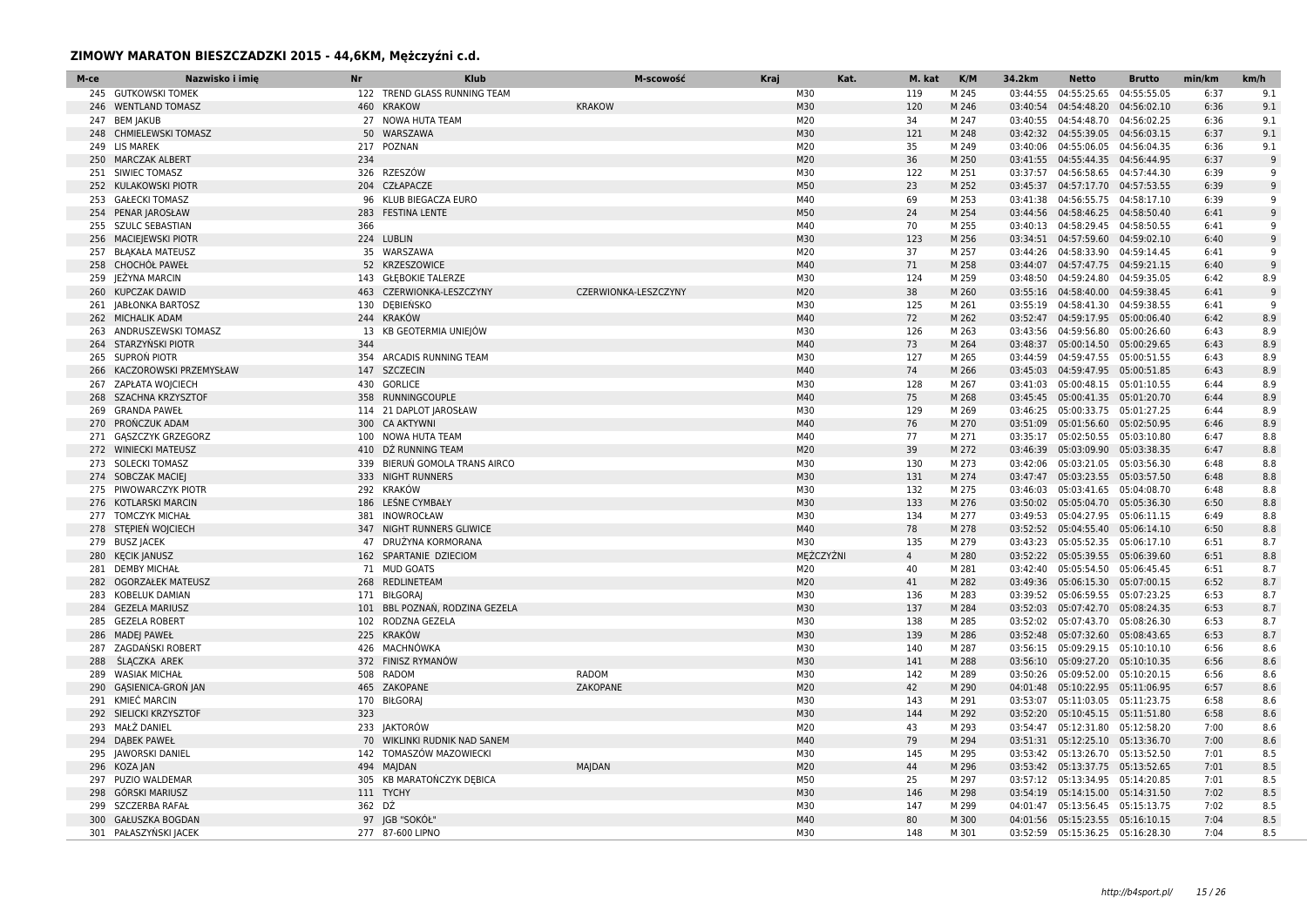| M-ce | Nazwisko i imie             | <b>Nr</b> | <b>Klub</b>                                             | M-scowość            | Kraj | Kat.      | M. kat         | K/M   | 34.2km   | <b>Netto</b>                       | <b>Brutto</b> | min/km | km/h         |
|------|-----------------------------|-----------|---------------------------------------------------------|----------------------|------|-----------|----------------|-------|----------|------------------------------------|---------------|--------|--------------|
|      | 302 ARKUSZYŃSKI PAWEŁ       |           | 17 TIME4RUNNING                                         |                      |      | M40       | 81             | M 302 | 03:54:25 | 05:16:06.50 05:16:58.45            |               | 7:05   | 8.5          |
|      | 303 PAŁASZYŃSKI TOMASZ      |           | 278 CZERNIKOWO                                          |                      |      | M40       | 82             | M 303 |          | 03:52:59 05:16:10.55 05:17:02.80   |               | 7:05   | 8.5          |
| 304  | APANASIEWICZ BARTOSZ        |           | 14 CENTRUM BYDGOSZCZ                                    |                      |      | M30       | 149            | M 304 |          | 03:59:27 05:16:05.90 05:17:14.50   |               | 7:05   | 8.5          |
|      | 305 PASELA BARTOSZ          |           | 282 SMASHING PAPKINS                                    |                      |      | M30       | 150            | M 305 |          | 04:00:44  05:16:10.20  05:17:14.75 |               | 7:05   | 8.5          |
| 306  | MICHALCZYK ARTUR            |           | 243 BOCHNIA                                             |                      |      | M50       | 26             | M 306 |          | 04:01:48  05:17:04.85  05:17:23.65 |               | 7:06   | 8.4          |
| 307  | <b>FIEGA RYSZARD</b>        |           | 87 MARATON GORLICE - FESTIWAL BIEGOWY<br><b>KRYNICA</b> |                      |      | M50       | 27             | M 307 |          | 04:02:40  05:17:10.55  05:17:38.15 |               | 7:06   | 8.4          |
|      | 308 CHUDYBA MICHAŁ          |           | 55 LEŚNE CYMBAŁY                                        |                      |      | M30       | 151            | M 308 |          | 03:57:46 05:17:49.25 05:18:23.30   |               | 7:07   | 8.4          |
| 309  | LESZCZYŃSKI MACIEK          |           | 213 M&M ULTRA BIELSKO-BAŁA                              |                      |      | M40       | 83             | M 309 |          | 03:53:40  05:18:18.65  05:18:32.65 |               | 7:08   | 8.4          |
|      | 310 BIERĆ JAREK             |           | 31 PEDZIWIATR BIAŁYSTOK                                 |                      |      | M40       | 84             | M 310 | 03:54:50 | 05:18:05.30 05:18:32.65            |               | 7:07   | 8.4          |
|      | 311 GÓRALCZYK ANDRZEJ       |           | 109 KW KRAKÓW                                           |                      |      | M30       | 152            | M 311 |          | 04:00:34 05:17:27.15 05:18:43.15   |               | 7:07   | 8.4          |
|      | 312 BRZOZOWSKI JERZY        |           | 44 RZESZÓW                                              |                      |      | M30       | 153            | M 312 |          | 04:07:42  05:17:50.10  05:19:02.10 |               | 7:07   | 8.4          |
| 313  | <b>DAWGIERT DANIEL</b>      | 69        | BRYGADA ŚW.                                             |                      |      | M30       | 154            | M 313 |          | 03:54:28  05:18:44.50  05:19:34.60 |               | 7:08   | 8.4          |
|      | 314 ZALEWSKI PIOTR          |           | 429 PMKW                                                |                      |      | M20       | 45             | M 314 |          | 03:57:03  05:19:39.85  05:19:51.75 |               | 7:10   | 8.4          |
|      | 315 ĆWIEK DARIUSZ           |           | 65 DARIUS                                               |                      |      | M40       | 85             | M 315 |          | 04:01:00  05:19:06.35  05:19:55.25 |               | 7:09   | 8.4          |
|      | 316 HYZIAK JAKUB            |           | 127 JJ.RUNNERS GORLICE                                  |                      |      | M40       | 86             | M 316 |          | 04:06:12 05:19:49.15 05:20:00.95   |               | 7:10   | 8.4          |
|      | 317 KUCA ROMAN              |           | 201 PIENIEŻNO                                           |                      |      | M50       | 28             | M 317 |          | 03:52:46 05:19:25.55 05:20:30.30   |               | 7:09   | 8.4          |
|      | 318 BRONISZEWSKI JAKUB      |           | 42 ZABKI                                                |                      |      | M40       | 87             | M 318 |          | 04:07:17 05:21:32.70 05:21:50.70   |               | 7:12   | 8.3          |
|      | 319 MIKSA SŁAWOMIR          | 246 DŹ    |                                                         |                      |      | M40       | 88             | M 319 |          | 04:04:47  05:21:01.10  05:22:11.90 |               | 7:11   | 8.3          |
| 320  | BIŃKOWSKI LEON              |           | 501 RADOM                                               | <b>RADOM</b>         |      | M50       | 29             | M 320 | 04:03:28 | 05:22:53.25 05:22:59.30            |               | 7:14   | 8.3          |
|      | 321 IGNASZAK MAREK          |           | 128 JÓZEFIŃSK TEAM KRAKÓW                               |                      |      | MEŻCZYŹNI | 5 <sup>5</sup> | M 321 |          | 04:04:35  05:23:37.30  05:24:31.00 |               | 7:15   | 8.3          |
|      | 322 PARTYKA ANDRZEJ         |           | 458 RZESZÓW                                             | RZESZÓW              |      | M30       | 155            | M 322 |          | 03:59:53  05:24:45.00  05:24:50.50 |               | 7:16   | 8.2          |
|      | 323 OLESIEJUK MICHAL        |           | 498 LUBARTÓW                                            | LUBARTÓW             |      | M20       | 46             | M 323 |          | 04:05:10  05:25:20.50  05:25:44.65 |               | 7:17   | 8.2          |
|      | 324 KONIECZNY JACEK         |           | 178 MOSINA                                              |                      |      | M40       | 89             | M 324 |          | 04:13:00 05:25:39.25 05:25:49.50   |               | 7:18   | 8.2          |
|      | 325 DOMISZEWSKI WOJCIECH    |           | 79 USTRZYKI DOLNE                                       |                      |      | M50       | 30             | M 325 |          | 04:07:54 05:26:34.15 05:27:30.25   |               | 7:19   | 8.2          |
|      | 326 JUCHA JACEK             |           | 144 CA AKTYWNI/CA BROKER                                |                      |      | M40       | 90             | M 326 |          | 03:57:30 05:26:41.15 05:27:35.20   |               | 7:19   | 8.2          |
|      | 327 TRZECIAK RAFAŁ          |           | 491 WARZYCE                                             | WARZYCE              |      | M30       | 156            | M 327 |          | 04:04:25 05:26:49.95 05:27:55.70   |               | 7:19   | 8.2          |
|      | 328 OKARMA WOJTEK           |           | 269 SPOREST                                             |                      |      | M30       | 157            | M 328 |          | 04:04:31  05:26:50.95  05:27:55.90 |               | 7:19   | 8.2          |
| 329  | <b>SZANECKI JAKUB</b>       |           | 359 RZESZÓW                                             |                      |      | M30       | 158            | M 329 |          | 04:09:47  05:27:02.40  05:27:58.00 |               | 7:19   | 8.2          |
|      | 330 PARŚNIAK MICHAŁ         |           | 280 WARSZAWA - SZLACHETNA PACZKA                        |                      |      | M20       | 47             | M 330 |          | 04:11:55  05:28:30.95  05:29:10.75 |               | 7:21   | 8.1          |
|      | 331 DUJKA DARIUSZ           |           | 471 WOLA GUTOWSKA                                       | <b>WOLA GUTOWSKA</b> |      | M40       | 91             | M 331 |          | 04:11:42  05:28:13.30  05:29:31.30 |               | 7:21   | 8.2          |
|      | 332 LEŚNIAK ARKADIUSZ       |           | 505 WARSZAWA                                            | WARSZAWA             |      | M30       | 159            | M 332 |          | 04:11:53 05:29:37.40 05:29:42.60   |               | 7:23   | 8.1          |
|      | RZESZÓTKO LESZEK            |           | 497 BIELSKO BIAŁA                                       | <b>BIELSKO BIAŁA</b> |      | M50       |                | M 333 |          |                                    |               | 7:23   | 8.1          |
| 333  |                             |           |                                                         |                      |      | M30       | 31             |       |          | 04:06:38 05:29:30.25 05:29:53.50   |               |        |              |
|      | 334 PLASZCZYK TOMASZ        | 294       | SPORT-EVO GDAŃSK                                        |                      |      |           | 160            | M 334 |          | 04:07:55 05:28:37.75 05:29:55.65   |               | 7:22   | 8.1          |
| 335  | KRUDYSZ PRZEMYSŁAW          | 194       |                                                         |                      |      | M20       | 48             | M 335 |          | 04:06:49  05:29:11.30  05:30:02.00 |               | 7:22   | 8.1          |
|      | 336 GRANDA MARCIN           |           | 113 ZARZECZE                                            |                      |      | M30       | 161            | M 336 |          | 03:56:49  05:29:50.55  05:30:41.20 |               | 7:23   | 8.1          |
|      | 337 SMURA RAFAŁ             |           | 476 TUREK                                               | <b>TUREK</b>         |      | M20       | 49             | M 337 |          | 04:17:05 05:30:16.95 05:31:27.10   |               | 7:24   | 8.1          |
| 338  | PIEKARSKI ANDRZEJ           |           | 285 GRODZISK MAZOWIECKI                                 |                      |      | M30       | 162            | M 338 |          | 03:55:52  05:31:13.45  05:31:35.85 |               | 7:25   | 8.1          |
|      | 339 ZMYSŁOWSKI ŁUKASZ       |           | 441 MOTYCZ                                              |                      |      | M30       | 163            | M 339 |          | 04:07:07 05:32:03.70 05:32:31.25   |               | 7:26   | 8.1          |
|      | 340 DZIEDZIC ARTUR          |           | 85 LEŚNE CYMBAŁY                                        |                      |      | M30       | 164            | M 340 |          | 04:06:11  05:32:30.90  05:33:08.75 |               | 7:27   | 8            |
|      | 341 MARAS LADISLAV          |           | 487 PRESZOW                                             | PRESZOW              |      | M50       | 32             | M 341 |          | 04:15:55  05:32:55.40  05:34:08.60 |               | 7:27   | 8            |
| 342  | PYSIEWICZ KRZYSZTOF         | 308       | NIEZRZESZONY                                            |                      |      | M50       | 33             | M 342 |          | 04:18:43  05:34:54.35  05:36:00.85 |               | 7:30   | 8            |
|      | 343 URBAŃSKI JÓZEF          |           | 393 KKB MOSIR KROSNO                                    |                      |      | M50       | 34             | M 343 |          | 04:18:51  05:35:03.80  05:36:00.85 |               | 7:30   | 8            |
|      | 344 SOKOL TOMASZ            |           | 337 YRARDÓW                                             |                      |      | M30       | 165            | M 344 |          | 04:11:07 05:35:31.95 05:36:21.10   |               | 7:31   | $\mathsf{R}$ |
|      | 345 OBRZUT BARTEK           |           | 267 REMSKA GRUPA NIEUSTANNYCH<br>OPTYMISTÓW KRÓWKA MAŁA |                      |      | M20       | 50             | M 345 |          | 04:15:03  05:36:55.80  05:38:10.00 |               | 7:33   | 7.9          |
|      | 346 ARGALSKI GRZEGORZ       |           | 15 KW TRÓJMIASTO                                        |                      |      | M40       | 92             | M 346 |          | 04:19:13  05:37:36.30  05:38:37.60 |               | 7:34   | 7.9          |
|      | 347 PYRZEWSKI DARIUSZ       |           | 307 TORUŃ                                               |                      |      | M40       | 93             | M 347 |          | 04:19:11  05:37:35.70  05:38:38.00 |               | 7:34   | 7.9          |
| 348  | <b>BODNIAK TOMASZ</b>       |           | 36 WOP                                                  |                      |      | M30       | 166            | M 348 |          | 04:15:58  05:39:07.25  05:39:48.20 |               | 7:36   | 7.9          |
|      | 349 OBARSKI NORBERT         | 266       |                                                         |                      |      | M50       | 35             | M 349 |          | 04:17:13  05:39:18.70  05:39:56.15 |               | 7:36   | 7.9          |
| 350  | KALINOWSKI SŁAWOMIR         |           | 149 HUSKY TEAM                                          |                      |      | M30       | 167            | M 350 |          | 04:12:46 05:39:04.05 05:40:07.90   |               | 7:36   | 7.9          |
|      | 351 KOSANOVIĆ NIKOLA        |           | 495 RAKOVICA                                            | <b>RAKOVICA</b>      |      | M30       | 168            | M 351 |          | 04:15:03  05:39:51.85  05:40:19.65 |               | 7:37   | 7.9          |
|      | 352 SZYSZKOWSKI WŁODZIMIERZ |           | 371 DUKE NUKEM PRINCE OF WARSAW                         |                      |      | M40       | 94             | M 352 |          | 04:10:15 05:40:37.05 05:40:49.75   |               | 7:38   | 7.9          |
|      | 353 FRESZEL KRZYSZTOF       |           | 89 BOERNEROWO BIEGA                                     |                      |      | M30       | 169            | M 353 |          | 04:17:05 05:40:58.95 05:41:58.55   |               | 7:38   | 7.8          |
|      | 354 KHAN DAVID              |           | 164 LESZNO                                              |                      |      | M30       | 170            | M 354 |          | 04:17:04  05:41:22.85  05:42:22.35 |               | 7:39   | 7.8          |
|      | 355 NIEDŹWIECKI MAREK       |           | 256 SKIPARK WYSOWA-ZDRÓJ                                |                      |      | M50       | 36             | M 355 |          | 04:17:25  05:42:08.50  05:42:36.35 |               | 7:40   | 7.8          |
|      | 356 WYSOCKI ARKADIUSZ       |           | 424 BB RUNNERAS                                         |                      |      | M30       | 171            | M 356 |          | 04:11:02  05:42:33.75  05:43:11.50 |               | 7:40   | 7.8          |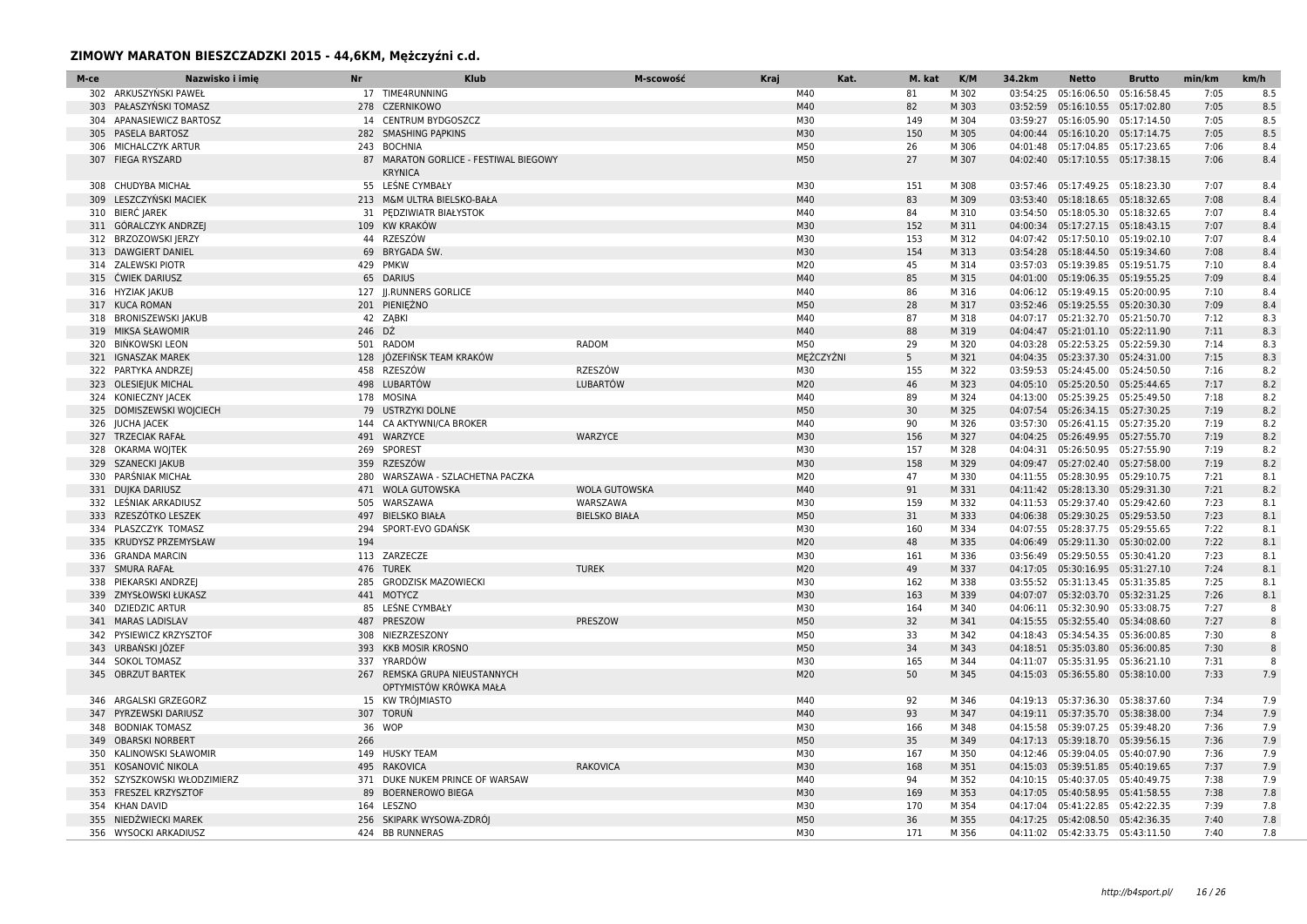| M-ce | Nazwisko i imie<br><b>Nr</b> |        | Klub                          | M-scowość              | Kraj | Kat.      | M. kat      | K/M   | 34.2km                 | <b>Netto</b>                       | <b>Brutto</b> | min/km | km/h           |
|------|------------------------------|--------|-------------------------------|------------------------|------|-----------|-------------|-------|------------------------|------------------------------------|---------------|--------|----------------|
|      | 357 DUDEK JAN                |        | 481 TARNOWSKIE GÓRY           | <b>TARNOWSKIE GÓRY</b> |      | MĘŻCZYŹNI | 6           | M 357 | 04:17:59               | 05:45:25.60                        | 05:46:27.95   | 7:44   | 7.7            |
|      | 358 KAIM TOMASZ              |        | 473 KRAKOW                    | <b>KRAKOW</b>          |      | M30       | 172         | M 358 | 04:27:37               | 05:46:49.60 05:47:54.35            |               | 7:46   | 7.7            |
|      | 359 PIATEK ROMAN             |        | 474 KRAKÓW                    | <b>KRAKÓW</b>          |      | M40       | 95          | M 359 |                        | 04:27:38 05:46:50.95 05:47:54.35   |               | 7:46   | 7.7            |
|      | 360 JAKUBOWSKI WOJCIECH      |        | 137 KB GEOTERMIA UNIEIÓW      |                        |      | M40       | 96          | M 360 |                        | 04:18:20 05:47:38.30 05:48:10.70   |               | 7:47   | 7.7            |
|      | 361 BUĆKO ARTUR              |        | 45 IELENIA GÓRA               |                        |      | M50       | 37          | M 361 |                        | 04:25:40 05:47:28.10 05:48:46.10   |               | 7:47   | 7.7            |
|      | 362 TWARDY STANISLAW         |        | 461 RZESZÓW                   | <b>RZESZÓW</b>         |      | M30       | 173         | M 362 |                        | 04:24:39 05:49:41.80 05:49:55.05   |               | 7:50   | 7.7            |
|      | 363 BATOR MAREK              |        | 22 WARSZAWA                   |                        |      | M40       | 97          | M 363 |                        | 04:26:46 05:52:09.45 05:52:39.35   |               | 7:53   | 7.6            |
|      | 364 TOMECKO IÓZEF            |        | 382 MARAS TEAM                |                        |      | MEŻCZYŹNI | $7^{\circ}$ | M 364 |                        | 04:17:47 05:52:30.85 05:53:21.30   |               | 7:54   | 7.6            |
|      | 365 ŚRODA JANUSZ             |        | 482 TARNOWSKIE GÓRY           | <b>TARNOWSKIE GÓRY</b> |      | M50       | 38          | M 365 |                        | 04:30:46 05:53:58.10 05:55:00.10   |               | 7:56   | 7.6            |
|      | 366 ADAMSKI MICHAŁ           |        | 10 WOP                        |                        |      | M30       | 174         | M 366 |                        | 04:25:42  05:55:49.75  05:56:29.25 |               | 7:58   | 7.5            |
| 367  | <b>KWARTA TOMASZ</b>         |        | 207 WOP                       |                        |      | M30       | 175         | M 367 | 04:25:47               | 05:55:50.05 05:56:29.35            |               | 7:58   | 7.5            |
|      | 368 KOPER JACEK              | 180 DŹ |                               |                        |      | M40       | 98          | M 368 | 04:20:33               | 05:56:18.55 05:57:28.50            |               | 7:59   | 7.5            |
|      | 369 WAŚKIEWICZ ZBIGNIEW      |        | 400 AWF KATOWICE              |                        |      | M40       | 99          | M 369 |                        | 04:27:58 05:56:27.95 05:57:42.85   |               | 7:59   | 7.5            |
|      | 370 ŁUKASIK ANDRZEJ          |        | 222 LUBLIN                    |                        |      | M50       | 39          | M 370 |                        | 04:26:47 06:01:43.15 06:02:53.15   |               | 8:06   | 7.4            |
|      | 371 KUCHARSKI DAREK          |        | 202 SPARTANIE DZIECIOM        |                        |      | M30       | 176         | M 371 |                        | 04:35:43 06:04:07.70 06:05:05.10   |               | 8:09   | 7.3            |
|      | 372 LEŚNIEWSKI MICHAŁ        |        | 214 SPARTANIE DZIECIOM        |                        |      | M40       | 100         | M 372 |                        | 04:35:46 06:04:07.95 06:05:05.35   |               | 8:09   | 7.3            |
|      | 373 ALEKSANDROWICZ ŁUKASZ    |        | 12 SPARTANIE DZIECIOM         |                        |      | M30       | 177         | M 373 |                        | 04:38:24 06:08:11.15 06:08:55.60   |               | 8:15   | 7.3            |
|      | 374 PLATA TOMASZ             |        | 492 KRAKÓW                    | <b>KRAKÓW</b>          |      | M40       | 101         | M 374 |                        | 04:36:21 06:08:12.60 06:09:22.45   |               | 8:15   | 7.3            |
|      | 375 PATRYK BAŁAZY            |        | 475 KRAKOW                    | <b>KRAKOW</b>          |      | M30       | 178         | M 375 |                        | 04:42:39 06:12:52.40 06:13:55.50   |               | 8:21   | 7.2            |
|      | 376 PRZYBYLAK PAWEŁ          |        | 301 MOSINA BIEGA              |                        |      | M30       | 179         | M 376 |                        | 04:49:04  06:14:57.10  06:15:06.30 |               | 8:24   | 7.1            |
|      | 377 ZIELIŃSKI MICHAŁ         |        | 436 SPARTANIE DZIECIOM        |                        |      | M40       | 102         | M 377 |                        | 04:45:12 06:17:03.20 06:17:59.85   |               | 8:27   | 7.1            |
|      | 378 GAJEK JAROSŁAW           |        | 480 NIEPOŁOMICE               | <b>NIEPOŁOMICE</b>     |      | M40       | 103         | M 378 |                        | 04:42:36 06:21:17.35 06:22:24.50   |               | 8:32   | $\overline{7}$ |
|      | 379 ZATORSKI ANDRZEJ         |        | 457 STARACHOWICE              | <b>STARACHOWICE</b>    |      | M50       | 40          | M 379 |                        | 04:43:38 06:23:05.65 06:24:03.15   |               | 8:35   |                |
|      | 380 BŁAŻEJEWSKI MARCIN       |        | 34 14 DAS JAROSŁAW            |                        |      | M30       | 180         | M 380 |                        | 04:45:09  06:28:36.40  06:29:28.35 |               | 8:42   | 6.9            |
| 381  | NOWOSIELSKI PIOTR            |        | 265 14DAS JAROSŁAW            |                        |      | M40       | 104         | M 381 |                        | 04:45:08 06:28:35.85 06:29:28.40   |               | 8:42   | 6.9            |
|      | 382 RACHOWSKI MICHAŁ         |        | 309 SZCZECIN BIEGA            |                        |      | M30       | 181         | M 382 |                        | 04:54:27 06:34:51.50 06:35:06.45   |               | 8:51   | 6.8            |
|      | ŚMIECHOWICZ GERARD           |        | 375 WARSZAWA                  |                        |      | M40       | 105         | M 383 |                        | 05:15:16 06:42:39.10 06:43:48.25   |               | 9:01   | 6.6            |
|      | 384 GŁUSZCZAK JERZY          | 107 DŹ |                               |                        |      | M50       | 41          | M 384 |                        | 04:54:40  06:45:13.15  06:45:44.35 |               | 9:05   | 6.6            |
|      | 385 SMYK ROBERT              |        | 454 GLIWICE                   | <b>GLIWICE</b>         |      | M40       | 106         | M 385 |                        | 05:15:03 06:50:17.35 06:51:37.80   |               | 9:11   | 6.5            |
|      | 386 SKALSKI MACIEJ JAKUB     |        | 328 BIAŁYSTOK                 |                        |      | M30       | 182         | M 386 |                        | 05:15:22  06:55:50.65  06:56:58.55 |               | 9:19   | 6.4            |
|      | 387 BICZYK ADAM              |        | 29 KLUB BIEGACZA RTV EURO AGD |                        |      | M30       | 183         | M 387 |                        | 05:15:08  06:57:02.45  06:58:23.00 |               | 9:21   | 6.4            |
|      | PIKOR JACEK                  |        | 287 BIEGUSIEM.PL              |                        |      | M40       |             |       | 03:25:54<br><b>DNF</b> | <b>DNF</b>                         | <b>DNF</b>    |        |                |

## **ZIMOWY MARATON BIESZCZADZKI 2015 - 44,6KM, K20**

| M-ce | Nazwisko i imie              | <b>Nr</b> | <b>Klub</b>                | M-scowość        | Kraj |     | Kat. | M. kat          | K/M            | 34.2km     | Netto                              | <b>Brutto</b> | min/km | km/h                     |
|------|------------------------------|-----------|----------------------------|------------------|------|-----|------|-----------------|----------------|------------|------------------------------------|---------------|--------|--------------------------|
|      | BONDARA SYLWIA               |           | 504 BYDGOSZCZ              | <b>BYDGOSZCZ</b> |      | K20 |      |                 | K <sub>5</sub> | 03:03:30   | 04:04:30.05                        | 04:04:33.55   | 5:28   | 10.9                     |
|      | 2 KAMIŃSKA JOLANTA           |           | 151 12TRI.PL               |                  |      | K20 |      |                 | K <sub>7</sub> |            | 03:15:19  04:16:45.10  04:18:33.90 |               | 5:45   | 10.4                     |
|      | 3 TUROSZ IWONA               |           | 477 AZS PWSZ SANOK         | <b>LEŻAJSK</b>   |      | K20 |      |                 | K 8            |            | 03:15:21  04:18:54.80  04:19:12.10 |               | 5:48   | 10.3                     |
|      | 4 BORKOWSKA ANETA            |           | 39 STOCZEK                 |                  |      | K20 |      |                 | K 39           |            | 04:01:53  05:19:00.40  05:20:15.75 |               | 7:09   | 8.4                      |
|      | SZEWCZYK KATARZYNA           | 363       |                            |                  |      | K20 |      |                 | K 41           | 04:03:31   | 05:25:16.50 05:25:37.95            |               | 7:17   | 8.2                      |
|      | 6 MAZUR-RUDNICKA MARLENA     |           | 241 WARSZAWA               |                  |      | K20 |      | h               | K 45           |            | 04:12:24 05:30:03.90 05:30:43.85   |               | 7:24   | 8.1                      |
|      | WOŹNIACKA JOANNA             |           | 418 KRAKÓW                 |                  |      | K20 |      |                 | K 47           | 04:15:27   | 05:30:49.50 05:31:43.65            |               | 7:25   | 8.1                      |
|      | 8   ACHACZ-ŁOPATA MAŁGORZATA |           | 131 MIKOŁÓW                |                  |      | K20 |      | -8              | K49            |            | 04:18:45  05:36:08.80  05:36:31.20 |               | 7:32   | 8                        |
|      | 9 MATUSZEWSKA NINA           |           | 236 ALBATROSY              |                  |      | K20 |      |                 | K 52           | 04:21:37   | 05:39:04.75 05:39:21.25            |               | 7:36   | 7.9                      |
|      | 10 WILGA EWA                 |           | 408 JÓZEFIŃSKA TEAM KRAKÓW |                  |      | K20 |      | 10 <sup>1</sup> | K 67           |            | 04:49:52 06:27:37.80 06:28:30.95   |               | 8:41   | 6.9                      |
|      | KRZYŚKO BARBARA              |           | 198 MITUTOYO DEMA PWR      |                  |      | K20 |      |                 |                | 05:41:07   | <b>DNF</b>                         | <b>DNF</b>    |        | $\overline{\phantom{a}}$ |
|      |                              |           |                            |                  |      |     |      |                 |                | <b>DNF</b> |                                    |               |        |                          |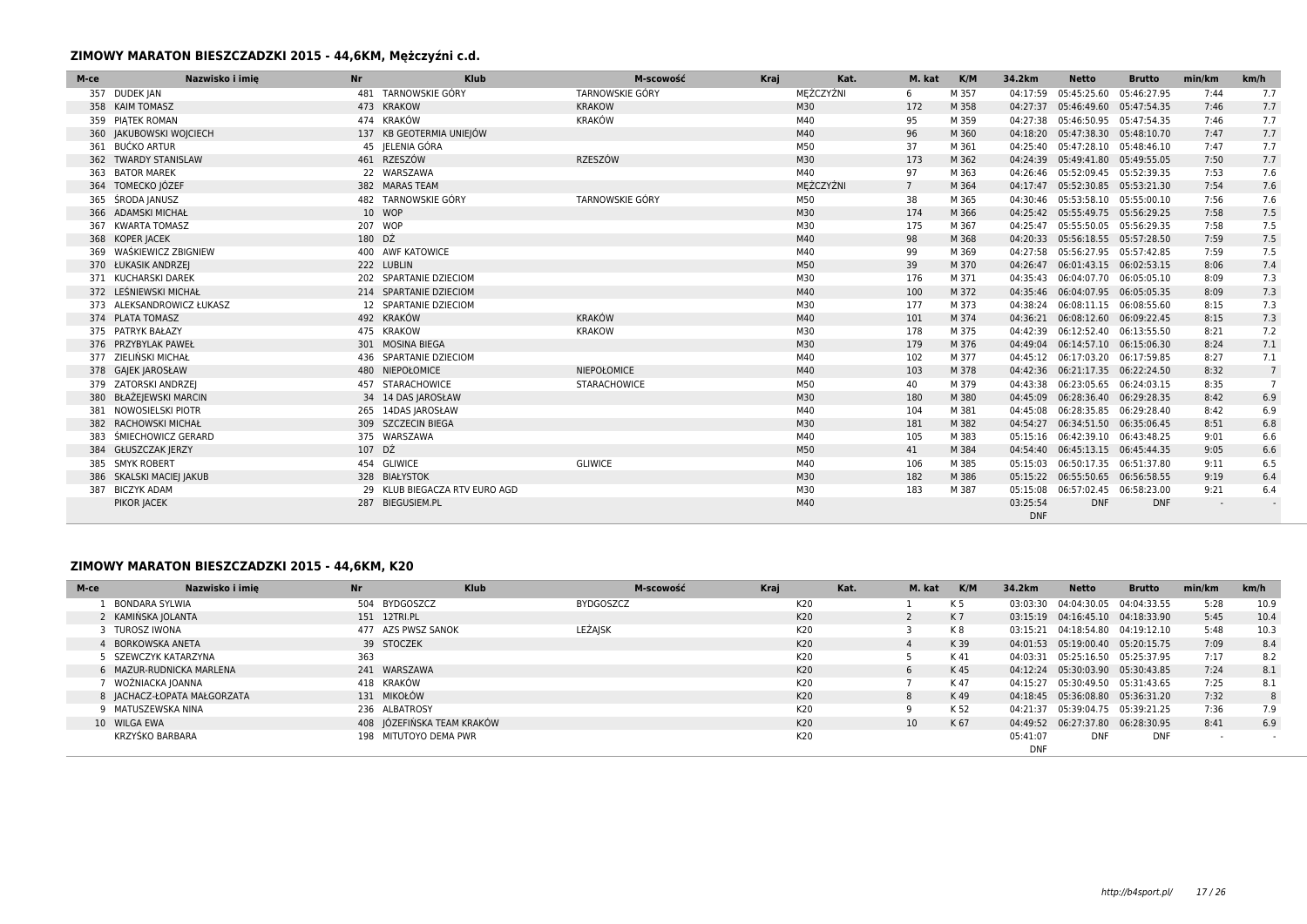## **ZIMOWY MARATON BIESZCZADZKI 2015 - 44,6KM, M20**

| M-ce | Nazwisko i imie          | <b>Nr</b> | <b>Klub</b>                                             | M-scowość            | <b>Kraj</b> | Kat.<br>M. kat | K/M            | 34.2km   | <b>Netto</b>                       | <b>Brutto</b>           | min/km | km/h |
|------|--------------------------|-----------|---------------------------------------------------------|----------------------|-------------|----------------|----------------|----------|------------------------------------|-------------------------|--------|------|
|      | 1 CEBERAK BARTOSZ        |           | 48 LUBARTÓW                                             |                      | M20         | 1              | M <sub>4</sub> | 02:29:21 | 03:16:42.70 03:16:50.15            |                         | 4:24   | 13.6 |
|      | 2 MŁODZIKOWSKI PAWEŁ     |           | 249 KB V-MAX ADAMÓW                                     |                      | M20         | $\overline{2}$ | M 7            |          | 02:30:18 03:22:19.85 03:22:26.75   |                         | 4:32   | 13.2 |
|      | 3 MACHLOWSKI ŁUKASZ      |           | 479 KRAKÓW                                              | <b>KRAKÓW</b>        | M20         | $\overline{3}$ | M 10           |          | 02:36:10 03:27:50.05 03:27:53.30   |                         | 4:39   | 12.9 |
|      | 4 DOMISZEWSKI IGNACY     |           | 80 USTRZYKI DOLNE                                       |                      | M20         | $\overline{4}$ | M 14           |          | 02:38:21 03:36:55.45 03:37:03.45   |                         | 4:51   | 12.3 |
|      | 5 RUSNARCZYK ADAM        |           | 316 14DAS JAROSŁAW                                      |                      | M20         | 5              | M 16           |          |                                    | 03:39:16.75 03:39:44.95 | 4:54   | 12.2 |
|      | 6 GAŁASZKIEWICZ KAROL    |           | 95 INTERSPORT / TRI-ZONE.PL                             |                      | M20         | 6              | M 21           |          | 02:48:36 03:42:59.05 03:43:07.55   |                         | 4:59   | 12   |
|      | 7 NIEZGODA MARCIN        |           | 259 KKB MOSIR KROSNO                                    |                      | M20         | $\overline{7}$ | M 23           |          | 02:46:50 03:43:55.70 03:43:58.00   |                         | 5:01   | 11.9 |
|      | 8 CEBERAK MACIEJ         |           | 49 LUBARTÓW                                             |                      | M20         | 8              | M 29           |          | 02:52:25 03:46:22.90 03:46:30.15   |                         | 5:04   | 11.8 |
|      | 9 GÓRKA MARCIN           |           | 110 WWW.MARCINGORKA.PL                                  |                      | M20         | 9              | M 32           |          | 02:54:27 03:47:52.85 03:48:42.60   |                         | 5:06   | 11.7 |
|      | 10 STRONKA DAWID         |           | 350 200YRS                                              |                      | M20         | 10             | M 45           |          | 02:57:10 03:56:34.70 03:57:11.75   |                         | 5:18   | 11.3 |
|      | 11 NAWROCIK JAKUB        |           | 255 PAWŁOWICE                                           |                      | M20         | 11             | M 55           | 03:05:43 | 04:02:25.70 04:02:39.10            |                         | 5:26   | -11  |
|      | 12 CZECHOWICZ MATEUSZ    |           | 60 NOWA RUDA                                            |                      | M20         | 12             | M 58           |          | 02:57:54 04:04:49.10 04:04:58.60   |                         | 5:29   | 10.9 |
|      | 13 ŻABA IGOR             |           | 467 BEDZIN                                              | <b>BEDZIN</b>        | M20         | 13             | M 66           |          | 03:09:31 04:09:05.35 04:09:18.95   |                         | 5:35   | 10.7 |
|      | 14 ZMYSŁOWSKI IGOR       |           | 440 PERFECT RUNNER                                      |                      | M20         | 14             | M 67           |          |                                    | 04:09:46.40 04:10:12.65 | 5:36   | 10.7 |
|      | 15 BLUMENFELD JACEK      |           | 33 DŹ                                                   |                      | M20         | 15             | M 73           |          | 03:10:20 04:12:33.80 04:13:01.05   |                         | 5:39   | 10.6 |
|      | 16 KAZIMIERCZAK MICHAŁ   |           | 470 BYTOM                                               | <b>BYTOM</b>         | M20         | 16             | M 87           |          | 03:13:49  04:15:19.85  04:15:34.15 |                         | 5:43   | 10.5 |
|      | 17 WILK DAWID            |           | 409 NIGHT RUNNERS ZABRE                                 |                      | M20         | 17             | M 89           |          | 03:09:21  04:16:29.65  04:16:35.15 |                         | 5:45   | 10.4 |
|      | 18 REJDYCH ALEKSANDER    |           | 312   ACEKBIEGA RUNNING TEAM                            |                      | M20         | 18             | M 94           |          | 03:12:38  04:17:41.50  04:17:49.20 |                         | 5:46   | 10.4 |
|      | 19 KOŻUCH RAFAŁ          |           | 190 REDLINETEAM                                         |                      | M20         | 19             | M 95           |          | 03:09:23  04:17:06.20  04:17:49.60 |                         | 5:45   | 10.4 |
|      | 20 STRABEL ŁUKASZ        |           | 349 HARPAGAN KUYAVIA BYDGOSZCZ                          |                      | M20         | 20             | M 110          |          | 03:24:22 04:21:00.40 04:22:08.75   |                         | 5:51   | 10.3 |
|      | 21 KUKIER ANDRZEJ        | 203       |                                                         |                      | M20         | 21             | M 111          |          | 03:15:50 04:22:14.55 04:22:44.55   |                         | 5:52   | 10.2 |
|      | 22 DUBAJ MICHAŁ          |           | 82 NAJKOWCY.PL                                          |                      | M20         | 22             | M 120          |          | 03:09:33  04:25:21.45  04:25:42.90 |                         | 5:56   | 10.1 |
|      | 23 KADZIK MARCIN         |           | 148 ZAKOPANE                                            |                      | M20         | 23             | M 128          |          | 03:29:45 04:27:09.05 04:27:54.05   |                         | 5:59   | 10   |
|      | 24 WRONA MATEUSZ         |           | 468 NOWA WIES                                           | <b>NOWA WIES</b>     | M20         | 24             | M 133          |          | 03:20:38  04:29:28.70  04:29:45.95 |                         | 6:02   | 9.9  |
|      | 25 AKSAMIT JAKUB         |           | 11 KM AKTYWNI SOCHACZEW                                 |                      | M20         | 25             | M 141          |          | 03:31:38  04:30:01.50  04:30:42.15 |                         | 6:03   | 9.9  |
|      | 26 TRETER SEBASTIAN      |           | 383 WEGLESZYN-OGRODY                                    |                      | M20         | 26             | M 149          |          | 03:19:18  04:32:30.15  04:33:04.55 |                         | 6:06   | 9.8  |
|      | 27 ZIELIŃSKI MARCIN      |           | 434 AKTYWNA STRONA ŻYCIA                                |                      | M20         | 27             | M 160          |          | 03:28:14  04:33:10.15  04:34:02.35 |                         | 6:07   | 9.8  |
|      | 28 KWIATKOWSKI MICHAEL   |           | 208 BIALI KENIJCZYCY                                    |                      | M20         | 28             | M 161          |          | 03:28:28  04:33:15.20  04:34:02.70 |                         | 6:07   | 9.8  |
|      | 29 MAZURKIEWICZ WOJCIECH |           | 240 AKTYWNA STRONA ŻYCIA                                |                      | M20         | 29             | M 162          |          | 03:28:18  04:33:05.70  04:34:02.95 |                         | 6:07   | 9.8  |
|      | 30 KOSTYRA PATRYK        | 185       |                                                         |                      | M20         | 30             | M 187          |          | 03:31:00 04:42:59.00 04:42:59.00   |                         | 6:20   | 9.5  |
|      | 31 SZWAJKA JAKUB         |           | 368 STALOWA WOLA                                        |                      | M20         | 31             | M 196          |          | 03:36:14  04:44:19.10  04:45:03.95 |                         | 6:22   | 9.4  |
|      | 32 KOPER WIKTOR          | 181 DŹ    |                                                         |                      | M20         | 32             | M 221          |          | 03:34:12  04:50:13.70  04:51:24.20 |                         | 6:30   | 9.2  |
|      | 33 KAŹMIERCZAK MARCIN    |           | 160 SOCHACZEW                                           |                      | M20         | 33             | M 243          |          | 03:41:59  04:54:44.65  04:55:44.45 |                         | 6:36   | 9.1  |
|      | 34 BEM JAKUB             |           | 27 NOWA HUTA TEAM                                       |                      | M20         | 34             | M 247          |          | 03:40:55 04:54:48.70 04:56:02.25   |                         | 6:36   | 9.1  |
|      | 35 LIS MAREK             |           | 217 POZNAN                                              |                      | M20         | 35             | M 249          |          | 03:40:06 04:55:06.05 04:56:04.35   |                         | 6:36   | 9.1  |
|      | 36 MARCZAK ALBERT        | 234       |                                                         |                      | M20         | 36             | M 250          |          | 03:41:55  04:55:44.35  04:56:44.95 |                         | 6:37   | 9    |
|      | 37 BŁĄKAŁA MATEUSZ       |           | 35 WARSZAWA                                             |                      | M20         | 37             | M 257          |          | 03:44:26 04:58:33.90 04:59:14.45   |                         | 6:41   | g    |
|      | 38 KUPCZAK DAWID         |           | 463 CZERWIONKA-LESZCZYNY                                | CZERWIONKA-LESZCZYNY | M20         | 38             | M 260          |          | 03:55:16  04:58:40.00  04:59:38.45 |                         | 6:41   | g    |
|      | 39 WINIECKI MATEUSZ      |           | 410 DŻ RUNNING TEAM                                     |                      | M20         | 39             | M 272          |          | 03:46:39 05:03:09.90 05:03:38.35   |                         | 6:47   | 8.8  |
|      | 40 DEMBY MICHAŁ          |           | 71 MUD GOATS                                            |                      | M20         | 40             | M 281          |          | 03:42:40  05:05:54.50  05:06:45.45 |                         | 6:51   | 8.7  |
|      | 41 OGORZAŁEK MATEUSZ     |           | 268 REDLINETEAM                                         |                      | M20         | 41             | M 282          |          | 03:49:36 05:06:15.30 05:07:00.15   |                         | 6:52   | 8.7  |
|      | 42 GASIENICA-GRON JAN    |           | 465 ZAKOPANE                                            | ZAKOPANE             | M20         | 42             | M 290          |          | 04:01:48  05:10:22.95  05:11:06.95 |                         | 6:57   | 8.6  |
|      | 43 MAŁŻ DANIEL           |           | 233 JAKTORÓW                                            |                      | M20         | 43             | M 293          |          | 03:54:47  05:12:31.80  05:12:58.20 |                         | 7:00   | 8.6  |
|      | 44 KOZA JAN              |           | 494 MAJDAN                                              | MAJDAN               | M20         | 44             | M 296          |          | 03:53:42  05:13:37.75  05:13:52.65 |                         | 7:01   | 8.5  |
|      | 45 ZALEWSKI PIOTR        |           | 429 PMKW                                                |                      | M20         | 45             | M 314          |          | 03:57:03 05:19:39.85 05:19:51.75   |                         | 7:10   | 8.4  |
|      | 46 OLESIEJUK MICHAL      |           | 498 LUBARTÓW                                            | <b>LUBARTÓW</b>      | M20         | 46             | M 323          |          | 04:05:10 05:25:20.50 05:25:44.65   |                         | 7:17   | 8.2  |
|      | 47 PARSNIAK MICHAŁ       |           | 280 WARSZAWA - SZLACHETNA PACZKA                        |                      | M20         | 47             | M 330          |          | 04:11:55  05:28:30.95  05:29:10.75 |                         | 7:21   | 8.1  |
|      | 48 KRUDYSZ PRZEMYSŁAW    | 194       |                                                         |                      | M20         | 48             | M 335          |          | 04:06:49  05:29:11.30  05:30:02.00 |                         | 7:22   | 8.1  |
|      | 49 SMURA RAFAŁ           |           | 476 TUREK                                               | <b>TUREK</b>         | M20         | 49             | M 337          |          | 04:17:05 05:30:16.95 05:31:27.10   |                         | 7:24   | 8.1  |
|      | 50 OBRZUT BARTEK         |           | 267 REMSKA GRUPA NIEUSTANNYCH<br>OPTYMISTÓW KRÓWKA MAŁA |                      | M20         | 50             | M 345          |          | 04:15:03  05:36:55.80  05:38:10.00 |                         | 7:33   | 7.9  |
|      |                          |           |                                                         |                      |             |                |                |          |                                    |                         |        |      |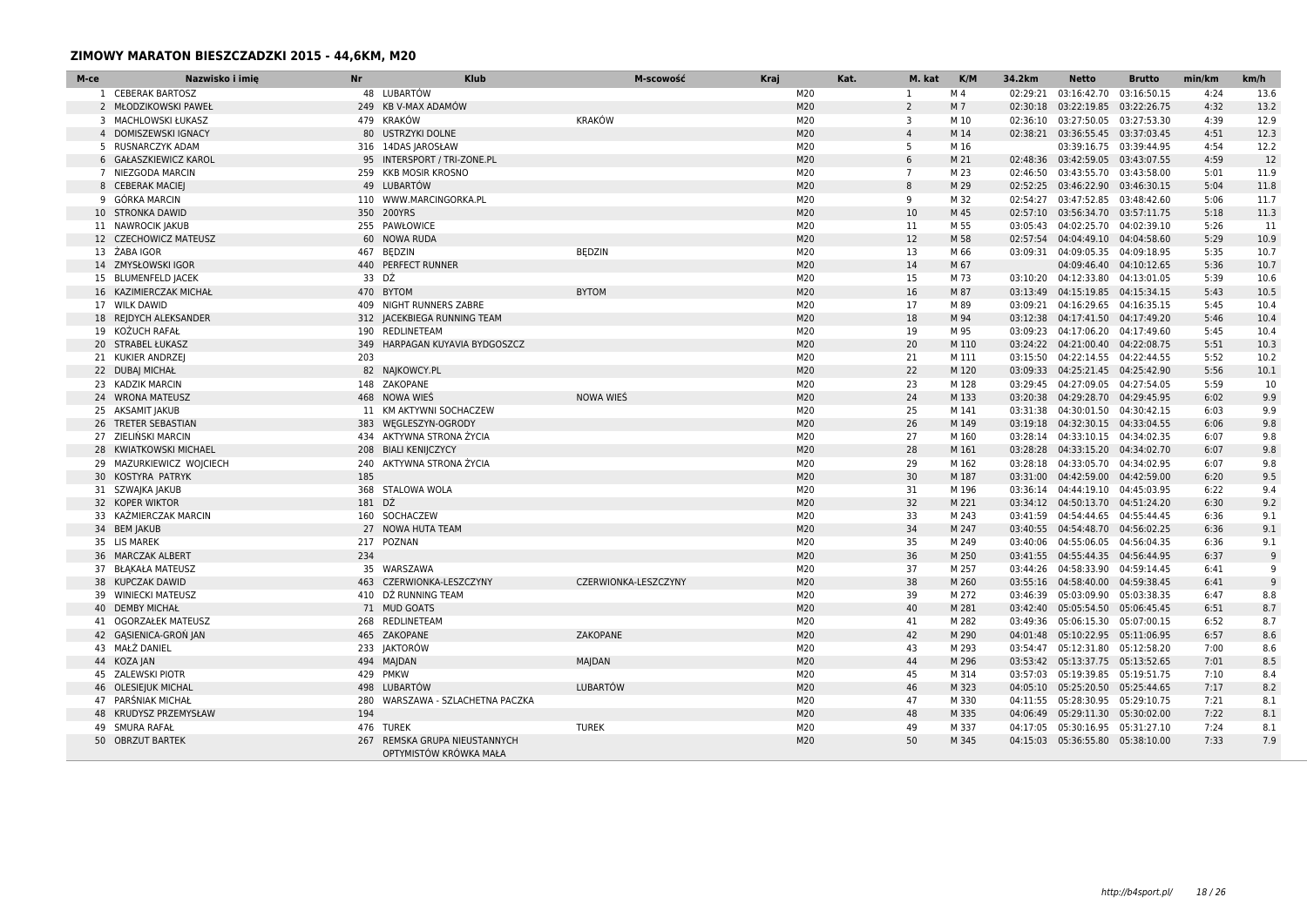### **ZIMOWY MARATON BIESZCZADZKI 2015 - 44,6KM, K30**

| M-ce | Nazwisko i imie                | <b>Nr</b> | Klub                                    |                | M-scowość | Kraj |     | Kat. | M. kat         | K/M            | 34.2km   | <b>Netto</b>                       | <b>Brutto</b> | min/km | km/h            |
|------|--------------------------------|-----------|-----------------------------------------|----------------|-----------|------|-----|------|----------------|----------------|----------|------------------------------------|---------------|--------|-----------------|
|      | DABROWSKA ANNA                 | 3         |                                         |                |           |      | K30 |      |                | K <sub>2</sub> |          | 03:35:13.20 03:36:13.85            |               | 4:49   | 12.4            |
|      | 2 ARSENIUK ANNA                |           | 484 T.S. OPATRUNKI TORUŃ/OTK RZEŹNIK    | GÓRSK          |           |      | K30 |      | $\overline{2}$ | K <sub>3</sub> | 02:58:52 | 03:53:49.85 03:53:53.85            |               | 5:14   | 11.4            |
|      | 3 FARON AGNIESZKA              |           |                                         |                |           |      | K30 |      | 3              | K 12           | 03:24:04 | 04:32:16.45 04:32:22.90            |               | 6:06   | 9.8             |
|      | 4 BIENIECKA ANNA               |           |                                         |                |           |      | K30 |      | $\overline{a}$ | K13            | 03:25:56 | 04:33:45.55 04:33:51.55            |               | 6:08   | 9.8             |
|      | 5 ZIELIŃSKA BEATA              |           | 433 RUTKOW-SKI SPORTS CLUB              |                |           |      | K30 |      |                | K 14           | 03:29:44 | 04:37:58.00 04:38:25.05            |               | 6:13   | 9.6             |
|      | 6 WYTYKOWSKA JOANNA            |           | 425 RYSIE                               |                |           |      | K30 |      | 6              | K15            |          | 03:33:46  04:39:14.90  04:40:13.95 |               | 6:15   | 9.6             |
|      | <b>GRODNA-PANTERA ANGELIKA</b> |           | 118 KW WARSZAWA                         |                |           |      | K30 |      |                | K17            |          | 03:27:56 04:40:28.55 04:41:33.75   |               | 6:17   | 9.5             |
|      | 8 DOMINIAK KLAUDIA             |           | 78 WERTYKAL BIKEBOARD TEAM              |                |           |      | K30 |      | 8              | K 20           | 03:43:40 | 04:47:45.40 04:48:57.60            |               | 6:27   | 9.3             |
|      | 9 KOZŁOWSKA MARTA              | 189       |                                         |                |           |      | K30 |      | 9              | K 23           |          | 03:41:55 04:50:55.75 04:51:08.45   |               | 6:31   | 9.2             |
|      | 10 WOJCIESZAK EWA              |           | 416 BIEGIEM PRZEZ GÓRY - POMOC DLA ALKA |                |           |      | K30 |      | 10             | K 25           |          | 03:35:49  04:52:45.45  04:53:21.05 |               | 6:33   | 9.1             |
|      | 11 LEBDA MAŁGORZATA            |           | 210 KRAKÓW                              |                |           |      | K30 |      | 11             | K 26           |          | 03:45:02  04:54:01.25  04:54:18.35 |               | 6:35   | 9.1             |
|      | 12 GRZEBIELUCH KATARZYNA       |           | 121 RYBNIK                              |                |           |      | K30 |      | 12             | K 27           |          | 03:37:53 04:54:37.65 04:54:58.15   |               | 6:36   | 9.1             |
|      | 13 REMLEIN KATARZYNA           |           | 313 KUŹNIA TRIATHLONU                   |                |           |      | K30 |      | 13             | K 28           | 03:44:28 | 04:59:16.85 04:59:28.65            |               | 6:42   | 8.9             |
|      | 14 ZEMŁA MAŁGORZATA            | 432       |                                         |                |           |      | K30 |      | 14             | K 30           |          | 03:51:41  05:00:44.50  05:00:56.95 |               | 6:44   | 8.9             |
|      | 15 SOWIŃSKA AGATA              |           | 343 #JANADALTYMZYJE                     |                |           |      | K30 |      | 15             | K 31           |          | 03:42:06 05:03:21.40 05:03:56.05   |               | 6:48   | 8.8             |
|      | 16 REDŁOWSKA BOŻENA            |           | 311 WARSZAWA                            |                |           |      | K30 |      | 16             | K 32           |          | 03:55:40  05:06:10.35  05:06:35.65 |               | 6:51   | 8.7             |
|      | 17 GAJEWSKA JUSTYNA            |           | 92 KRAKÓW                               |                |           |      | K30 |      | 17             | K 34           | 03:57:41 | 05:12:22.75 05:13:35.55            |               | 7:00   | 8.6             |
|      | 18 SOKÓŁ SYLWIA                |           | 338 ZYRARDÓW                            |                |           |      | K30 |      | 18             | K 35           |          | 04:11:06 05:14:09.65 05:14:59.40   |               | 7:02   | 8.5             |
|      | 19 DOMIAN MARTA                |           | 77 WARSZAWA                             |                |           |      | K30 |      | 19             | K 40           |          | 04:11:16  05:24:30.40  05:24:44.10 |               | 7:16   | 8.2             |
|      | 20 LESZCZYŃSKA KATARZYNA       |           | 212 MOSINA BIEGA                        |                |           |      | K30 |      | 20             | K 42           |          | 04:13:01  05:25:41.65  05:25:48.70 |               | 7:18   | 8.2             |
|      | 21 ZYGMAŃSKA MONIKA            |           | 443 TREND GLASS RUNNING TEAM            |                |           |      | K30 |      | 21             | K43            | 04:06:04 | 05:27:02.30 05:27:32.65            |               | 7:19   | 8.2             |
|      | 22 TYROWICZ AGATA              |           | 391 WARSZAWA                            |                |           |      | K30 |      | 22             | K 46           |          | 05:31:14.10  05:31:36.00           |               | 7:25   | 8.1             |
|      | 23 GAJEWSKA MONIKA             |           | 93 TORUŃ                                |                |           |      | K30 |      | 23             | K 51           | 04:19:10 | 05:37:36.45 05:38:37.60            |               | 7:34   | 7.9             |
|      | 24 LORINCOVA STEFANIA          |           | 489 PRESZOW                             | PRESZOW        |           |      | K30 |      | 24             | K 54           | 04:16:02 | 05:41:02.30 05:42:14.60            |               | 7:38   | 7.8             |
|      | 25 ZBIJOWSKA EWELINA           |           | 431 BIELSKO-BIALA                       |                |           |      | K30 |      | 25             | K 55           | 04:14:15 | 05:42:33.00 05:43:11.35            |               | 7:40   | 7.8             |
|      | 26 NIEMCZYK KATARZYNA          |           | 258 KRAKÓW                              |                |           |      | K30 |      | 26             | K 57           |          | 04:19:52  05:47:15.25  05:48:11.00 |               | 7:47   | 7.7             |
|      | 27 DOBAJ KATARZYNA             |           | 76 SPARTANIE DZIECIOM                   |                |           |      | K30 |      | 27             | K 61           | 04:35:44 | 06:04:10.20 06:05:05.30            |               | 8:09   | 7.3             |
|      | 28 UCHMAN NATALIA              |           | 392 TOUR DE RUN                         |                |           |      | K30 |      | 28             | K 65           | 04:48:20 | 06:20:46.60 06:20:46.60            |               | 8:32   | $7\overline{ }$ |
|      | 29 SKUBIS BARBARA              |           | 452 GLIWICE                             | <b>GLIWICE</b> |           |      | K30 |      | 29             | K 69           |          | 05:15:02  06:50:17.45  06:51:37.70 |               | 9:11   | 6.5             |

### **ZIMOWY MARATON BIESZCZADZKI 2015 - 44,6KM, M30**

| M-ce | Nazwisko i imie          | <b>Nr</b> | <b>Klub</b>                      |              | Kraj<br>M-scowość |     | Kat. | M. kat         | K/M            | 34.2km   | <b>Netto</b>                       | <b>Brutto</b> | min/km | km/h |
|------|--------------------------|-----------|----------------------------------|--------------|-------------------|-----|------|----------------|----------------|----------|------------------------------------|---------------|--------|------|
|      | STOPA MICHAŁ             |           | 348 ULICAFINANSOWA.PL            |              |                   | M30 |      |                | M 1            |          | 02:57:17.35                        | 02:57:33.00   | 3:58   | 15.1 |
|      | 2 SOBAS JACEK            |           | 332 RUNNERSCLUB.PL               |              |                   | M30 |      | $\overline{2}$ | M <sub>2</sub> | 02:21:23 | 03:08:43.05                        | 03:08:45.15   | 4:13   | 14.2 |
|      | 3 KRAWCZYK PAWEŁ         |           | 193 CW RENI SPORT                |              |                   | M30 |      |                | M 3            | 02:28:59 | 03:12:56.60                        | 03:13:00.70   | 4:19   | 13.9 |
|      | 4 KAZIMIROW ALEKSANDER   |           | 449 MAKIEJEWKA                   | MAKIEJEWKA   |                   | M30 |      | $\overline{4}$ | M 5            | 02:29:14 | 03:20:14.30                        | 03:20:16.65   | 4:29   | 13.4 |
|      | 5 KOSIN PAWEL            |           | 453 KIELCE                       | KIELCE       |                   | M30 |      |                | M 6            |          | 03:20:12.10 03:20:51.25            |               | 4:29   | 13.4 |
|      | 6 ZIMA PAWEŁ             |           | 438 KKB MOSIR KROSNO             |              |                   | M30 |      | 6              | M 8            |          | 02:33:55 03:24:36.55 03:24:39.40   |               | 4:35   | 13.1 |
|      | 7 KRZYSZTOŃ MARCIN       |           | 196 GMP LASY - KRAŚNIK           |              |                   | M30 |      |                | M 11           | 02:38:56 | 03:30:34.80 03:30:42.05            |               | 4:43   | 12.7 |
|      | 8 POŻAK GRZEGORZ         |           | 298 LUBARTÓW                     |              |                   | M30 |      | 8              | M 13           | 02:45:29 | 03:36:15.10 03:36:36.15            |               | 4:50   | 12.4 |
|      | 9 KOMISARZ TOMASZ        |           | 176 RZESZOWSKIE GAZELE I GEPARDY |              |                   | M30 |      | 9              | M 15           | 02:46:54 | 03:37:25.10 03:37:32.80            |               | 4:52   | 12.3 |
|      | 10 ZIOŁO JAROSŁAW        |           | 439 SANOK                        |              |                   | M30 |      | 10             | M 17           |          | 02:48:44 03:40:05.40 03:40:12.60   |               | 4:56   | 12.2 |
|      | 11 PREJZNAR MARCIN       |           | 299 NADOLE                       |              |                   | M30 |      | 11             | M 18           |          | 02:46:56 03:40:50.50 03:40:54.95   |               | 4:57   | 12.1 |
|      | 12 KUBAS MICHAŁ          |           | 199 BIEGUNKA TEAM                |              |                   | M30 |      | 12             | M 19           |          | 03:40:30.10 03:41:08.45            |               | 4:56   | 12.1 |
|      | 13 KOCZWARA TOMEK        |           | 172 RADOMYŚL WIELKI              |              |                   | M30 |      | 13             | M 22           |          | 02:45:48 03:42:45.40 03:43:32.40   |               | 4:59   | 12   |
|      | 14 MARCIN IGNATOWICZ     |           | 464 ZAWADA                       | ZAWADA       |                   | M30 |      | 14             | M 26           |          | 02:53:01 03:45:25.50 03:46:08.75   |               | 5:03   | 11.9 |
|      | 15 GRABIEC MARCIN        |           | 112 UKS TIKI-TAKA KOLLBUSZOWA    |              |                   | M30 |      | 15             | M 27           |          | 02:50:53 03:45:26.90 03:46:08.85   |               | 5:03   | 11.9 |
|      | 16 GAWLIK SŁAWEK         |           | 99 KRAKÓW                        |              |                   | M30 |      | 16             | M 30           |          | 02:52:17 03:46:49.45 03:47:36.05   |               | 5:05   | 11.8 |
|      | 17 DYBALSKI MARIUSZ      |           | 84 BEŁCHATÓW                     |              |                   | M30 |      | 17             | M 33           | 02:54:39 | 03:50:26.55 03:50:35.20            |               | 5:10   | 11.6 |
|      | 18 KILIAN MATEUSZ        |           | 165 JÓZEFIŃSKA TEAM KRAKÓW       |              |                   | M30 |      | 18             | M 34           | 02:51:29 | 03:50:56.30 03:51:02.95            |               | 5:10   | 11.6 |
|      | 19 ZWIERZCHOWSKI ANDRZEJ |           | 442 BIEGUNKA TEAM POLSKA         |              |                   | M30 |      | 19             | M 39           |          | 02:51:42 03:54:32.30               | 03:54:58.95   | 5:15   | 11.4 |
|      | 20 PIKUŁA MARCIN         |           | 485 JASLO                        | <b>JASLO</b> |                   | M30 |      | 20             | M 40           |          | 02:56:51  03:54:27.15  03:55:10.55 |               | 5:15   | 11.4 |
|      | 21 CHODAKOWSKI MARCELI   |           | 53 K.B.GEOTERMIA UNIEJÓW         |              |                   | M30 |      | 21             | M 41           | 03:01:08 | 03:55:36.50                        | 03:55:55.40   | 5:16   | 11.4 |
|      | 22 SŁUJA ADAM            |           | 331 RANIŻÓW                      |              |                   | M30 |      | 22             | M 42           | 02:58:05 | 03:56:25.75 03:56:35.55            |               | 5:18   | 11.3 |
|      | 23 CZEKAJ MACIEJ         |           | 499 KIELCE                       | KIELCE       |                   | M30 |      | 23             | M 46           |          | 02:59:56 03:56:56.75 03:57:42.35   |               | 5:18   | 11.3 |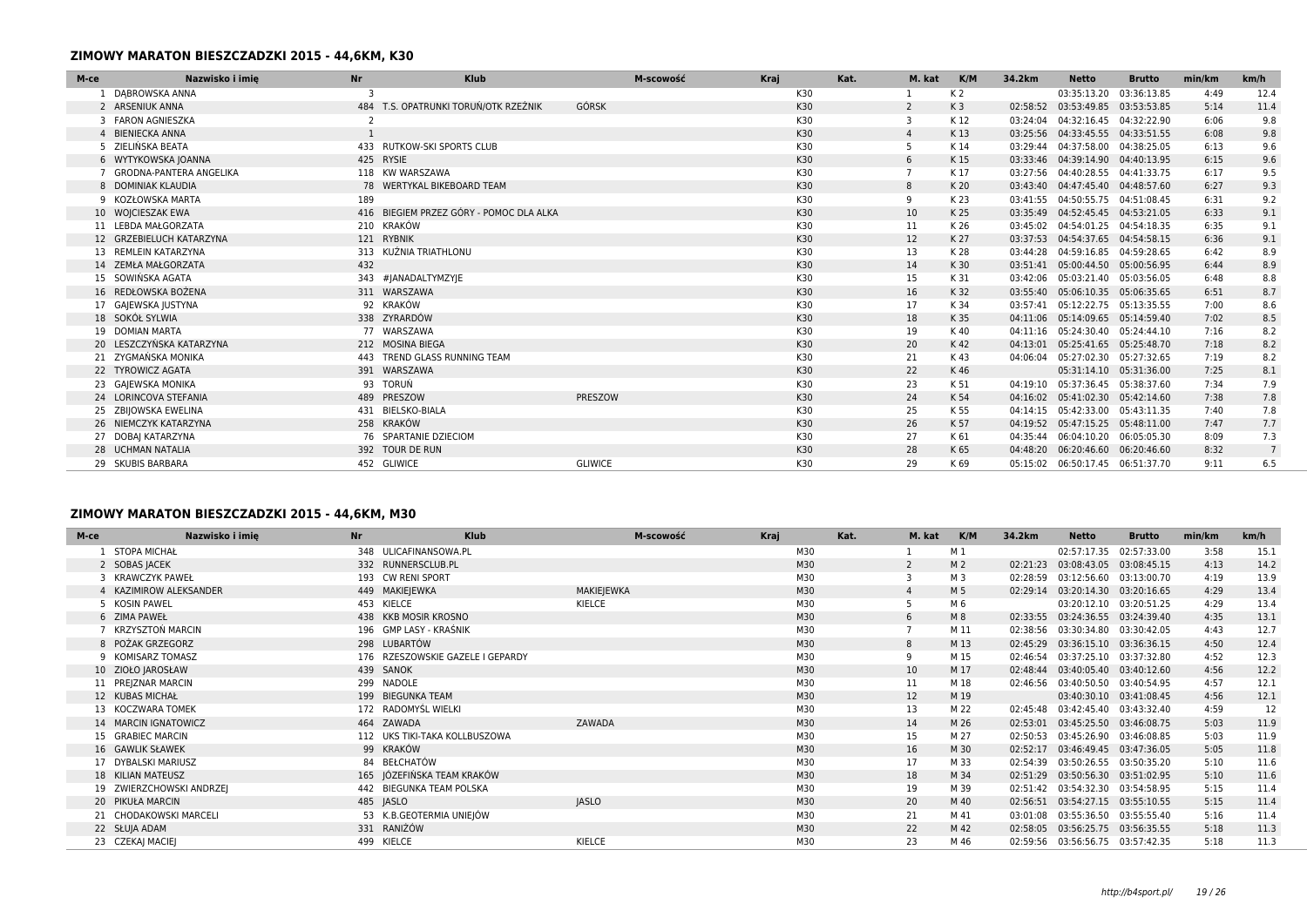| M-ce | Nazwisko i imię          | <b>Nr</b> | <b>Klub</b>                         | M-scowość         | Kraj | Kat. | M. kat | K/M   | 34.2km   | <b>Netto</b>                       | <b>Brutto</b> | min/km | km/h |
|------|--------------------------|-----------|-------------------------------------|-------------------|------|------|--------|-------|----------|------------------------------------|---------------|--------|------|
|      | 24 BARTOSZ MAREK         |           | 20 KRAKÓW                           |                   | M30  |      | 24     | M 48  |          | 03:04:40 03:59:27.25 03:59:42.90   |               | 5:22   | 11.2 |
|      | 25 ŚWIDEREK JACEK        |           | 459 JÓZEFOSŁAW                      | <b>IÓZEFOSŁAW</b> | M30  |      | 25     | M 51  |          | 03:03:25  04:00:31.15  04:00:42.65 |               | 5:23   | 11.1 |
|      | 26 CZYSZCZOŃ ANDRZE      |           | 62 SPORTRUN.PL WARSZTATFORMY.PL     |                   | M30  |      | 26     | M 53  | 02:58:58 | 04:01:44.55                        | 04:02:04.95   | 5:25   | 11.1 |
|      | 27 SIKORA MICHAŁ         |           | 324 GLIWICE                         |                   | M30  |      | 27     | M 54  |          | 03:02:31  04:02:14.05  04:02:34.25 |               | 5:25   | 11   |
|      | 28 WIECZOREK MARCIN      |           | 405 MOSINA                          |                   | M30  |      | 28     | M 56  |          | 02:57:55 04:02:58.30 04:03:04.35   |               | 5:26   | 11   |
|      | 29 MACZYŃSKI MATEUSZ     |           | 242 TSA SANDOMIERZ                  |                   | M30  |      | 29     | M 61  |          | 03:11:25 04:07:36.00               | 04:08:04.25   | 5:33   | 10.8 |
|      | 30 MAJCHRZAK TYMOTEUSZ   |           | 229 ZAPIERDALACZE                   |                   | M30  |      | 30     | M 64  |          | 03:03:18  04:08:46.45  04:09:00.60 |               | 5:34   | 10.8 |
|      | 31 BARANOWSKI JACEK      |           | 509 WARSZAWA                        | WARSZAWA          | M30  |      | 31     | M 65  |          | 03:02:37  04:09:06.65  04:09:12.30 |               | 5:35   | 10.7 |
|      | 32 TYBUREK MICHAŁ        |           | 389 LUBLIN                          |                   | M30  |      | 32     | M 69  |          | 03:08:52  04:11:02.50  04:11:39.25 |               | 5:37   | 10.7 |
|      | 33 KRYGIER MARCIN        |           | 478 GDYNIA                          | <b>GDYNIA</b>     | M30  |      | 33     | M 70  | 03:12:49 | 04:11:45.90                        | 04:11:52.20   | 5:38   | 10.6 |
|      | 34 WIERNUSZ KRZYSZTOF    |           | 406 FINISZ RYMANÓW                  |                   | M30  |      | 34     | M 71  |          | 03:09:55  04:11:53.30  04:12:07.95 |               | 5:38   | 10.6 |
|      | 35 KUŹNIAR PAWEŁ         |           | 206 LUKS KROŚNIANKA                 |                   | M30  |      | 35     | M 75  |          | 03:17:02  04:13:18.50  04:13:29.70 |               | 5:40   | 10.6 |
|      | 36 JAKUBCZYK DARIUSZ     |           | 135 BIEGNE, ŻEBY BARTEK MÓGŁ BIEGAĆ |                   | M30  |      | 36     | M 76  |          | 03:15:11  04:12:43.05  04:13:30.90 |               | 5:39   | 10.6 |
|      | 37 CZELEJ RAFAŁ          |           | 61 BIEGAJĄCY ŚWIDNIK                |                   | M30  |      | 37     | M 77  |          | 03:09:42  04:13:15.45  04:13:50.00 |               | 5:40   | 10.6 |
|      | 38 TIMOFIEJUK PAWEŁ      |           | 379 NIGHT RUNNERS ALBATROS          |                   | M30  |      | 38     | M 79  |          | 03:12:35 04:13:50.65 04:14:02.95   |               | 5:41   | 10.5 |
|      | 39 KAMIŃSKI PAWEŁ        |           | 153 WARSZAWA                        |                   | M30  |      | 39     | M 81  |          | 03:12:38  04:14:00.15  04:14:06.80 |               | 5:41   | 10.5 |
|      | 40 ZIELIŃSKI WOJCIECH    |           | 437 DŹ                              |                   | M30  |      | 40     | M 82  |          | 03:10:29  04:13:58.85  04:14:09.15 |               | 5:41   | 10.5 |
|      | 41 DERLATKA PAWEŁ        |           | 72 NOWA HUTA TEAM                   |                   | M30  |      | 41     | M 84  |          | 03:08:37  04:14:16.00  04:14:31.90 |               | 5:42   | 10.5 |
|      | 42 SŁOMA PAWEŁ           |           | 330 SŁOMIANE BAMBUSY                |                   | M30  |      | 42     | M 85  |          | 03:13:53  04:13:59.20  04:14:45.60 |               | 5:41   | 10.5 |
|      | 43 PASUTO JANUSZ         |           | 466 MIKOLÓW                         | <b>MIKOLÓW</b>    | M30  |      | 43     | M 86  |          | 03:13:50  04:15:21.25  04:15:34.00 |               | 5:43   | 10.5 |
|      | 44 STYCZEŃ PIOTR         |           | 351 BIEGNE, ZEBY BARTEK MOGŁ BIEGAĆ |                   | M30  |      | 44     | M 88  |          | 03:15:32  04:14:51.95  04:15:38.55 |               | 5:42   | 10.5 |
|      | 45 CHMIELOWSKI ANDRZEJ   |           | 51 KRAKÓW                           |                   | M30  |      | 45     | M 93  |          | 03:13:57  04:17:32.70  04:17:40.85 |               | 5:46   | 10.4 |
|      | 46 BURDA ANDRZEJ         |           | 46 WIKLINKI RUDNIK NAD SANEM        |                   | M30  |      | 46     | M 96  |          | 03:11:27  04:16:44.70  04:17:55.65 |               | 5:45   | 10.4 |
|      | 47 ŁOPATA GRZEGORZ       |           | 220 BODY4U TEAM                     |                   | M30  |      | 47     | M 97  |          | 03:09:56  04:17:32.30  04:17:55.70 |               | 5:46   | 10.4 |
|      | 48 KUBICKI DAREK         |           | 200 WÓJTOWO                         |                   | M30  |      | 48     | M 98  |          | 03:05:32  04:17:26.15  04:18:03.50 |               | 5:46   | 10.4 |
|      | 49 MICHALSKI RYSZARD     |           | 456 WARSZAWA                        | WARSZAWA          | M30  |      | 49     | M 99  |          | 03:14:52  04:18:19.20  04:18:26.00 |               | 5:47   | 10.4 |
|      | 50 WASYLÓW JACEK         |           | 399 SPARTAKUS PRZEMYŚL              |                   | M30  |      | 50     | M 102 |          | 03:14:10 04:18:16.95 04:18:50.80   |               | 5:47   | 10.4 |
|      | 51 KAKOL ZBIGNIEW        |           | 161 WATER TEAM                      |                   | M30  |      | 51     | M 104 |          | 03:17:00 04:18:23.90 04:19:10.35   |               | 5:47   | 10.4 |
|      | 52 MURAK ROBERT          | 253       |                                     |                   | M30  |      | 52     | M 105 |          | 03:14:21  04:18:42.80  04:19:16.10 |               | 5:48   | 10.3 |
|      | 53 WOJCIECHOWSKI DARIUSZ |           | 469 BOCHNIA                         | <b>BOCHNIA</b>    | M30  |      | 53     | M 106 |          | 03:13:52  04:19:23.75  04:19:39.35 |               | 5:48   | 10.3 |
|      | 54 POREBSKI RAFAŁ        | 297       |                                     |                   | M30  |      | 54     | M 107 |          | 03:11:04  04:19:25.45  04:19:43.35 |               | 5:49   | 10.3 |
|      | 55 MLOST TOMASZ          |           | 247 ENDORFINY WADOWICE              |                   | M30  |      | 55     | M 113 |          | 03:20:20 04:23:11.00 04:23:55.55   |               | 5:54   | 10.2 |
|      | 56 WÓJTOWICZ PAWEŁ       |           | 422 BIEGAJZNAMI.PL                  |                   | M30  |      | 56     | M 116 |          | 03:13:22  04:23:41.90  04:24:26.35 |               | 5:54   | 10.1 |
|      | 57 DZIUBAN ŁUKASZ        |           | 86 GAJOWY Z ZAPOROWEGO MARATONU     |                   | M30  |      | 57     | M 117 |          | 03:20:17 04:23:52.60 04:24:29.25   |               | 5:55   | 10.1 |
|      | 58 KAWALEC KRZYSZTOF     |           | 159 JABŁONNA LUBELSKA               |                   | M30  |      | 58     | M 124 | 03:24:44 | 04:26:35.30                        | 04:26:52.40   | 5:58   | 10   |
|      | 59 TOMALSKI MARCIN       |           | 380 KRAKÓW                          |                   | M30  |      | 59     | M 125 |          | 03:21:17  04:26:50.50  04:27:17.00 |               | 5:58   | 10   |
|      | 60 PITAS ANDRZEJ         |           | 291 ZAPIERDALACZE.PL                |                   | M30  |      | 60     | M 126 |          | 03:22:09  04:27:21.10  04:27:36.15 |               | 5:59   | 10   |
|      | 61 MICHALSKI ARKADIUSZ   |           | 245 NOWY STYL RUNNING TEAM          |                   | M30  |      | 61     | M 127 |          | 03:22:37  04:27:40.50  04:27:52.00 |               | 6:00   | 10   |
| 62   | <b>GAWLIK PIOTR</b>      | 98        | YEAH BUY ME COSMETICS               |                   | M30  |      | 62     | M 129 |          | 03:22:31 04:28:07.85 04:28:13.85   |               | 6:00   | 10   |
|      | 63 DACHNO MAREK          |           | 66 TOMASZOWICE KOLONIA              |                   | M30  |      | 63     | M 130 |          | 03:24:26 04:28:04.25 04:28:24.15   |               | 6:00   | 10   |
|      | 64 MAZIARZ JAKUB         |           | 237 MIELEC                          |                   | M30  |      | 64     | M 134 |          | 03:30:43  04:28:59.05  04:29:58.50 |               | 6:01   | 9.9  |
|      | 65 NIŻNIK MARCIN         |           | 261 NOWY STYL RUNNING TEAM          |                   | M30  |      | 65     | M 135 |          | 03:22:48  04:29:50.05  04:30:01.25 |               | 6:03   | 9.9  |
|      | 66 NOWICKI ARTUR         |           | 264 WARSZTAT FORMY TYCHY            |                   | M30  |      | 66     | M 137 |          | 03:22:59 04:29:45.45 04:30:06.50   |               | 6:02   | 9.9  |
|      | 67 KORDOWICZ ŁUKASZ      |           | 182 BIŁGORAI                        |                   | M30  |      | 67     | M 138 |          | 03:21:40  04:30:14.10  04:30:33.50 |               | 6:03   | 9.9  |
| 68   | MADEJSKI SŁAWOMIR        |           | 226 SPELEOKLUB ŚWIĘTOKRZYSKI KIELCE |                   | M30  |      | 68     | M 139 |          | 03:20:24  04:30:02.30  04:30:39.35 |               | 6:03   | 9.9  |
|      | 69 ŚWIDZIŃSKI TOMASZ     |           | 377 VEGE RUNNERS                    |                   | M30  |      | 69     | M 140 |          | 03:31:46  04:29:33.75  04:30:41.30 |               | 6:02   | 9.9  |
|      | 70 STEPIEŃ TOMASZ        |           | 346 KIELCE BRYGADA ŚW.              |                   | M30  |      | 70     | M 142 |          | 03:26:04  04:30:01.50  04:30:51.55 |               | 6:03   | 9.9  |
|      | 71 MADEYSKI MICHAŁ       |           | 227 KRAKÓW                          |                   | M30  |      | 71     | M 144 |          | 03:22:51  04:30:41.65  04:31:39.65 |               | 6:04   | 9.9  |
|      | 72 MAJEWSKI PIOTR        |           | 230 JSC JASŁO                       |                   | M30  |      | 72     | M 146 |          | 03:29:10 04:31:00.55 04:31:50.10   |               | 6:04   | 9.9  |
|      | 73 WISZNIEWSKI KAROL     |           | 411 AKS POLONIA WARSZAWA            |                   | M30  |      | 73     | M 147 |          | 03:28:48  04:31:27.70  04:32:22.55 |               | 6:05   | 9.9  |
|      | 74 GWIZDAŁA ŁUKASZ       |           | 123 KRZESZOWICE                     |                   | M30  |      | 74     | M 150 | 03:28:26 | 04:32:08.85  04:33:05.40           |               | 6:06   | 9.8  |
|      | 75 ŁOCHAŃSKI GRZEGORZ    |           | 219 BRYSIE                          |                   | M30  |      | 75     | M 151 |          | 03:21:22  04:32:58.55  04:33:23.50 |               | 6:07   | 9.8  |
|      | 76 GAJOS DANIEL          |           | 94 KRAKÓW                           |                   | M30  |      | 76     | M 152 |          | 03:24:27  04:32:29.75  04:33:37.75 |               | 6:06   | 9.8  |
|      | 77 CHOROS PIOTR          |           | 54 VEGE RUNNERS                     |                   | M30  |      | 77     | M 153 |          | 03:34:44  04:32:37.70  04:33:38.85 |               | 6:06   | 9.8  |
|      | 78 PERYKASZA PAWEŁ       |           | 284 NIGHTRUNNERS KRAKÓW             |                   | M30  |      | 78     | M 154 |          | 03:26:40  04:32:51.30  04:33:45.25 |               | 6:07   | 9.8  |
|      | 79 OPOZDA MICHAL         |           | 273 KRAKÓW                          |                   | M30  |      | 79     | M 155 |          | 03:29:44  04:33:00.35  04:33:48.65 |               | 6:07   | 9.8  |
|      | 80 DANIEL JAREK          |           | 67 MM ULTRA                         |                   | M30  |      | 80     | M 156 |          | 03:28:12  04:33:35.30  04:33:50.25 |               | 6:08   | 9.8  |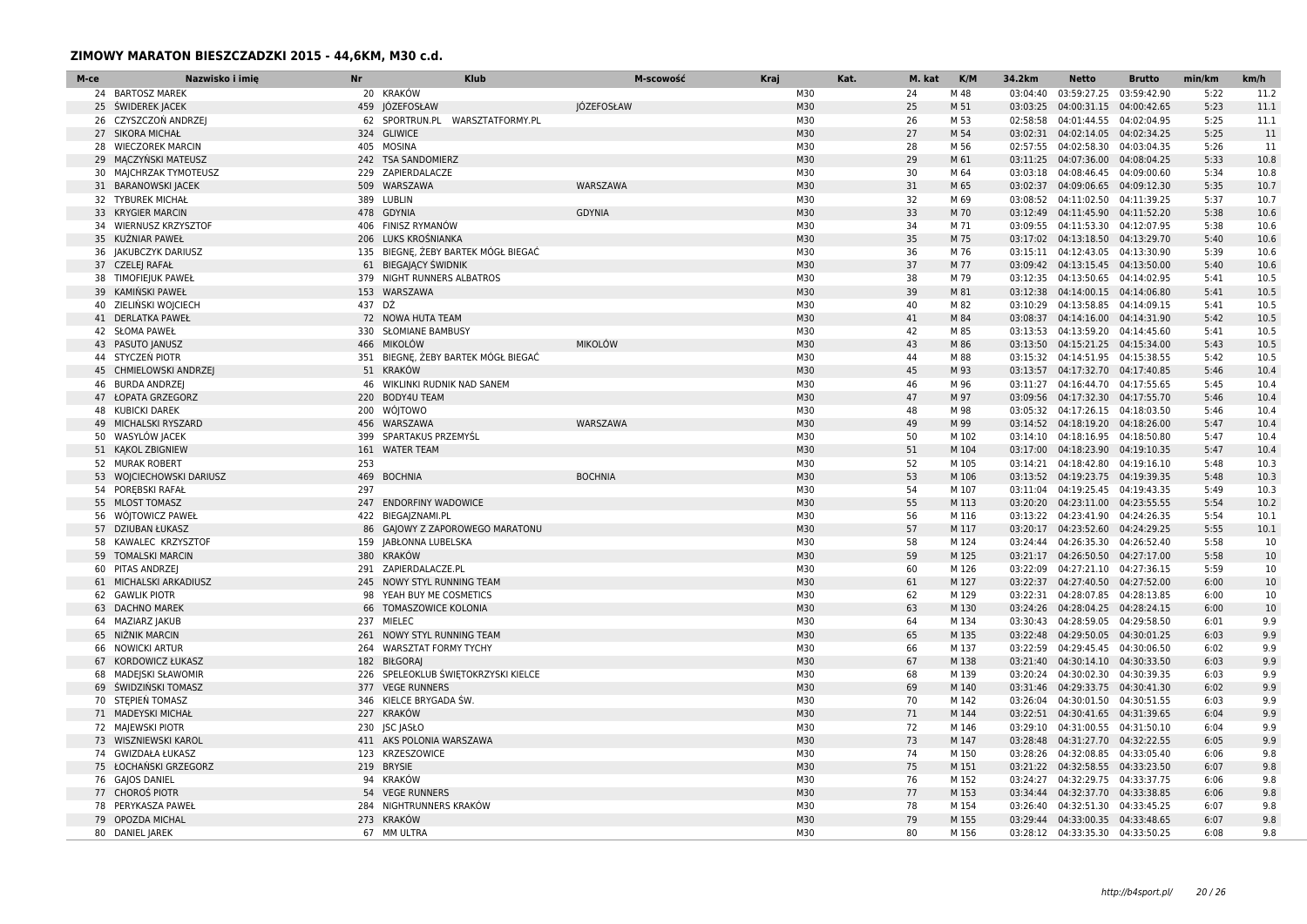| M-ce | Nazwisko i imie           | <b>Nr</b> | <b>Klub</b>                             | M-scowość     | Kraj | Kat. | M. kat | K/M   | 34.2km   | Netto                              | <b>Brutto</b> | min/km | km/h |
|------|---------------------------|-----------|-----------------------------------------|---------------|------|------|--------|-------|----------|------------------------------------|---------------|--------|------|
|      | 81 SZPINDA SEBASTIAN      |           | 364 BIŁGORAI                            |               | M30  |      | 81     | M 157 | 03:32:54 | 04:33:53.60                        | 04:33:53.60   | 6:08   | 9.8  |
|      | 82 KACZMAREK PAWEL        |           | 145 KRAKÓW                              |               | M30  |      | 82     | M 159 |          | 03:28:14  04:33:10.15  04:34:02.20 |               | 6:07   | 9.8  |
| 83   | <b>GRELA MARCIN</b>       |           | 115 KRAKOW                              |               | M30  |      | 83     | M 164 | 03:25:30 | 04:33:40.50 04:34:17.85            |               | 6:08   | 9.8  |
|      | 84 WIĄCEK MARCIN          |           | 404 JSC JASŁO                           |               | M30  |      | 84     | M 166 |          | 03:31:00  04:34:12.35  04:34:56.05 |               | 6:08   | 9.8  |
|      | 85 PILECKI MACIEJ         |           | 288 WROCŁAW                             |               | M30  |      | 85     | M 174 |          | 03:32:20 04:37:21.95 04:38:27.70   |               | 6:13   | 9.6  |
|      | 86 MAKOWSKI ŁUKASZ        | 231       |                                         |               | M30  |      | 86     | M 175 |          | 03:31:04  04:38:41.25  04:39:03.70 |               | 6:14   | 9.6  |
|      | 87 CISEK PIOTR            |           | 59 FINISZ RYMANÓW                       |               | M30  |      | 87     | M 176 |          | 03:30:09  04:38:53.20  04:39:27.25 |               | 6:15   | 9.6  |
|      | 88 KAMIŃSKI MICHAŁ        |           | 152 12TRI.PL                            |               | M30  |      | 88     | M 178 |          | 03:31:59  04:38:04.20  04:39:53.55 |               | 6:14   | 9.6  |
|      | 89 ROLLA DORIAN           |           | 315 WARZYMICE                           |               | M30  |      | 89     | M 179 | 03:29:48 | 04:40:07.35 04:40:21.50            |               | 6:16   | 9.6  |
|      | 90 SURWIŁO SANDRO         |           | 355 BRZOZY                              |               | M30  |      | 90     | M 181 |          | 03:36:03  04:41:23.70  04:41:38.95 |               | 6:18   | 9.5  |
|      | 91 HEC PIOTR              |           | 125 KROSNO                              |               | M30  |      | 91     | M 182 |          | 03:31:52  04:42:12.20  04:42:20.05 |               | 6:19   | 9.5  |
|      | 92 KRZYSZTOŃ PIOTR        |           | 197 GMP LASY - KRAŚNIK                  |               | M30  |      | 92     | M 184 |          | 03:30:29  04:42:22.40  04:42:38.90 |               | 6:19   | 9.5  |
|      | 93 KOZIEŁ SZYMON          |           | 188 GOLECZEWO                           |               | M30  |      | 93     | M 188 | 03:37:08 | 04:42:59.00                        | 04:42:59.00   | 6:20   | 9.5  |
|      | 94 SZCZEPAŃSKI GRZEGORZ   |           | 361 KLUB BIEGACZA RTV EURO AGD          |               | M30  |      | 94     | M 190 |          | 03:32:02  04:42:00.25  04:43:19.90 |               | 6:19   | 9.5  |
|      | 95 PUSKARCZYK WOJCIECH    |           | 304 UKS POGORZE                         |               | M30  |      | 95     | M 192 |          | 03:42:33  04:44:22.45  04:44:22.45 |               | 6:22   | 9.4  |
|      | 96 WAŁCZYK KRZYSZTOF      |           | 397 OWCE                                |               | M30  |      | 96     | M 194 |          | 03:34:41  04:44:21.50  04:44:44.85 |               | 6:22   | 9.4  |
|      | 97 SIKORSKI WOJCIECH      |           | 325 RARAMURI KLUCZBORK                  |               | M30  |      | 97     | M 199 |          | 03:32:14 04:44:36.45 04:45:19.35   |               | 6:22   | 9.4  |
|      | 98 WRÓBEL ŁUKASZ          |           | 423 KB BIAŁA BIEGA, MIEDZYRZEC PODLASKI |               | M30  |      | 98     | M 200 |          | 03:32:50  04:45:01.65  04:45:40.35 |               | 6:23   | 9.4  |
|      | 99 WORCH PAWEŁ            |           | 417 BŁONIE                              |               | M30  |      | 99     | M 201 |          | 03:37:15 04:45:24.45 04:46:09.80   |               | 6:23   | 9.4  |
| 100  | <b>PLACZEK PAWEŁ</b>      |           | 293 WETLINA                             |               | M30  |      | 100    | M 207 |          | 03:37:28  04:47:59.00  04:48:17.95 |               | 6:27   | 9.3  |
|      | 101 KAMINSKI ROBERT       |           | 154 12TRI.PL                            |               | M30  |      | 101    | M 208 |          | 03:36:16 04:46:29.70 04:48:19.35   |               | 6:25   | 9.3  |
|      | 102 LACHOWICZ PRZEMEK     |           | 209 LIBERTÓW                            |               | M30  |      | 102    | M 210 |          | 03:32:25  04:47:18.10  04:48:31.15 |               | 6:26   | 9.3  |
|      | 103 MOLTZAN ZBIGNIEW      |           | 250 TORUŃ                               |               | M30  |      | 103    | M 212 |          | 03:41:20 04:48:14.60 04:49:02.65   |               | 6:27   | 9.3  |
| 104  | <b>GREBOWIEC MATEUSZ</b>  |           | 117 LKS TENCZA SANDOMIERZ               |               | M30  |      | 104    | M 216 |          | 03:40:04  04:49:54.10  04:50:20.30 |               | 6:30   | 9.2  |
|      | 105 ŁUBIEŃSKI WOJCIECH    |           | 221 POZNAŃ                              |               | M30  |      | 105    | M 217 |          | 03:39:05  04:49:58.60  04:51:05.15 |               | 6:30   | 9.2  |
|      | 106 KOŁTUNICKI KRZYSZTOF  | 175       |                                         |               | M30  |      | 106    | M 219 |          | 03:43:35  04:50:12.05  04:51:13.60 |               | 6:30   | 9.2  |
| 107  | <b>BORKOWSKI JAKUB</b>    |           | 40 UKA WARSZAWA                         |               | M30  |      | 107    | M 220 |          | 03:37:12  04:50:01.65  04:51:17.10 |               | 6:30   | 9.2  |
|      | 108 KOŁODZIEJCZYK DAWID   |           | 174 KRAKÓW                              |               | M30  |      | 108    | M 222 |          | 03:42:07  04:50:33.25  04:51:30.50 |               | 6:30   | 9.2  |
|      | 109 TROCHIMCZYK PIOTR     |           | 384 PRZEMYŚL                            |               | M30  |      | 109    | M 225 |          | 03:42:42  04:51:00.45  04:51:50.15 |               | 6:31   | 9.2  |
|      | 110 BEBELSKI RAFAŁ        |           | 25 KUŹNIA TRIATHLONU                    |               | M30  |      | 110    | M 226 |          | 03:40:42  04:51:16.05  04:51:53.35 |               | 6:31   | 9.2  |
| 111  | <b>OSTROWSKI MICHAŁ</b>   |           | 276 CRAZY GUIDES                        |               | M30  |      | 111    | M 227 |          | 03:38:19  04:51:07.50  04:51:53.45 |               | 6:31   | 9.2  |
|      | 112 GŁEMBSKI DANIEL       | 104       |                                         |               | M30  |      | 112    | M 228 |          | 03:36:26 04:50:59.60 04:52:06.70   |               | 6:31   | 9.2  |
|      | 113 PRZYBYŁA MARCIN       |           | 302 NUTREND TEAM / SZCZYRK              |               | M30  |      | 113    | M 232 |          | 03:36:54  04:53:04.70  04:53:13.65 |               | 6:34   | 9.1  |
| 114  | NALEPKA ZDZISŁAW          |           | 254 BIEGIEM PRZEZ GÓRY - POMOC DLA ALKA |               | M30  |      | 114    | M 233 |          | 03:35:50  04:52:44.45  04:53:21.20 |               | 6:33   | 9.1  |
|      | 115 MAZUREK MICHAŁ        | 238       | <b>ORTOREH TEAM</b>                     |               | M30  |      | 115    | M 234 | 03:42:09 | 04:53:12.95 04:53:50.45            |               | 6:34   | 9.1  |
|      | 116 SKRZYPCZAK PIOTR      | 9         |                                         |               | M30  |      | 116    | M 235 |          | 03:52:08  04:52:57.35  04:53:58.55 |               | 6:34   | 9.1  |
|      | 117 DUDEK BARTŁOMIEJ      |           | 83 12TRI.PL                             |               | M30  |      | 117    | M 236 |          | 03:39:46 04:52:37.85 04:54:26.60   |               | 6:33   | 9.1  |
| 118  | <b>SOBCZAK MARCIN</b>     |           | 334 WARSZAWA                            |               | M30  |      | 118    | M 242 |          | 03:44:36 04:55:28.75 04:55:42.15   |               | 6:37   | 9.1  |
|      | 119 GUTKOWSKI TOMEK       |           | 122 TREND GLASS RUNNING TEAM            |               | M30  |      | 119    | M 245 |          | 03:44:55 04:55:25.65 04:55:55.05   |               | 6:37   | 9.1  |
|      | 120 WENTLAND TOMASZ       |           | 460 KRAKOW                              | <b>KRAKOW</b> | M30  |      | 120    | M 246 |          | 03:40:54  04:54:48.20  04:56:02.10 |               | 6:36   | 9.1  |
| 121  | <b>CHMIELEWSKI TOMASZ</b> |           | 50 WARSZAWA                             |               | M30  |      | 121    | M 248 |          | 03:42:32  04:55:39.05  04:56:03.15 |               | 6:37   | 9.1  |
|      | 122 SIWIEC TOMASZ         |           | 326 RZESZÓW                             |               | M30  |      | 122    | M 251 |          | 03:37:57  04:56:58.65  04:57:44.30 |               | 6:39   | -9   |
|      | 123 MACIEJEWSKI PIOTR     |           | 224 LUBLIN                              |               | M30  |      | 123    | M 256 |          | 03:34:51  04:57:59.60  04:59:02.10 |               | 6:40   | q    |
|      | 124 JEŻYNA MARCIN         |           | 143 GŁĘBOKIE TALERZE                    |               | M30  |      | 124    | M 259 |          | 03:48:50  04:59:24.80  04:59:35.05 |               | 6:42   | 8.9  |
| 125  | <b>JABŁONKA BARTOSZ</b>   |           | 130 DEBIEŃSKO                           |               | M30  |      | 125    | M 261 | 03:55:19 | 04:58:41.30 04:59:38.55            |               | 6:41   | 9    |
|      | 126 ANDRUSZEWSKI TOMASZ   |           | 13 KB GEOTERMIA UNIEJÓW                 |               | M30  |      | 126    | M 263 |          | 03:43:56 04:59:56.80 05:00:26.60   |               | 6:43   | 8.9  |
|      | 127 SUPRON PIOTR          |           | 354 ARCADIS RUNNING TEAM                |               | M30  |      | 127    | M 265 |          | 03:44:59  04:59:47.55  05:00:51.55 |               | 6:43   | 8.9  |
| 128  | ZAPŁATA WOJCIECH          |           | 430 GORLICE                             |               | M30  |      | 128    | M 267 |          | 03:41:03  05:00:48.15  05:01:10.55 |               | 6:44   | 8.9  |
| 129  | <b>GRANDA PAWEŁ</b>       |           | 114 21 DAPLOT JAROSŁAW                  |               | M30  |      | 129    | M 269 |          | 03:46:25 05:00:33.75 05:01:27.25   |               | 6:44   | 8.9  |
|      | 130 SOLECKI TOMASZ        |           | 339 BIERUŃ GOMOLA TRANS AIRCO           |               | M30  |      | 130    | M 273 |          | 03:42:06 05:03:21.05 05:03:56.30   |               | 6:48   | 8.8  |
|      | 131 SOBCZAK MACIEJ        |           | 333 NIGHT RUNNERS                       |               | M30  |      | 131    | M 274 |          | 03:47:47 05:03:23.55 05:03:57.50   |               | 6:48   | 8.8  |
| 132  | PIWOWARCZYK PIOTR         |           | 292 KRAKÓW                              |               | M30  |      | 132    | M 275 |          | 03:46:03 05:03:41.65 05:04:08.70   |               | 6:48   | 8.8  |
| 133  | KOTLARSKI MARCIN          |           | 186 LESNE CYMBAŁY                       |               | M30  |      | 133    | M 276 |          | 03:50:02 05:05:04.70 05:05:36.30   |               | 6:50   | 8.8  |
|      | 134 TOMCZYK MICHAŁ        |           | 381 INOWROCŁAW                          |               | M30  |      | 134    | M 277 |          | 03:49:53 05:04:27.95 05:06:11.15   |               | 6:49   | 8.8  |
| 135  | <b>BUSZ JACEK</b>         | 47        | DRUŻYNA KORMORANA                       |               | M30  |      | 135    | M 279 |          | 03:43:23  05:05:52.35  05:06:17.10 |               | 6:51   | 8.7  |
|      | 136 KOBELUK DAMIAN        |           | 171 BIŁGORAI                            |               | M30  |      | 136    | M 283 |          | 03:39:52 05:06:59.55 05:07:23.25   |               | 6:53   | 8.7  |
|      | 137 GEZELA MARIUSZ        |           | 101 BBL POZNAŃ, RODZINA GEZELA          |               | M30  |      | 137    | M 284 |          | 03:52:03 05:07:42.70 05:08:24.35   |               | 6:53   | 8.7  |
|      |                           |           |                                         |               |      |      |        |       |          |                                    |               |        |      |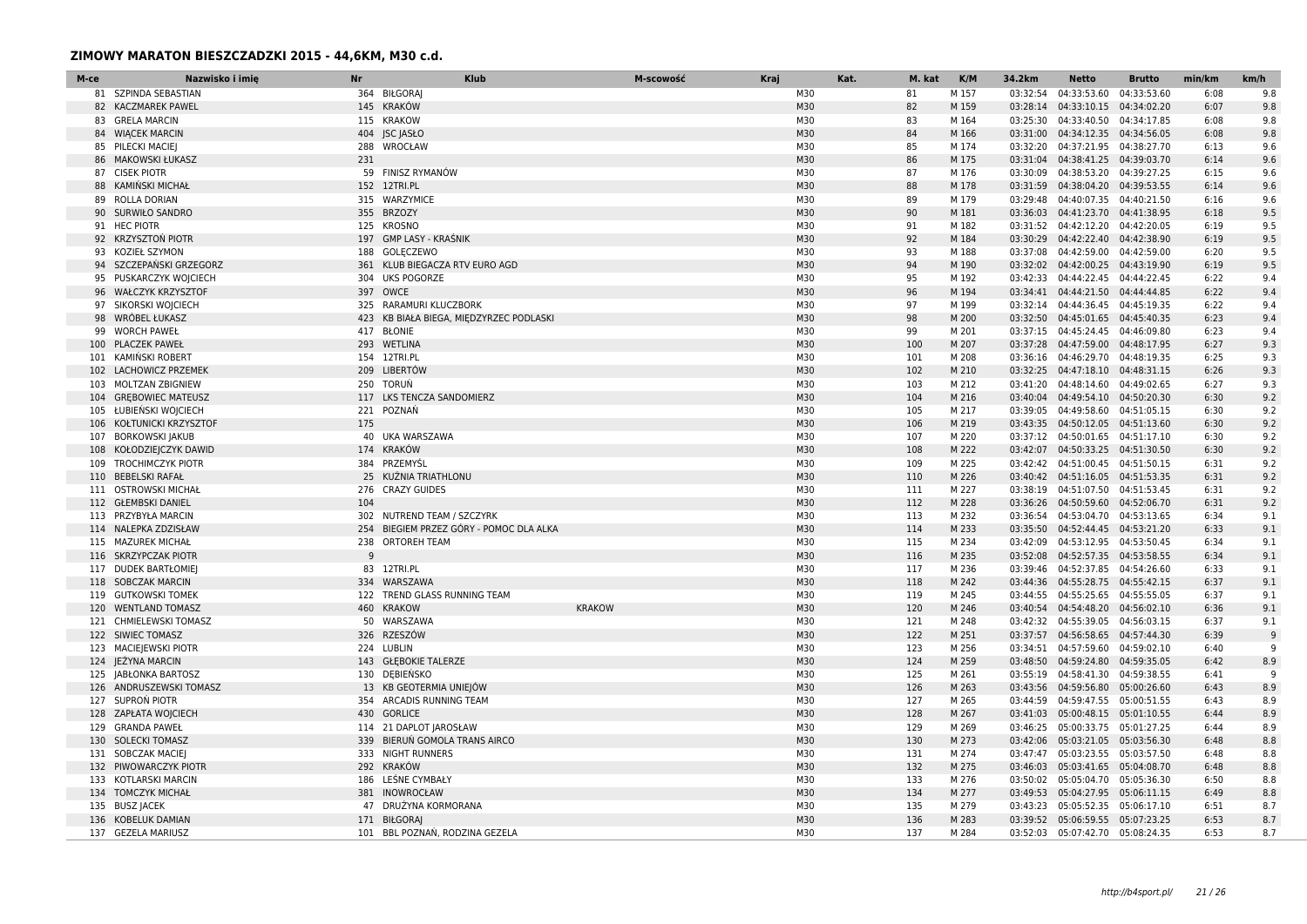| M-ce | Nazwisko i imię<br><b>Nr</b> |         | <b>Klub</b>                   |                 | Kraj<br>M-scowość |     | Kat. | M. kat | K/M   | 34.2km   | <b>Netto</b>                       | <b>Brutto</b> | min/km | km/h |
|------|------------------------------|---------|-------------------------------|-----------------|-------------------|-----|------|--------|-------|----------|------------------------------------|---------------|--------|------|
|      | 138 GEZELA ROBERT            |         | 102 RODZNA GEZELA             |                 |                   | M30 |      | 138    | M 285 | 03:52:02 | 05:07:43.70 05:08:26.30            |               | 6:53   | 8.7  |
|      | 139 MADE  PAWEŁ              |         | 225 KRAKÓW                    |                 |                   | M30 |      | 139    | M 286 |          | 03:52:48  05:07:32.60  05:08:43.65 |               | 6:53   | 8.7  |
|      | 140 ZAGDAŃSKI ROBERT         |         | 426 MACHNÓWKA                 |                 |                   | M30 |      | 140    | M 287 |          | 03:56:15 05:09:29.15 05:10:10.10   |               | 6:56   | 8.6  |
|      | 141 ŚLĄCZKA AREK             |         | 372 FINISZ RYMANÓW            |                 |                   | M30 |      | 141    | M 288 |          | 03:56:10 05:09:27.20 05:10:10.35   |               | 6:56   | 8.6  |
|      | 142 WASIAK MICHAŁ            |         | 508 RADOM                     | RADOM           |                   | M30 |      | 142    | M 289 |          | 03:50:26 05:09:52.00 05:10:20.15   |               | 6:56   | 8.6  |
|      | 143 KMIEĆ MARCIN             |         | 170 BIŁGORAJ                  |                 |                   | M30 |      | 143    | M 291 | 03:53:07 | 05:11:03.05 05:11:23.75            |               | 6:58   | 8.6  |
|      | 144 SIELICKI KRZYSZTOF       | 323     |                               |                 |                   | M30 |      | 144    | M 292 |          | 03:52:20 05:10:45.15 05:11:51.80   |               | 6:58   | 8.6  |
|      | 145 JAWORSKI DANIEL          |         | 142 TOMASZÓW MAZOWIECKI       |                 |                   | M30 |      | 145    | M 295 |          | 03:53:42 05:13:26.70 05:13:52.50   |               | 7:01   | 8.5  |
|      | 146 GÓRSKI MARIUSZ           |         | 111 TYCHY                     |                 |                   | M30 |      | 146    | M 298 |          | 03:54:19  05:14:15.00  05:14:31.50 |               | 7:02   | 8.5  |
|      | 147 SZCZERBA RAFAŁ           | 362 DŹ  |                               |                 |                   | M30 |      | 147    | M 299 |          | 04:01:47  05:13:56.45  05:15:13.75 |               | 7:02   | 8.5  |
|      | 148 PAŁASZYŃSKI JACEK        |         | 277 87-600 LIPNO              |                 |                   | M30 |      | 148    | M 301 |          | 03:52:59 05:15:36.25 05:16:28.30   |               | 7:04   | 8.5  |
|      | 149 APANASIEWICZ BARTOSZ     |         | 14 CENTRUM BYDGOSZCZ          |                 |                   | M30 |      | 149    | M 304 |          | 03:59:27  05:16:05.90  05:17:14.50 |               | 7:05   | 8.5  |
|      | 150 PASELA BARTOSZ           |         | 282 SMASHING PAPKINS          |                 |                   | M30 |      | 150    | M 305 | 04:00:44 | 05:16:10.20 05:17:14.75            |               | 7:05   | 8.5  |
|      | 151 CHUDYBA MICHAŁ           |         | 55 LEŚNE CYMBAŁY              |                 |                   | M30 |      | 151    | M 308 |          | 03:57:46 05:17:49.25 05:18:23.30   |               | 7:07   | 8.4  |
|      | 152 GÓRALCZYK ANDRZEJ        |         | 109 KW KRAKÓW                 |                 |                   | M30 |      | 152    | M 311 |          | 04:00:34 05:17:27.15 05:18:43.15   |               | 7:07   | 8.4  |
|      | 153 BRZOZOWSKI JERZY         |         | 44 RZESZÓW                    |                 |                   | M30 |      | 153    | M 312 |          | 04:07:42  05:17:50.10  05:19:02.10 |               | 7:07   | 8.4  |
|      | 154 DAWGIERT DANIEL          |         | 69 BRYGADA ŚW.                |                 |                   | M30 |      | 154    | M 313 |          | 03:54:28  05:18:44.50  05:19:34.60 |               | 7:08   | 8.4  |
|      | 155 PARTYKA ANDRZEJ          |         | 458 RZESZÓW                   | <b>RZESZÓW</b>  |                   | M30 |      | 155    | M 322 |          | 03:59:53  05:24:45.00  05:24:50.50 |               | 7:16   | 8.2  |
|      | 156 TRZECIAK RAFAŁ           |         | 491 WARZYCE                   | WARZYCE         |                   | M30 |      | 156    | M 327 |          | 04:04:25 05:26:49.95 05:27:55.70   |               | 7:19   | 8.2  |
|      | 157 OKARMA WOJTEK            |         | 269 SPOREST                   |                 |                   | M30 |      | 157    | M 328 |          | 04:04:31  05:26:50.95  05:27:55.90 |               | 7:19   | 8.2  |
|      | 158 SZANECKI JAKUB           |         | 359 RZESZÓW                   |                 |                   | M30 |      | 158    | M 329 |          | 04:09:47  05:27:02.40  05:27:58.00 |               | 7:19   | 8.2  |
|      | 159 LEŚNIAK ARKADIUSZ        |         | 505 WARSZAWA                  | WARSZAWA        |                   | M30 |      | 159    | M 332 |          | 04:11:53  05:29:37.40  05:29:42.60 |               | 7:23   | 8.1  |
|      | 160 PLASZCZYK TOMASZ         |         | 294 SPORT-EVO GDAŃSK          |                 |                   | M30 |      | 160    | M 334 |          | 04:07:55 05:28:37.75 05:29:55.65   |               | 7:22   | 8.1  |
|      | 161 GRANDA MARCIN            |         | 113 ZARZECZE                  |                 |                   | M30 |      | 161    | M 336 |          | 03:56:49  05:29:50.55  05:30:41.20 |               | 7:23   | 8.1  |
|      | 162 PIEKARSKI ANDRZEJ        |         | 285 GRODZISK MAZOWIECKI       |                 |                   | M30 |      | 162    | M 338 |          | 03:55:52 05:31:13.45 05:31:35.85   |               | 7:25   | 8.1  |
|      | 163 ZMYSŁOWSKI ŁUKASZ        |         | 441 MOTYCZ                    |                 |                   | M30 |      | 163    | M 339 |          | 04:07:07 05:32:03.70 05:32:31.25   |               | 7:26   | 8.1  |
| 164  | <b>DZIEDZIC ARTUR</b>        |         | 85 LEŚNE CYMBAŁY              |                 |                   | M30 |      | 164    | M 340 |          | 04:06:11  05:32:30.90  05:33:08.75 |               | 7:27   | 8    |
|      | 165 SOKOL TOMASZ             |         | 337 YRARDÓW                   |                 |                   | M30 |      | 165    | M 344 |          | 04:11:07  05:35:31.95  05:36:21.10 |               | 7:31   | 8    |
| 166  | <b>BODNIAK TOMASZ</b>        |         | 36 WOP                        |                 |                   | M30 |      | 166    | M 348 |          | 04:15:58 05:39:07.25 05:39:48.20   |               | 7:36   | 7.9  |
|      | 167 KALINOWSKI SŁAWOMIR      |         | 149 HUSKY TEAM                |                 |                   | M30 |      | 167    | M 350 |          | 04:12:46  05:39:04.05  05:40:07.90 |               | 7:36   | 7.9  |
| 168  | KOSANOVIĆ NIKOLA             |         | 495 RAKOVICA                  | <b>RAKOVICA</b> |                   | M30 |      | 168    | M 351 |          | 04:15:03  05:39:51.85  05:40:19.65 |               | 7:37   | 7.9  |
| 169  | <b>FRESZEL KRZYSZTOF</b>     | 89      | <b>BOERNEROWO BIEGA</b>       |                 |                   | M30 |      | 169    | M 353 | 04:17:05 | 05:40:58.95 05:41:58.55            |               | 7:38   | 7.8  |
|      | 170 KHAN DAVID               |         | 164 LESZNO                    |                 |                   | M30 |      | 170    | M 354 |          | 04:17:04  05:41:22.85  05:42:22.35 |               | 7:39   | 7.8  |
|      | 171 WYSOCKI ARKADIUSZ        |         | 424 BB RUNNERAS               |                 |                   | M30 |      | 171    | M 356 |          | 04:11:02  05:42:33.75  05:43:11.50 |               | 7:40   | 7.8  |
|      | 172 KAIM TOMASZ              |         | 473 KRAKOW                    | <b>KRAKOW</b>   |                   | M30 |      | 172    | M 358 |          | 04:27:37 05:46:49.60 05:47:54.35   |               | 7:46   | 7.7  |
|      | 173 TWARDY STANISLAW         |         | 461 RZESZÓW                   | <b>RZESZÓW</b>  |                   | M30 |      | 173    | M 362 |          | 04:24:39  05:49:41.80  05:49:55.05 |               | 7:50   | 7.7  |
|      | 174 ADAMSKI MICHAŁ           |         | 10 WOP                        |                 |                   | M30 |      | 174    | M 366 |          | 04:25:42 05:55:49.75 05:56:29.25   |               | 7:58   | 7.5  |
|      | 175 KWARTA TOMASZ            | 207 WOP |                               |                 |                   | M30 |      | 175    | M 367 |          | 04:25:47 05:55:50.05 05:56:29.35   |               | 7:58   | 7.5  |
|      | 176 KUCHARSKI DAREK          |         | 202 SPARTANIE DZIECIOM        |                 |                   | M30 |      | 176    | M 371 | 04:35:43 | 06:04:07.70 06:05:05.10            |               | 8:09   | 7.3  |
|      | 177 ALEKSANDROWICZ ŁUKASZ    |         | 12 SPARTANIE DZIECIOM         |                 |                   | M30 |      | 177    | M 373 |          | 04:38:24 06:08:11.15 06:08:55.60   |               | 8:15   | 7.3  |
| 178  | PATRYK BAŁAZY                |         | 475 KRAKOW                    | <b>KRAKOW</b>   |                   | M30 |      | 178    | M 375 | 04:42:39 | 06:12:52.40 06:13:55.50            |               | 8:21   | 7.2  |
|      | 179 PRZYBYLAK PAWEŁ          |         | 301 MOSINA BIEGA              |                 |                   | M30 |      | 179    | M 376 |          | 04:49:04  06:14:57.10  06:15:06.30 |               | 8:24   | 7.1  |
|      | 180 BŁAŻEJEWSKI MARCIN       |         | 34 14 DAS JAROSŁAW            |                 |                   | M30 |      | 180    | M 380 |          | 04:45:09  06:28:36.40  06:29:28.35 |               | 8:42   | 6.9  |
|      | 181 RACHOWSKI MICHAŁ         |         | 309 SZCZECIN BIEGA            |                 |                   | M30 |      | 181    | M 382 |          | 04:54:27 06:34:51.50 06:35:06.45   |               | 8:51   | 6.8  |
|      | 182 SKALSKI MACIEJ JAKUB     |         | 328 BIAŁYSTOK                 |                 |                   | M30 |      | 182    | M 386 |          | 05:15:22  06:55:50.65  06:56:58.55 |               | 9:19   | 6.4  |
|      | 183 BICZYK ADAM              |         | 29 KLUB BIEGACZA RTV EURO AGD |                 |                   | M30 |      | 183    | M 387 |          | 05:15:08  06:57:02.45  06:58:23.00 |               | 9:21   | 6.4  |

## **ZIMOWY MARATON BIESZCZADZKI 2015 - 44,6KM, K40**

| M-ce | Nazwisko i imie     | <b>Nr</b>      | <b>Klub</b>    | M-scowość<br>Krai |     | Kat. | M. kat | K/M  | 34.2km | <b>Netto</b>                     | <b>Brutto</b> | min/km | km/h |
|------|---------------------|----------------|----------------|-------------------|-----|------|--------|------|--------|----------------------------------|---------------|--------|------|
|      | PIASECKA MONIKA     | 502 POZNAŃ     | POZNAŃ         |                   | K40 |      |        |      |        | 03:12:21.20 03:12:25.95          |               | 4:18   | 13.9 |
|      | DESSAUER WIOLETTA   | 75 LUBARTÓW    |                |                   | K40 |      |        |      |        | 02:58:41 03:54:50.40 03:55:07.05 |               | 5:15   | 11.4 |
|      | KOZŁOWSKA AGNIESZKA | 500 KIELCE     | <b>KIELCE</b>  |                   | K40 |      |        |      |        | 03:16:28 04:16:09.65 04:16:56.05 |               | 5:44   | 10.4 |
|      | USZYŃSKA ALDONA     | 445 GLIWICE    | <b>GLIWICE</b> |                   | K40 |      |        |      |        | 03:23:03 04:26:04.10 04:26:15.35 |               | 5:57   | 10.1 |
|      | GRABOWSKA MARIA     | 462 TRZEMESZNO | TRZEMESZNO     |                   | K40 |      |        | K 10 |        | 03:23:05 04:26:07.00 04:26:15.60 |               | 5:58   | 10.1 |
|      | 6 LIGEZA JOASIA     | 216 KRAKÓW     |                |                   | K40 |      |        | K 11 |        | 03:28:22 04:29:24.15 04:30:17.30 |               | 6:02   | 9.9  |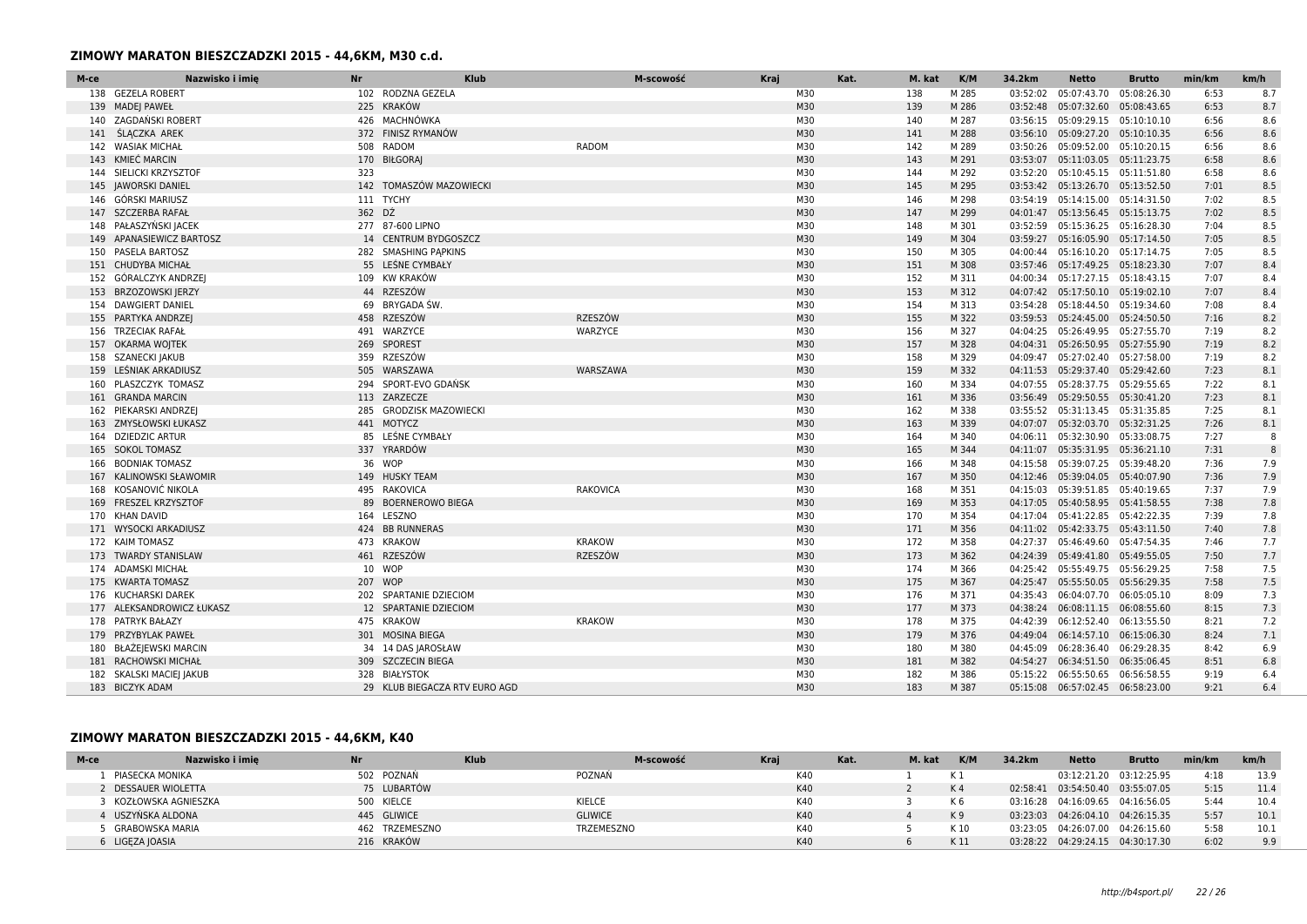| M-ce | <b>Nr</b><br>Nazwisko i imie   | <b>Klub</b>                    | M-scowość | Kraj |     | Kat. | M. kat | K/M  | 34.2km   | Netto                              | <b>Brutto</b> | min/km | km/h |
|------|--------------------------------|--------------------------------|-----------|------|-----|------|--------|------|----------|------------------------------------|---------------|--------|------|
|      | PIETRUSZCZAK AGNIESZKA         | 286 TOMASZÓW MAZOWIECKI        |           |      | K40 |      |        | K 16 | 03:30:01 | 04:40:30.65                        | 04:41:14.50   | 6:17   | 9.5  |
|      | 8   AKUBOWICZ KATARZYNA        | 136 GAZELE I GEPARDY           |           |      | K40 |      | 8      | K 18 |          | 03:36:23  04:47:15.35  04:47:20.85 |               | 6:26   | 9.3  |
|      | 9 SZCZEPANEK MONIKA            | 360 SPORT.SANEA.PL             |           |      | K40 |      |        | K 19 |          | 03:36:26 04:48:08.60 04:48:40.20   |               | 6:27   | 9.3  |
|      | 10 MOLTZAN-MAŁKOWSKA MAGDALENA | 251 TORUŃ                      |           |      | K40 |      | 10     | K 21 |          | 03:41:33  04:48:14.70  04:49:02.85 |               | 6:27   | 9.3  |
|      | 11 MŁODECKA SYLWIA             | 248 SPARTANIE DZIECIOM         |           |      | K40 |      | 11     | K 24 |          | 03:46:01  04:51:09.75  04:52:12.05 |               | 6:31   | 9.2  |
|      | 12 SZWAJKA ANETA               | 367 STALOWA WOLA               |           |      | K40 |      | 12     | K 29 |          | 03:44:16 04:59:05.55 04:59:44.90   |               | 6:42   | 8.9  |
|      | 13 SARAT EWA                   | 321 TARNÓW                     |           |      | K40 |      | 13     | K 36 | 04:03:04 | 05:14:40.10 05:15:32.70            |               | 7:03   | 8.5  |
|      | 14 ORACZ SYLWIA                | 274 ROZBUJANY GRUBAS Z TARNOWA |           |      | K40 |      | 14     | K 37 |          | 04:03:03  05:14:49.00  05:15:42.25 |               | 7:03   | 8.5  |
|      | 15 ARKUSZYŃSKA BEATA           | 16 TIME4RUNNING                |           |      | K40 |      | 15     | K 38 | 03:54:27 | 05:16:07.95 05:16:58.35            |               | 7:05   | 8.5  |
|      | 16 WŁODARCZYK TERESA           | 412 BBL TORUN                  |           |      | K40 |      | 16     | K 48 | 04:17:33 | 05:34:09.95 05:34:59.50            |               | 7:29   | 8    |
|      | 17 KASZYCKA RENATA             | 158 WOP                        |           |      | K40 |      | 17     | K 53 | 04:15:57 | 05:39:25.90 05:40:06.95            |               | 7:36   | 7.9  |
|      | 18 RUTKOWSKA MAŁGORZATA        | 317 GOLUB-DOBRZYN              |           |      | K40 |      | 18     | K 56 | 04:17:34 | 05:46:17.35 05:47:06.80            |               | 7:45   | 7.7  |
|      | 19 WASOWSKA JAGODA             | 402 KALINSKA TEAM - PIASECZNO  |           |      | K40 |      | 19     | K 59 | 04:34:09 | 05:52:39.05 05:53:14.15            |               | 7:54   | 7.6  |
|      | 20 SAKOWSKA ANETA              | 320 MARATONKA GRAJEWO          |           |      | K40 |      | 20     | K 60 |          | 04:30:55  05:53:37.70  05:54:19.65 |               | 7:55   | 7.6  |
|      | 21 SEPKA DARIA                 | 322 SPARTANIE DZIECIOM         |           |      | K40 |      | 21     | K 62 | 04:45:10 | 06:17:03.85 06:17:59.35            |               | 8:27   | 7.1  |
|      | 22 TURKO KATARZYNA             | 387 PKO BANK POLSKI            |           |      | K40 |      | 22     | K 64 |          | 04:42:15 06:19:26.95 06:20:18.10   |               | 8:30   | 7.1  |
|      | 23 BOGUCKA MARTYNA             | 37 JACEKBIEGA RUNNING TEAM     |           |      | K40 |      | 23     | K 66 | 04:50:06 | 06:27:40.70 06:28:04.95            |               | 8:41   | 6.9  |
|      | 24 HUZIOR ELŻBIETA             | 483 ORZESZE<br>ORZESZE         |           |      | K40 |      | 24     | K 68 |          | 05:15:06  06:50:17.45  06:51:35.75 |               | 9:11   | 6.5  |

## **ZIMOWY MARATON BIESZCZADZKI 2015 - 44,6KM, M40**

| M-ce | Nazwisko i imie           | Nr  | <b>Klub</b>                       |                  | M-scowość<br>Kraj |     | Kat. | M. kat         | K/M   | 34.2km   | <b>Netto</b>                       | <b>Brutto</b> | min/km | km/h |
|------|---------------------------|-----|-----------------------------------|------------------|-------------------|-----|------|----------------|-------|----------|------------------------------------|---------------|--------|------|
|      | CZYŻ GRZEGORZ             |     | 64 AUTOMATYKA TARNÓW-GRUPA AZOTY  |                  |                   | M40 |      |                | M 9   | 02:35:05 | 03:26:05.65                        | 03:26:09.30   | 4:37   | 13   |
|      | 2 KOZDROWICKI ROBERT      |     | 187 IGB SOKÓŁ                     |                  |                   | M40 |      | 2              | M 12  | 02:39:30 | 03:34:18.35 03:34:59.70            |               | 4:48   | 12.5 |
|      | 3 RZYWUCKI WOJTEK         |     | 318 RUNNERSCLUB.PL                |                  |                   | M40 |      | 3              | M 20  |          | 02:48:30 03:42:25.45 03:42:33.45   |               | 4:59   | 12   |
|      | 4 GARDENER JACEK          |     | 503 WARSZAWA                      | WARSZAWA         |                   | M40 |      |                | M 24  | 02:48:43 | 03:44:16.75 03:44:19.10            |               | 5:01   | 11.9 |
|      | 5 BRZEZIŃSKI ANDRZEJ      |     | <b>43 NIGHT RUNNERS PŁOCK</b>     |                  |                   | M40 |      | 5              | M 25  | 02:50:57 | 03:45:18.50 03:45:21.75            |               | 5:03   | 11.9 |
|      | 6 BACHORSKI TOMASZ        |     | 18 OWSISZCZE                      |                  |                   | M40 |      | 6              | M 28  |          | 02:52:02 03:46:18.70 03:46:21.55   |               | 5:04   | 11.8 |
|      | 7 JASTRZĄB PIOTR          |     | 141 LESKO                         |                  |                   | M40 |      | $\overline{7}$ | M 31  |          | 02:51:18 03:48:09.90 03:48:14.80   |               | 5:06   | 11.7 |
|      | 8 ZAKRZEWSKI ALEKSANDER   |     | 428 ZGORZELEC                     |                  |                   | M40 |      | 8              | M 35  |          | 02:51:34  03:52:33.10  03:52:42.50 |               | 5:12   | 11.5 |
|      | 9 BARANIAK RADOSŁAW       |     | 19 LUBOŃ                          |                  |                   | M40 |      | 9              | M 36  |          | 02:51:28 03:52:03.40 03:53:15.30   |               | 5:12   | 11.5 |
|      | 10 BASIS MARCIN           | 21  |                                   |                  |                   | M40 |      | 10             | M 37  |          | 02:51:56 03:53:32.10 03:53:43.15   |               | 5:14   | 11.5 |
|      | 11 VARGA JOZEF            |     | 488 PRESZOW                       | PRESZOW          |                   | M40 |      | 11             | M 38  |          | 02:55:13 03:54:27.85 03:54:40.25   |               | 5:15   | 11.4 |
|      | 12 DOROTA ZBIGNIEW        |     | 81 RUN RUN OLESZYCE               |                  |                   | M40 |      | 12             | M 43  |          | 02:58:04 03:56:15.25 03:56:37.45   |               | 5:17   | 11.3 |
|      | 13 WOJCIECHOWSKI WOJCIECH | 414 |                                   |                  |                   | M40 |      | 13             | M 47  |          | 03:00:01 03:57:58.40 03:58:42.40   |               | 5:20   | 11.2 |
|      | 14 GRONO KRZYSZTOF        |     | 119 V-MAX ADAMÓW                  |                  |                   | M40 |      | 14             | M 49  |          | 03:00:52 03:59:38.95 04:00:02.35   |               | 5:22   | 11.2 |
|      | 15 AKSTINAS PETRAS        |     | 472 VILNIUS                       | <b>VILNIUS</b>   |                   | M40 |      | 15             | M 50  |          | 02:58:23  04:00:20.70  04:00:27.75 |               | 5:23   | 11.1 |
|      | 16 ROGALA MACIEJ          |     | 314 SM "ORŁOWIEC"                 |                  |                   | M40 |      | 16             | M 52  |          | 03:09:21  04:01:01.30  04:01:05.30 |               | 5:24   | 11.1 |
|      | 17 DARSKI RAFAŁ           |     | 68 WIRY                           |                  |                   | M40 |      | 17             | M 59  |          | 03:04:13 04:05:10.85 04:06:23.10   |               | 5:29   | 10.9 |
|      | 18 TYLEK RAFAŁ            | 390 |                                   |                  |                   | M40 |      | 18             | M 60  |          | 03:03:01  04:06:04.35  04:07:12.65 |               | 5:31   | 10.9 |
|      | 19 SIWIECKI TOMASZ        |     | 327 JASIEK MELA TEAM              |                  |                   | M40 |      | 19             | M 63  |          | 03:05:50 04:08:27.35 04:08:35.85   |               | 5:34   | 10.8 |
|      | 20 KONOPKA SLAWEK         |     | 486 NOWY SACZ                     | <b>NOWY SACZ</b> |                   | M40 |      | 20             | M 68  |          | 03:09:43  04:11:09.20  04:11:29.70 |               | 5:37   | 10.7 |
|      | 21 ZAJKOWSKI JAROSŁAW     |     | 427 PEDZIWIATR.BIAŁYSTOK          |                  |                   | M40 |      | 21             | M 74  |          | 03:07:33 04:12:47.35 04:13:10.70   |               | 5:40   | 10.6 |
|      | 22 KACZOREK MARCIN        |     | 146 VW GRUPA KACZOREK             |                  |                   | M40 |      | 22             | M 78  |          | 03:09:06  04:13:33.50  04:13:53.10 |               | 5:41   | 10.6 |
|      | <b>BRONCEL SEBASTIAN</b>  |     | 41 TYCHY                          |                  |                   | M40 |      | 23             | M 80  |          | 03:10:09  04:13:50.35  04:14:06.30 |               | 5:41   | 10.5 |
|      | 24 KONIARZ MICHAŁ         | 177 |                                   |                  |                   | M40 |      | 24             | M 83  |          | 03:16:41  04:13:30.75  04:14:21.10 |               | 5:41   | 10.6 |
|      | 25 SOPEL ARKADIUSZ        |     | 446 OTK RZEŹNIK                   | <b>GLIWICE</b>   |                   | M40 |      | 25             | M 90  |          | 03:11:50 04:16:40.10 04:16:49.15   |               | 5:45   | 10.4 |
|      | 26 SADŁOCHA JACEK         |     | 319 MONTE CASSINO                 |                  |                   | M40 |      | 26             | M 91  |          | 03:16:29  04:16:04.75  04:16:51.75 |               | 5:44   | 10.5 |
|      | 27 LEBIODA ADAM           |     | 211 WUIEK BIEGA KATOWICE          |                  |                   | M40 |      | 27             | M 92  |          | 03:15:02  04:17:01.10  04:17:26.15 |               | 5:45   | 10.4 |
|      | 28 WEGRZYN KRZYSZTOF      |     | 403 RZESZOWSKIE GAZELE I GEPARDY  |                  |                   | M40 |      | 28             | M 100 |          | 03:10:02  04:18:18.55  04:18:26.25 |               | 5:47   | 10.4 |
|      | 29 JANIUK JAROSŁAW        |     | 139 BIAŁYSTOK                     |                  |                   | M40 |      | 29             | M 101 |          | 03:15:43 04:18:06.95 04:18:47.30   |               | 5:47   | 10.4 |
|      | 30 WÓJCIAK WOJCIECH       |     | 420 OLSZANICA BIESZCZADZKIE WILKI |                  |                   | M40 |      | 30             | M 103 |          | 03:09:43  04:18:47.80  04:18:56.40 |               | 5:48   | 10.3 |
|      | 31 FURMAN TOMASZ          |     | 91 KLUB MATIEGO                   |                  |                   | M40 |      | 31             | M 108 |          | 03:10:09  04:19:46.55  04:20:03.95 |               | 5:49   | 10.3 |
|      | 32 HORACZY KRZYSZTOF      |     | 126 BIALYSTOK                     |                  |                   | M40 |      | 32             | M 112 |          | 03:14:07  04:23:13.00  04:23:36.85 |               | 5:54   | 10.2 |
|      | 33 MOLL BARTOSZ           |     | 451 TOROŃ                         | TOROŃ            |                   | M40 |      | 33             | M 115 |          | 03:20:39  04:23:32.55  04:24:00.95 |               | 5:54   | 10.2 |
|      | 34 MAZURKIEWICZ TOMASZ    |     | 239 ZAPOROWY MARATON              |                  |                   | M40 |      | 34             | M 118 |          | 03:20:16 04:23:52.85 04:24:29.40   |               | 5:55   | 10.1 |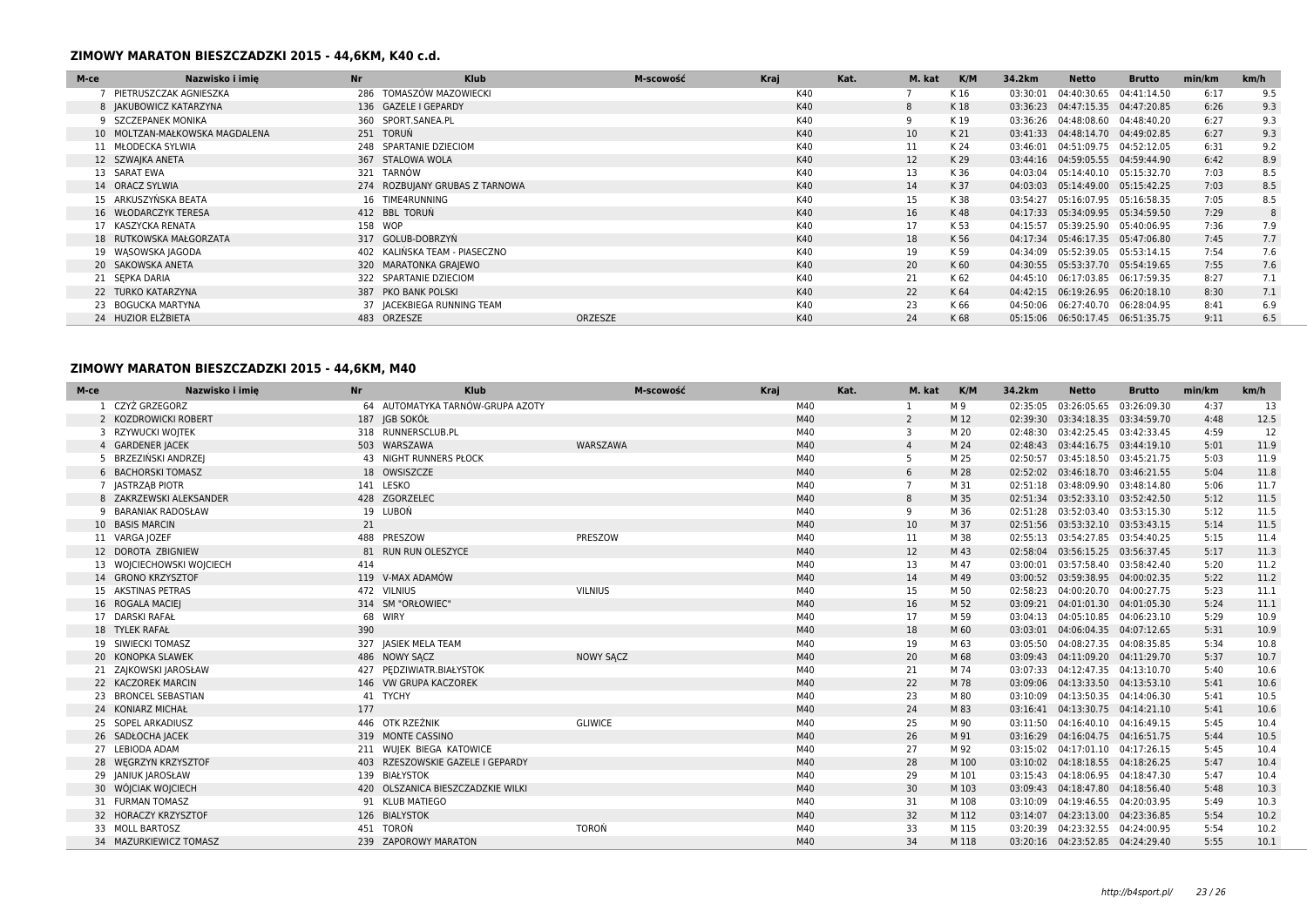| M-ce | Nazwisko i imie           | <b>Nr</b>      | <b>Klub</b>                      | M-scowość            | Kraj | Kat. | M. kat | K/M   | 34.2km   | <b>Netto</b>                       | <b>Brutto</b> | min/km | km/h |
|------|---------------------------|----------------|----------------------------------|----------------------|------|------|--------|-------|----------|------------------------------------|---------------|--------|------|
|      | 35 WNEK PAWEŁ             |                | 413 WATER TEAM                   |                      | M40  |      | 35     | M 119 | 03:16:59 | 04:24:20.45                        | 04:25:07.35   | 5:55   | 10.1 |
|      | 36 FORGEL PAWEŁ           |                | 88 RONIN CZERWIEŃSK              |                      | M40  |      | 36     | M 122 |          | 03:16:59  04:25:06.80  04:26:07.25 |               | 5:56   | 10.1 |
|      | 37 PYRKOSZ DAMIAN         |                | 306 RZESZOWSKIE GAZELE I GEPARDY |                      | M40  |      | 37     | M 123 | 03:20:30 | 04:26:09.30 04:26:15.90            |               | 5:58   | 10.1 |
|      | 38 BINIECKI MICHAŁ        |                | 32 CHORZÓW                       |                      | M40  |      | 38     | M 132 |          | 03:21:46  04:29:16.10  04:29:20.45 |               | 6:02   | 9.9  |
|      | 39 WÓJCIK MIROSŁAW        |                | 421 TIME4RUNNING                 |                      | M40  |      | 39     | M 143 |          | 03:24:26 04:30:36.75 04:31:27.90   |               | 6:04   | 9.9  |
|      | 40 SOBULSKI KAROL         |                | 336 KALIŃSKA TEAM                |                      | M40  |      | 40     | M 145 |          | 03:27:48  04:31:25.55  04:31:49.25 |               | 6:05   | 9.9  |
|      | 41 JAREMA MAREK           |                | 140 KRAKÓW                       |                      | M40  |      | 41     | M 163 |          | 03:27:06 04:33:52.45 04:34:12.95   |               | 6:08   | 9.8  |
|      | 42 KURA TOMASZ            |                | 455 GLIWICE                      | <b>GLIWICE</b>       | M40  |      | 42     | M 165 |          | 03:25:42  04:34:04.85  04:34:24.20 |               | 6:08   | 9.8  |
|      | <b>43 FALKOWSKI PIOTR</b> | $\overline{4}$ |                                  |                      | M40  |      | 43     | M 167 | 03:25:08 | 04:34:38.65 04:35:10.55            |               | 6:09   | 9.7  |
|      | 44 CIESLAK MAREK          | 58             |                                  |                      | M40  |      | 44     | M 168 |          | 03:27:29 04:35:52.85 04:36:09.65   |               | 6:11   | 9.7  |
|      | 45 ŚMIECHOWICZ FILIP      | 376            |                                  |                      | M40  |      | 45     | M 169 |          | 03:30:08  04:35:52.15  04:36:24.95 |               | 6:11   | 9.7  |
|      | 46 UBER MAREK             |                | 507 KRAKÓW                       | <b>KRAKÓW</b>        | M40  |      | 46     | M 171 |          | 04:37:15.75   04:37:15.75          |               | 6:12   | 9.7  |
|      | 47 BAK MAREK              | 24             | M&M ULTRA                        |                      | M40  |      | 47     | M 172 |          | 03:30:13 04:37:22.80               | 04:37:36.35   | 6:13   | 9.6  |
|      | 48 BENESZ ROBERT          | 28             | RZESZOWSKIE GAZELE I GEPARDY     |                      | M40  |      | 48     | M 177 |          | 03:31:58  04:39:39.95  04:39:47.65 |               | 6:16   | 9.6  |
|      | 49 KIRKIEWICZ IRENEUSZ    | 166            | OŁAWA                            |                      | M40  |      | 49     | M 183 |          | 03:35:11  04:41:57.75  04:42:23.15 |               | 6:19   | 9.5  |
|      | 50 GMITEREK TOMASZ        |                | 108 LUBLIN                       |                      | M40  |      | 50     | M 185 |          | 03:31:47  04:41:33.45  04:42:41.30 |               | 6:18   | 9.5  |
|      | 51 OLBRYS STANISŁAW ADAM  |                | 270 KB LEGIONOWO                 |                      | M40  |      | 51     | M 189 | 03:37:59 | 04:42:49.75 04:42:59.35            |               | 6:20   | 9.5  |
|      | 52 DERSLEY STEPHEN        |                | 73 POZNAN                        |                      | M40  |      | 52     | M 193 |          | 03:32:03 04:43:59.85 04:44:33.10   |               | 6:22   | 9.4  |
|      | 53 SZWAJKA ROBERT         |                | 369 STALOWA WOLA                 |                      | M40  |      | 53     | M 195 |          | 03:35:44  04:44:19.80  04:45:03.95 |               | 6:22   | 9.4  |
|      | 54 SZPYT RYSZARD          |                | 365 BIŁGORAJ                     |                      | M40  |      | 54     | M 202 |          | 03:37:14 04:47:04.70 04:47:23.30   |               | 6:26   | 9.3  |
|      | 55 KANIA MARIAN           |                | 155 RYBNIK                       |                      | M40  |      | 55     | M 203 |          | 03:32:41 04:47:29.45 04:47:50.45   |               | 6:26   | 9.3  |
| 56   | MACHNIKOWSKI MAREK        | 223            |                                  |                      | M40  |      | 56     | M 204 |          | 03:29:05  04:47:08.15  04:47:59.95 |               | 6:26   | 9.3  |
|      | 57 RAWŁUSZEWICZ WALDEMAR  |                | 310 ASTERINA                     |                      | M40  |      | 57     | M 206 |          | 03:32:22  04:47:12.70  04:48:14.75 |               | 6:26   | 9.3  |
|      | 58 KRAUSE DARIUSZ         |                | 192 FORMA WODZISŁAW ŚLĄSKI       |                      | M40  |      | 58     | M 209 |          | 03:25:31  04:48:26.40  04:48:30.70 |               | 6:28   | 9.3  |
|      | 59 DERWICH ŁUKASZ         |                | 74 DUKLA                         |                      | M40  |      | 59     | M 213 |          | 03:33:45  04:49:08.70  04:49:24.10 |               | 6:28   | 9.3  |
|      | 60 KARUS WALDEMAR         |                | 157 14 DAS                       |                      | M40  |      | 60     | M 214 |          | 03:24:56 04:49:21.80 04:49:44.30   |               | 6:29   | 9.2  |
|      | 61 CIACH WOJCIECH         | 56             | KOPRZYWNICA                      |                      | M40  |      | 61     | M 215 |          | 03:33:16  04:50:11.00  04:50:14.15 |               | 6:30   | 9.2  |
|      | 62 ŚWIERCZEK GRZEGORZ     | 378            |                                  |                      | M40  |      | 62     | M 218 |          | 03:42:03 04:50:54.90 04:51:08.30   |               | 6:31   | 9.2  |
|      | 63 KOSMALA BARTOSZ        |                | 184 KRAKÓW                       |                      | M40  |      | 63     | M 223 |          | 03:41:51  04:51:05.60  04:51:47.45 |               | 6:31   | 9.2  |
|      | 64 KOŁKOWSKI ANDRZEJ      |                | 173 SPARTANIE DZIECIOM           |                      | M40  |      | 64     | M 224 |          | 03:41:29  04:50:48.15  04:51:48.30 |               | 6:31   | 9.2  |
|      | 65 NOWAK PIOTR            | 262            | BIESZCZADY                       |                      | M40  |      | 65     | M 229 |          | 03:40:18  04:51:58.25  04:52:07.20 |               | 6:32   | 9.2  |
|      | 66 KRYPCZYK MICHAŁ        | 195            |                                  |                      | M40  |      | 66     | M 230 |          | 03:41:12  04:52:15.55  04:52:40.70 |               | 6:33   | 9.2  |
|      | 67 MAŁYSZA SŁAWOMIR       |                | 232 PZU SPORT TEAM               |                      | M40  |      | 67     | M 231 |          | 03:35:28  04:51:55.50  04:53:03.05 |               | 6:32   | 9.2  |
|      | 68 LEŚNOWOLSKI PIOTR      |                | 215 KLUB BIEGACZA RTV EURO AGD   |                      | M40  |      | 68     | M 238 |          | 03:45:08  04:53:32.00  04:54:51.65 |               | 6:34   | 9.1  |
|      | 69 GAŁECKI TOMASZ         | 96             | KLUB BIEGACZA EURO               |                      | M40  |      | 69     | M 253 | 03:41:38 | 04:56:55.75 04:58:17.10            |               | 6:39   | -9   |
|      | 70 SZULC SEBASTIAN        | 366            |                                  |                      | M40  |      | 70     | M 255 |          | 03:40:13  04:58:29.45  04:58:50.55 |               | 6:41   | 9    |
|      | 71 CHOCHÓŁ PAWEŁ          |                | 52 KRZESZOWICE                   |                      | M40  |      | 71     | M 258 |          | 03:44:07 04:57:47.75 04:59:21.15   |               | 6:40   | 9    |
|      | 72 MICHALIK ADAM          | 244            | KRAKÓW                           |                      | M40  |      | 72     | M 262 |          | 03:52:47  04:59:17.95  05:00:06.40 |               | 6:42   | 8.9  |
|      | 73 STARZYŃSKI PIOTR       | 344            |                                  |                      | M40  |      | 73     | M 264 |          | 03:48:37  05:00:14.50  05:00:29.65 |               | 6:43   | 8.9  |
|      | 74 KACZOROWSKI PRZEMYSŁAW |                | 147 SZCZECIN                     |                      | M40  |      | 74     | M 266 |          | 03:45:03 04:59:47.95 05:00:51.85   |               | 6:43   | 8.9  |
|      | 75 SZACHNA KRZYSZTOF      |                | 358 RUNNINGCOUPLE                |                      | M40  |      | 75     | M 268 |          | 03:45:45 05:00:41.35 05:01:20.70   |               | 6:44   | 8.9  |
|      | 76 PROŃCZUK ADAM          |                | 300 CA AKTYWNI                   |                      | M40  |      | 76     | M 270 |          | 03:51:09  05:01:56.60  05:02:50.95 |               | 6:46   | 8.9  |
|      | 77 GASZCZYK GRZEGORZ      |                | 100 NOWA HUTA TEAM               |                      | M40  |      | 77     | M 271 |          | 03:35:17 05:02:50.55 05:03:10.80   |               | 6:47   | 8.8  |
|      | 78 STEPIEN WOJCIECH       |                | 347 NIGHT RUNNERS GLIWICE        |                      | M40  |      | 78     | M 278 |          | 03:52:52  05:04:55.40  05:06:14.10 |               | 6:50   | 8.8  |
|      | 79 DABEK PAWEŁ            |                | 70 WIKLINKI RUDNIK NAD SANEM     |                      | M40  |      | 79     | M 294 |          | 03:51:31  05:12:25.10  05:13:36.70 |               | 7:00   | 8.6  |
|      | 80 GAŁUSZKA BOGDAN        |                | 97 IGB "SOKOŁ"                   |                      | M40  |      | 80     | M 300 |          | 04:01:56 05:15:23.55 05:16:10.15   |               | 7:04   | 8.5  |
|      | 81 ARKUSZYŃSKI PAWEŁ      |                | 17 TIME4RUNNING                  |                      | M40  |      | 81     | M 302 |          | 03:54:25  05:16:06.50  05:16:58.45 |               | 7:05   | 8.5  |
|      | 82 PAŁASZYŃSKI TOMASZ     |                | 278 CZERNIKOWO                   |                      | M40  |      | 82     | M 303 |          | 03:52:59 05:16:10.55 05:17:02.80   |               | 7:05   | 8.5  |
| 83   | LESZCZYŃSKI MACIEK        |                | 213 M&M ULTRA BIELSKO-BAŁA       |                      | M40  |      | 83     | M 309 |          | 03:53:40  05:18:18.65  05:18:32.65 |               | 7:08   | 8.4  |
|      | 84 BIERC JAREK            |                | 31 PEDZIWIATR BIAŁYSTOK          |                      | M40  |      | 84     | M 310 |          | 03:54:50  05:18:05.30  05:18:32.65 |               | 7:07   | 8.4  |
|      | 85 ĆWIEK DARIUSZ          |                | 65 DARIUS                        |                      | M40  |      | 85     | M 315 |          | 04:01:00  05:19:06.35  05:19:55.25 |               | 7:09   | 8.4  |
|      | 86 HYZIAK JAKUB           |                | 127 JJ.RUNNERS GORLICE           |                      | M40  |      | 86     | M 316 |          | 04:06:12  05:19:49.15  05:20:00.95 |               | 7:10   | 8.4  |
|      | 87 BRONISZEWSKI JAKUB     |                | 42 ZABKI                         |                      | M40  |      | 87     | M 318 |          | 04:07:17 05:21:32.70 05:21:50.70   |               | 7:12   | 8.3  |
| 88   | <b>MIKSA SŁAWOMIR</b>     | 246 DŹ         |                                  |                      | M40  |      | 88     | M 319 |          | 04:04:47  05:21:01.10  05:22:11.90 |               | 7:11   | 8.3  |
|      | 89 KONIECZNY JACEK        |                | 178 MOSINA                       |                      | M40  |      | 89     | M 324 |          | 04:13:00 05:25:39.25 05:25:49.50   |               | 7:18   | 8.2  |
|      | 90 JUCHA JACEK            |                | 144 CA AKTYWNI/CA BROKER         |                      | M40  |      | 90     | M 326 |          | 03:57:30  05:26:41.15  05:27:35.20 |               | 7:19   | 8.2  |
|      | 91 DUJKA DARIUSZ          |                | 471 WOLA GUTOWSKA                | <b>WOLA GUTOWSKA</b> | M40  |      | 91     | M 331 |          | 04:11:42  05:28:13.30  05:29:31.30 |               | 7:21   | 8.2  |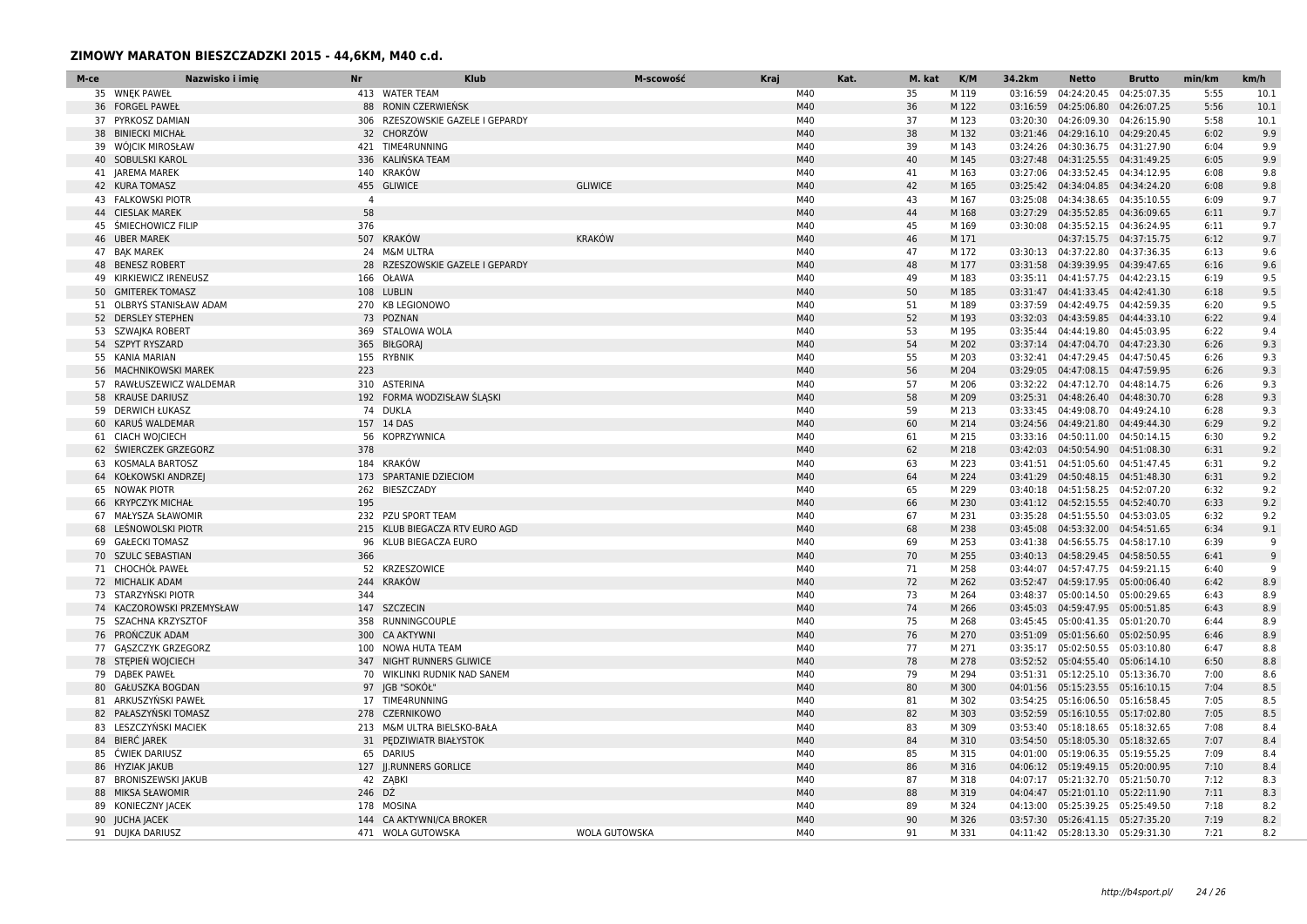| M-ce | Nazwisko i imie            | <b>Nr</b> | Klub                            | M-scowość      | Kraj |     | Kat. | M. kat | K/M   | 34.2km                 | <b>Netto</b>                       | <b>Brutto</b> | min/km | km/h |
|------|----------------------------|-----------|---------------------------------|----------------|------|-----|------|--------|-------|------------------------|------------------------------------|---------------|--------|------|
|      | 92 ARGALSKI GRZEGORZ       |           | 15 KW TRÓIMIASTO                |                |      | M40 |      | 92     | M 346 | 04:19:13               | 05:37:36.30                        | 05:38:37.60   | 7:34   | 7.9  |
|      | 93 PYRZEWSKI DARIUSZ       |           | 307 TORUŃ                       |                |      | M40 |      | 93     | M 347 | 04:19:11               | 05:37:35.70 05:38:38.00            |               | 7:34   | 7.9  |
|      | 94 SZYSZKOWSKI WŁODZIMIERZ |           | 371 DUKE NUKEM PRINCE OF WARSAW |                |      | M40 |      | 94     | M 352 | 04:10:15               | 05:40:37.05                        | 05:40:49.75   | 7:38   | 7.9  |
|      | 95 PIATEK ROMAN            |           | 474 KRAKÓW                      | KRAKÓW         |      | M40 |      | 95     | M 359 |                        | 04:27:38 05:46:50.95 05:47:54.35   |               | 7:46   | 7.7  |
|      | 96 JAKUBOWSKI WOJCIECH     |           | 137 KB GEOTERMIA UNIEJÓW        |                |      | M40 |      | 96     | M 360 | 04:18:20               | 05:47:38.30 05:48:10.70            |               | 7:47   | 7.7  |
|      | 97 BATOR MAREK             |           | 22 WARSZAWA                     |                |      | M40 |      | 97     | M 363 |                        | 04:26:46 05:52:09.45 05:52:39.35   |               | 7:53   | 7.6  |
|      | 98 KOPER JACEK             | 180 DŹ    |                                 |                |      | M40 |      | 98     | M 368 | 04:20:33               | 05:56:18.55 05:57:28.50            |               | 7:59   | 7.5  |
|      | 99 WAŚKIEWICZ ZBIGNIEW     |           | 400 AWF KATOWICE                |                |      | M40 |      | 99     | M 369 |                        | 04:27:58 05:56:27.95 05:57:42.85   |               | 7:59   | 7.5  |
|      | 100 LEŚNIEWSKI MICHAŁ      |           | 214 SPARTANIE DZIECIOM          |                |      | M40 |      | 100    | M 372 |                        | 04:35:46 06:04:07.95 06:05:05.35   |               | 8:09   | 7.3  |
|      | 101 PLATA TOMASZ           |           | 492 KRAKÓW                      | KRAKÓW         |      | M40 |      | 101    | M 374 |                        | 04:36:21 06:08:12.60               | 06:09:22.45   | 8:15   | 7.3  |
|      | 102 ZIELIŃSKI MICHAŁ       |           | 436 SPARTANIE DZIECIOM          |                |      | M40 |      | 102    | M 377 |                        | 04:45:12 06:17:03.20               | 06:17:59.85   | 8:27   | 7.1  |
|      | 103 GAJEK JAROSŁAW         |           | 480 NIEPOŁOMICE                 | NIEPOŁOMICE    |      | M40 |      | 103    | M 378 |                        | 04:42:36 06:21:17.35               | 06:22:24.50   | 8:32   |      |
|      | 104 NOWOSIELSKI PIOTR      |           | 265 14DAS JAROSŁAW              |                |      | M40 |      | 104    | M 381 |                        | 04:45:08  06:28:35.85  06:29:28.40 |               | 8:42   | 6.9  |
|      | 105 ŚMIECHOWICZ GERARD     |           | 375 WARSZAWA                    |                |      | M40 |      | 105    | M 383 |                        | 05:15:16  06:42:39.10  06:43:48.25 |               | 9:01   | 6.6  |
|      | 106 SMYK ROBERT            |           | 454 GLIWICE                     | <b>GLIWICE</b> |      | M40 |      | 106    | M 385 | 05:15:03               | 06:50:17.35                        | 06:51:37.80   | 9:11   | 6.5  |
|      | PIKOR JACEK                |           | 287 BIEGUSIEM.PL                |                |      | M40 |      |        |       | 03:25:54<br><b>DNF</b> | <b>DNF</b>                         | <b>DNF</b>    | $\sim$ |      |

### **ZIMOWY MARATON BIESZCZADZKI 2015 - 44,6KM, K50**

| M-ce | Nazwisko i imie   | Nr.               | <b>Klub</b> | M-scowość            | Krai | Kat. | M. kat | K/M            | 34.2km   | <b>Netto</b>                     | <b>Brutto</b> | min/km | km/h |
|------|-------------------|-------------------|-------------|----------------------|------|------|--------|----------------|----------|----------------------------------|---------------|--------|------|
|      | MATUSZEWICZ EWA   | 235 KONDYCJA      |             |                      | K50  |      |        | K 22           | 03:41:04 | 04:49:12.25 04:49:38.45          |               | 6:29   |      |
|      | RZESZÓTKO MARZENA | 496 BIELSKO BIAŁA |             | <b>BIELSKO BIAŁA</b> | K50  |      |        | K 44           |          | 04:05:55 05:29:29.25 05:29:53.50 |               | 7:23   | 8.1  |
|      | SOSZYŃSKA GOSIA   | 342 CZŁAPACZE     |             |                      | K50  |      |        | K <sub>5</sub> | 04.18.32 | 05:36:32.85 05:37:09.30          |               | 7:32   |      |
|      | KITA EWA          | 167               |             |                      | K50  |      |        | K <sub>5</sub> | 04:27:29 | 05:52:08.70 05:52:56.25          |               | 7:53   |      |

## **ZIMOWY MARATON BIESZCZADZKI 2015 - 44,6KM, M50**

| M-ce | Nazwisko i imię<br><b>Nr</b> |        | <b>Klub</b>                        | M-scowość               | Kraj |     | Kat. | M. kat          | K/M   | 34.2km   | <b>Netto</b>                       | <b>Brutto</b> | min/km | km/h           |
|------|------------------------------|--------|------------------------------------|-------------------------|------|-----|------|-----------------|-------|----------|------------------------------------|---------------|--------|----------------|
|      | 1 SUJAK MIROSŁAW             |        | 352 MKB DREPTAK                    |                         |      | M50 |      |                 | M 44  | 03:00:31 | 03:56:59.70 03:57:06.15            |               | 5:18   | 11.3           |
|      | 2 BAK ADAM                   | 8      |                                    |                         |      | M50 |      |                 | M 57  | 03:03:30 | 04:02:28.35 04:03:14.15            |               | 5:26   | 11             |
|      | 3 PIŁATOWSKI ANDRZEJ         |        | 289 STOWARZYSZENIE BIEGÓW GÓRSKICH |                         |      | M50 |      | 3               | M 72  |          | 03:09:43  04:10:50.80  04:12:31.50 |               | 5:37   | 10.7           |
|      | 4 TUCZAPSKI ARTUR            |        | 386 RZESZÓW                        |                         |      | M50 |      |                 | M 109 |          | 03:20:23  04:21:23.30  04:22:04.95 |               | 5:51   | 10.2           |
|      | 5 KLIMCZEWSKI ANDRZEJ        |        | 168 FOREVER YOUNG ŁÓDŹ             |                         |      | M50 |      |                 | M 114 |          | 03:20:33  04:23:51.90  04:23:58.30 |               | 5:54   | 10.1           |
|      | 6 GRYGO KRZYSZTOF            |        | 120 KS ŁOMŻANIE                    |                         |      | M50 |      |                 | M 121 |          | 03:11:26 04:26:01.10 04:26:06.00   |               | 5:57   | 10.1           |
|      | 7 OLEKSY JAROSŁAW            |        | 271 KS LIMANOWA FORREST            |                         |      | M50 |      |                 | M 131 |          | 03:23:25  04:28:33.20  04:28:58.80 |               | 6:01   | 10             |
|      | 8 POBŁOCKI JAN               |        | 295 GDAŃSK                         |                         |      | M50 |      |                 | M 136 |          | 03:20:37 04:29:02.55 04:30:01.90   |               | 6:01   | 9.9            |
|      | 9 GLUCK WITOLD               | 103 DŹ |                                    |                         |      | M50 |      | 9               | M 148 |          | 03:27:50 04:32:24.90 04:32:35.15   |               | 6:06   | 9.8            |
|      | 10 WAWRESZUK WIKTOR          |        | 450 BIAŁA PODLASKA                 | <b>BIAŁA PODLASKA</b>   |      | M50 |      | 10 <sup>°</sup> | M 158 |          | 03:28:04  04:33:52.40  04:34:00.85 |               | 6:08   | 9.8            |
|      | 11 ŚLIWIŃSKI ANDRZEJ         |        | 374 KOMAŃCZA                       |                         |      | M50 |      | 11              | M 170 |          | 03:27:36 04:35:49.00 04:36:35.00   |               | 6:11   | 9.7            |
|      | 12 OLESIAK GRZEGORZ          |        | 272 NIGHT RUNNERS                  |                         |      | M50 |      | 12              | M 173 |          | 03:25:24  04:37:39.55  04:37:52.45 |               | 6:13   | 9.6            |
|      | 13 KUSTROŃ ADAM              |        | 448 KROSNO                         | <b>KROSNO</b>           |      | M50 |      | 13              | M 180 |          | 03:33:56 04:39:58.10 04:40:46.65   |               | 6:16   | 9.6            |
|      | 14 TUROSZ ZBIGNIEW           |        | 388 LEŻAJSK                        |                         |      | M50 |      | 14              | M 186 |          | 03:30:51 04:42:21.95 04:42:42.45   |               | 6:19   | 9.5            |
|      | 15 POREBA EUGENIUSZ          |        | 296 MIECHÓW                        |                         |      | M50 |      | 15              | M 191 |          | 03:32:37 04:42:36.05 04:43:22.50   |               | 6:20   | 9.5            |
|      | 16 KONIECZNY MARIUSZ         |        | 179 ANCUT                          |                         |      | M50 |      | 16              | M 197 |          | 03:29:36 04:45:00.50 04:45:07.75   |               | 6:23   | 9.4            |
|      | 17 SZYBIAK WALDEMAR          |        | 370 PRZEMYŚL                       |                         |      | M50 |      | 17              | M 198 |          | 03:29:34 04:44:59.95 04:45:07.95   |               | 6:23   | 9.4            |
|      | 18 SABANOS GEIZA             |        | 490 PRESZOW                        | PRESZOW                 |      | M50 |      | 18              | M 211 |          | 03:35:04 04:47:47.85 04:48:58.90   |               | 6:27   | 9.3            |
|      | 19 SYSUŁA JANUSZ             |        | 357 PEDZIWIATR BIAŁYSTOK           |                         |      | M50 |      | 19              | M 237 |          | 03:37:49  04:54:26.30  04:54:49.00 |               | 6:36   | 9.1            |
|      | 20 KLAMUT RYSZARD            |        | 447   ABLONICA POLSKA              | <b>JABLONICA POLSKA</b> |      | M50 |      | 20              | M 239 |          | 03:39:24  04:54:33.50  04:55:19.10 |               | 6:36   | 9.1            |
|      | 21 SŁOMIAK MARIAN            |        |                                    |                         |      | M50 |      | 21              | M 240 |          | 03:40:59 04:54:55.90 04:55:30.05   |               | 6:36   | 9.1            |
|      | 22 KOLASIŃSKI JAROSLAW       |        | 493 WARSZAWA                       | WARSZAWA                |      | M50 |      | 22              | M 241 |          | 03:47:03 04:54:38.50 04:55:32.65   |               | 6:36   | 9.1            |
|      | 23 KULAKOWSKI PIOTR          |        | 204 CZŁAPACZE                      |                         |      | M50 |      | 23              | M 252 | 03:45:37 | 04:57:17.70 04:57:53.55            |               | 6:39   | 9              |
|      | 24 PENAR JAROSŁAW            |        | 283 FESTINA LENTE                  |                         |      | M50 |      | 24              | M 254 |          | 03:44:56 04:58:46.25 04:58:50.40   |               | 6:41   | $\overline{9}$ |
|      | 25 PUZIO WALDEMAR            |        | 305 KB MARATOŃCZYK DEBICA          |                         |      | M50 |      | 25              | M 297 |          | 03:57:12 05:13:34.95 05:14:20.85   |               | 7:01   | 8.5            |